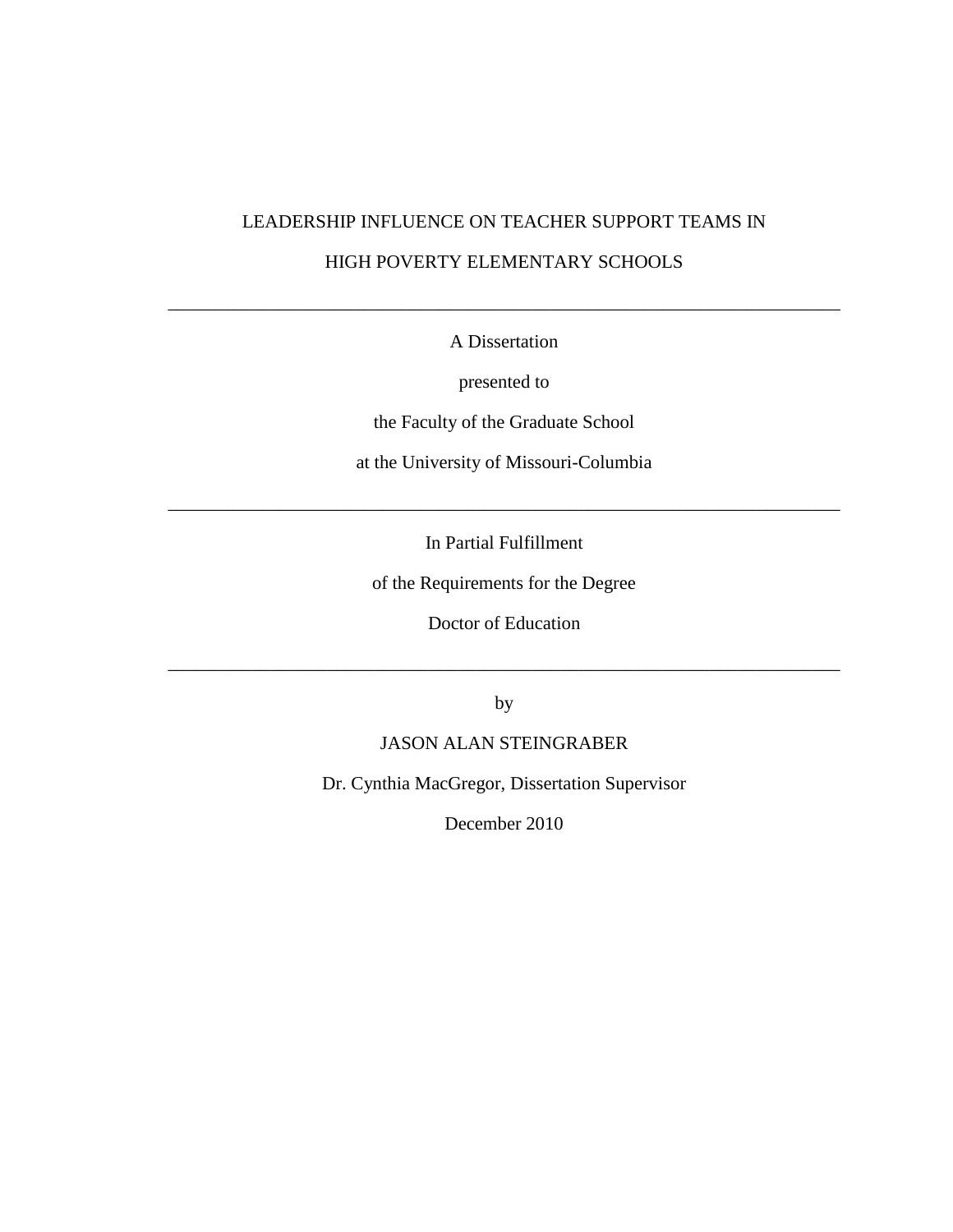The undersigned, appointed by the dean of the Graduate School, have examined the dissertation entitled

## LEADERSHIP INFLUENCE ON TEACHER SUPPORT TEAMS IN

## HIGH POVERTY ELEMENTARY SCHOOLS

Presented by Jason Steingraber,

A candidate for the degree of Doctor of Education

And hereby certify that, in their opinion, it is worthy of acceptance.

Dr. Cynthia MacGregor

\_\_\_\_\_\_\_\_\_\_\_\_\_\_\_\_\_\_\_\_\_\_\_\_\_\_\_\_\_\_\_\_\_\_\_\_\_\_\_\_\_\_\_\_\_\_\_\_\_\_\_

 $\overline{\phantom{a}}$  ,  $\overline{\phantom{a}}$  ,  $\overline{\phantom{a}}$  ,  $\overline{\phantom{a}}$  ,  $\overline{\phantom{a}}$  ,  $\overline{\phantom{a}}$  ,  $\overline{\phantom{a}}$  ,  $\overline{\phantom{a}}$  ,  $\overline{\phantom{a}}$  ,  $\overline{\phantom{a}}$  ,  $\overline{\phantom{a}}$  ,  $\overline{\phantom{a}}$  ,  $\overline{\phantom{a}}$  ,  $\overline{\phantom{a}}$  ,  $\overline{\phantom{a}}$  ,  $\overline{\phantom{a}}$ 

Dr. Beth Hurst

Dr. Kevin Kopp

Dr. Robert Watson

\_\_\_\_\_\_\_\_\_\_\_\_\_\_\_\_\_\_\_\_\_\_\_\_\_\_\_\_\_\_\_\_\_\_\_\_\_\_\_\_\_\_\_\_\_\_\_\_\_\_\_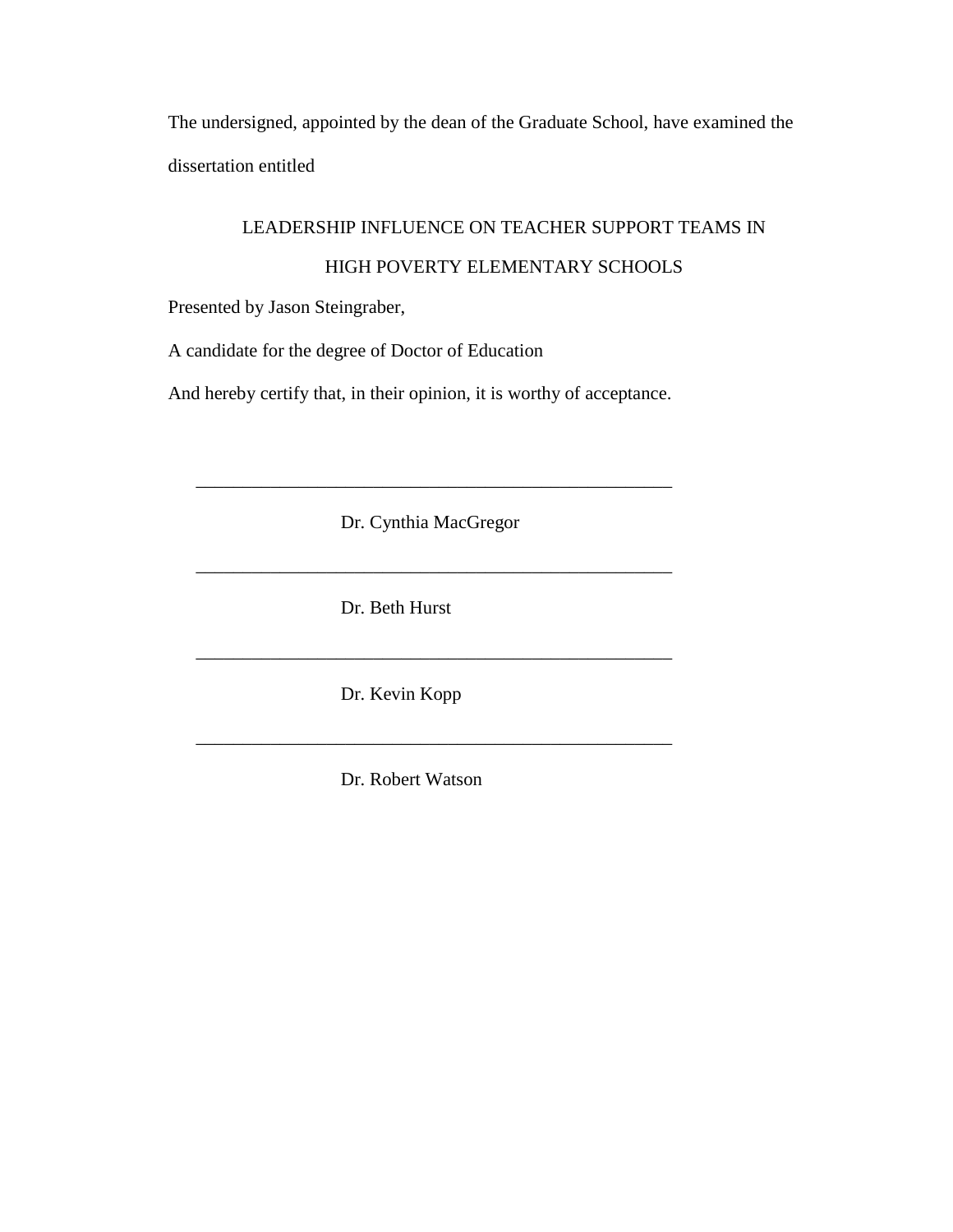#### DEDICATION

I dedicate this dissertation to my incredible family. The past several years have been a trip to say the least, and your patience and understanding during the process has not gone unnoticed. You guys are remarkable.

To my wife, Jen; to quote a marvelous singer, "You are the Wind Beneath my Wings." You are the definition of a supportive wife. I frequently thank God for graciously providing me with such a wonderful person to spend my life with. I feel so blessed and humbled to learn from you each day. Your focus on the important details life helps keep a person like me grounded every day. Every day I love you more than the day before and I am looking forward to starting a new chapter in our lives – post doctorate program.

To my daughters; Emma and Kate. You guys continue to teach me what is important in life. I love the dancing, singing, shows, games, and daily drama you present. You guys impress me every day with your passion and outlook in life. Remember, God loves you so much and whatever you do, please continue to explore, ask questions, and laugh as loudly as you can – because I will always be there loving you.

To my Mom and Dad. I don"t know what you put in the water when I was younger but something happened and I achieved a doctorate. You guys have always been there for me and I continue to grow and learn from you. Thank you for believing I could do this even when other may have thought differently. I love you guys – make sure there is gas in the boat this summer – we are going to tear up the lake.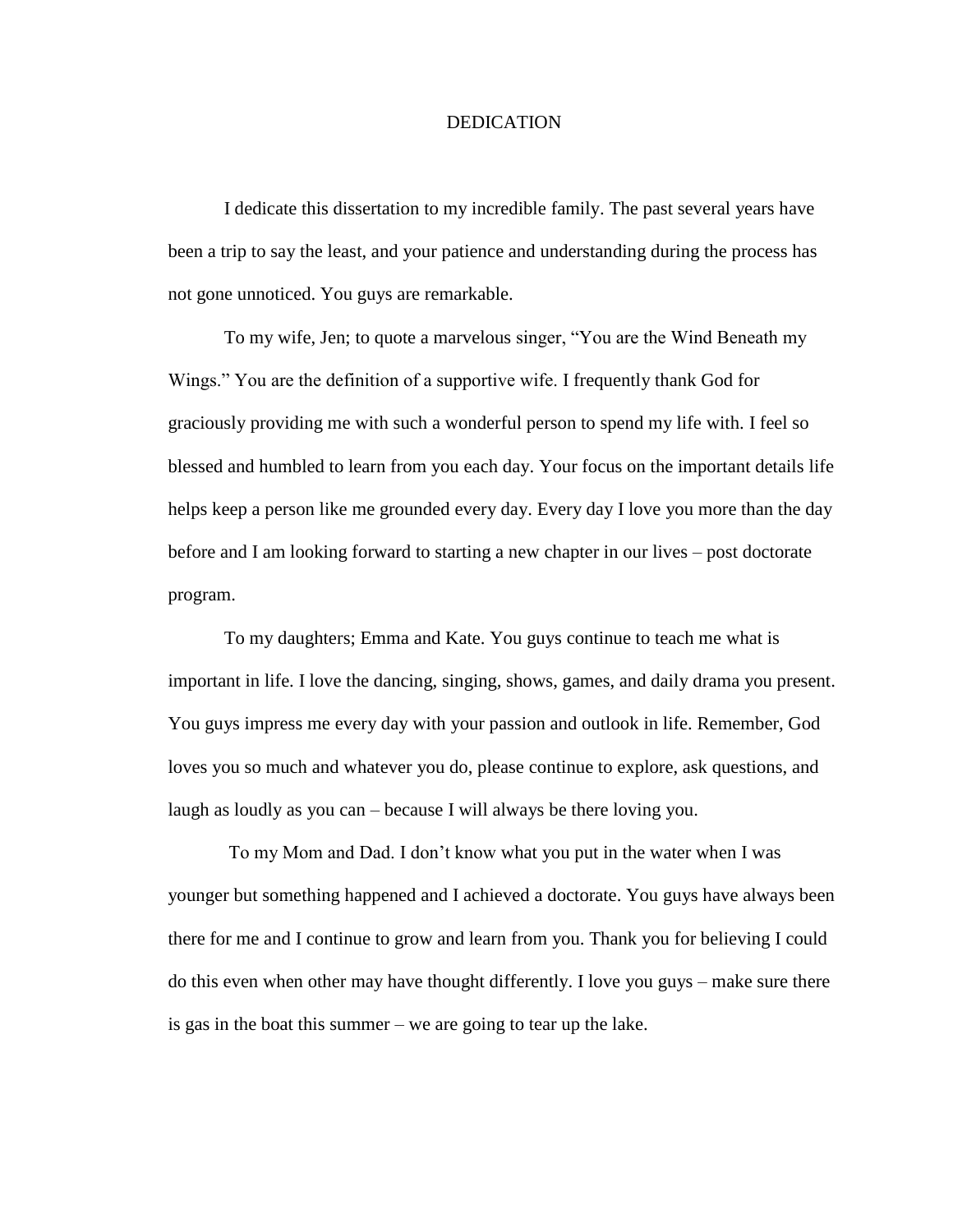### ACKNOWLEDGEMENTS

I would like to thank all those who have provided me with support and encouragement in the completion of this journey. I wish to thank my advisor, Dr. Cynthia MacGregor for her guidance, feedback, and encouragement in this work. My continued thanks to my committee members; Dr. Robert Watson, Dr. Beth Hurst, and Dr. Kevin Kopp who gave their valuable time to read this work and assist me with the necessary revisions. Thank you also, all the principal and teacher who have participated in the study and their contributions with this work.

Finally, I would like to thank my wife, Jennifer, who has been a pillar of support and a source of strength for me through early mornings, late nights and weekends of countless hours work during the past several years. Without her support and love the competition of this work would not have been possible. Additionally, I wish to express my love to my girls, Emma and Kate. Your support and ability to make me smile throughout this entire process has been a true blessing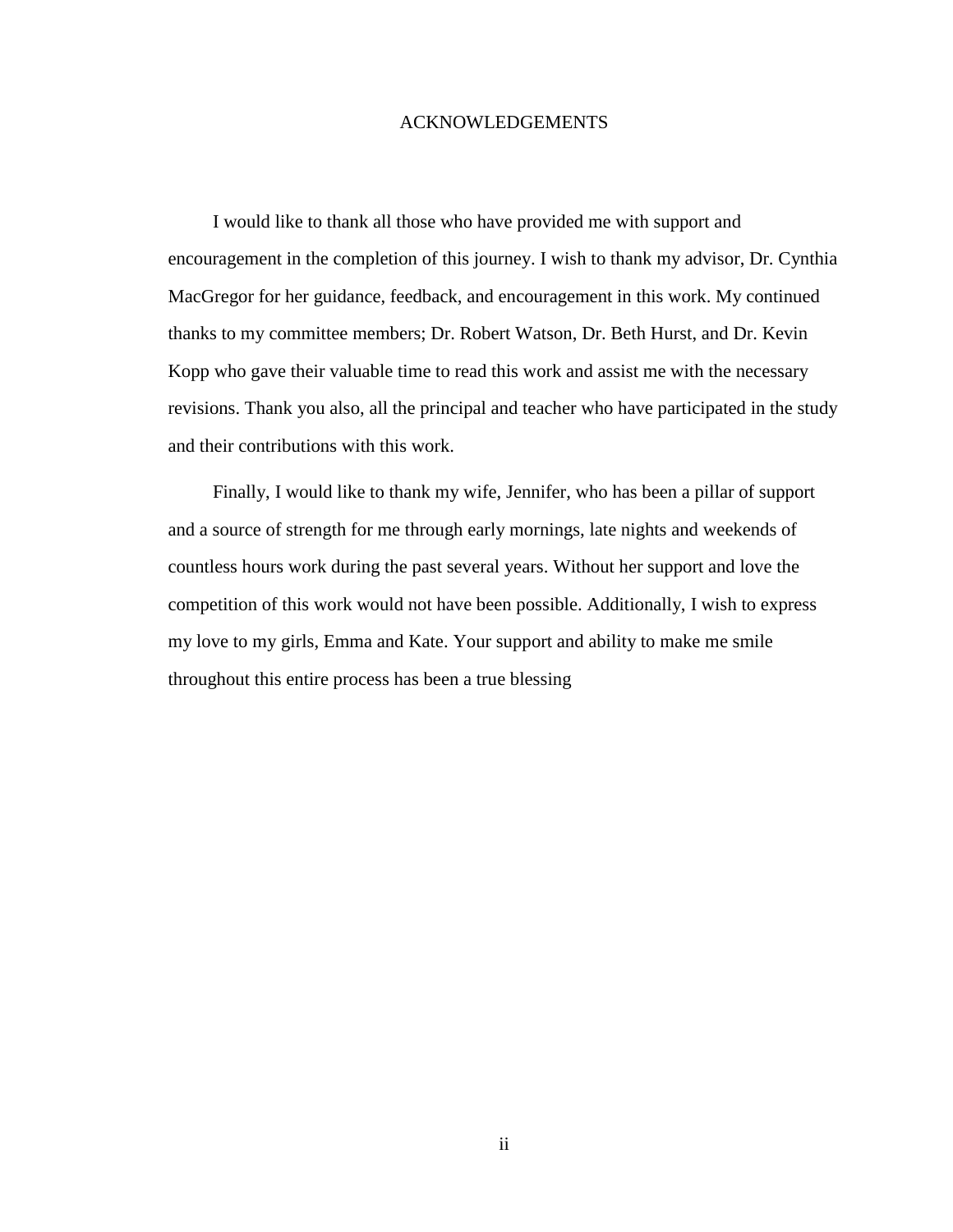## TABLE OF CONTENTS

|         | <b>ACKNOWLEDGEMENTS</b>                                           | $\overline{\mathbf{u}}$ |
|---------|-------------------------------------------------------------------|-------------------------|
|         | <b>LIST OF TABLES</b>                                             | vii                     |
|         | <b>ABSTRACT</b>                                                   | ix                      |
| Chapter |                                                                   |                         |
| 1.      | <b>INTRODUCTION</b>                                               | $\mathbf{1}$            |
|         | <b>Conceptual Framework</b>                                       | 3                       |
|         | Setting                                                           | 5                       |
|         | Statement of the Problem                                          | 7                       |
|         | Purpose of the Study                                              | 8                       |
|         | <b>Research Questions</b>                                         | 9                       |
|         | Significance of the Study                                         | 9                       |
|         | Definition of Terms                                               | 10                      |
|         | Limitations                                                       | 12                      |
|         | Summary                                                           | 13                      |
| 2.      | REVIEW OF RELATED LITERATURE                                      | 15                      |
|         | Impact of Poverty on Children and the Need for Schools to respond | 16                      |
|         | Economic Hardship and the Impact on Education                     | 17                      |
|         | Educational Response to a Child's Need                            | 19                      |
|         | The Impact of Culture                                             | 21                      |
|         | Leadership in the Teacher Support Team                            | 22                      |
|         | The Teacher Support Team                                          | 24                      |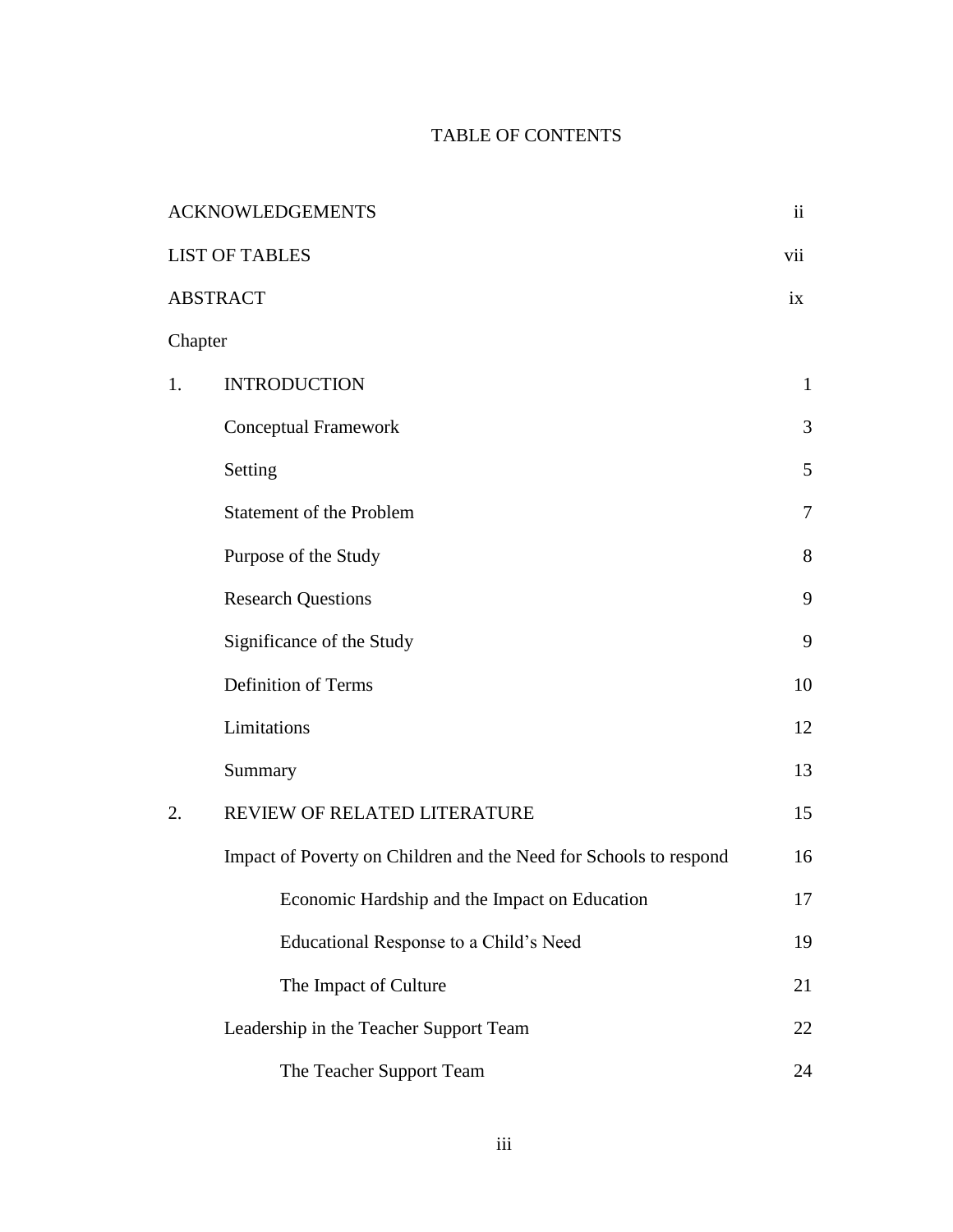|    | The Role of the Instructional Leader                                  | 26 |
|----|-----------------------------------------------------------------------|----|
|    | Implementing an Effective Team                                        | 28 |
|    | The Effects of Leadership on the Teacher Support Team                 | 30 |
|    | How Schools Have Responded in the Past to Children of Poverty         | 35 |
|    | Current Initiatives for Children in Poverty and Teacher Support Teams | 40 |
|    | Collaboration                                                         | 44 |
|    | The Importance of Leadership in the TST Initiative                    | 46 |
|    | Summary                                                               | 48 |
| 3. | RESEARCH DESIGN AND METHODOLOGY                                       | 50 |
|    | <b>Research Questions</b>                                             | 51 |
|    | Design for the Study                                                  | 51 |
|    | Population and Sample                                                 | 53 |
|    | <b>Instruments and Data Collection</b>                                | 55 |
|    | Data Analysis                                                         | 57 |
|    | Summary                                                               | 58 |
| 4. | <b>RESULTS</b>                                                        | 59 |
|    | Introduction                                                          | 59 |
|    | Data Analysis                                                         | 60 |
|    | <b>Research Question One</b>                                          | 62 |
|    | <b>Stipend Impact</b>                                                 | 69 |
|    | <b>Research Question Two</b>                                          | 70 |
|    | <b>Research Question Three</b>                                        | 78 |
|    | <b>Positive Aspects</b>                                               | 78 |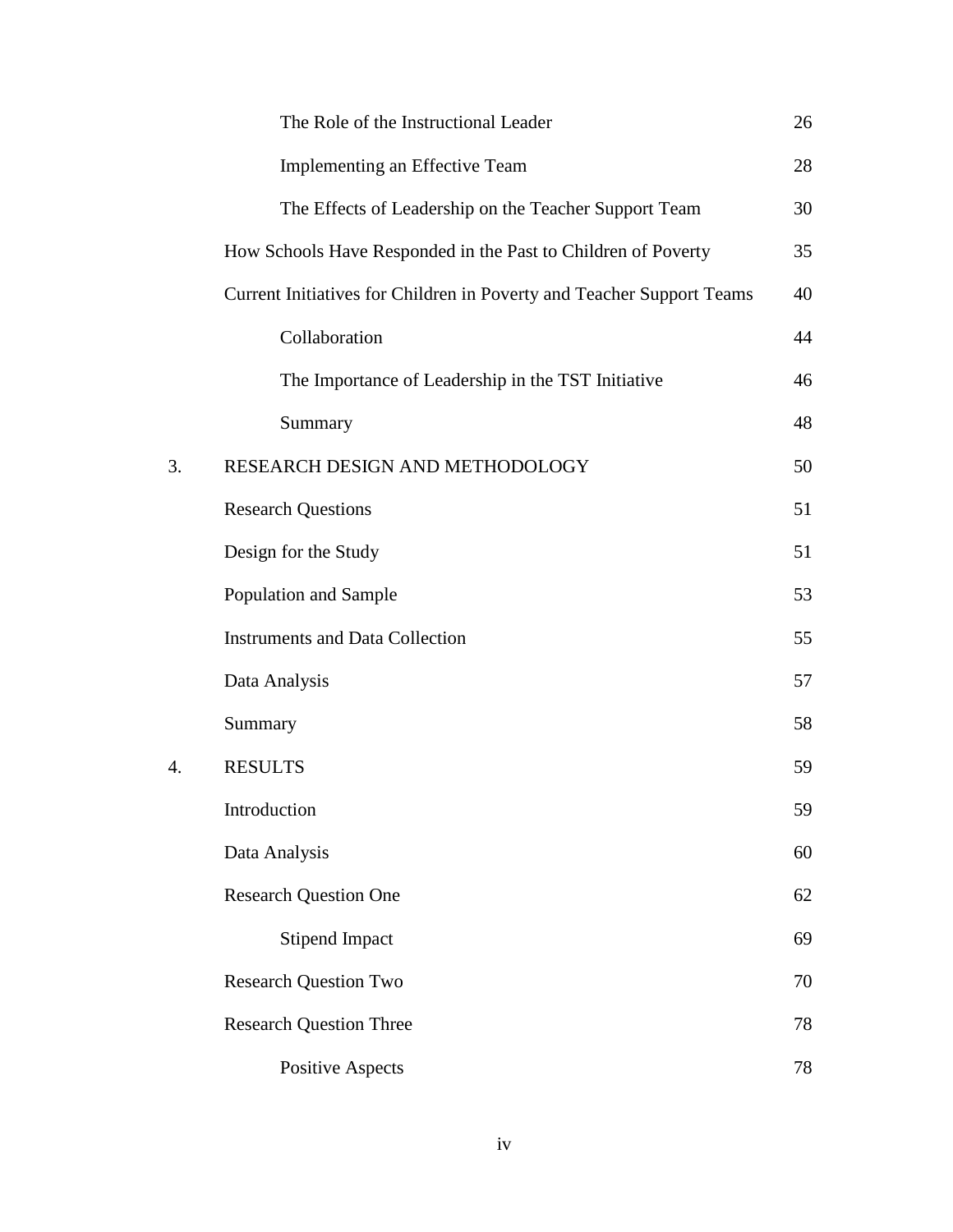|    | Support                           | 78 |
|----|-----------------------------------|----|
|    | Expertise                         | 78 |
|    | Structure                         | 79 |
|    | <b>Negative Aspects</b>           | 79 |
|    | <b>Wasted Time</b>                | 80 |
|    | Weak Leadership                   | 80 |
|    | <b>Frustrated with Results</b>    | 80 |
|    | <b>Other Concerns</b>             | 80 |
|    | Summary                           | 81 |
| 5. | <b>DISCUSSION</b>                 | 83 |
|    | Introduction                      | 83 |
|    | Purpose of the Study              | 83 |
|    | <b>Summary of Findings</b>        | 84 |
|    | Expertise                         | 84 |
|    | Support                           | 85 |
|    | Structure                         | 85 |
|    | <b>Assumptions</b>                | 86 |
|    | <b>Study Limitations</b>          | 86 |
|    | Discussion                        | 87 |
|    | Implications                      | 89 |
|    | Recommendations for Further Study | 90 |
|    | Summary                           | 91 |
|    | <b>REFERENCES</b>                 | 93 |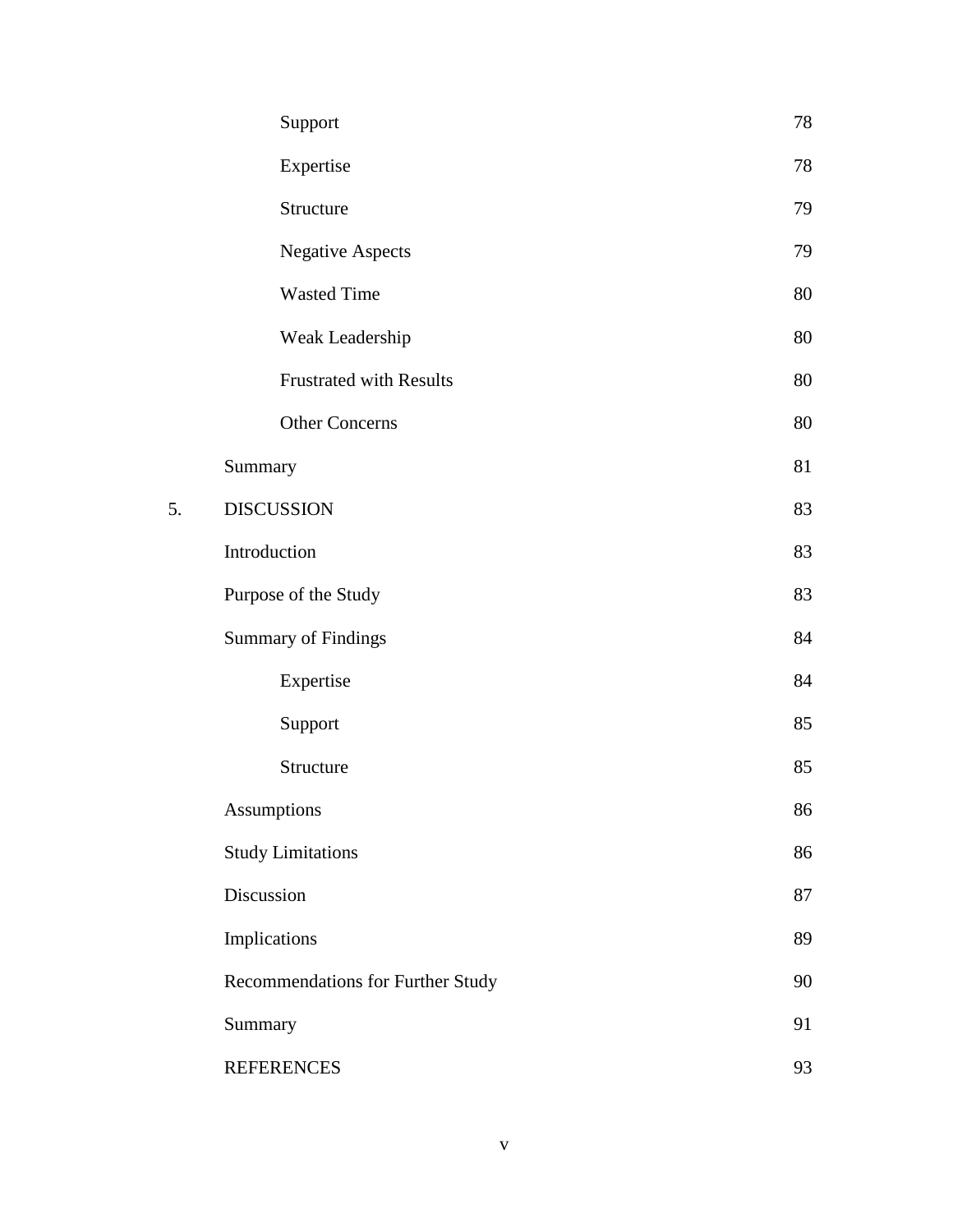| <b>APPENDICIES</b> | 100 |
|--------------------|-----|
| <b>VITA</b>        | 103 |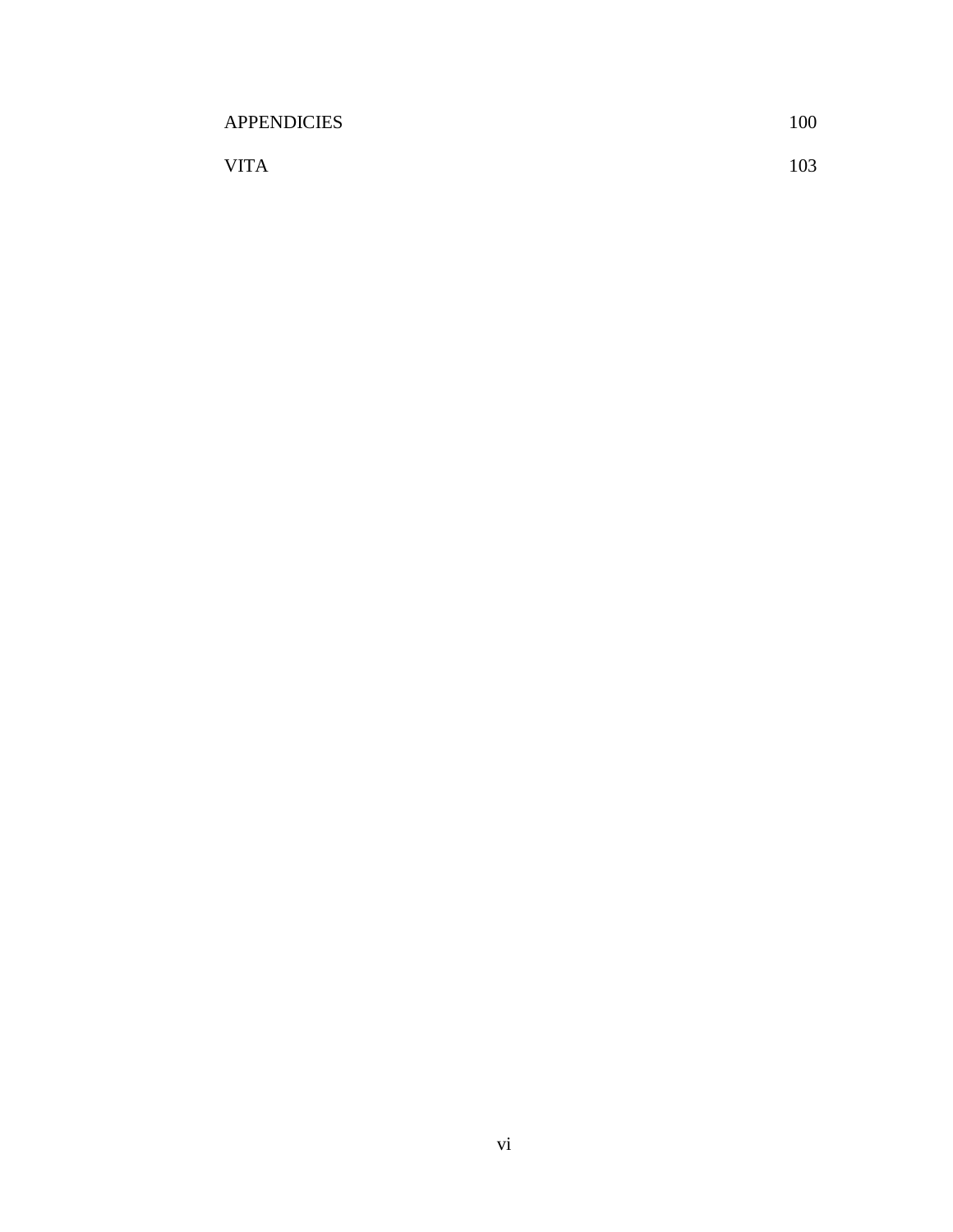## LIST OF TABLES

## Table

| $\mathbf{1}$   | The Definition of an Effective TST                               | 27 |
|----------------|------------------------------------------------------------------|----|
| $\overline{2}$ | <b>Belief-set of Effective Teams</b>                             | 28 |
| 3              | <b>TST Member Characteristics</b>                                | 29 |
| $\overline{4}$ | Schools Responding to the Teacher Support Team                   | 62 |
| 5              | Teacher confidence in Teacher Support Team Coordinator           | 63 |
| 6              | TST Coordinator Leadership within the TST                        | 64 |
| 7              | TST Coordinator Positive Impact on TST                           | 65 |
| 8              | Confidence in Leadership of the TST Coordinator                  | 66 |
| 9              | TST Leadership has Positive Impact                               | 67 |
| 10             | Teacher Confidence in TST Coordinator                            | 68 |
| 11             | <b>TST Coordinator Notes Concerns in TST Management</b>          | 69 |
| 12             | TST Coordinator Stipend Provided Positive Impact on Performance  | 69 |
| 13             | <b>Stipend Positive Impact</b>                                   | 70 |
| 14             | Teacher Confidence in Teacher Support Teams                      | 71 |
| 15             | Refer Students to TST Based on Leadership                        | 72 |
| 16             | Leadership of TST Essential in Decision to Refer Students to TST | 73 |
| 17             | TST Coordinator Provides Expertise to TST Process                | 74 |
| 18             | <b>Coordinator Discussed Process with Teachers</b>               | 75 |
| 19             | Coordinator Listens to Those "Closest to Student"                | 75 |
| 20             | <b>Guides Intervention Process</b>                               | 76 |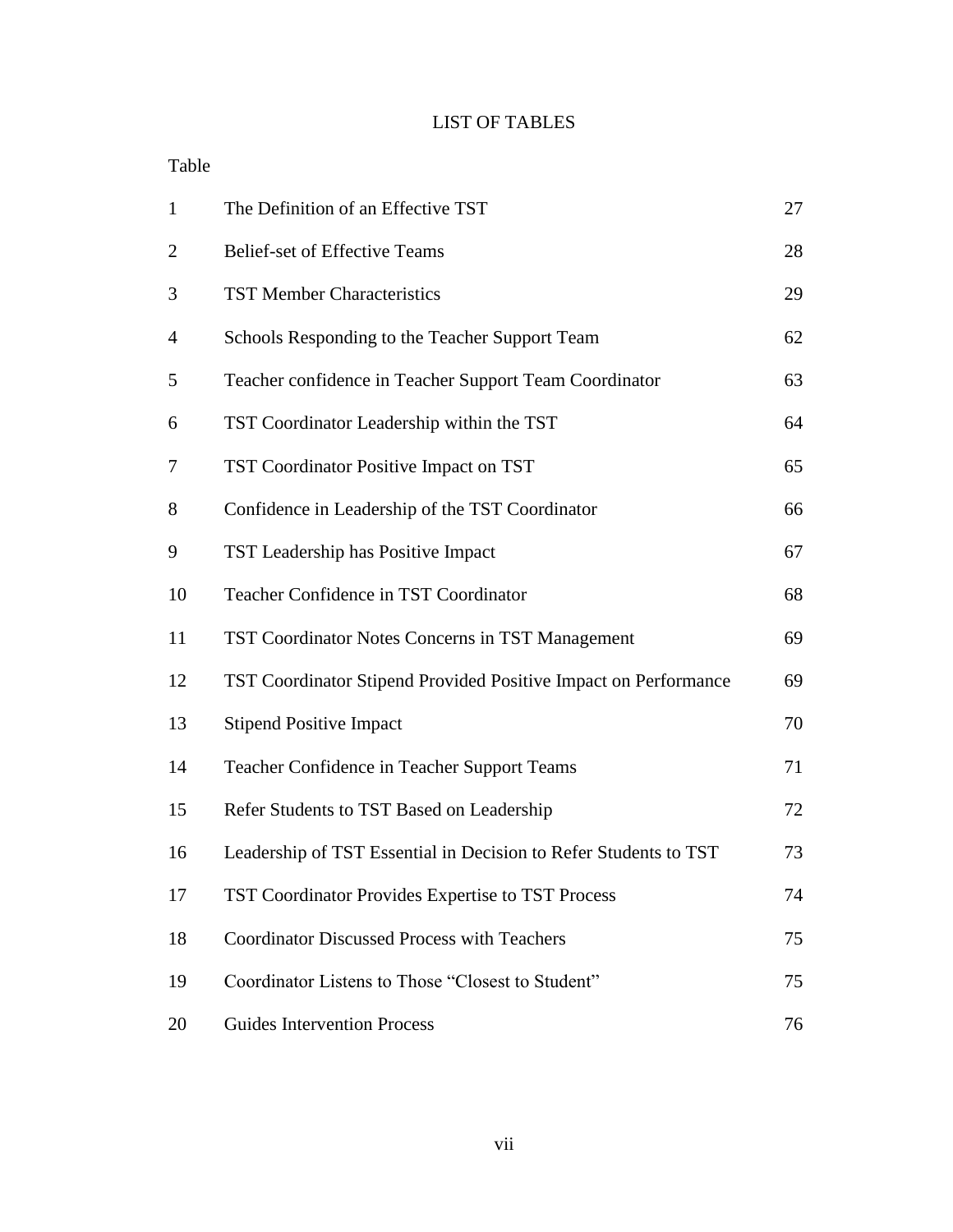| 21 | Appropriate Referrals to Special Education |  |
|----|--------------------------------------------|--|
| 22 | Appropriate SPED Referrals                 |  |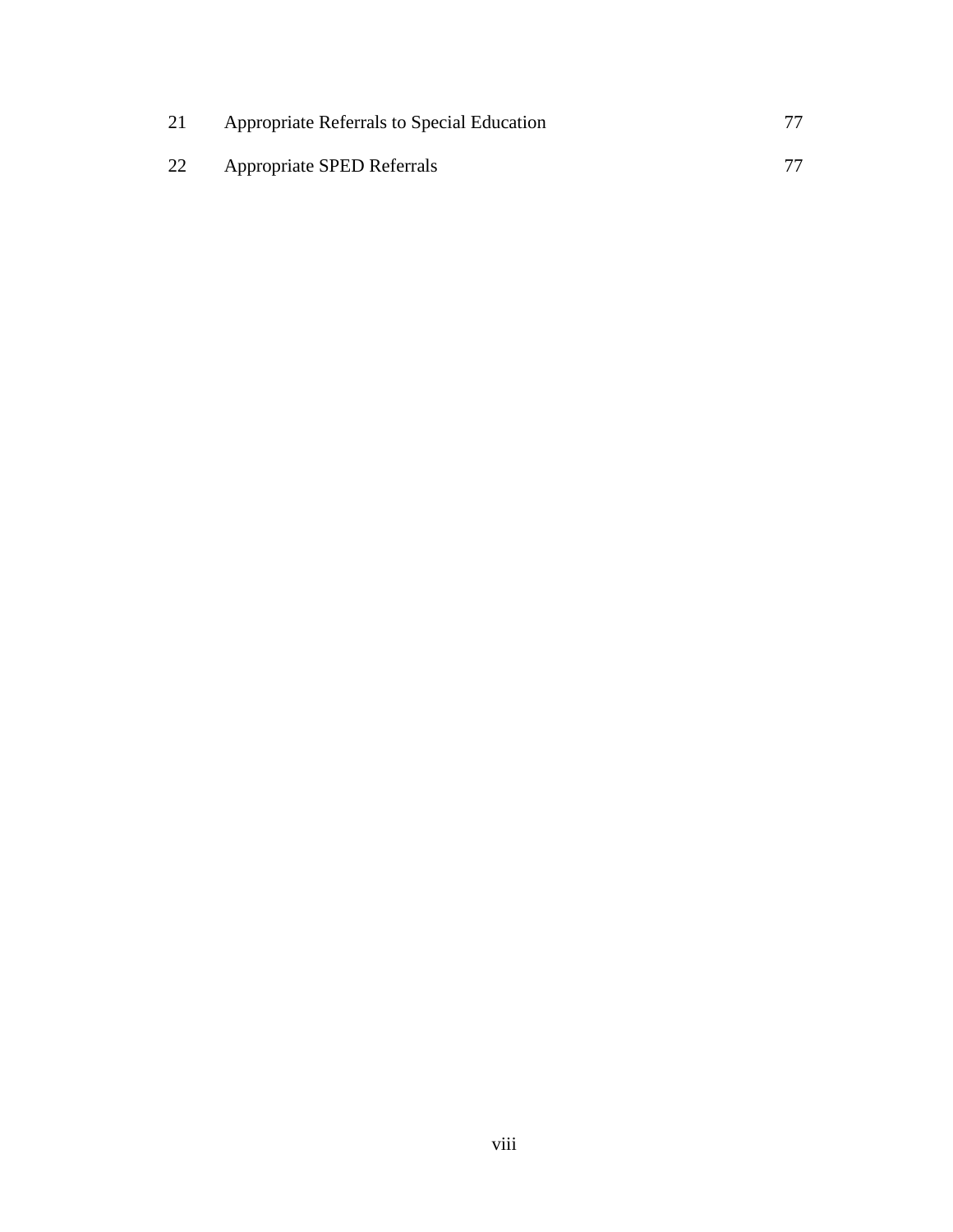Leadership Influence on Teacher Support Teams in High Poverty Elementary Schools Jason A. Steingraber

Dr. Cynthia MacGregor, Dissertation Supervisor

### ABSTRACT

The increased accountability to schools and districts to meet federal standings has lead to commencing systematic approaches to the needs of all students. In order for teachers to be able to facilitate instructional strategies that are differentiated and functional for all students they must receive leadership and support. The importance of expertise and leadership in the educational process is paramount, for there is more power in a leadership model and not necessarily in a model that designs its own standards.

This need for expertise and leadership has lead to collaboration among general and special education experts, as well as the students" families, achieves an integrated and effective approach in response to struggling learners. First supported by senior administration in school districts, the Teacher Support Team (TST) initiative relied upon a selected team within each school to show what it can achieve for students.

This leads to the significance of distributive leadership in the TST and creating relational trust by allowing those in the organization to take leadership roles and distribute the leadership appears to be imperative. This allows for greater participation in the organization, as well as greater morale and a relieved workload for the leader. It also encourages leadership in the organization, which benefits the organization as a whole.

The overall purpose of this study was to establish a connection between the role of distributed leadership and the impact of TSTs on elementary students of high poverty. To achieve this, information was gathered from high poverty elementary schools in the Sunnyside Public School District. The study examined key respondents' perceptions on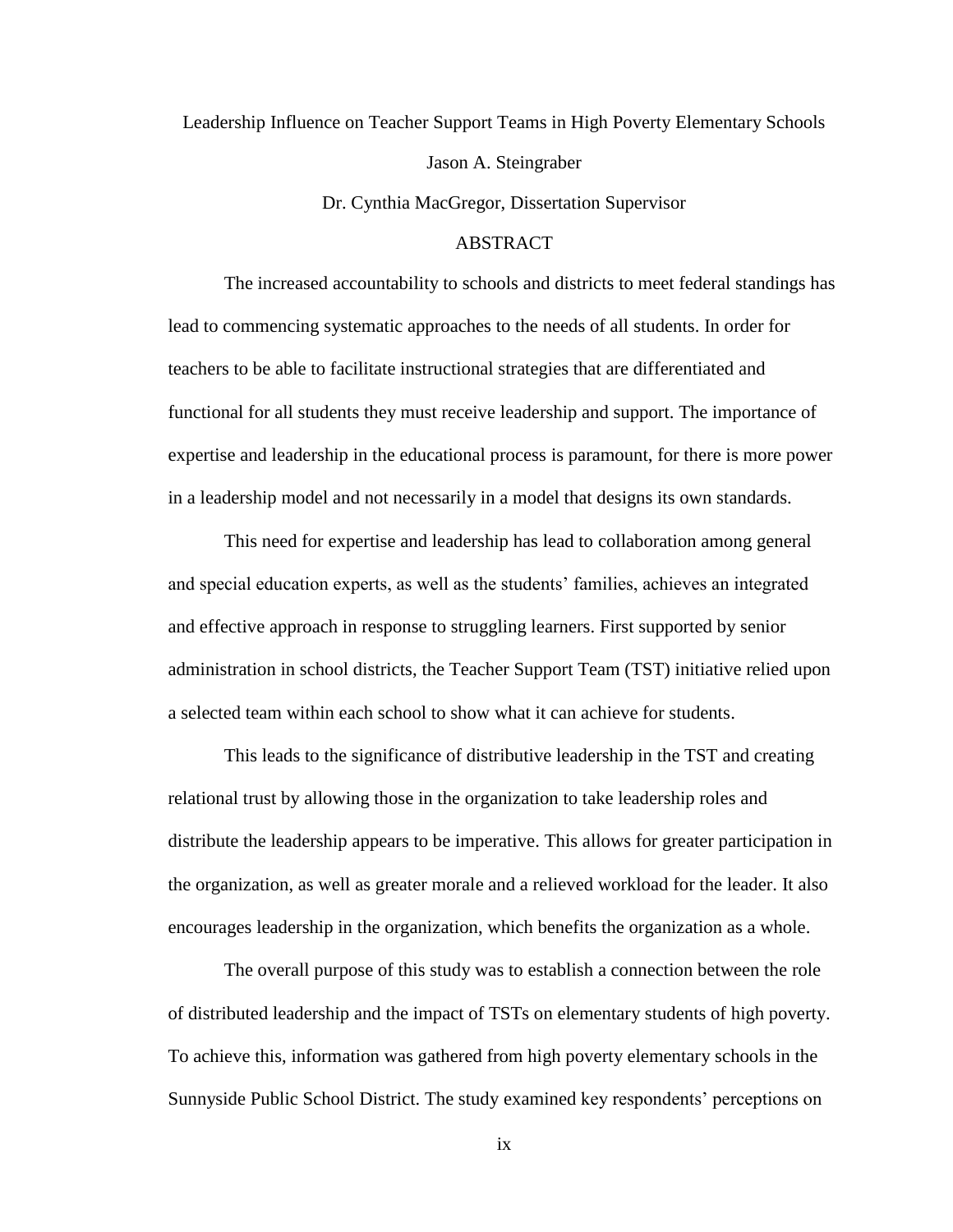the leadership within the TST. A mixed method of gathering both qualitative and quantitative data was chosen as the most appropriate approach to collect the data.

The project began by the researcher contacting six high poverty elementary schools within the Sunnyside Public Schools and requesting their participation in the research project. The purpose of narrowing the research to schools that serve a high poverty population is to ensure similarities within the students and communities. Each TST was made up of the building administrator, a TST coordinator, and other teachers as noted by the team. Each team was provided an opportunity to participate in the research activity and it was assured the data was anonymous and not reflective of employment performance or used as an evaluative tool.

The approach to the design was a mixed methods research study. Based on the data gathered via a survey, quantitative information was gathered in order to address the research questions. In additional to the quantitative approach, a qualitative aspect was analyzed. This mixed methods approach was chosen due to the potential to discover true meaning to the research questions. It was also anticipated the mixed methods approach would allow for further research designs to come to the forefront.

Descriptive analyses were preformed to support the research questions and subparts to the research questions. Finding of this study displayed both favorable and less favorable confidence in the leadership of the TST coordinator and the TST itself. The concerns of the TST coordinator and the TST itself were focused on time being wasted, weak leadership, and teachers who were frustrated with the results of the TST process.

x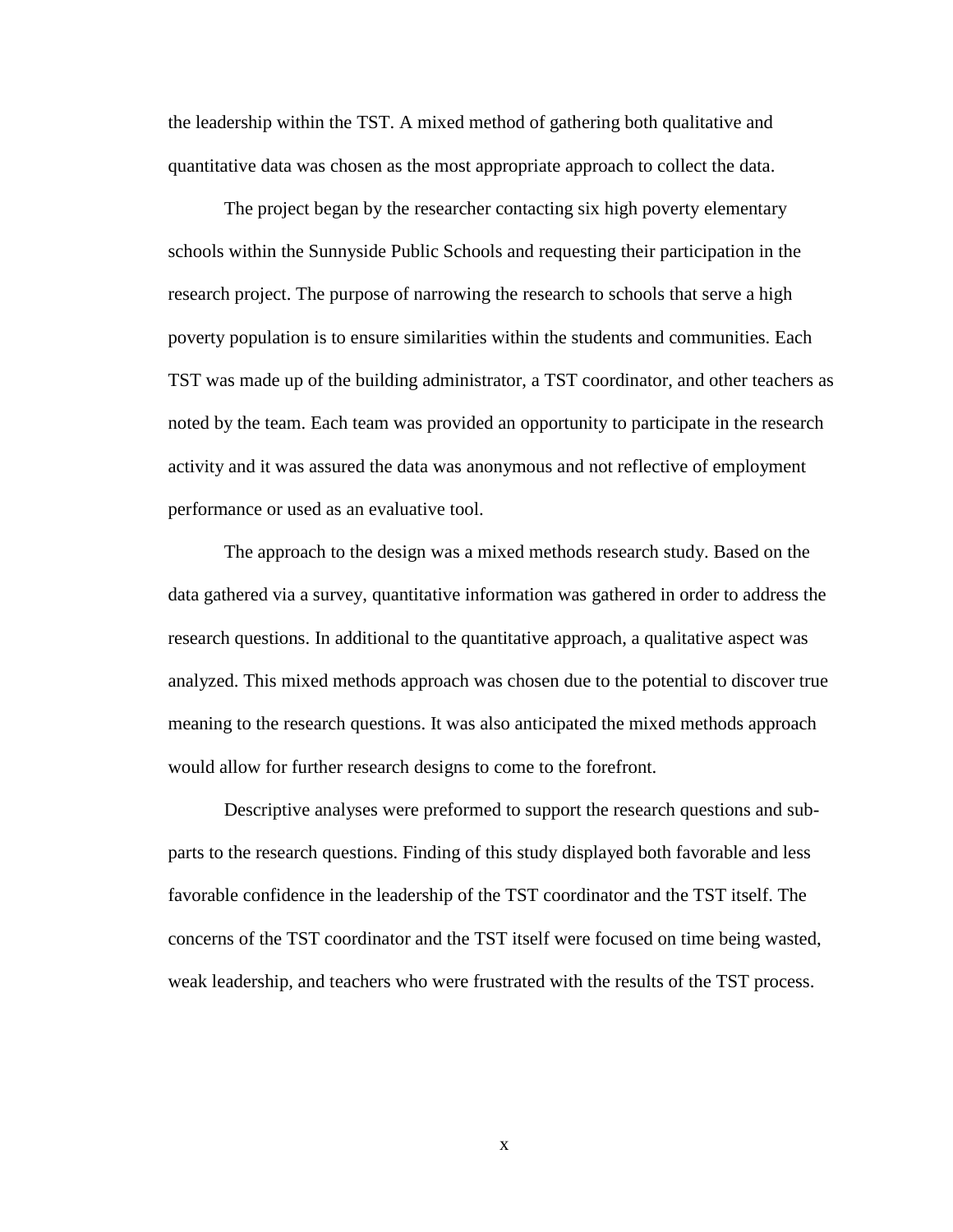#### CHAPTER ONE

#### INTRODUCTION OF THE STUDY

Increasingly, the role of schools to provide instruction utilized as best practice for all students is becoming apparent. Initiating the No Child Left Behind Act of 2001 (Public Law 107-110) intensified substantial pressures of accountability within schools. This increased in accountability lead to schools and districts commencing systematic approaches to the needs of all students. Nunn, Jantz, and Butikofer (2009) revealed extensive literature that commonly addresses the teachers' learning, methods, theories, and understanding of instructional strategies. This literature is focused on meeting all students' needs. In order for teachers to be able to facilitate instructional strategies that are differentiated and functional for all students they must receive leadership and support. Mintzberg (1979) mentioned the importance of expertise and leadership in the educational process, for there is more power in a leadership model and not necessarily in a model that designs its own standards.

The No Child Left Behind Act of 2001 (Public Law 107-110), often abbreviated as NCLB, is a controversial United States federal law (Act of Congress) that reauthorized a number of federal programs aiming to improve the performance of primary and secondary schools by increasing the accountability standards for states, school districts, and schools. Currently, the state of Missouri holds laws and strict standards of education accountability and standards for all students (MoDESE, 2008). The No Child Left Behind Act of 2001 makes accountability for all students an important component for school and district success. This Federal law requires schools to have indicators when measuring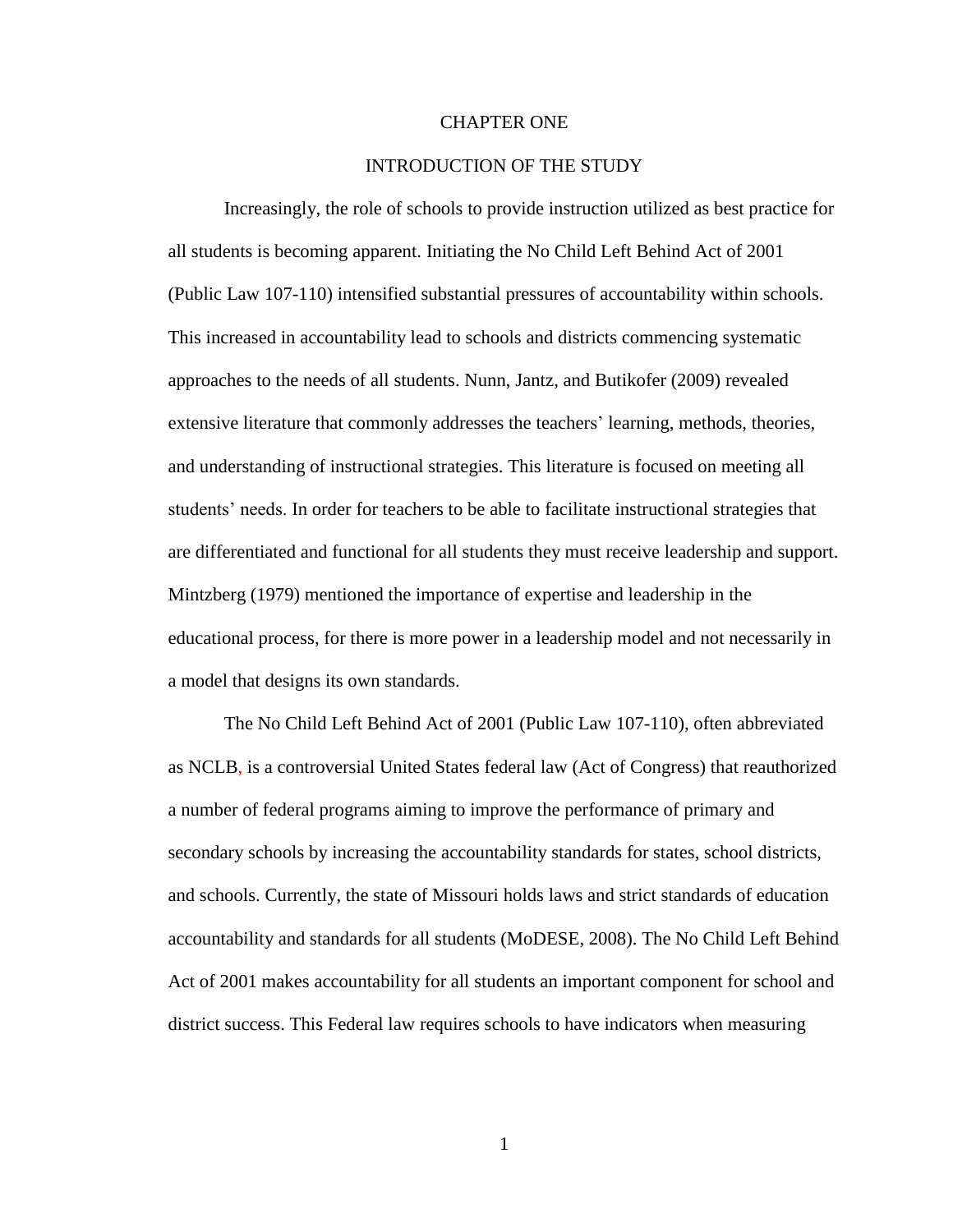Adequate Yearly Progress (AYP) and each of these indicators represent all students in Missouri, in particular, the Sunnyside Public Schools (a pseudonym).

To meet AYP, 100 percent of all students will receive advanced or proficient on state assessments by the year 2014 (Public Law 107-110). The schools" focus on accountability ushers in a renewed focus on instructional practices in the classroom. These instructional practices are built on meeting all students" needs in the classroom. The Sunnyside Public School District developed a system to address these new demands, which quickly transformed into the Teacher Support Team (TST). This team exists to assist teachers in their instructional practices. Though not developed to help the individual student, it was organized to assist the teachers in the learning process for students.

This collaboration among general and special education experts, as well as the students' families, achieves an integrated and effective approach in response to struggling learners (Witmire, 2008). First supported by senior administration in school districts, the TST initiative now relies upon a selected team within each school to show what it can achieve for students (Creese, Norwich, & Daniels, 2000). Additionally, Creese et al. (2000) found less of a consensus between the TST team and the responsible senior teacher (the TST coordinator) in regards to the purpose and expectations of the team.

This leads to the significance of distributive leadership in the TST and creating relational trust by allowing those in the organization to take leadership roles and distribute the leadership appears to be imperative (Sebring, Hallman, & Smylie, 2003). This allows for greater participation in the organization, as well as greater morale and a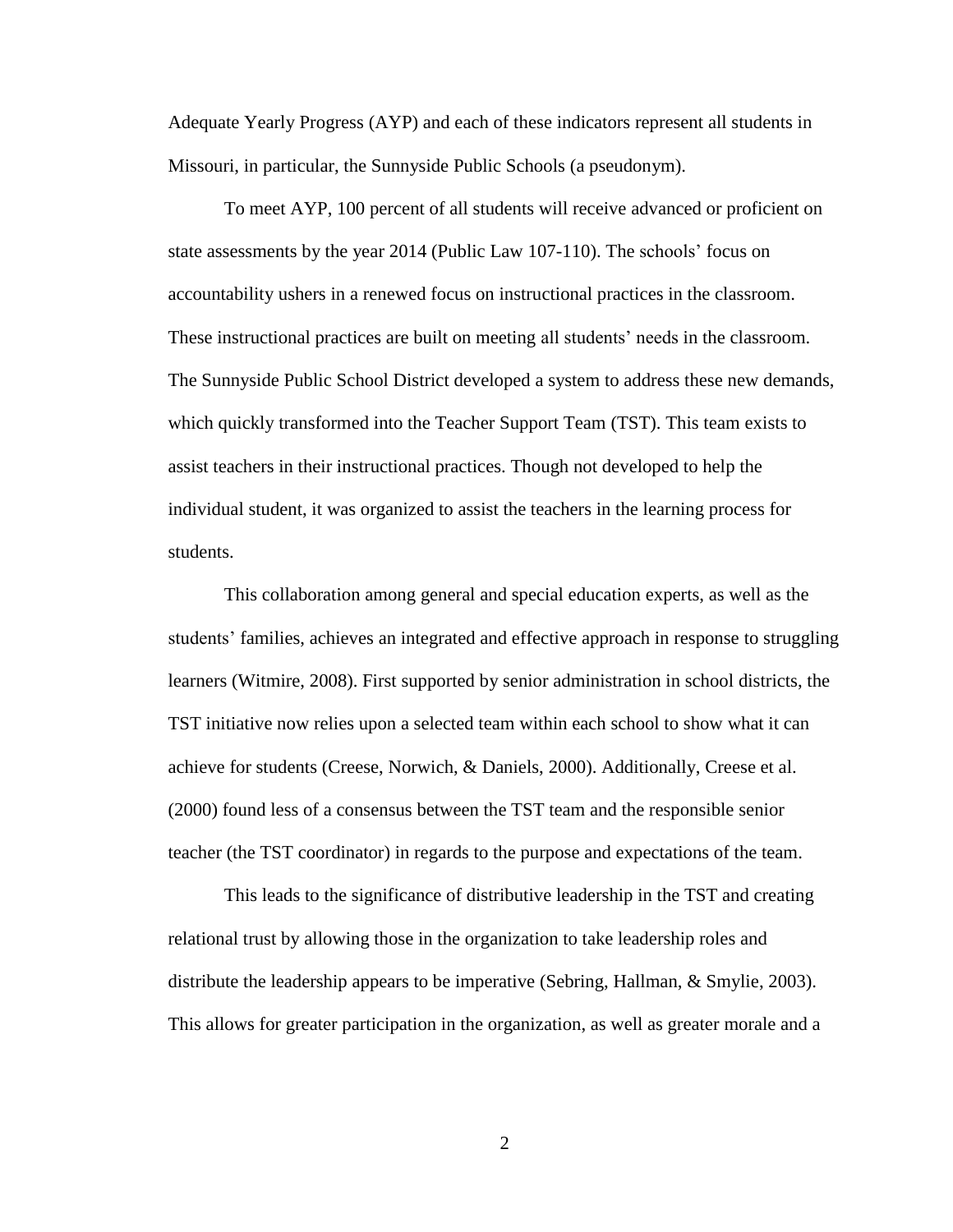relieved workload for the leader (Sebring et al., 2003). It also encourages leadership in the organization, which benefits the organization as a whole (Sebring et al., 2003).

Furthermore, Anderson (1996) stated:

Schools cannot be understood in functionalist terms wherein they pursue a mythical set of interests and values that are shared by "society." Instead they must be viewed as arenas of cultural politics in which the outcomes of schools are always contingent on the daily political struggles that take place both within them and without. (p. 951)

Without leadership, the organizational struggles may fester and lead to ineffective approaches in the classroom.

This study focuses on the effectiveness of distributed leadership within Teacher Support Team in high poverty elementary schools. The conceptual framework assists in the identification and explanation of this effectiveness. The concepts involved derive from a review of the literature outlining existing research relevant to the study. The literature review chapter elaborates on these concepts.

### *Conceptual Framework*

This study evaluated the leadership Teacher Support Teams (TST) within Missouri schools deemed as high poverty in a large urban school district. The goal of the study was to determine the connection between the role of distributed leadership and the impact made by TSTs on elementary students of high poverty. The study concentrated on the concept of distributed leadership within the TST. The structure of the TST lends to the building administrator distributing the leadership to a coordinator and this leadership theory, as endorsed by Lashway (2003), points to the leadership being distributed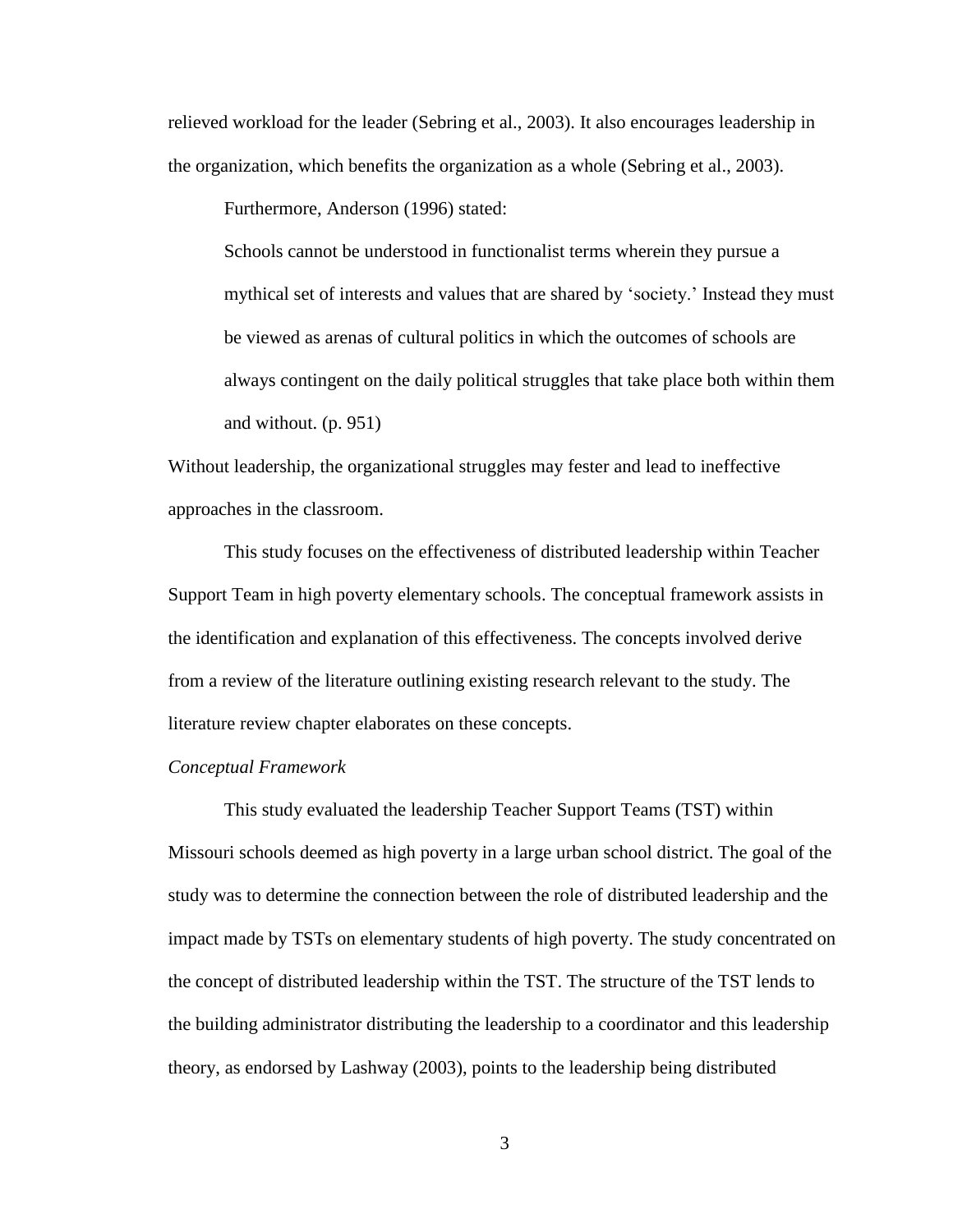throughout the school rather than vested in one position. Although, there needs to be a protection of simply giving other staff members some of the principal's current responsibilities, as well as protecting a reshuffling of assignments in organizational thinking that redefines leadership as the responsibility of everyone in the school. Items from the Teacher Support Team Leadership Survey were gleaned in correspondence to each of the concept, and the results of these items were summarized between schools of high poverty with functioning TSTs. The importance of acquiring qualitative and quantitative data to answer the research questions requires a mixed methods approach. Within the TST, a lead teacher assumes the leadership role, supervising the TST in a manner effective to meet the needs of all students. Additionally, a number of factors contribute to student success, as well as the success of a teacher support team. The TST"s levels of leadership likely differ within schools that are similar in demographics. The value of leadership within the TST is extremely important. For example, Yukl (2006) said leadership involves diligence by a leader to encourage and facilitate participation by others in making key decisions; in particular, the decision making process of classroom instruction to meet the needs of all students.

Additionally, Sebring et al. (2003) noted trust flourishes when people act in consistent and expected ways. Leaders create relational trust by allowing those in the organization to take leadership roles and distribute the leadership. Maxcy and Nguyen (2006) also pointed out school leadership may be accomplished differently through decomposition, reconstruction, and reenactment of key tasks. This idea continues to support the need for effective implementation of instruction to meet the needs of all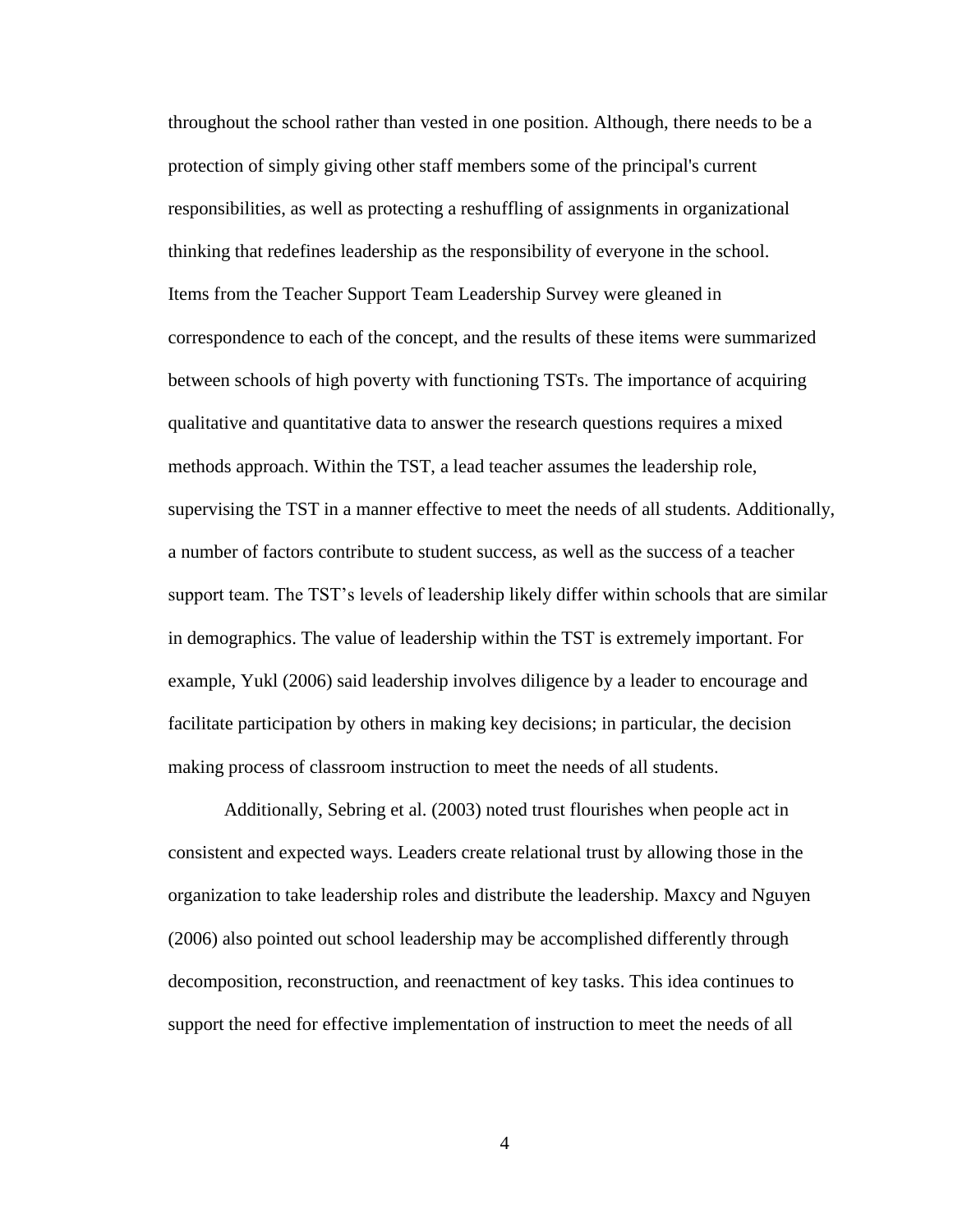students in the classroom, in particular the struggling learners. This notion points to the TST.

Creese et al. (2000) discussed the importance of collaborative structures in schools and how those structures provide information for improving student instruction. Furthermore, Spillane et al, (2001) contended that the sum of the leadership decision is greater than the sum of each individual"s practice. The distributed perspective suggests that improving school leadership by focusing chiefly on building the knowledge of an individual formal leader in the school may not be the most effective. Spillane et al. (2001) concluded distributed leadership spreads the expertise throughout the organization.

While Bolger, Patterson, Thompson and Kupersmidt (1995) stressed the need for a functioning team that takes the issues of poverty and the compounding issues into account for successful instruction, some researchers (Fung, 2004) noted the need for a body of experts who possess effective routines and can train others in these techniques. Perhaps due to radically diverse conditions, expert prescriptions on many areas of public action seem irrelevant or ineffective.

#### *Setting*

In 2005, a school district in Missouri initiated Student Assist Teams. These teams were established to implement a new policy on meeting the needs of struggling learners. Initially, the Special Education Department conceived this practice. However, the district quickly realized these teams were needed as a regular education initiative, anticipating the higher levels of accountability necessitated by No Child Left Behind.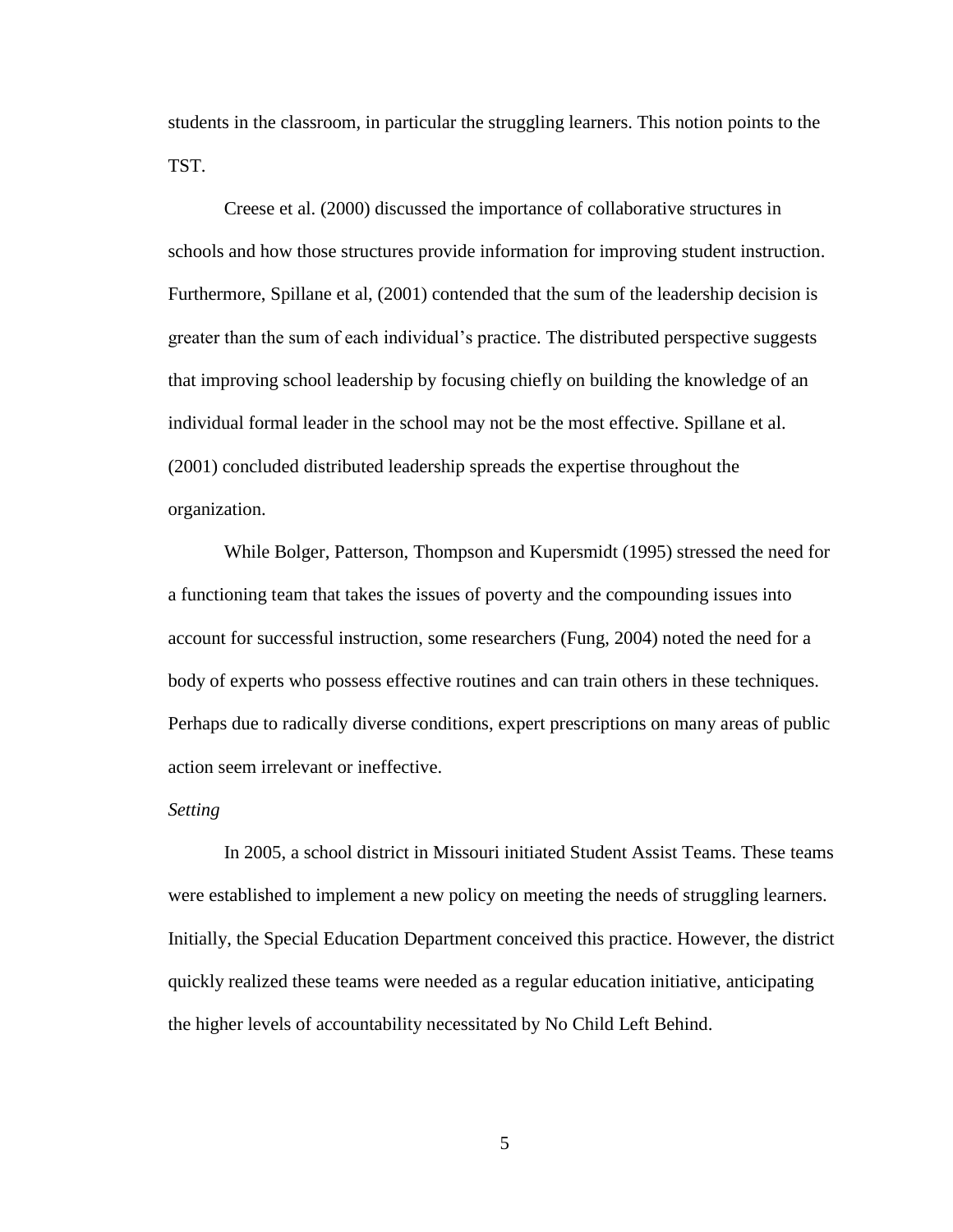During the initial stages of Team Support Team (TST) development, Sunnyside Public Schools presented individual buildings with the opportunity to have a Teacher Support Team. This being said, some buildings chose to create and utilize these teams while others did not. The building administrator decided their school"s participation. The school counselor, administrator, and regular education teachers composed these teams, with the building administrator as the primary leader.

Is the importance of TSTs being realized, Sunnyside Public schools ended-up mandating TSTs in each elementary school. The building administrator is still a part of the team, but a teacher leads the team. Sunnyside Public Schools provides the teacher leader a yearly stipend to organize and maintain the process of providing strategies for teacher implementation.

Informal conversations with building administrators highlighted the discrepancy between TST functioning among buildings. Many of these discrepancies correspond to the leadership within the TST. As a consequence of a TST that is not functioning at all or not to its full potential, assumed instructional methods are not meeting the needs of all students. Transversely, those buildings in which the TST is running smoothly showed improvements in their test scores.

The implementation of a highly effective TST with strong leadership has two major implications on a building. First, effective TSTs encourage the development of highly skilled teachers who are able to recognize the need for instruction that meets the needs of all students. Effective TSTs facilitate the excelling of each student in schools and provide these students with the opportunity to be their best. Collecting evidence of TST impact on student achievement is of the utmost importance.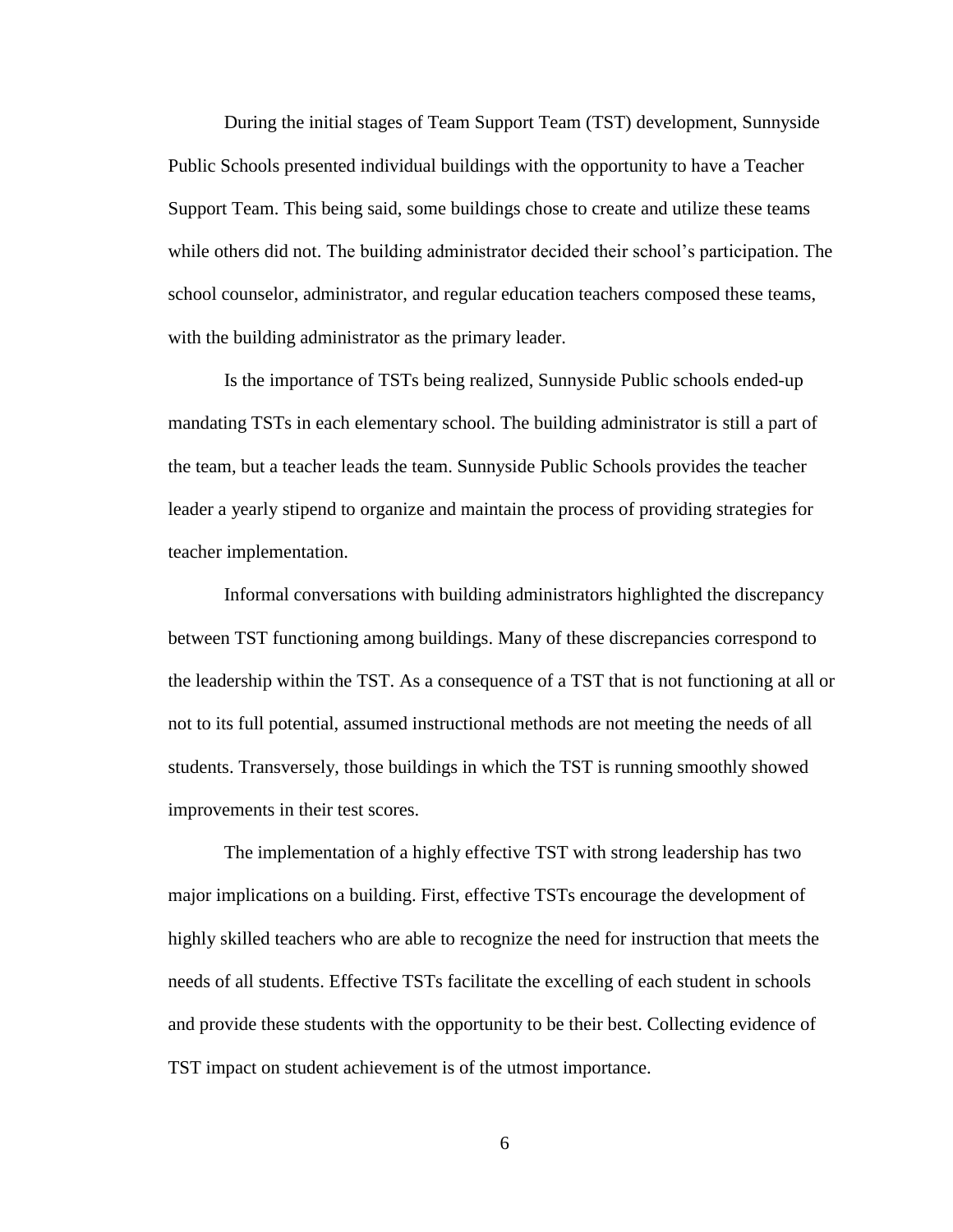#### *Statement of the Problem*

One point of view argues the principal"s influence, as the instructional leader, is the center piece to providing instruction in the classroom. However, instruction that is truly differentiated and focused utilizes a team approach and employs experts in the field. Creese et al. (1998) noted it was easier to use such a team approach in small schools. They further noted the weakness of such groups was that they could result in providing "a negative forum for teachers to complain about individual pupils' resulting in unsatisfactory outcomes" (Creese et al., 1998, p. 113). These outcomes need to be directed by a leader who is able to guide the learning in the group.

There appears to be a lack of research not only regarding the importance of leadership and how it impacts instruction in the classroom, but also within research on the importance of this leadership in Sunnyside Public School District that serves students of high poverty. In fact, there is extensive research available discussing the importance of a collaborative teaming approach as well as the challenges of providing effective teachers and teaching for all students (Murnane  $&$  Steele, 2007). Additionally, research is available on the impact of poverty on children, the need for schools to respond, and how schools have responded in the past. Research in the area of leadership within the TST is a need that must be addressed within the academic community.

Sunnyside Public School District is a large urban school district in Missouri. Based on information provided within the district, the TST coordinator"s responsibilities include, but are not limited to, identifying and training staff members for building TSTs, developing guidelines and referral procedures for the building TST, and providing staff development for teachers regarding TST procedures. Based on information received and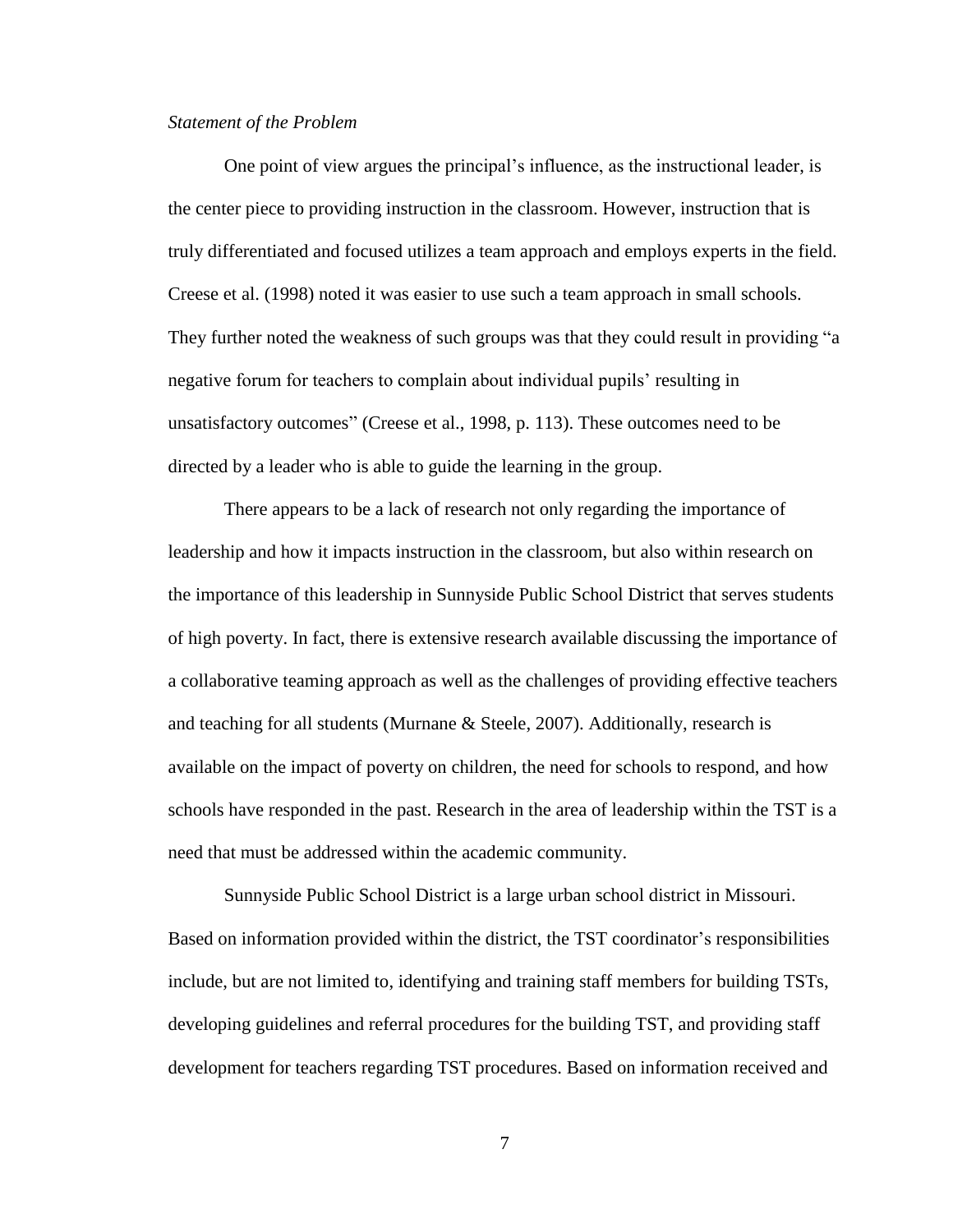research of district forms, data, and guidelines, no research has been conducted to establish the effectiveness of leadership in the TSTs, including buildings which serve students of high poverty.

Research does exist outlining the responsibilities of the TST coordinator as well as the intervention process (Creese et al., 2000). Additionally, there is research describing the importance of leadership in the TSTs (Creese et al., 2000). However, there is a general lacking of information pertaining to the overall impact of leadership with TSTs and its impact on the overall functioning of the TST. A lack of research also exists in regards to the perceptions of the TST members concerning the leadership role of the TST coordinator, especially within schools of high poverty such as Sunnyside Public School District.

Additionally, there is existing research outlining the importance of focused leadership in schools of high poverty (Creese et al., 2000), although there is a lack of research guided toward the influence of effective leadership among peer groups in schools of high poverty. The distributed leadership within TSTs in schools of high poverty is an area in need of further investigation.

#### *Purpose of the Study*

The overall purpose of this study is to establish a connection between the role of distributed leadership and the impact of TSTs on elementary students of high poverty. To achieve this, information will be gathered from high poverty elementary schools in the Sunnyside Public School District. The study will also examine key respondents" perceptions on the leadership within the TST. A mixed method of gathering both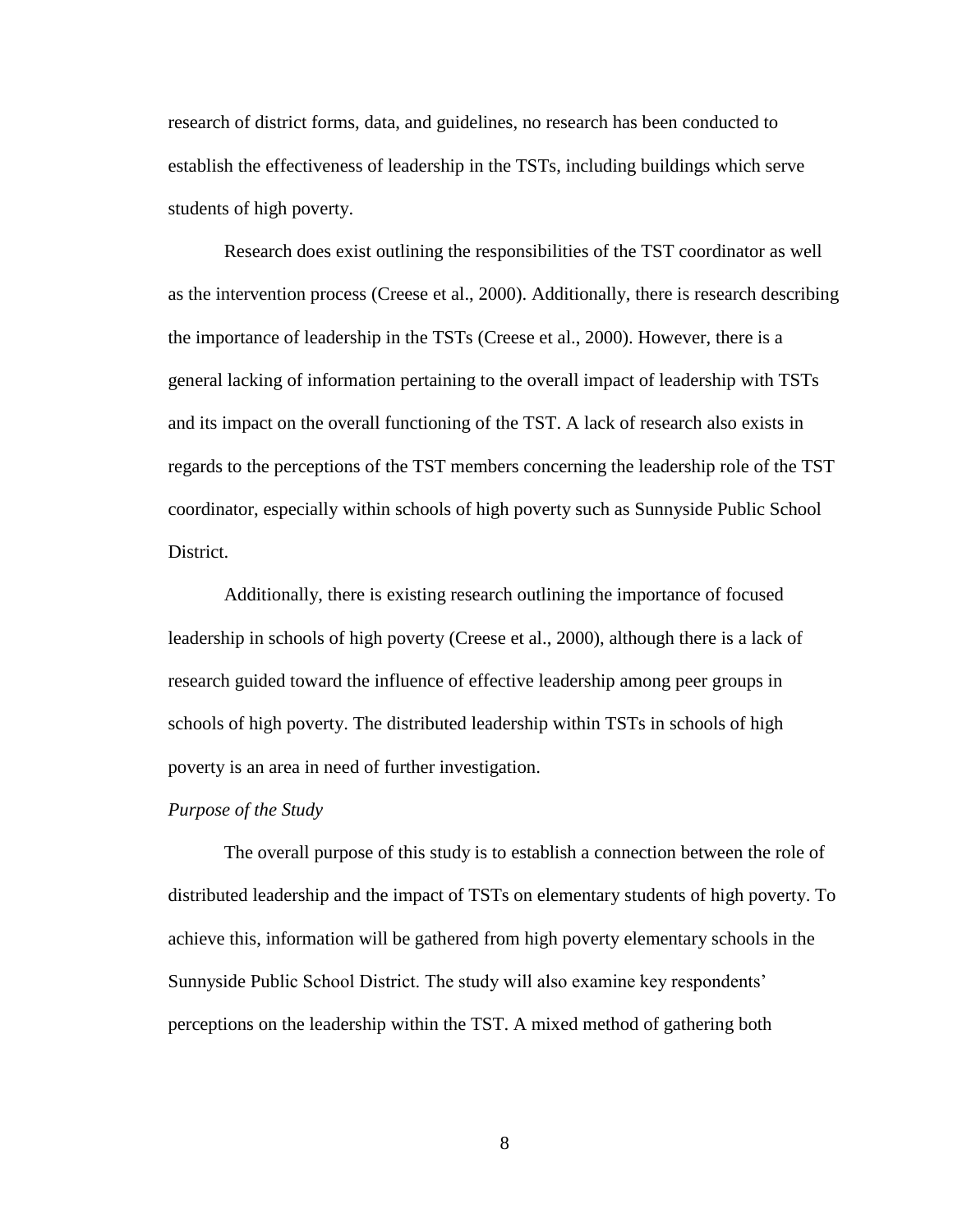qualitative and quantitative approaches was chosen as the most appropriate approach to collect the data.

#### *Research Questions*

Within the context of this study, the following research questions were addressed:

- 1. Do the teachers have confidence in the Teacher Support Team coordinator?
	- a. Do the teachers believe the leadership role of the TST coordinator has positive influence on the TST?
	- b. Does the stipend provided to the TST coordinators impact their performance?
- 2. Do the teachers have confidence in the Teacher Support Team?
	- a. Are teachers more likely to refer students to the TST based on the leadership of the TST coordinator?
	- b. Are the referrals from the TST to the Special Education Team appropriate to meet the needs of the students?
- 3. In what manner does the leadership of the Teacher Support Team coordinator within the Teacher Support Teams impact the overall functioning of the Teacher Support Team in high poverty elementary schools?

#### *Significance of the Study*

Creswell (2003) mentioned a mixed methods study can use qualitative and quantitative approaches. Creswell (2003) stressed the combination of the approaches will result in information which provides a deeper and richer understanding of the information. The results of the study will likely provide useful information to the Sunnyside Public Schools, especially to district leaders, building administrators, and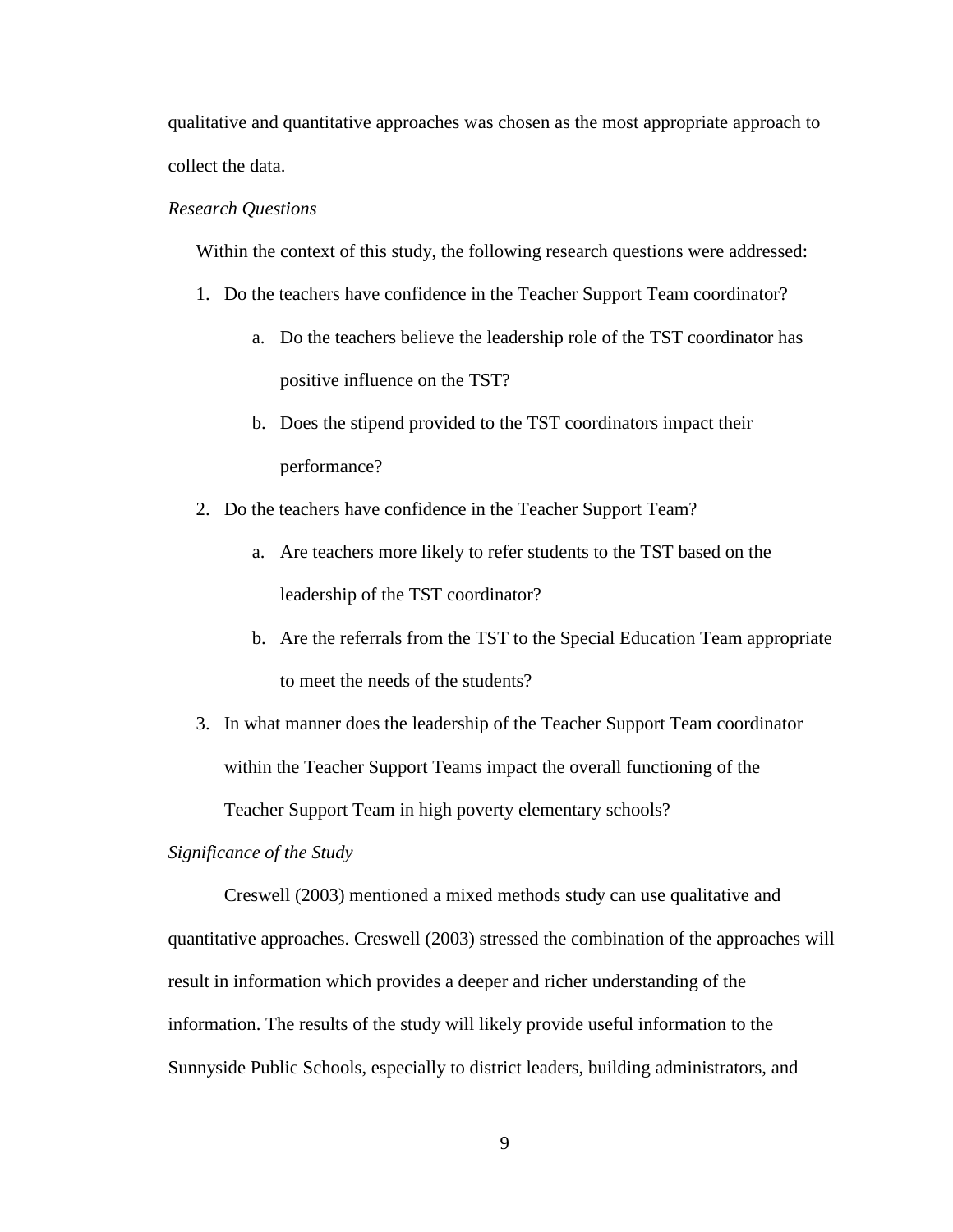teachers in which students of high poverty are being served. It is hoped the study will contribute to the understanding of strong leadership within the TST.

This study has both a theoretical and practical significance. For teachers, it provides insight into the importance of effective instructional practices. For building administrators, this study may provide strategies for assisting the leaders in the TST and help them recognize leadership growth in the TST. This study should also assist principals in selecting a TST representative who has the qualities needed to get the most out of teachers. Creese et al. (2000) stated this position is crucial due to the immense support teachers need to meet the demands of struggling learners in the classroom.

Some studies have reviewed the importance of the TST in buildings and Creese et al. (2000) discussed the importance of collaborative structures in schools and their relationship to provide information for special education needs. Moreover, Sebring et al. (2003) documented there can be a dissonance when leaders are out-of-sync with the organizational culture and the emotional state of their employees. Sebring et al. (2003) stressed distributed leadership provides a value for effective instruction and support for the emotional state of the employees. This study attempts to go beyond recognizing the importance of a team, it looks at the effectiveness of the leadership within the team. It highlights the crucial role of the TST in buildings of high poverty schools and the importance of a systematic approach to meeting the needs of all students.

### *Definition of Terms*

For the purpose of the study, the following terms are defined: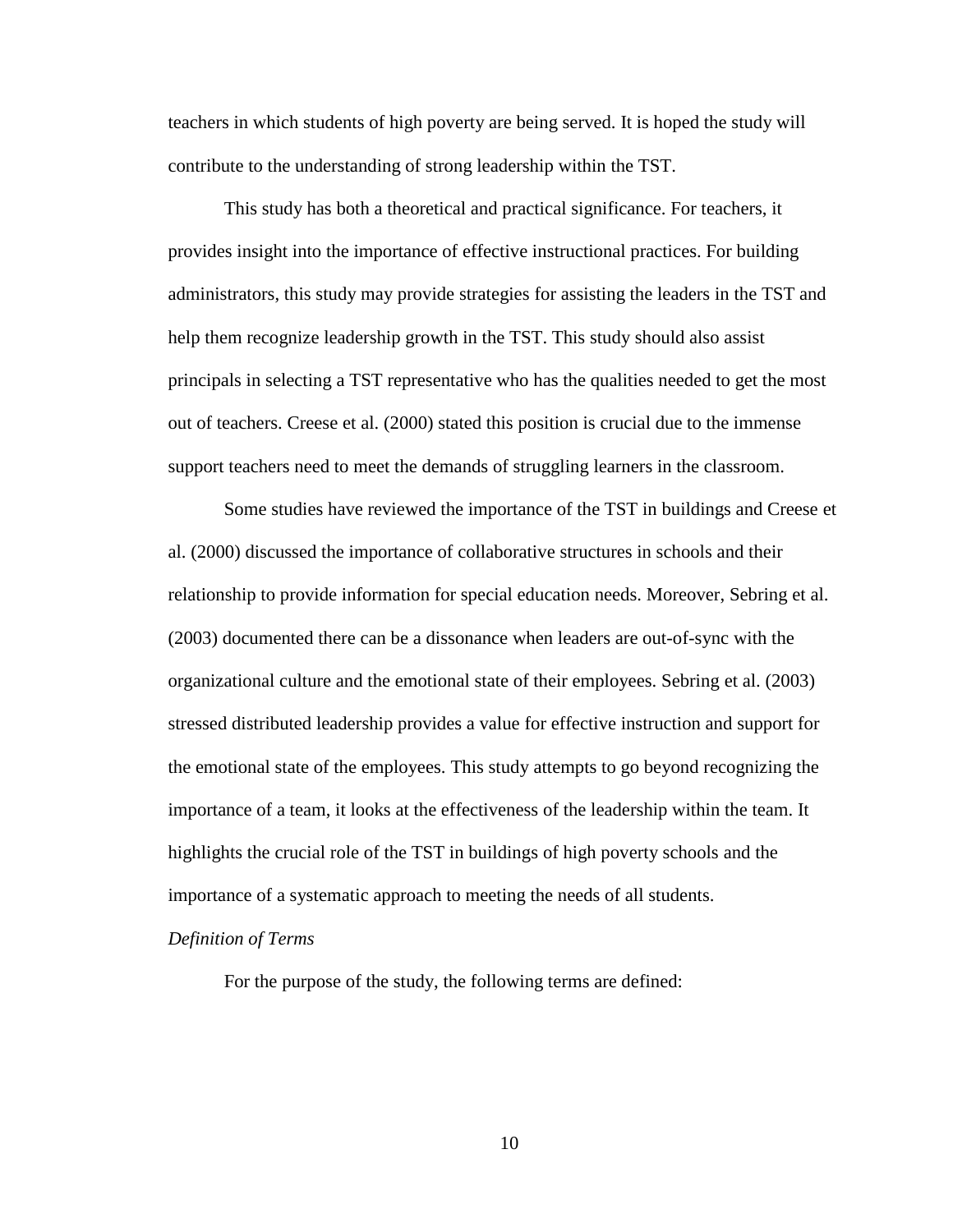*Adequate Yearly Progress (AYP)*. AYP is a measure of a school"s or school system's ability to meet required federal benchmarks with specific performance standards from year to year (No Child Left Behind Act of 2001, 2005).

*Teacher Support Team (TST).* The TST is a team designed to assist teachers in strategies needed to meet the needs of all students.

*No Child Left Behind Act of 2001 (NCLB).* NCLB is the reauthorization of the Elementary and Secondary Act (Public Law 107-110).

*Building administrator.* The principal of the elementary school is the person who is essentially in charge of the educational system and is the instructional leader in the building.

*TST Coordinator.* The TST coordinator is a teacher in the elementary school who organizes, conferences, and gathers data from teachers concerning individual students brought to the TST.

*TST Leadership.* The TST leadership is based on guidance and direction from the TST Coordinator. This direction is utilized to guide and develop a productive team that focuses on assisting teachers on appropriate instruction in the classroom.

*High poverty elementary school.* For this study, elementary schools in the school district with more than 90% of the students receiving free and reduced lunches were considered high poverty elementary schools.

*Interventions from TST.* The TST presents a three tiered approach to instruction, each tier with more intensive interventions. The TST meets bi-monthly to discuss interventions to be implemented in the classroom.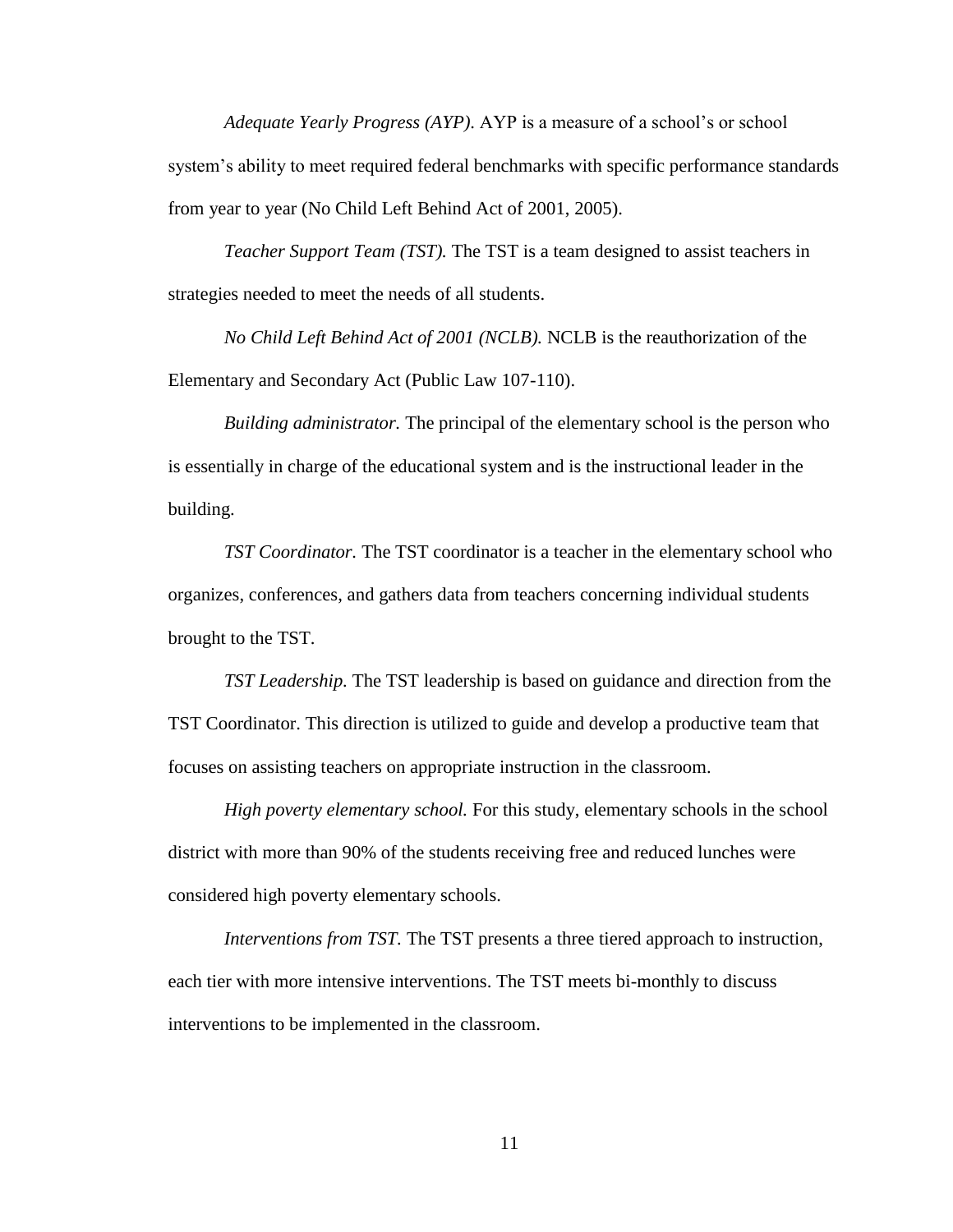*Response to intervention (RTI)*. RTI combines assessment and intervention within a multi-level system to maximize student achievement and reduce behavior problems. Research-based interventions are utilized to determine educational needs for individual students.

#### *Limitations*

As mentioned previously, the study will utilize a mixed methods approach, resulting in quantitative and qualitative data. The number of surveys obtained from the teachers can significantly obscure the statistics based on the number of surveys received. If too few surveys are received, hypotheses may be obscured and the data may not be as objective as possible. The study"s reliance on reported information provides no assurance the reporters will give adequate time and thought when completing the questionnaire and answering the interview questions. In order to compensate for this behavior, the research will need to take precautions to develop the transitioning in the questioning. Fink (2006) reiterated this includes the survey follow natural sequences as well as the questions need to be easy-to-answer. The accuracy of the data depends on the quality of the information provided by the participants responding to the data collection instruments and the quality of the research tool.

Another limitation relates to the researcher"s objectivity. Researchers should avoid close relationships with the respondents that could lead them to overlook truths, but they should also not accept every response without questioning their view of reality. This particular limitation can be a concern based on the relationships developed in the working environments of a school district. However, for this research project to useful,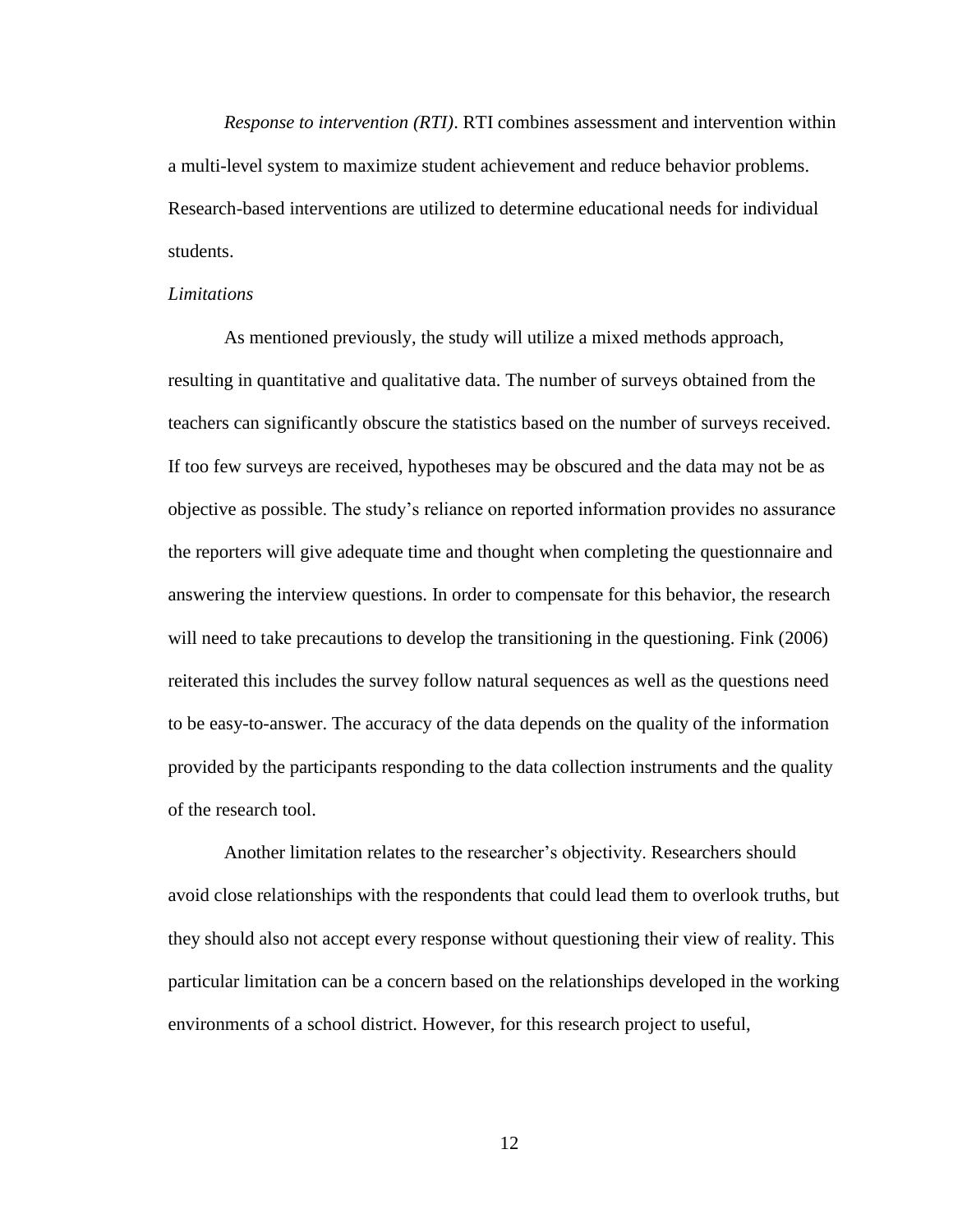information needs to be looked at objectively and appropriately leaving out personal assumptions and intuitions.

Finally, information gathered by looking at these particular schools in a district in Missouri cannot necessarily be generalized to all school districts. The findings of this study may not be reflective of other schools in the state of Missouri, and it would be problematic to generalize the findings of this study more widely. In addition, the surveyed sample was limited, and it might be argued the sample was not representative of each school staff as a whole.

### *Summary*

This investigation into the leadership within TSTs in high poverty schools within the Sunnyside Public School District is presented in five chapters that address major themes as follows:

Chapter one provides an introduction to the study and maps the intentions of the research to provide information for readers to understand the leadership roles in TSTs of high poverty schools. This chapter includes: background of the study, purpose, research questions, significance of the study, definition of key terms, and limitations.

The second chapter reviews the literature and research that is relevant and necessary to answering the research questions. The chapter focuses on literature relating to the major themes, including the impact of poverty on children the need for schools to respond, how schools have responded, current initiatives in poverty, leadership in TSTs, and the importance of leadership in the TST initiative.

The third chapter explains and justifies the mixed-methods approach used in the study. Specific areas of this chapter include an explanation of the research design,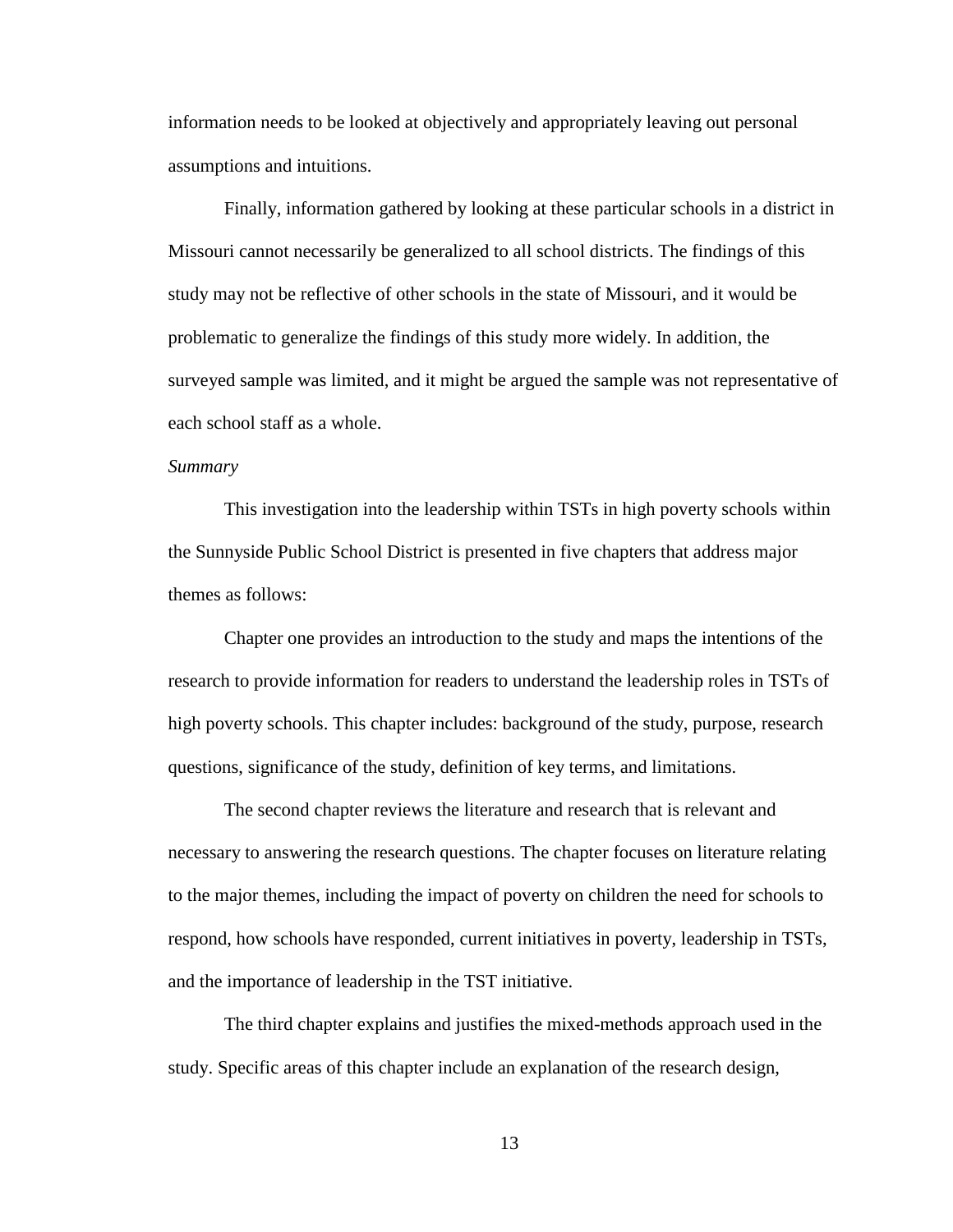descriptions of the study participants, the procedures used for collecting data survey, and document analysis. The approval process, distribution and return of the questionnaire, data analysis process, reporting the results, ethical considerations, and conclusions based on the data are also described in this chapter.

The fourth chapter presents the results and analysis. This chapter includes descriptive statistics to analyze the Teacher Support Team Leadership Survey data and presents an interpretation of the data gathered.

The fifth chapter offers a summary of the findings that are detailed in chapter Four as well as a discussion of these findings as they relate to the literature. The chapter draws conclusions and their relevance to the role of leadership in TSTs which are in buildings that serve students who are in high poverty. This chapter makes recommendations that will inform principals, teachers, and other district leadership, and suggestions on direction for further research in this area.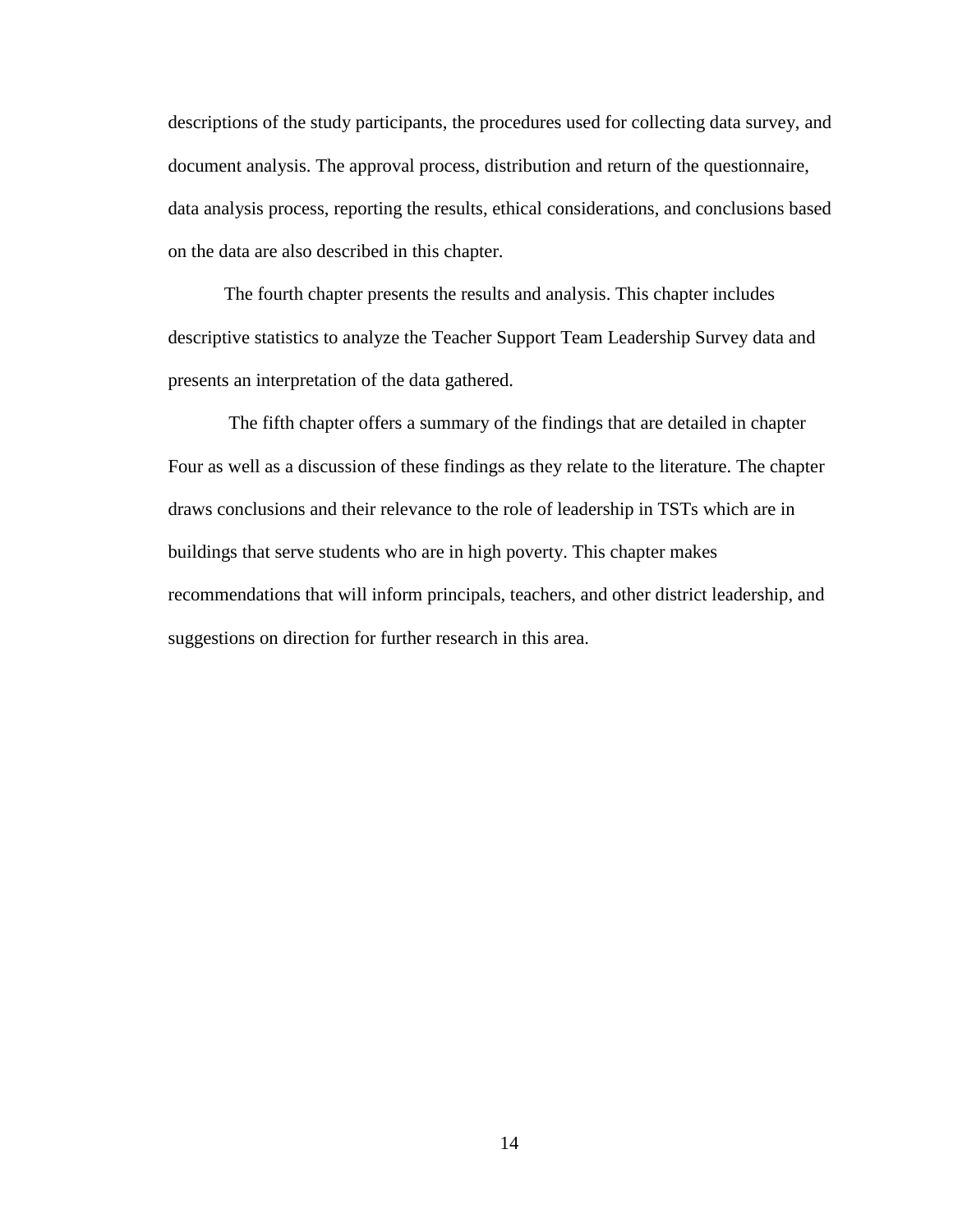#### CHAPTER TWO

#### REVIEW OF RELATED LITERATURE

*"Voices of minority, less educated, diffident, or culturally subordinate participants are often drowned out by those who are wealthy, confident, accustomed to management, or otherwise privileged"* (Fung, 2004, p. 4).

Those who work with students and families of high poverty are convinced they are in place to make a difference. For some teachers, their passion is to teach the students the best they can, and, for others teachers, it is to serve through leadership roles in their buildings. The TST, although a relatively new concept, displays its importance clearly. Problems within the TST arise with the distributed leadership in the building where the TST coordinator has the responsibility to provide leadership that is effective for teachers, resulting in appropriate instruction in the classroom.

This chapter provides a review of the literature on the impact poverty has on children and the need for schools to respond. It also examines leadership in teacher support teams and the importance of direction in the teacher support team initiative. The literature related to the research in this study falls into five major categories: the area of the importance of leadership in teacher support team; the impact appropriate instructional practices have on students of high poverty; how schools have responded in the past to children of poverty; current initiatives of children in high poverty and the teacher support teams (TST); and the impact poverty has on children and the need for schools to respond. The following review of the literature describes each of these categories and how they affect and complement each other.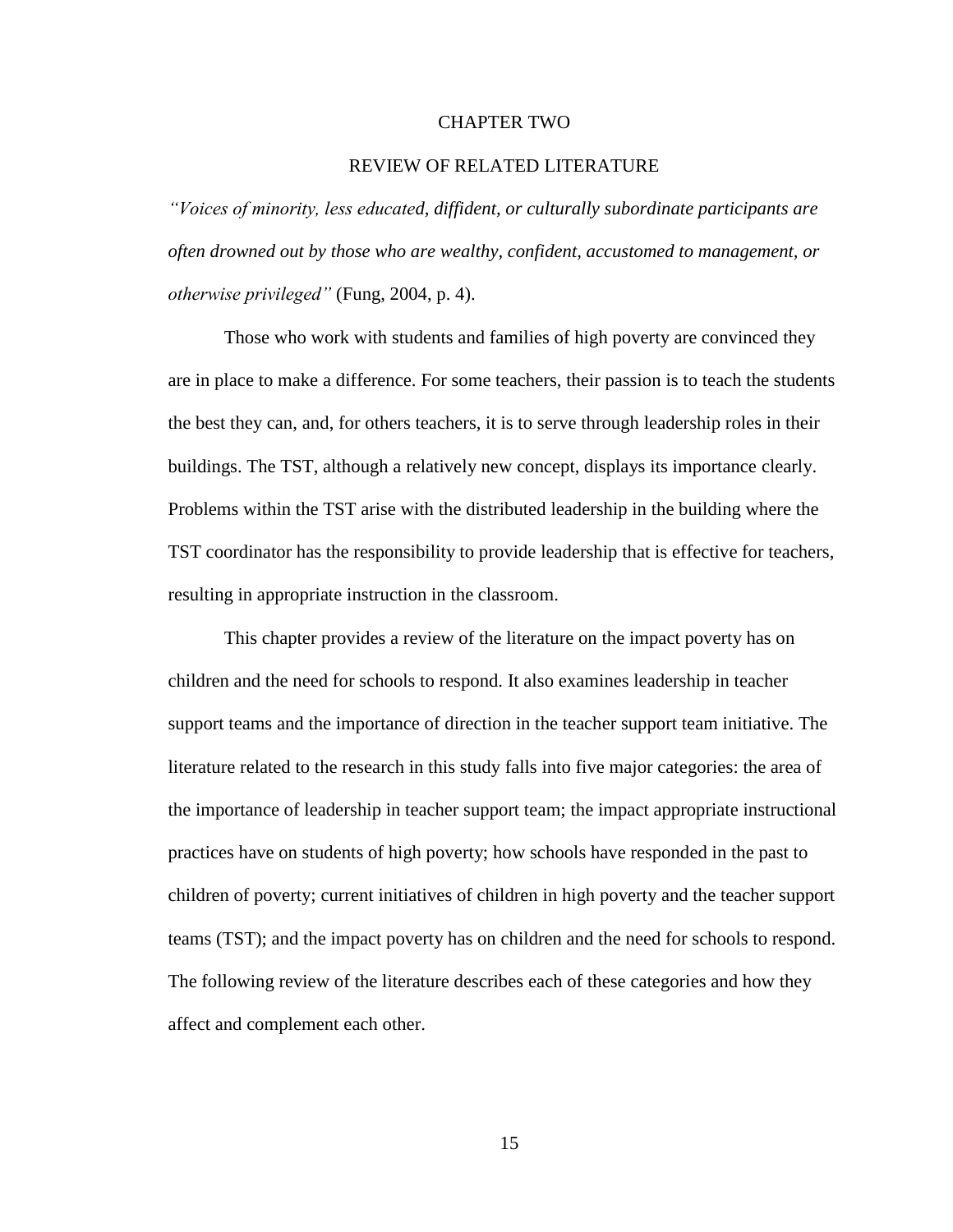#### *Impact of Poverty on Children and the Need for Schools to Respond*

Most policy-oriented discussions of poverty in the United States and its effects on children use the official U.S. measure of poverty, a measure based on income; not only does this measure the issue, but also it is able to guide policies and programs designed to cope with poverty (Lewit, Terman, & Behrman, 1997). Lewit et al. (1997) found in 1997, according to the official poverty measure, some 20.8% of all U.S. children were poor compared with an adult poverty rate of 11.3% in that same year. This percentage also grew from a child poverty rate of approximately 15% in the early 1970s. Children depend principally on the adults with which they live for their well-being. A comprehensive review of the relationship between parental income and school attainment, published in 1994, concluded that poverty limited school achievement (Brooks-Gunn & Duncan, 1997).

Additionally, this intense focus on the importance of interventions for those in poverty lead Lewit et al. (1997) to realize since children live with adults who are poor, child poverty requires some understanding of adult poverty. Education, race, and age strongly affect hourly wages and labor force activity and, hence, adult earnings. As well, children who live with poorly educated, relatively young, or minority race (especially African-American) adults are more likely to be classified as poor than children who do not live in such families (Lewit et al. 1997).

Betson and Michael (1997) pointed out poor families have more children per adult than the population as a whole. In turn, the inequality of earnings among workers increased over the past 30 years, resulting in higher poverty rates in the population and a greater poverty rate among those with relatively low levels of education. Not only do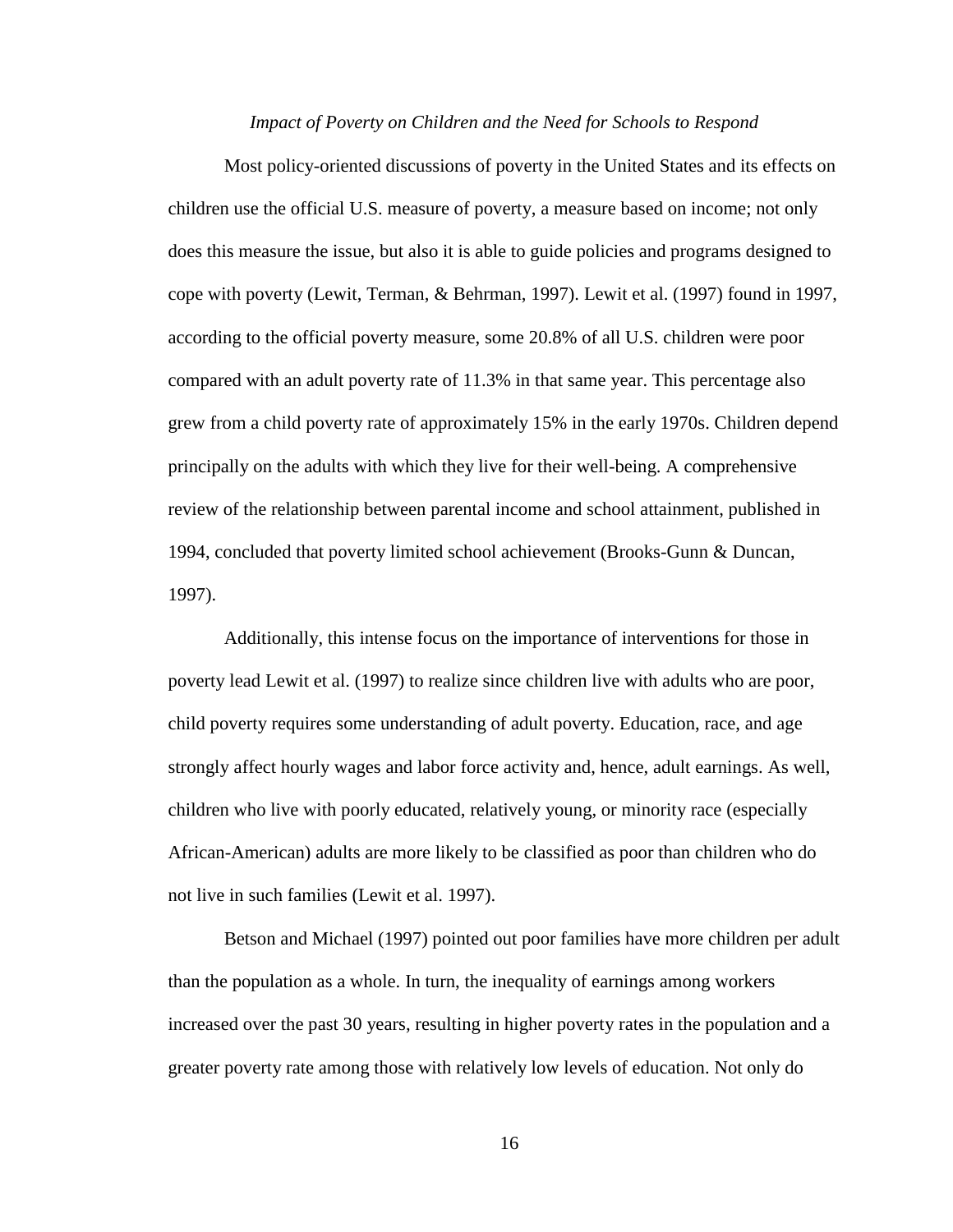poor children have access to fewer material goods than rich or middle-class children, but also they are more likely to experience poor health and to die during childhood. In school, as poor children score lower on standardized tests their likelihood of retention grows, and greater chances exist for them dropping out (Lewit et al. 1997).

Poverty in children impacts them greatly in the classroom. Their school readiness, many times, is not where educators would like it. The economic difficulties students of high poverty encounter collide with the educational system at times. An educator's duty requires the educator to provide all students with the best possible educational experience.

Therefore, exceptional importance rests in a teacher"s ability to respond educationally in the school building, but also to recognize and embrace culture within the system. The No Child Left Behind Act of 2001 (Public Law 107-110), often abbreviated in print as NCLB, brought a renewed focus and accountability to all schools in the United States. This accountability is a wake-up call for educators to respond to the needs of all children.

#### *Economic Hardship and the Impact on Education*

Children in poverty face many economic hardships which contribute to survival needs. Bolger, Patterson, Thompson, and Kupersmidt (1995) recognized an association between family economic hardships with a wide variety of negative outcomes for children, including low self-esteem, heightened levels of both internalizing and externalizing behavior problems, and lack of acceptance by peers. Existing research suggests that childhood difficulties in behavior and peer relationships link together with adjustment problems in adolescence and adulthood, including delinquency, dropping out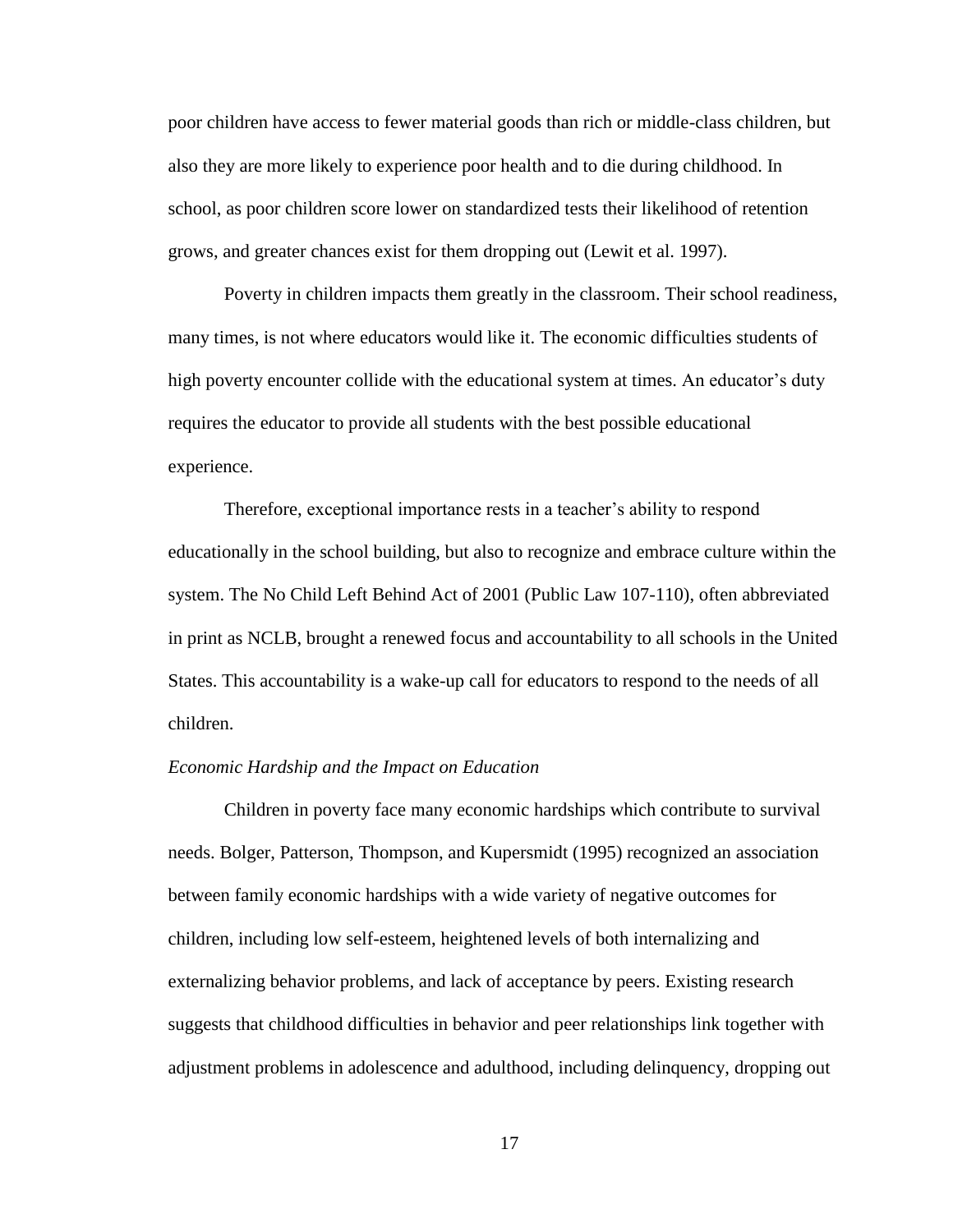of school, and psychopathology. This association makes the relation between poverty and childhood socio-emotional problems a cause of even greater concern (Bolger et al. 1995).

Additionally, mothers of low socioeconomic status knew less about their children's school performance, communicated a smaller amount with teachers, and managed children's school achievement in an inactive fashion (Bolger et al., 1995). Low parental monitoring of children's peer activities links together externalizing behavior problems in childhood (Bolger et al., 1995) with lower child competence in classroom peer activities. As well, low levels of parental monitoring occur with more likelihood in families under stress (Bolger et al., 1995). Thus, parental behavior tying the family to the school and peer environments appears to be a central pathway from family poverty to negative child outcomes (Bolger et al., 1995).

Educational attainment is well recognized as a powerful predictor of experiences in later life (Brooks-Gunn & Duncan, 1997). Bolger et al. (1995) identified a remarkable range of difficulties encountered at school by children whose families experienced persistent economic hardship. Children who lived in persistent family economic hardship started out behind other children with intermittent hardship (Bolger et al., 1995).

Moreover, poor children suffered from emotional and behavioral problems more frequently than did non-poor children (Brooks-Gunn & Duncan, 1997). Two dimensions of emotional outcomes existed: (a) externalizing behaviors including aggression, fighting, and acting out, and (b) internalizing behaviors such as anxiety, social withdrawal, and depression (Brooks-Gunn & Duncan, 1997). Overall, the greatest difficulties in adjustment developed in children whose families experienced persistent economic disadvantage, followed by those whose families dealt with intermittent economic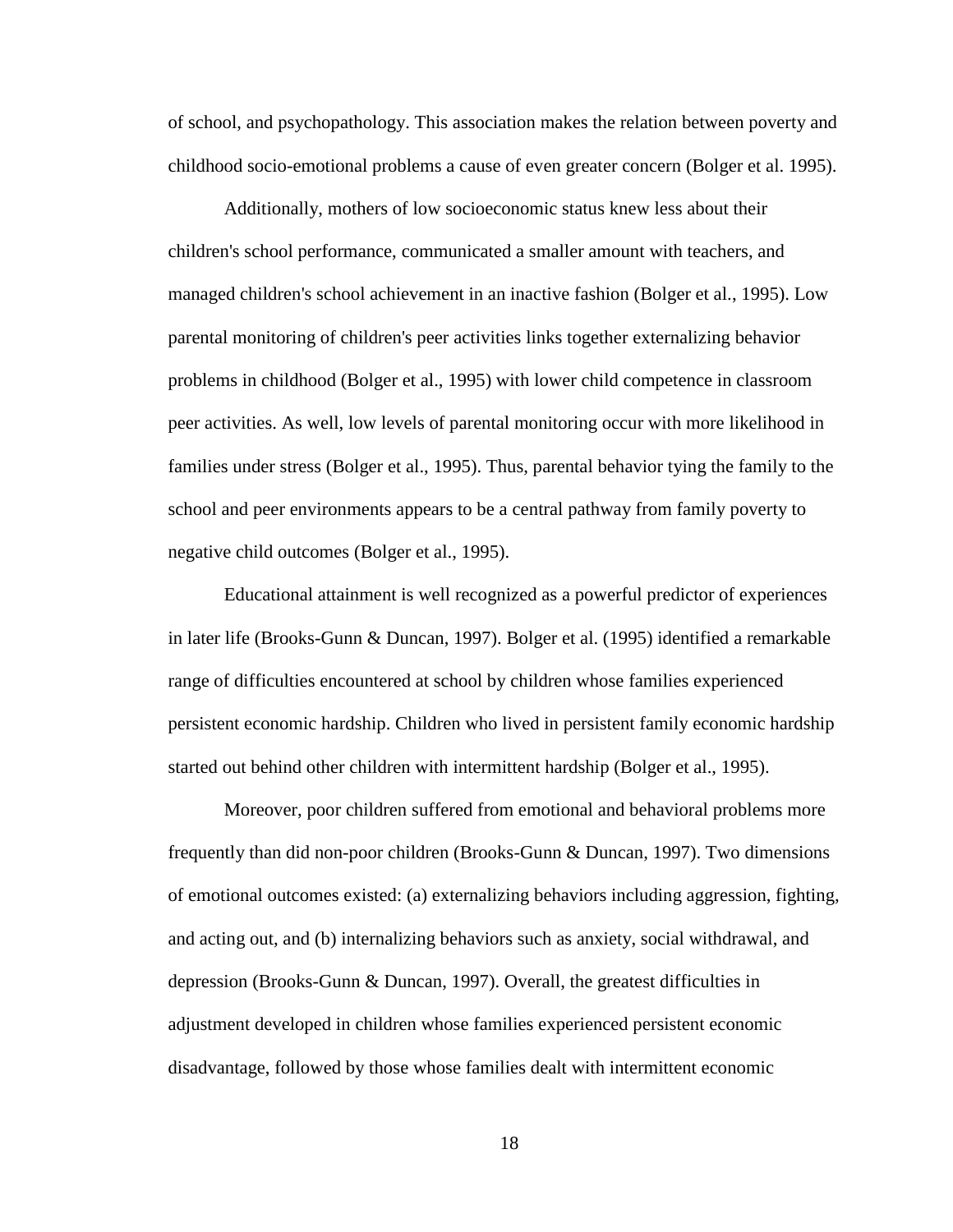hardship; those whose families did not undergo economic hardships reflected the fewest difficulties (Bolger et al., 1995). Children living in persistent economic hardship adjusted negatively across a range of assessments collected in the school environment (Bolger et al., 1995).

Researchers have found strong effects of parental income on cognitive abilities and school achievement in the early childhood years of school (Brooks-Gunn & Duncan, 1997). One possible reason is that extra-familial environments (for example, schools and neighborhoods) begin to matter as much or more for children than family conditions once children reach school age (Brooks-Gunn & Duncan, 1997). Also, school-related achievement depends on both ability and behavior (Brooks-Gunn & Duncan, 1997). Furthermore, children"s behavioral problems measured either before or after the transition into school, are not very sensitive to parental income differences (Brooks-Gunn & Duncan, 1997).

Additionally, a potentially crucial reason for educational concerns is the timing of the economic deprivation within the span of childhood (Brooks-Gunn & Duncan, 1997). Few studies measure income from early childhood to adolescence, so no way exists to know whether poverty early in childhood effects later outcomes such as school completion (Brooks-Gunn & Duncan, 1997). Because family income varies over time, wages measured during a child"s adolescence, or even middle childhood, may not reflect earnings during the offspring"s early childhood (Brooks-Gunn & Duncan, 1997). *Educational Response to a Child's Need*

The educational system needs to respond to the needs of all children; in particular those children in poverty. The educational system answered to the needs of children in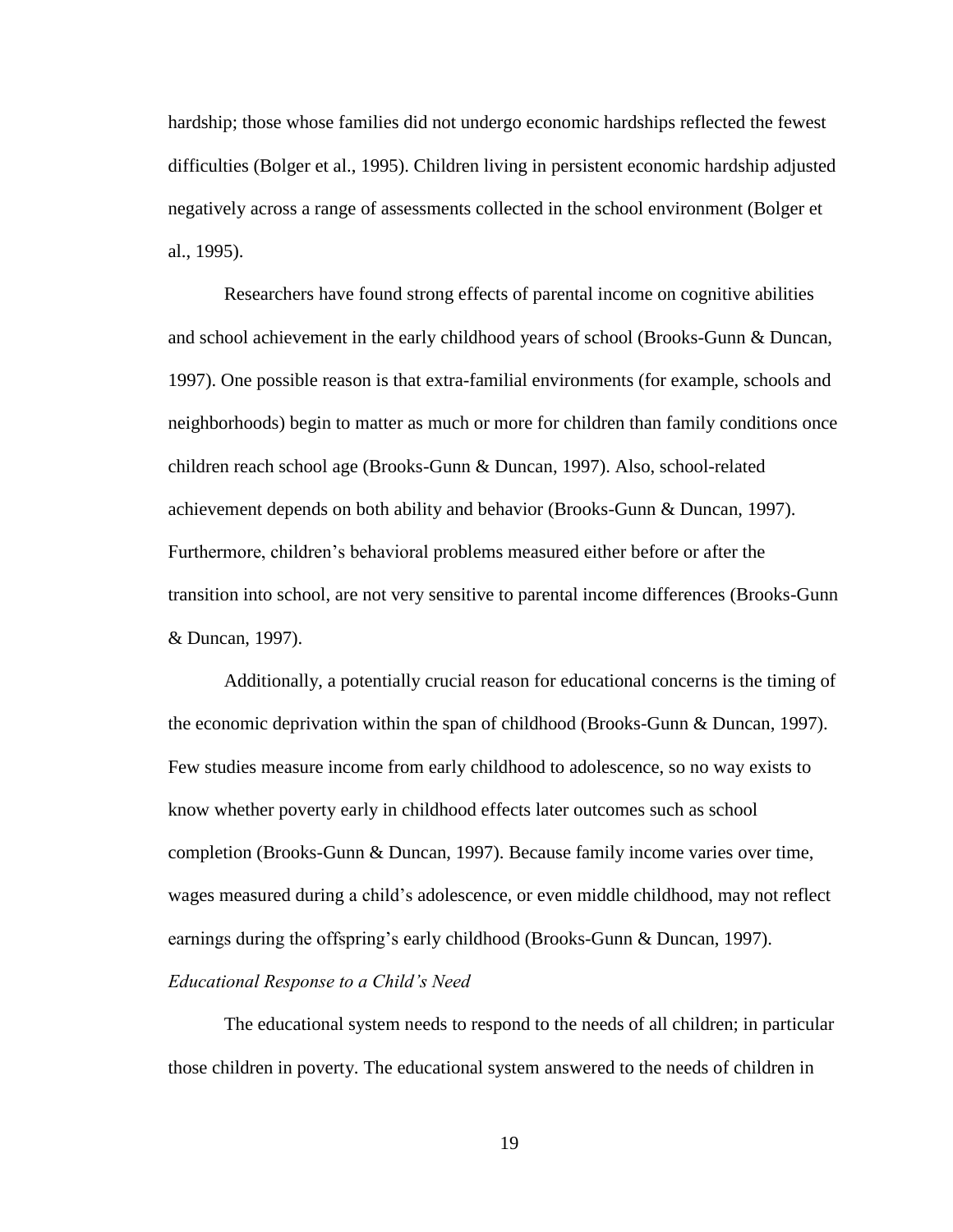poverty through the implementation of resources, such as Head Start. Head Start was created in 1965 to "strike at the basic cause of poverty," which was seen as a lack of education among the poor (Devaney, Elwood, & Love, 1997, p. 101). Over the years the program matured into the nation"s primary federally sponsored child development preschool program (Devaney et al., 1997). The program is implemented with considerable variation around the nation to meet diverse community needs (Devaney et al., 1997). In addition to the federal income eligibility criterion, local programs add other criteria relating to family characteristics designed to help Head Start better serve community needs (Devaney et al., 1997).

The overall goal of Head Start is to bring about "a greater degree of social competence in preschool children from low income families" (Devaney et al., 1997, p. 101). Social competence encompasses cognitive, intellectual, and social development; physical and mental health; and adequate nutrition. Key principles of Head Start include providing comprehensive services (including education, health, nutrition, social services, and parent involvement), fostering the parent"s role as the principal influence on the child"s development, encouraging parents to be involved in policy and program decisions, and establishing partnerships with community agencies to improve the delivery of services to children and families (Devaney et al., 1997).

To assure that local groups utilize their discretionary latitude constructively, outside bodies monitor student test scores, truancy rates, incidents of crime, and more discerning measure; to detect trends of improvement, stasis, or decline in performance (Fung, 2004). The first is to provide various kinds of supports needed for local groups, such as beat teams, to accomplish their ends that would be otherwise unavailable to these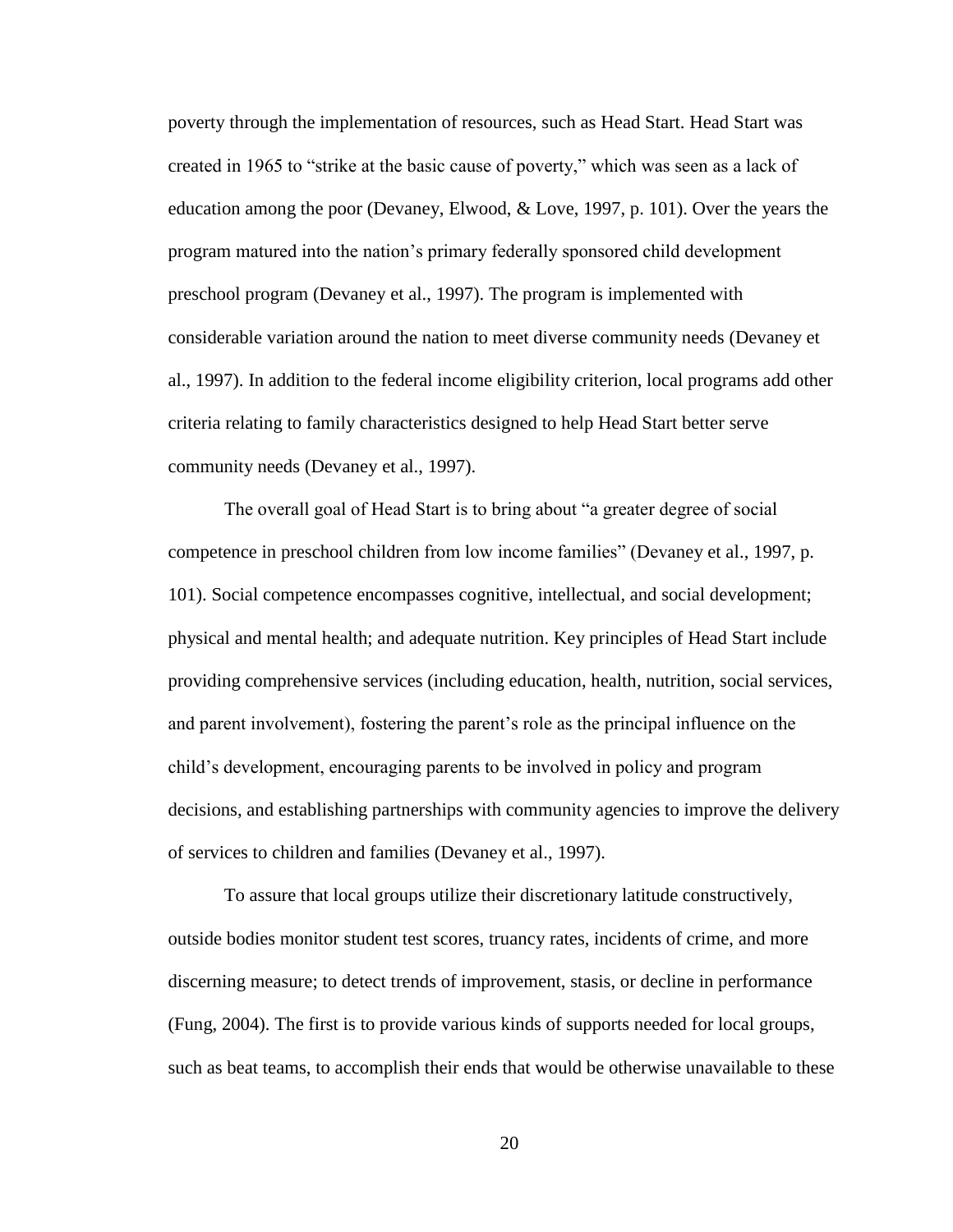groups in isolation (Fung, 2004). The second is to hold these groups accountable to the effective and democratic use of their discretionary latitude (Fung, 2004). Somewhat ironically, realizing autonomy requires the sensitive application of external guidance and constraint (Fung, 2004). When factions inside a group dominate or paralyze planning processes, outsiders can step in to break through jams and thus enable the group to better accomplish its ends. When the sluggishness of these groups results in subpar performance, external interventions and sanctions can transform license to innovation and problem-solving (Fung, 2004).

This planning process is vital; if one school hits upon an innovation that works well for its students, for example, a truancy-reduction strategy or effective reading program, market-based mechanisms may be quite slow to spread this good news to other schools that might benefit from it (Fung, 2004). Indeed, if education markets were quite competitive, the most successful schools might prefer to hoard their techniques as a kind of intellectual property for competitive advantage (Fung, 2004). The professional model still presumes a body of experts possesses effective routines and can train others in these techniques (Fung, 2004). This focus on accountability is of the utmost importance when attempting to meet the needs of children.

#### *The Impact of Culture*

Approaches for studying organizational culture comprise behavioral patterns and processes (Peterson & Spencer, 1990). This category includes the manifest patterns of behavior that are present in the organization"s operations, and those referred to as the "social architecture" of the organization (Peterson & Spencer, 1990). These patterns and processes involve behavioral activities with relatively standard content and form,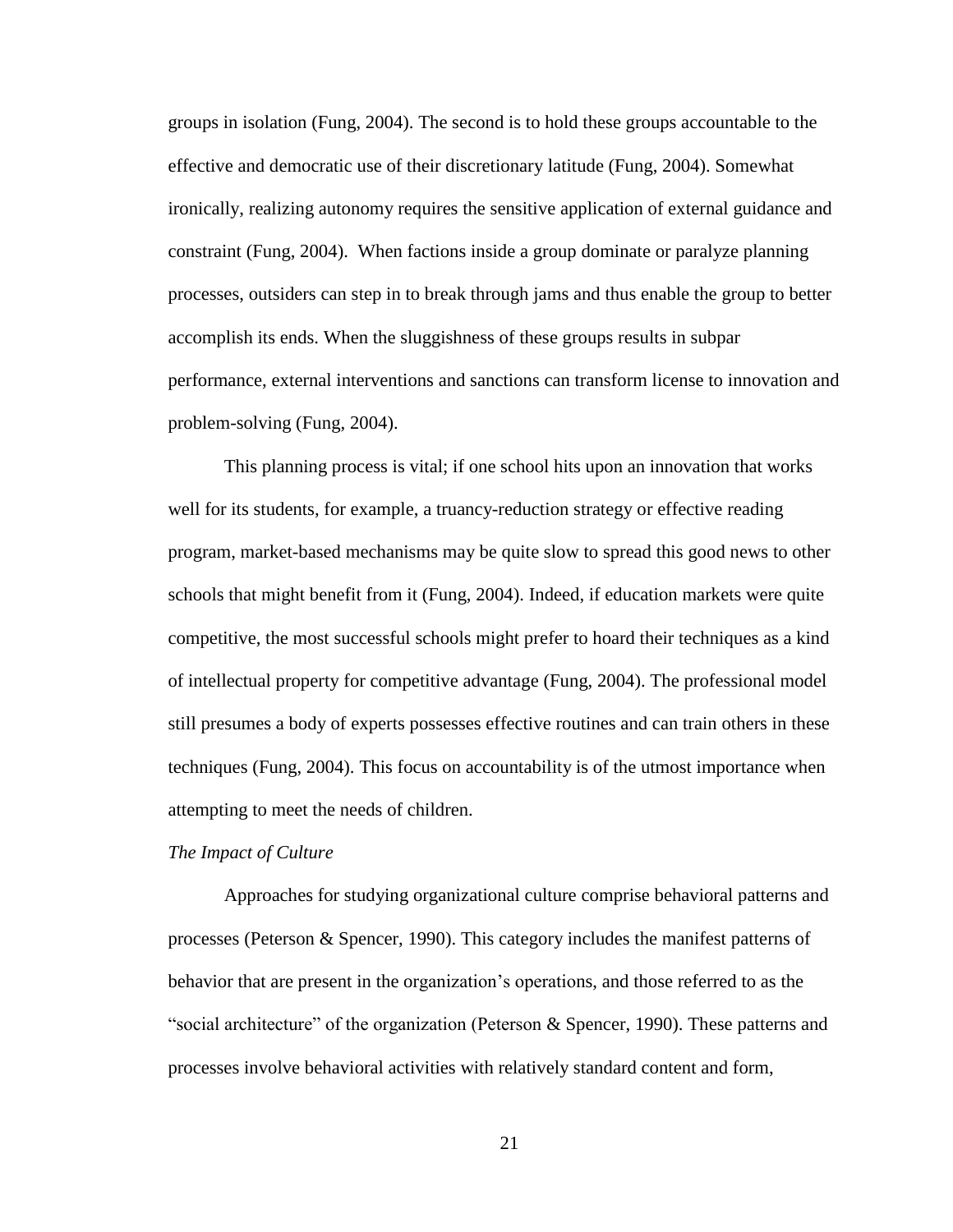sustained and repeated over time distinguishing them from other artifacts (Peterson  $\&$ Spencer, 1990). Members within the organization may either formally define or informally develop and support such behavioral activities (Peterson & Spencer, 1990). However, determining the cultural impact of these elements requires careful consideration of the manifested processes, the subsequent reactions to them, and their meanings within the organization.

Another consideration in organizational culture focuses on the values and beliefs that the members share about their organization (Peterson & Spencer, 1990). These may be explicitly stated, such as those found in mission statements and organizational charters, or implicitly held and revealed only through members' actions (Peterson  $\&$ Spencer, 1990). Although an organization communicates their foundational shared values and beliefs, they often present the group in its ideal versus their actual form (Peterson  $\&$ Spencer, 1990). Members carry the implicit, or embedded, values and beliefs that provide an accurate sense of their organizational reality (Peterson & Spencer, 1990).

The impact poverty has on children and the importance of the school"s need to respond is exceptionally important. Daily economic hardships decrease opportunities for children in poverty and harm readiness for starting school. The educational system needs to be cognizant of these hardships and the cultural sensitivity they endure. The significance of student success relies on leadership within programs seeking to meet the needs of children

#### *Leadership in Teacher Support Teams*

Many programs seek to meet the needs of students in the educational setting. One program is the Teacher Support Team (TST). TSTs strive for a sense of distributed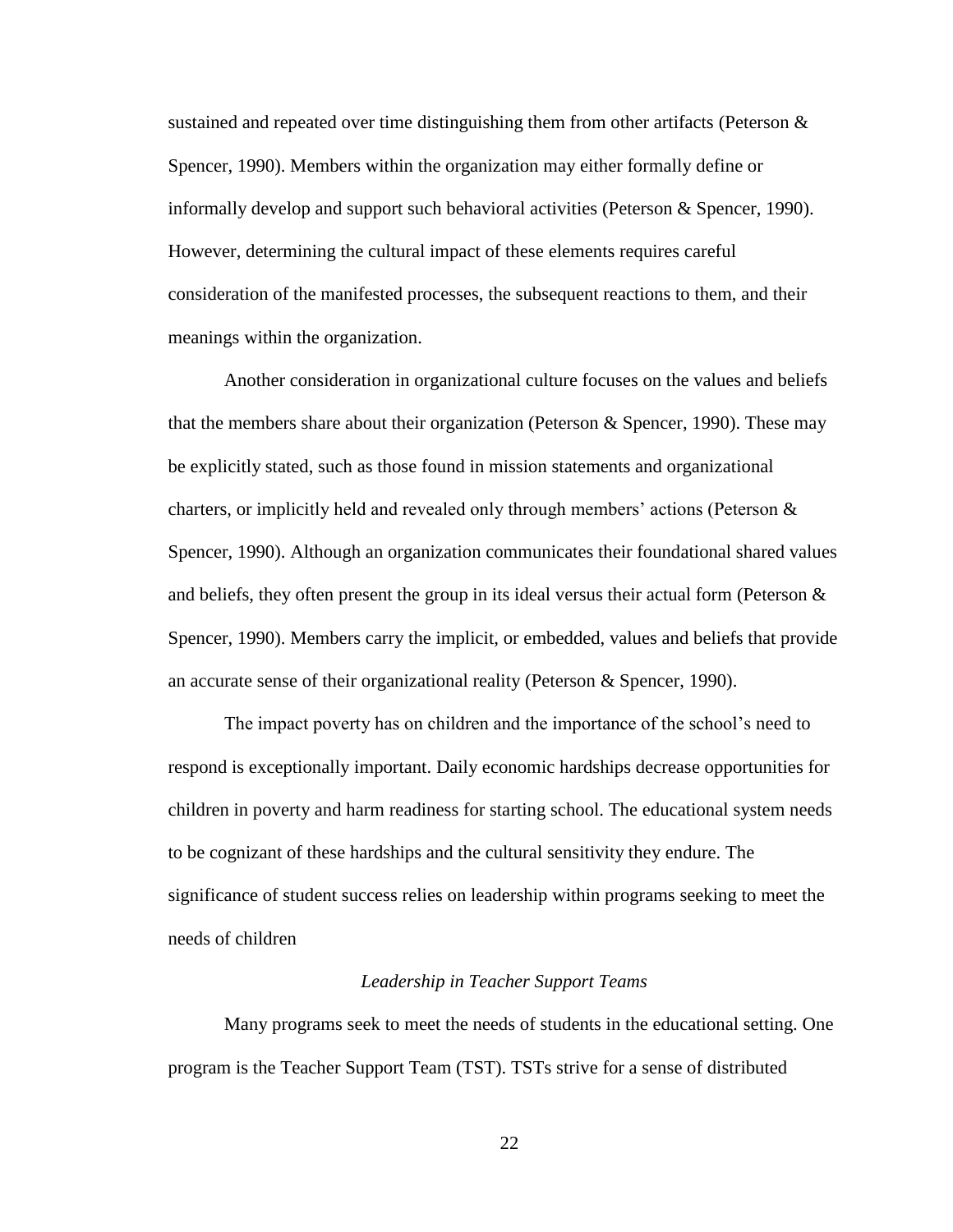leadership, provided by the building administrator. Based on this idea of distributed leadership, instructional leaders present significant roles in implementing effective teams. The leadership of the TSTs is at the forefront of providing effective instructional strategies to teachers to meet the needs of all students in the building (Creese et al., 2000).

In 2005, the Mississippi State Director of Special Education convened a small group of six persons to begin researching models of response to intervention and the research upon which they were based (Boyer, 2008). These purposes were to provide an instructional framework that accommodates the needs of all students and results in the improved achievement for all students. This means appropriately identifying and selecting students for continued services through an IEP based on their demonstrated response to scientific research based instruction (Boyer, 2008).

Appropriate utilization of scientific research based instruction, requires the accessing of the idea of participative leadership. The goal for instructional expertise in this approach to instruction centers on the importance of meeting the needs of students. This means the participative leadership perspective takes many forms, in which a variety of decision actions may be used to engage other people in making decisions. Yukl (2006) illustrated this by acknowledging four decision-making procedures as distinct and meaningful: autocratic decision, consultation, joint decision, and delegation. Further synthesis notes these decision procedures can be ordered along a scale ranging from no influence by other people to high influence. Additionally, as noted in Leithwood and Duke (1999), participative leadership stresses the decision-making process of the group.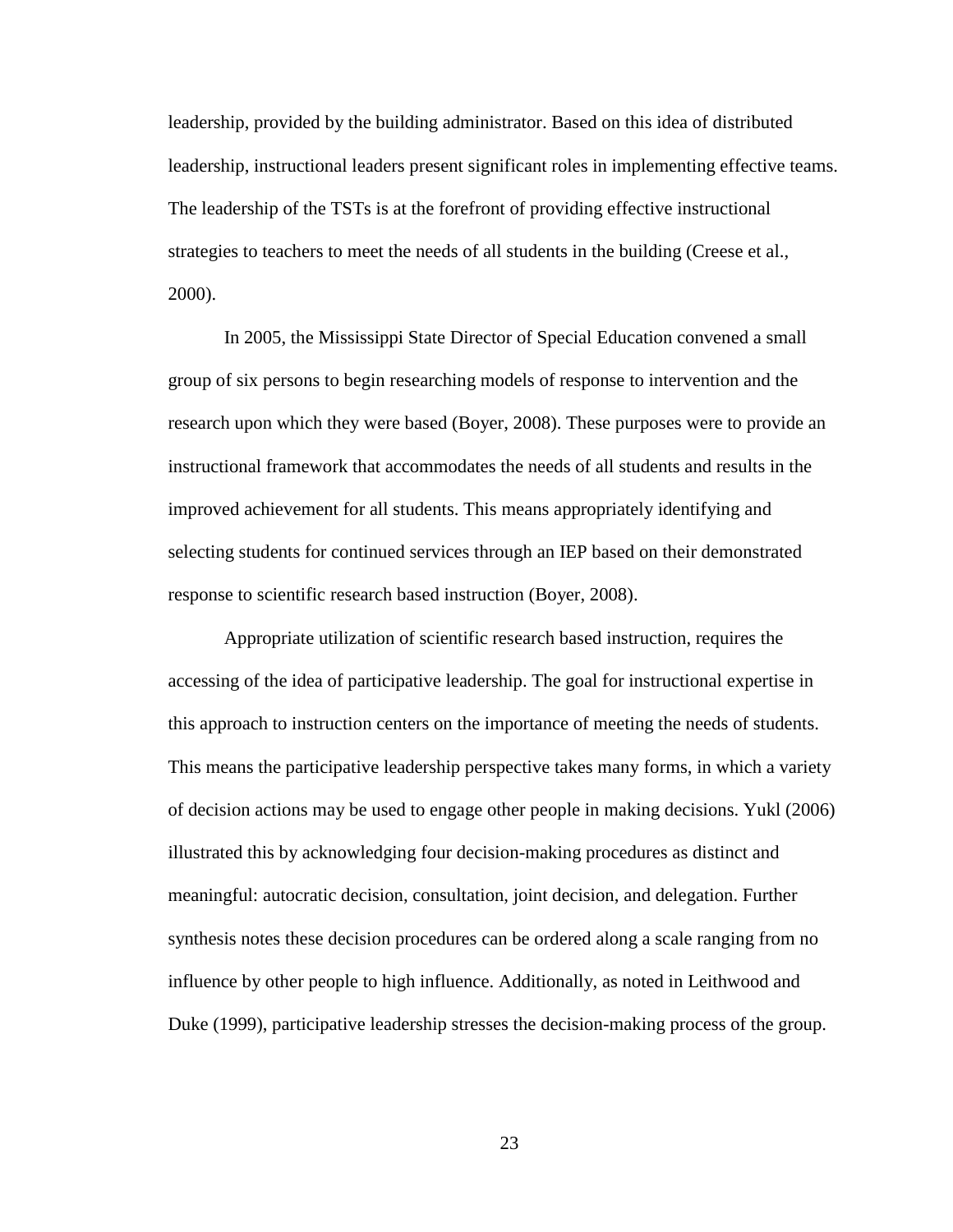Fueled with this knowledge, the Mississippi State Director of Special Education met in early June of 2005 (Boyer, 2008) to review the applications for participation and selected nine schools in nine counties. Ultimately, eleven elementary schools participated in the study. During the summer of 2005, professional development began in earnest for those schools with training for their principals and county directors of special education and, during August, for teachers (Boyer, 2008). The training included not only the concepts and framework of the Response to Intervention (RTI) process, but also the five components of reading and the use of research based interventions. The following six components of RTI were fundamental (Boyer, 2008):

- 1. Tiered instruction and intervention model
- 2. Universal screening
- 3. Research based instruction
- 4. Progress monitoring
- 5. Teaming and collaboration
- 6. Data-based decision making

These six components lead to the beginning of developing a Teacher Support Team (TST) to meet the requirements of these six components of RTI.

#### *The Teacher Support Team*

Intervention teams, pre-referral teams, and teacher support teams (TST) are some of the terms used to describe a process utilized in providing assistance to teachers in improving the academic and behavioral performance of students at risk (Mississippi Department of Education, 2005). The TST"s purpose is to empower the classroom teacher to become more effective through the analysis and alignment of resources (Mississippi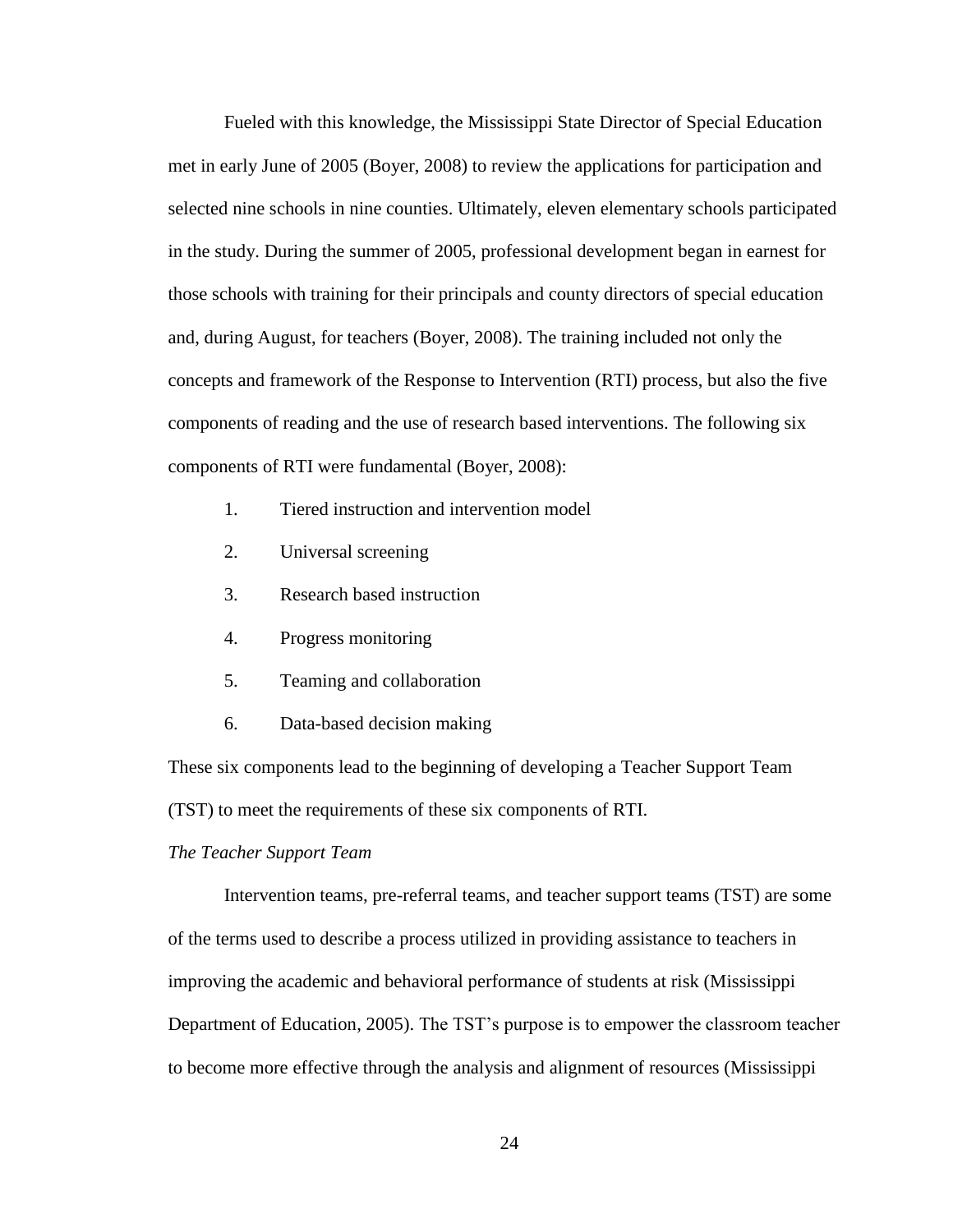Department of Education, 2005). Systematically, the process seeks for educators to help educators in improving student performance and well-being (Mississippi Department of Education, 2005). The State of Mississippi requires, through State Board of Education policy IEI, required this process be developed and implemented in a consistent and effective manner (Mississippi Department of Education, 2005). The model consists of three tiers of instruction, such as the following (Mississippi Department of Education, 2005):

Tier I: Quality classroom instruction based on Mississippi Curriculum Frameworks

Tier II: Focused supplemental instruction

Tier III: Intensive interventions specifically designed to meet the individual needs of students

Teachers should use progress monitoring information to (a) determine if students are making adequate progress, (b) identify students as soon as they begin to fall behind, and (c) modify instruction early enough to ensure each and every student gains essential skills (Mississippi Department of Education, 2005). Therefore, the monitoring of student progress remains an ongoing process that may be measured through informal classroom assessment, benchmark assessment instruments, and large-scale assessments (Mississippi Department of Education, 2005).

If strategies at Tiers I and II prove unsuccessful, students begin the referral process to the Teacher Support Team (Mississippi Department of Education, 2005). The Teacher Support Team (TST) is the problem-solving unit responsible for interventions developed at Tier III (Mississippi Department of Education, 2005). The Mississippi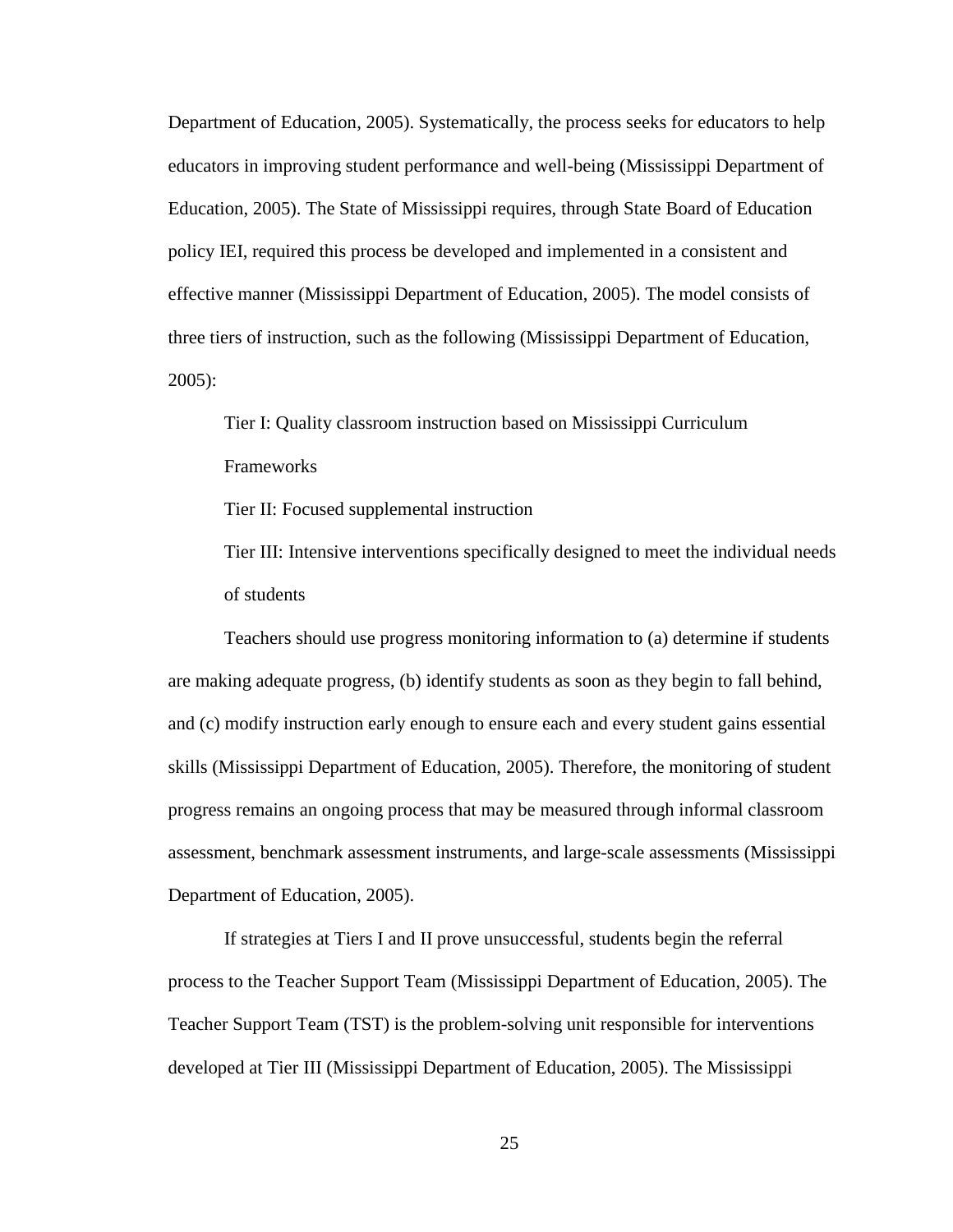Department of Education (Mississippi Department of Education, 2005) requires each school to have a Teacher Support Team implemented in accordance with their process developed. The school principal as the school"s instructional leader, or the principal"s designee serves as the chairperson of the TST (Mississippi Department of Education, 2005). However, a designee may not be an individual whose primary responsibility is special education (Mississippi Department of Education, 2005).

The design of these interventions focuses on: (a) addressing the deficit areas; (b) utilizing research based interventions; and (c) implementing as designed by the TST. The success of the TST depends upon two major factors: (a) the leadership of the principal and (b) the development of program interventions that are effective, positive in nature, and can be delivered in the classroom. If the team assumes current efforts are not working, then the team must make a change in order to make education successful for all students.

### *The Role of the Instructional Leaders*

The principal is the instructional leader of the school (Mississippi Department of Education, 2005). The accountability at the school level rests on the school"s principal. As such, the central office and community liaison must communicate the instructional procedures to ensure of all students (Mississippi Department of Education, 2005).

All of the effective schools clearly illustrates that the direction and success of the school coordinates with the function of the leadership effectiveness shown by the principal (Mississippi Department of Education, 2005). No Child Left Behind imposes an accountability model that nullifies frequently used excuses for lack of student success, such as low socio-economic standing, lack of budgetary resources, or poor parenting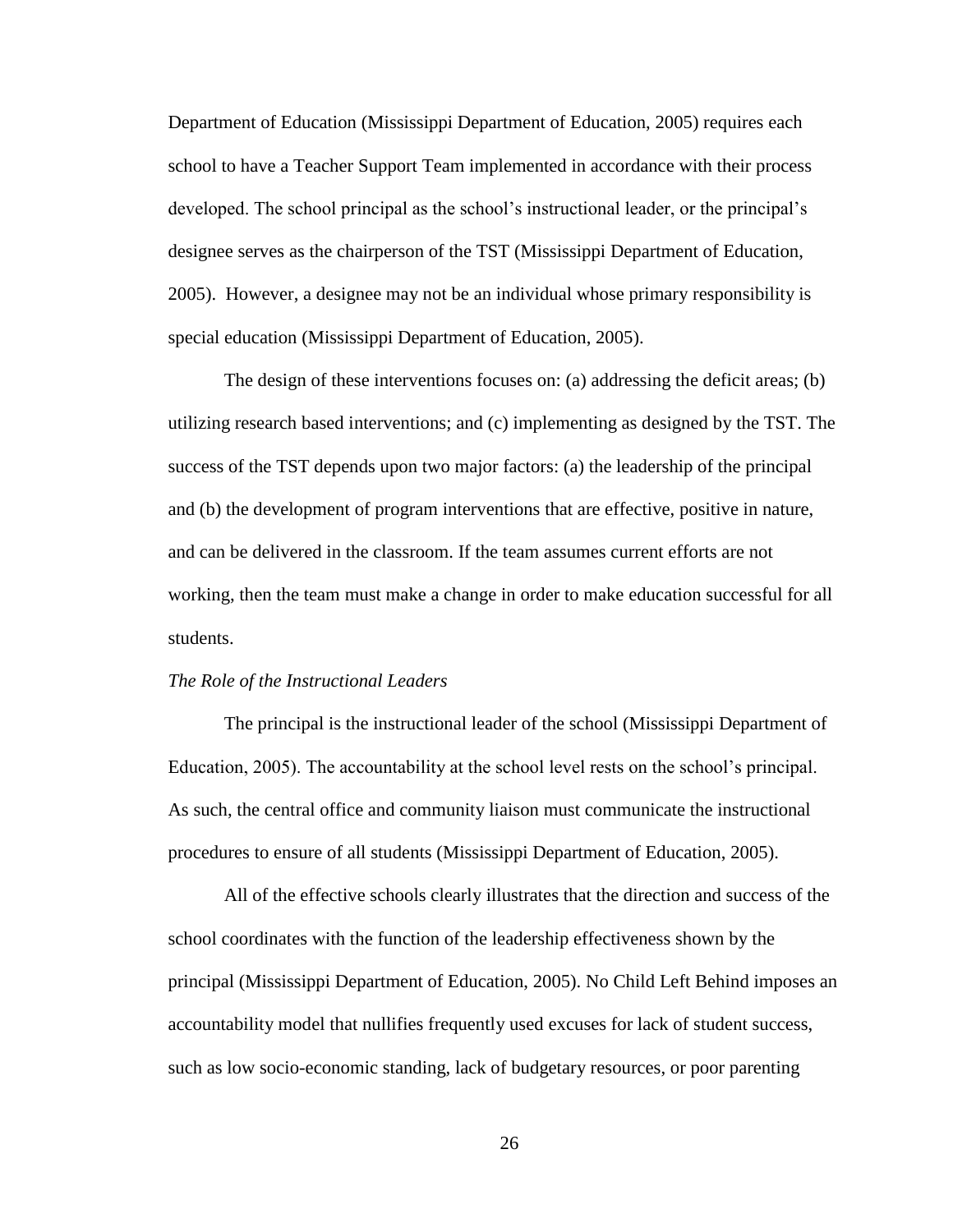skills (Mississippi Department of Education, 2005). In order for the TST process to work effectively, the principal needs to lead the process (Mississippi Department of Education, 2005).

Additionally, Yukl (2006) noted participative leadership involves a leader"s diligence to encourage and facilitate participation from others in making key decisions (See Tables 1 and 2). Ouston (1987) stated cultures get changed in many small ways, and not necessarily by dramatic announcements from the boardroom. Organizations must participate in the leadership process if they hope that their own preferred future will come to pass someday. This participation in the instructional process holds great importance in an organization. An expert voice, ideas outside the box, and meeting as a team stands as Table 1

*The Definition of an Effective TST*

The Local Educational Agency (LEA) must provide support and training for teams initially and annually

New members require training as they join the process

Each member has an understood and assigned role

ALL ideas of members are considered

Members build on each other"s ideas and thoughts in a collaborative consensusbuilding process

Members model respect for each other and for all ideas in an environment free of criticism

\_\_\_\_\_\_\_\_\_\_\_\_\_\_\_\_\_\_\_\_\_\_\_\_\_\_\_\_\_\_\_\_\_\_\_\_\_\_\_\_\_\_\_\_\_\_\_\_\_\_\_\_\_\_\_\_\_\_\_\_\_\_\_\_\_\_\_\_\_\_\_\_

(Mississippi Department of Education, 2005)

imperative details to providing children with the best instruction possible.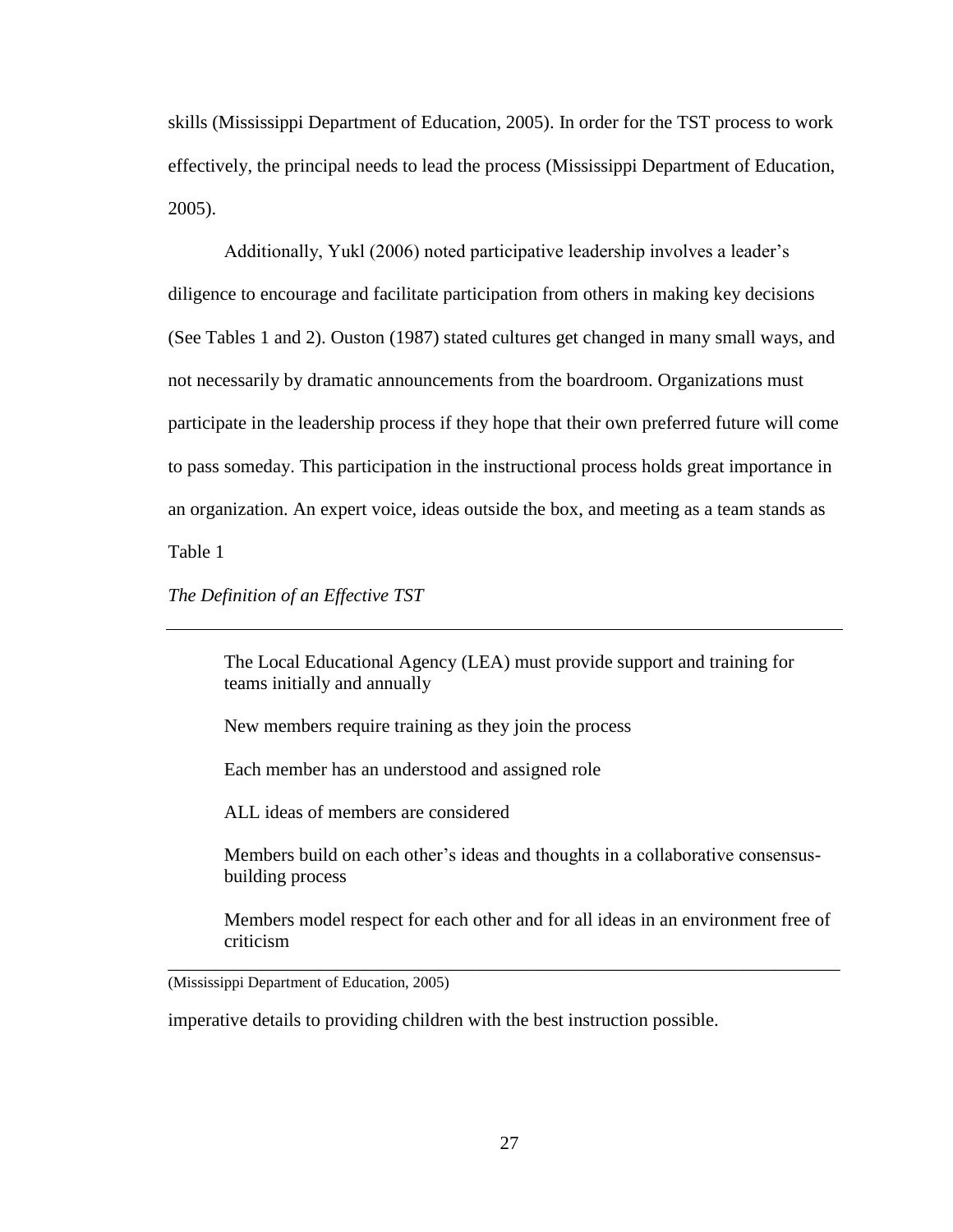### *Implementing an Effective team*

The chairperson of the Teacher Support Team shall be the principal or principal's designee (Mississippi Department of Education, 2005). The staffing of the team will be determined by the needs of the student. Teams usually have a minimum of three to a maximum of seven members (Mississippi Department of Education, 2005). Some members will be standing members and other alternate members. Large schools may designate two teams for different grade bands or other divisions in order to divide the intervention tasks into a manageable work schedule (Mississippi Department of Education, 2005). In determining the membership of a school"s teacher support team, the leader should make sure that selected members meet certain characteristics:

Table 2

*Belief-set of Effective Teams*

All students are unique and capable of learning

All students shall experience a level of success commensurate with their abilities.

Teachers have an important role in the problem solving process and in the development and implementation of interventions.

Teachers share responsibility for student learning

(Mississippi Department of Education, 2005)

The team"s membership changes due to the student"s grade level, subject area, or

area of deficiency. However, an established core team exists with alternate members

coming in as needed (Mississippi Department of Education, 2005). The core team

members include the principal (authority can be delegated), the referring teachers, and

any instructional specialists (Mississippi Department of Education, 2005). Collectively,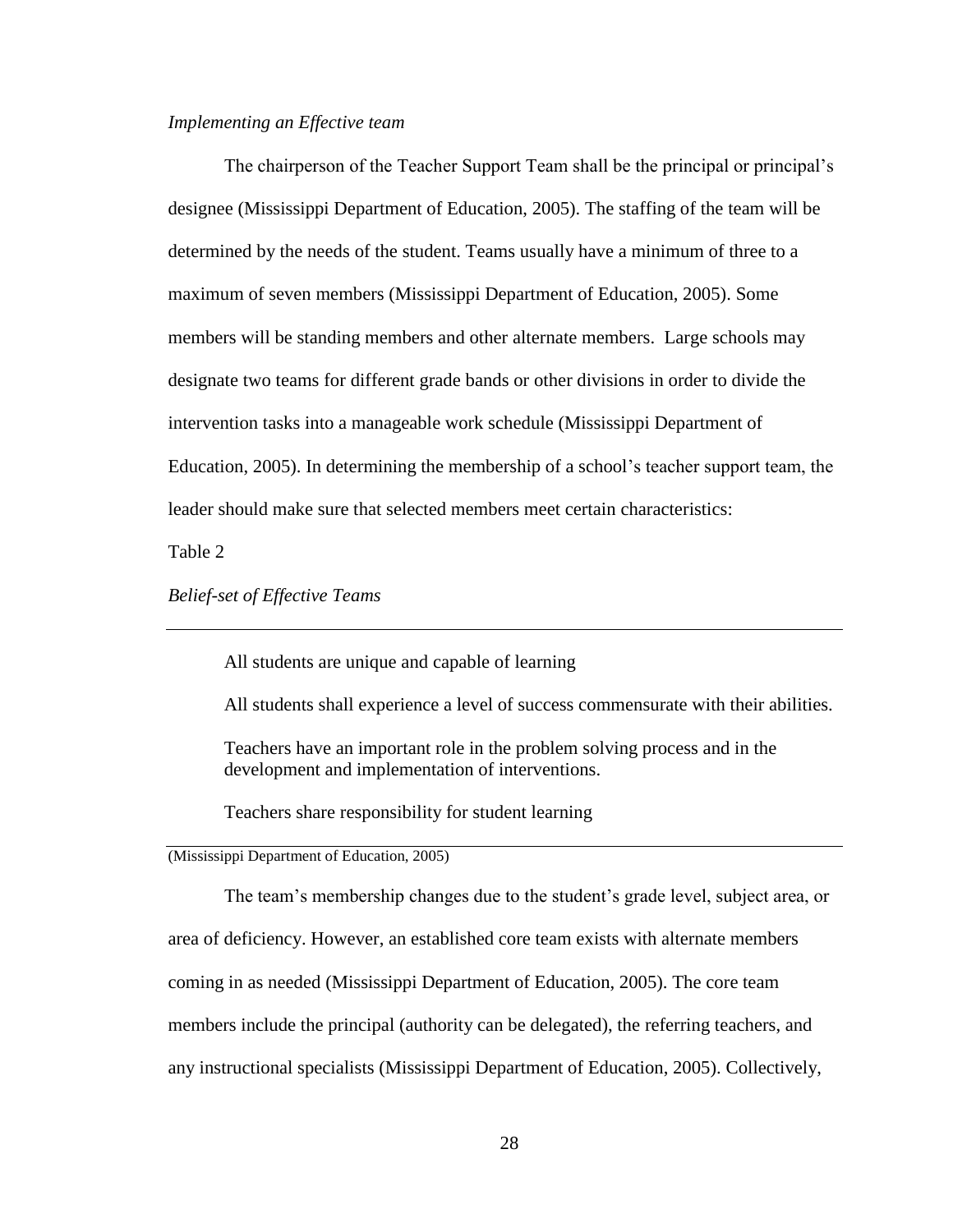the TST must perform a number of tasks associated with the process (See Table 3). The principal, as the team leader, ultimately holds the responsibility for the performance or delegation of the following tasks (Mississippi Department of Education, 2005).

Table 3

*TST Member Characteristic*

Committed to the school"s instructional goals and program and willing to accept responsibility for at-risk students' progress

Knowledgeable of multiple teaching strategies and interventions

Respected and approachable by other staff

Experienced in interpreting data

Organized and capable of mapping a course of improvement

Confidential concerning student data and outcomes discussed in the team setting

(Mississippi Department of Education, 2005)

The participative leadership perspective allows for high quality decision making, in which participants identify with and accept the decisions. Satisfaction with the decision process builds confidence in decision making within participants. For instance, Fung (2004) noted that empowered participatory governance encourages people to participate in key decisions that directly impact daily living. The team leader must ensure that the core team members receive assigned appropriate duties that they will carry out consistently in each meeting (Mississippi Department of Education, 2005).

The purpose of the TST is to serve as a problem-solving unit at the local building level. In very small schools/districts, the initial team may start at the district level (Mississippi Department of Education, 2005). The TST provides a model of interactive professionalism and serves as an interactive consultant panel of team members for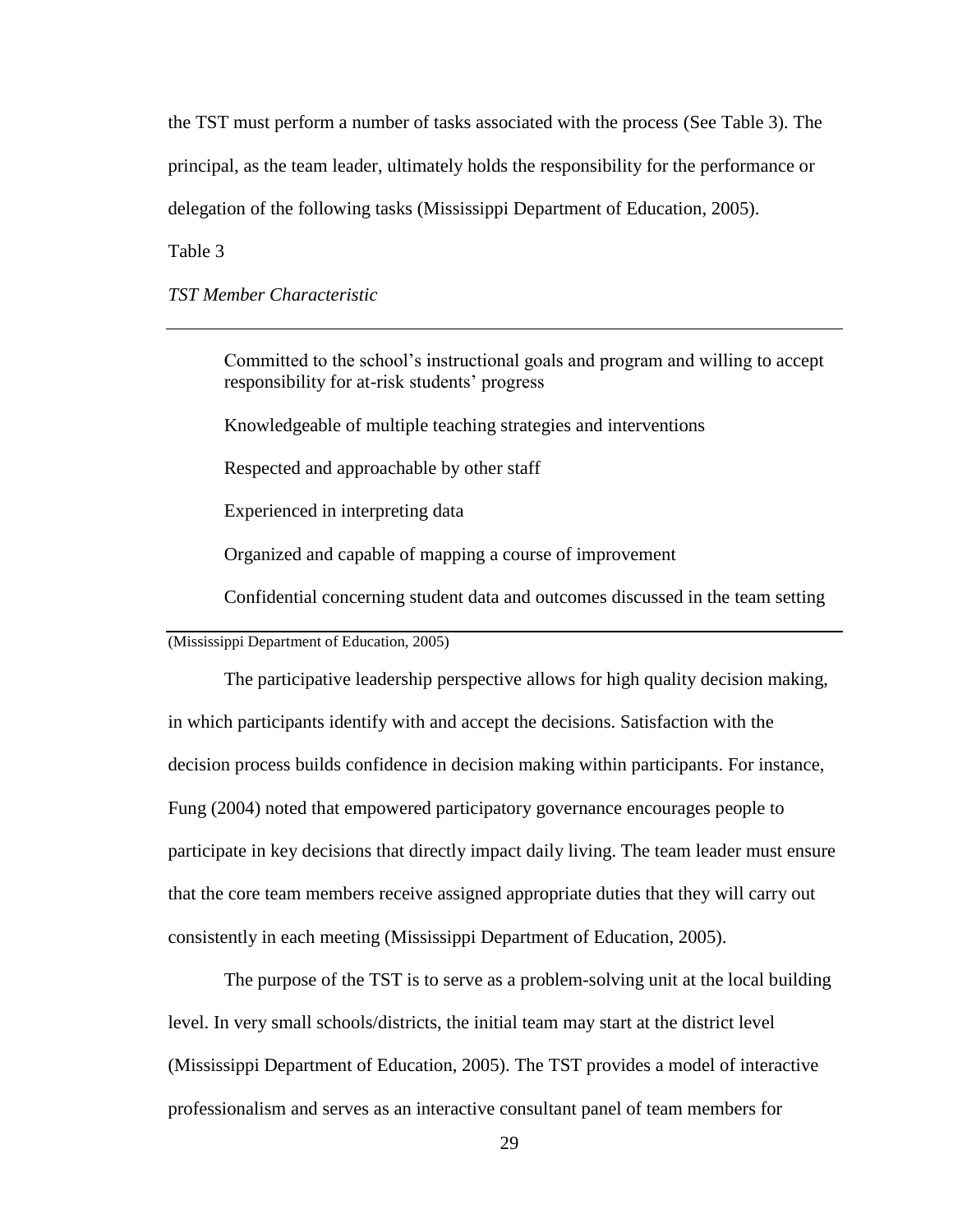classroom teachers within the building (Mississippi Department of Education, 2005). Examination of participative leadership leads one to look at delegation within the organization. The organization and leadership originate in social construction and participation in the organization serves as a basis for decisions. Yukl (2006) noted that delegation involves the transfer of new responsibilities to subordinates and requires further authority to carry them out. Morgan (2006) advised the purpose of effective change depends on images and values that guide action. Any team member may take on assigned case manager duties, specifically referrals to collect information, conducting interviews, and doing observations prior to the team meeting (Mississippi Department of Education, 2005). A well defined TST holds an exceptional importance. Coordination and leadership within the TST creates an order that allows for the establishment of instructional strategies valuable to the teachers and effective for the students. *The Effects of Leadership on the Teacher Support Team*

Goldring and Sullivan (1996) discussed the ever changing leadership roles principals must endure if they are to effectively cultivate positive climate within their school cultures. Research indicates these leaders serve as the primary link connecting the internal environment of the school and the external culture of the community. Successful principals create a center of belief shaped around shared meanings, values, visions, goals. Bolman and Deal (2003) asserted people create and recreate the worlds in which they live. Additionally, Goldring and Sullivan (1996) encouraged leaders to utilize the cultural lenses to create effective and shared meanings of reality. Barbarach and Mundell (1993) noted: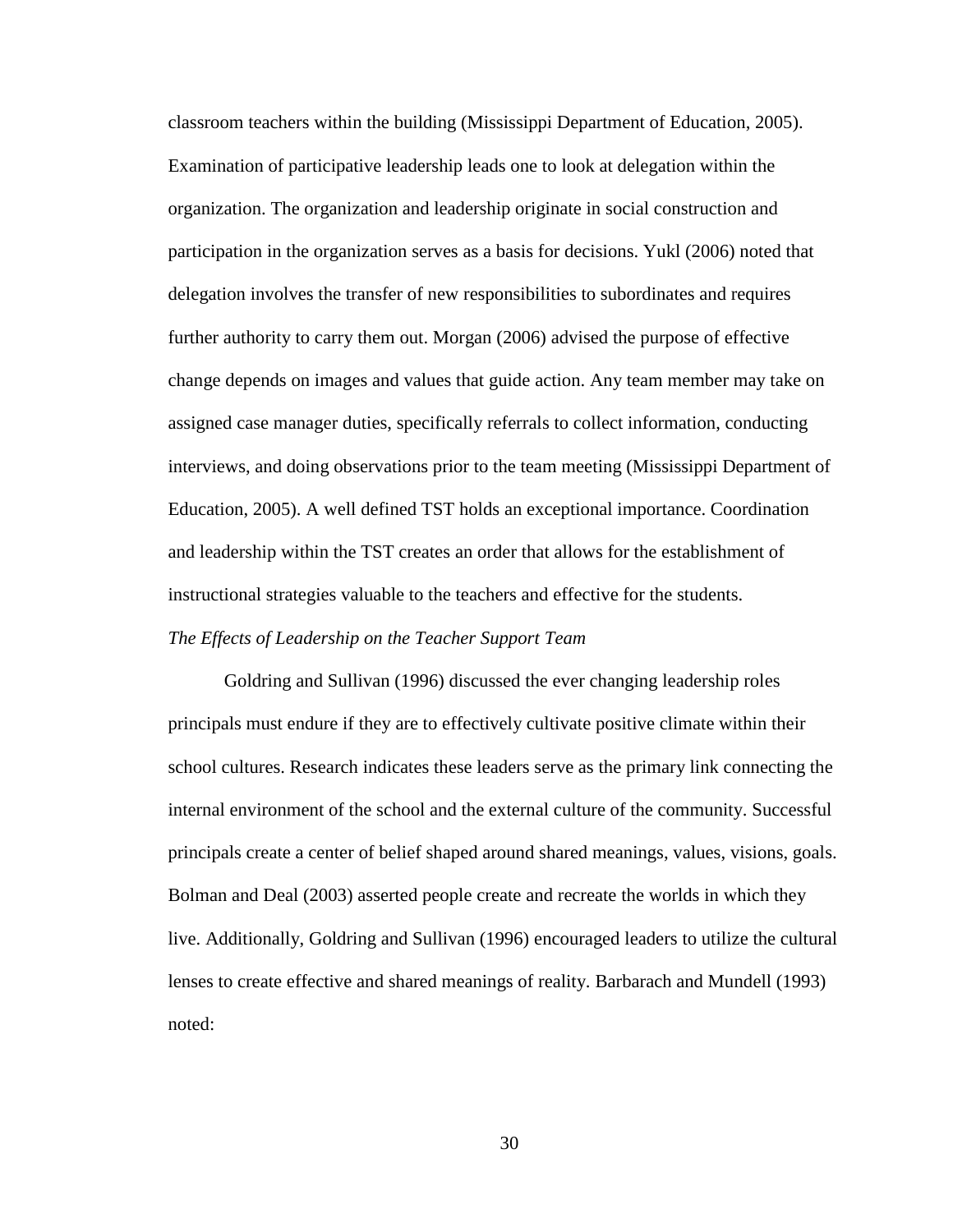The participatory approach of accountable autonomy, however, puts professionals and citizens on equal footing by charging them to develop problem-solving strategies and priorities together. This process is deliberative in that each must try to convince the other of the wisdom of its preferred course of action. (p. 427)

Bensimon, Neumann, and Birnbaum, (1989) stated the quality of decisions refers to the objective aspects of said decisions affecting the group"s performance. As discussed in Yukl (2006), a leader"s chosen decision procedure affects the quality of the decision and the people"s acceptance that are expected to implement the decision. Yukl (2006) idealized the idea of decision making that Vroom and Yetton identified with five decision procedures. The assumption exists that leaders have the skills necessary to use each of the decision procedures, but a leader"s skill is not a factor in determining which procedure is most appropriate. Bensimon et al. (1989) noted that effective leadership requires determining the appropriate involvement of subordinates in each decision. Leaders need to be able to recognize their subordinate"s characteristics and adjust to meet their needs.

Furthermore, Leithwood and Duke (1999) suggested participative leadership stresses the decision making process of the group. Distributed leadership provides a sense of power and control in the leadership of the faculty, thus strengthening the organization. On the contrary, the perspective of leadership versus management focuses on the functions, tasks, or behaviors of the leader and assumes that these functions are carried out completely. However, as Leithwood, Jantzi, and Steinbach (2000) noted, expectations can best be met by moving towards forms of shared leadership when school leaders face increased demands.

Throughout the research observations found, Ogawa and Bossert (1995)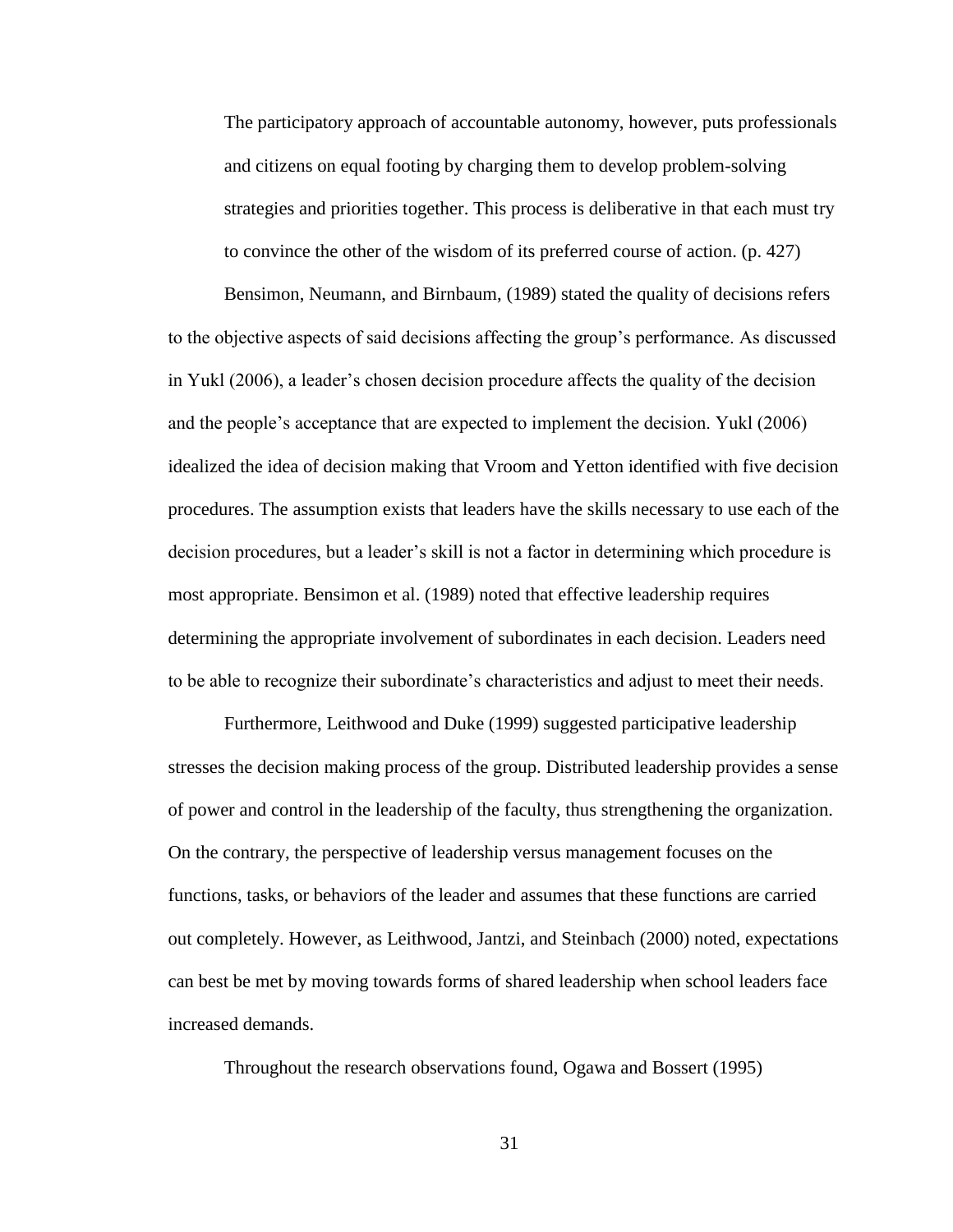suggested "administrators lead by shaping the cultures of their school organizations and thus affect the meanings that other participants fix to organizational events" (p. 230). Research conducted from the technical-rational perspective focused on the impact of leadership on organizational goal attainment. This focus broadened from an institutional perspective, depicts organizations as seeking legitimacy, rather than technical efficiency and ultimately survival. Organizations originated in cultures, with those cultures producing patterned behaviors and interactions. Therefore, leadership involves shaping organizations" cultures and influencing the meaning that people attach to organizational events.

Additionally, influence grows in the school setting within the principals and teachers. Their expertise leads to the norms and practices being put into place. Furthermore, any "educational administrator will recognize the "kids come first" mantra that is obligatory in all public school discourse. However, decades of research concludes that schools and classrooms tend to be highly bureaucratized and teacher-centered rather than student-centered" (Anderson, 1996, p. 948).

Anderson (1996) noted cultural politics refers to the ways schools silence the minority voice or anything challenging the status quo, the area where minority students' needs are questioned, and the spot determining the placement of power. "Goal displacement" (Anderson, 1996, p. 948) occurs in the difference between the practice and what actually happens in education. Schools claim to use site based leadership and tend to lean toward human resource development, but they are stuck in a system that organizes them rather than looks at their human aspects (Anderson, 1996).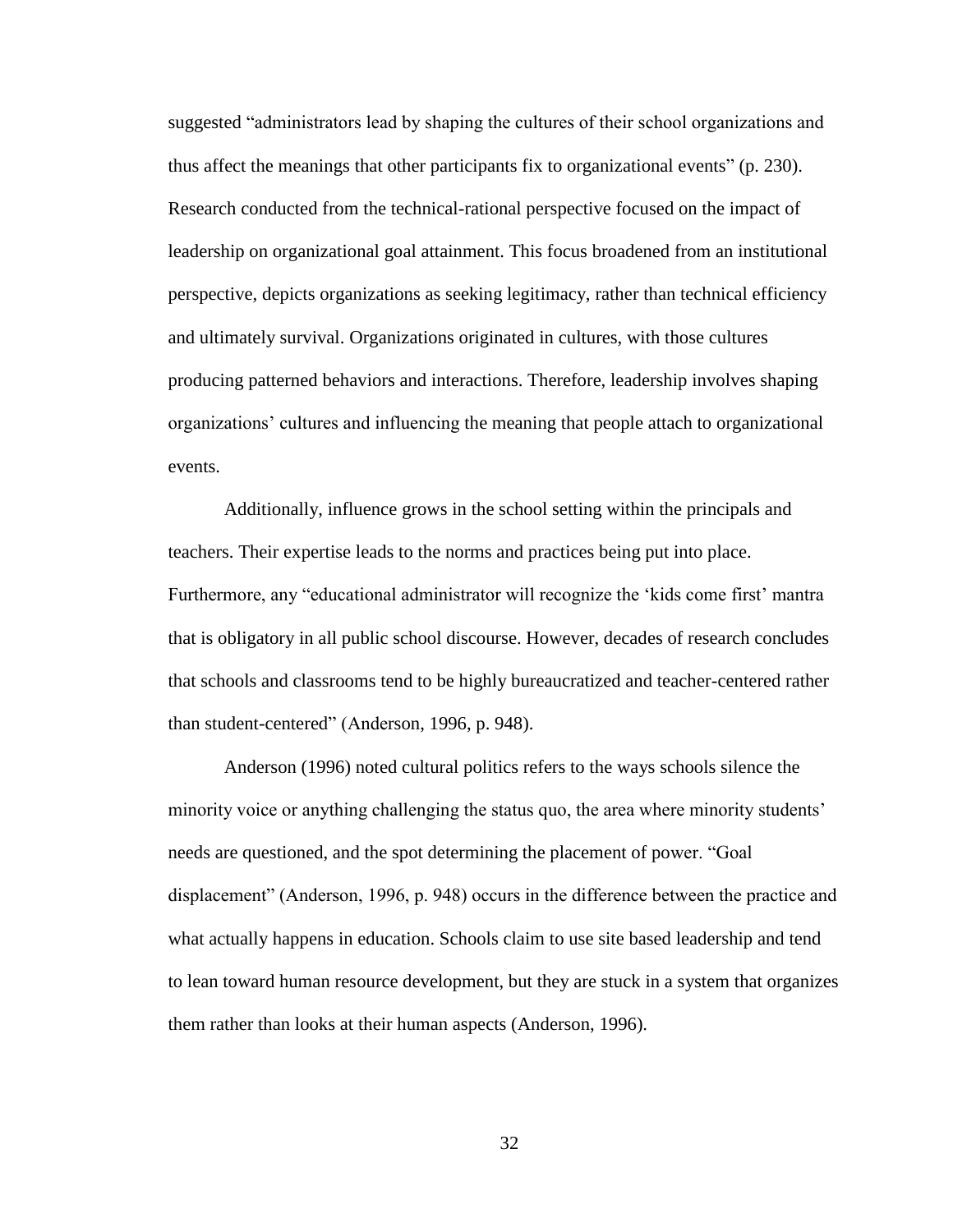This leads to the concept of culture in the educational setting. Bates (1987) examined the use of culture in a corporate and educational context. Bates (1987) described corporate culture as a system of beliefs, behaviors, myths, and rituals motivating members for the success of the organization. He related the study of organizational culture as a way to increase managerial effectiveness. Bates (1987) stated, "Culture is also carried, communicated, and shaped through individual attempts to understand, master, and participate in the life of the group" (p. 88).

"If culture is what gives meaning to life, then cultural politics would be the battle over ideologies and commitments" (Bates, 1987, p. 89). The community impacts the culture of the school. An analysis of the culture within the school must include a review of the community culture. The authors stress the importance of identifying whether the functional groups have common goals or whether the numerous individuals maintain varying goals (Bacharach & Mundell, 1993). The authors support the concept of an organization"s importance of power (Bacharach & Mundell, 1993). Action drives power, and power remains a focal point in organizational growth (Bacharach & Mundell, 1993). When looking at the TST, there needs to be a focal point, revolving around the success of the students.

Additionally, Martin gave insight into the culture frame by defining culture (Martin, 2002). He described how culture can be defined through functionalism, critical theory, and post-modernism. Most define culture as a shared system of beliefs and values, although others disagree (Martin, 2002). Martin (2002) also attempted to piece several definitions together that help define culture. This includes everything from mutual values and beliefs to sharing the same ethos (Martin, 2002). Some disagree that culture is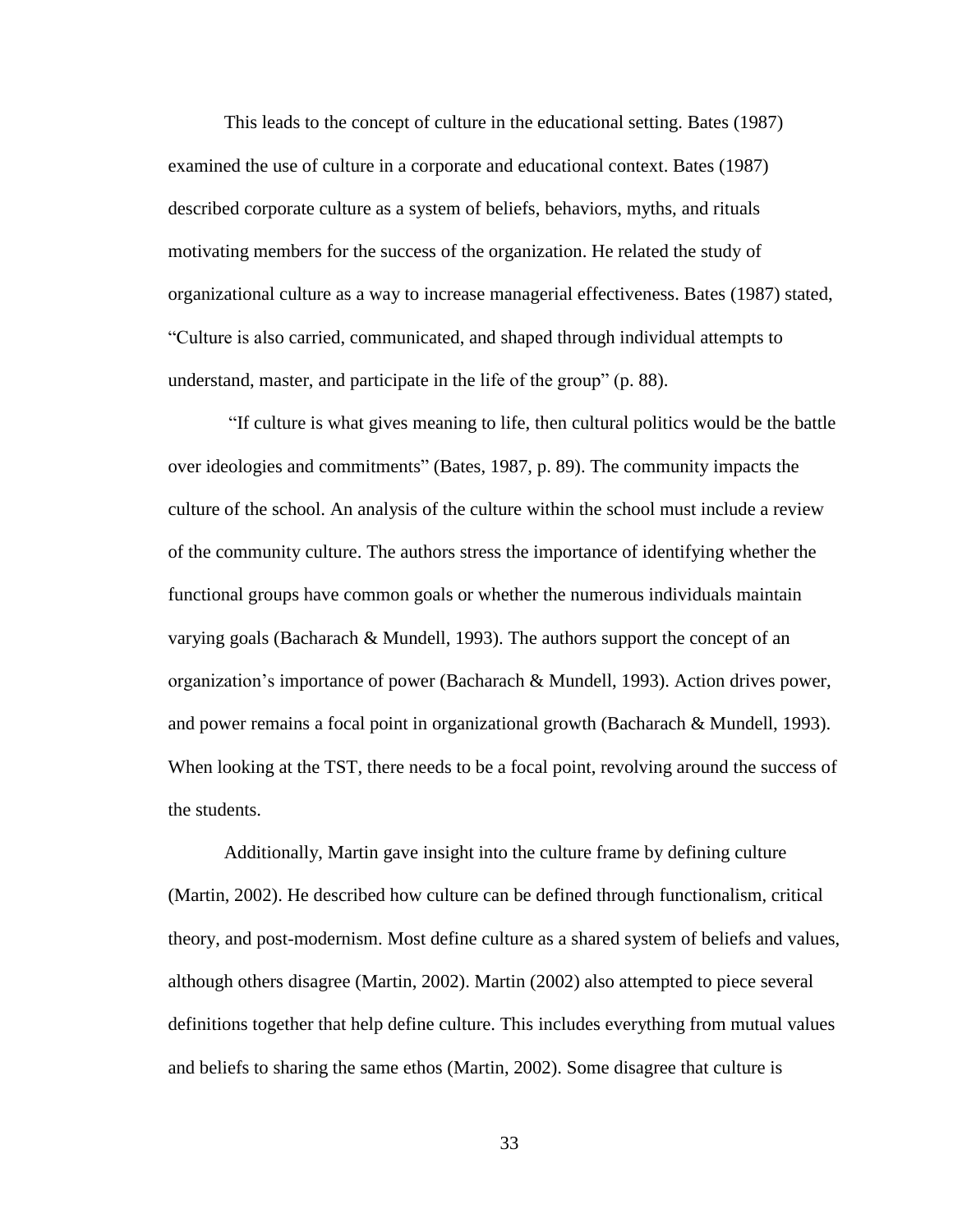shared. Such groups believe culture must be viewed under a common frame of reference and consider only relevant issues within the cultural system (Martin, 2002). When considering uniqueness of culture, one must also remember most cultures and subsystems see themselves as unique. In a study the conceptual definitions of culture need to pertain to the way the study operationalizes the cultural concepts (Martin, 2002).

Martin looked at culture and the differences in definitions of culture (Martin, 2002). Martin (2002) also noted the finding of a wide variety of approaches through the analyzing of how cultural researchers operationalize culture. The article noted information about rituals, stories, familiar attributes of organization, the physical layout of the workplace, and pay systems. The report also looked at how cultures break taboos. Researchers often disagree with how to define culture and how to use it in the workplace; however, many noted it as a detrimental piece to an organization. "Even if workers and managers interpret the ritual differently, they do so in certain and unequivocal terms" (Martin, 2002, p. 70).

The organization operates based on a variety of inconsistent and ill-defined preferences. This arrangement focuses on a loose collection of ideas versus a coherent structure and discovers preferences through action more than acting on the basis of preference (Cohen, March, & Olsen, 1972). Although the organization manages to survive and even produce, its own processes confuse its members (Cohen et al., 1972). The system revolves around simple trial-and-error procedures, the residue of learning from the accidents of past experience, and pragmatic inventions of necessity (Cohen et al., 1972).

There is no match for effects of leadership in the TST. A definite importance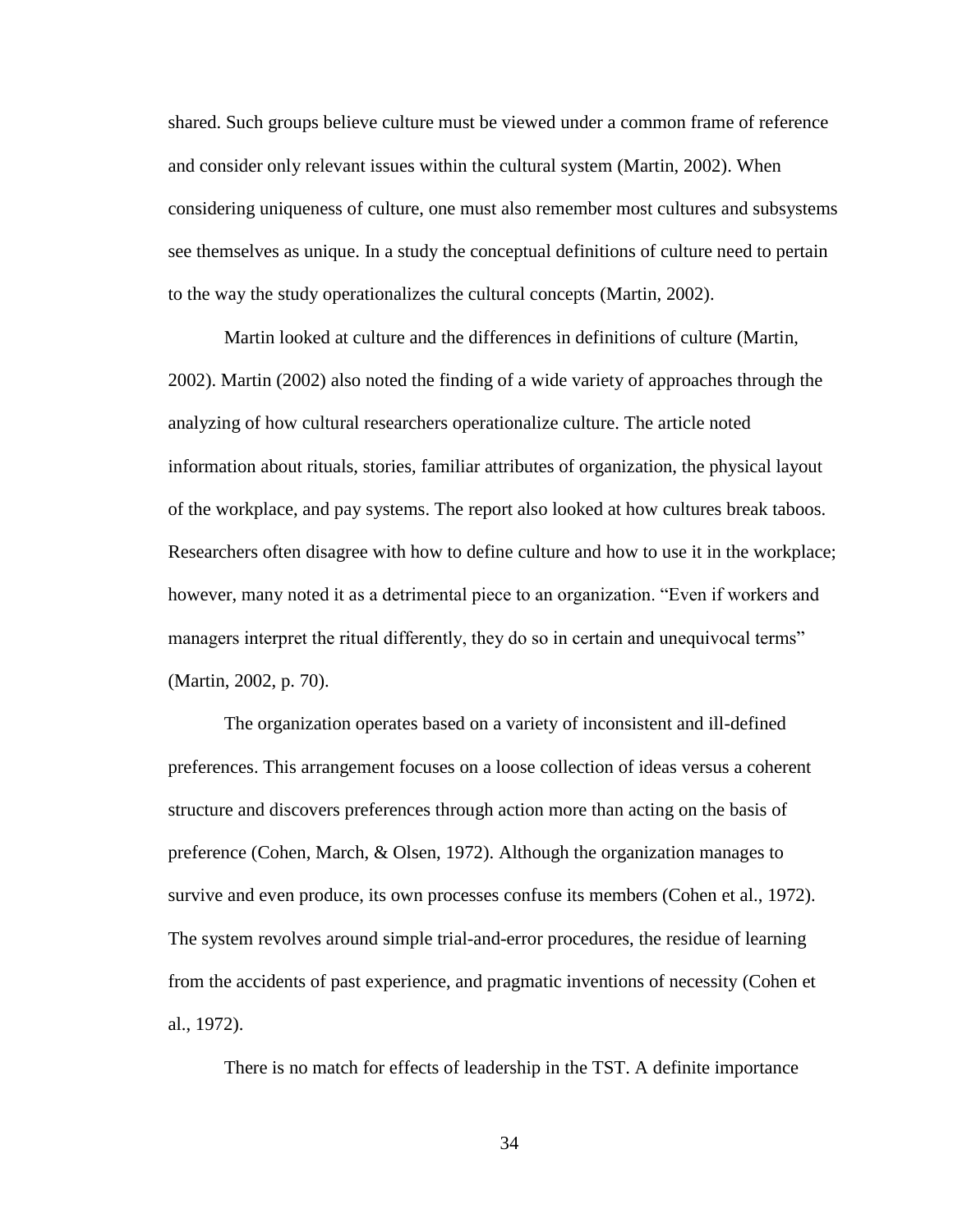exists to having leadership that is focused, culturally sensitive, and that addresses all the needs of students. This forward momentum of leadership and excellence in the school needs to always be at the forefront. Looking at how schools responded in the past offers educators options so they can best educate children.

#### *How Schools Have Responded in the Past to Children of Poverty*

Recognizing the response schools take towards children in poverty provides a solid base of ideas for meeting student needs. Not only are educators able to recognize ideas that may not work, but offer the ability to see where the educational system could go. Viewing the child as a whole and not simply looking at the test score is imperative.

As noted in Pounder, Ogawa, and Adams (1995), viewing an organization through the organism lens provides more clarity to conceptualize their intra-organizational needs. Therefore, organizational subsystems" independence suspends the negative feedback system designed to maintain the homeostatic nature in the midst of the organization and the environment.

The goals should emphasize growth in children's skills rather than whether children meet specific test score targets (Murnane, 2007). A concentration exists where children living in poverty, disproportionately children of color, tend to go to schools with inadequate resources and poorly skilled teachers (Murnane, 2007). The likelihood increases for many of these children to leave school before earning a high school diploma (Murnane, 2007). Even if they graduate, a majority leave school without the skills needed to earn a decent living (Murnane, 2007).

Schools should attract and support experienced, skilled teachers committed to working together over extended periods to continuously improve instruction (Murnane,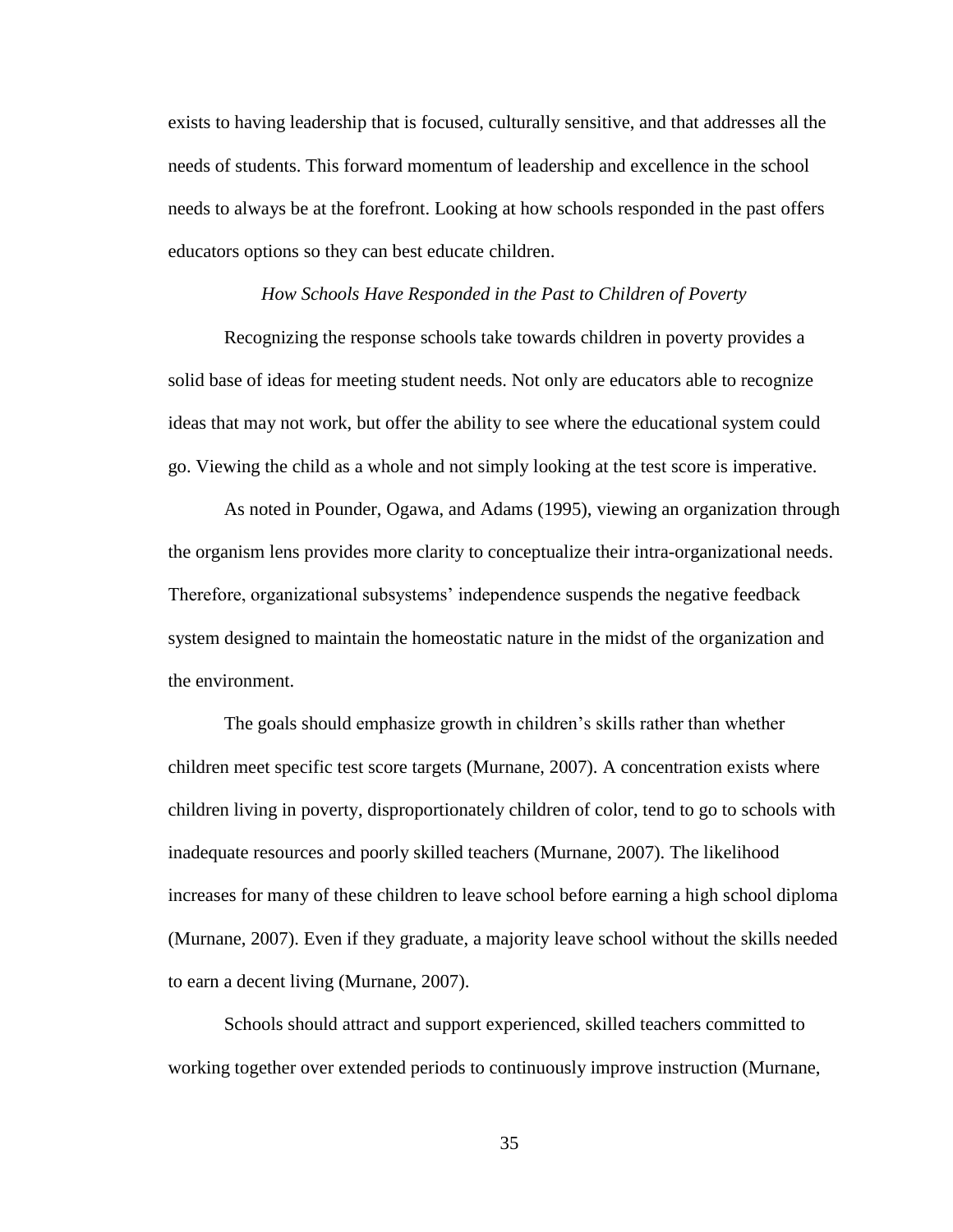2007). The ultimate staff monitors the learning of every student, intervenes rapidly at the first sign that a student is not making good progress toward mastering critical skills, and provides alternatives when conventional pedagogies are not effective (Murnane, 2007). This continued focus needs to remain at the forefront of the educational system.

But few children living in poverty attend such schools (Murnane, 2007). Instead, they typically attend schools where leadership is weak, many teachers lack critical skills, learning problems are left unattended, and instruction is inconsistent (Murnane, 2007). A great many disadvantaged children leave school without the skills they need to earn a decent living and to provide for their own future children (Murnane, 2007). The reasons why disadvantaged children typically receive a poor education are numerous and interrelated (Murnane, 2007), including: (a) housing patterns leave poor children, with learning needs concentrated in particular schools and districts; (b) uncertain city budgets prevent urban districts from hiring skilled teachers in a timely manner; and (c) difficult working conditions leave low-performing schools with the least teaching talent.

During the past fifteen years, reports hold that virtually every state in the country adopted standards-based educational reforms as a primary strategy for improving public education. All standards-based educational reforms include three components (Murnane, 2007): (a) state standards and performance standards; (b) incentives to encourage educators and students to devote the time and energy needed to meet the performance standards; and (c) teachers who have the knowledge, skills, and resources to prepare all students to meet the performance standards.

In the past, building capacity to deliver consistently high-quality instruction to all children held as the most neglected part of standards-based reforms in many states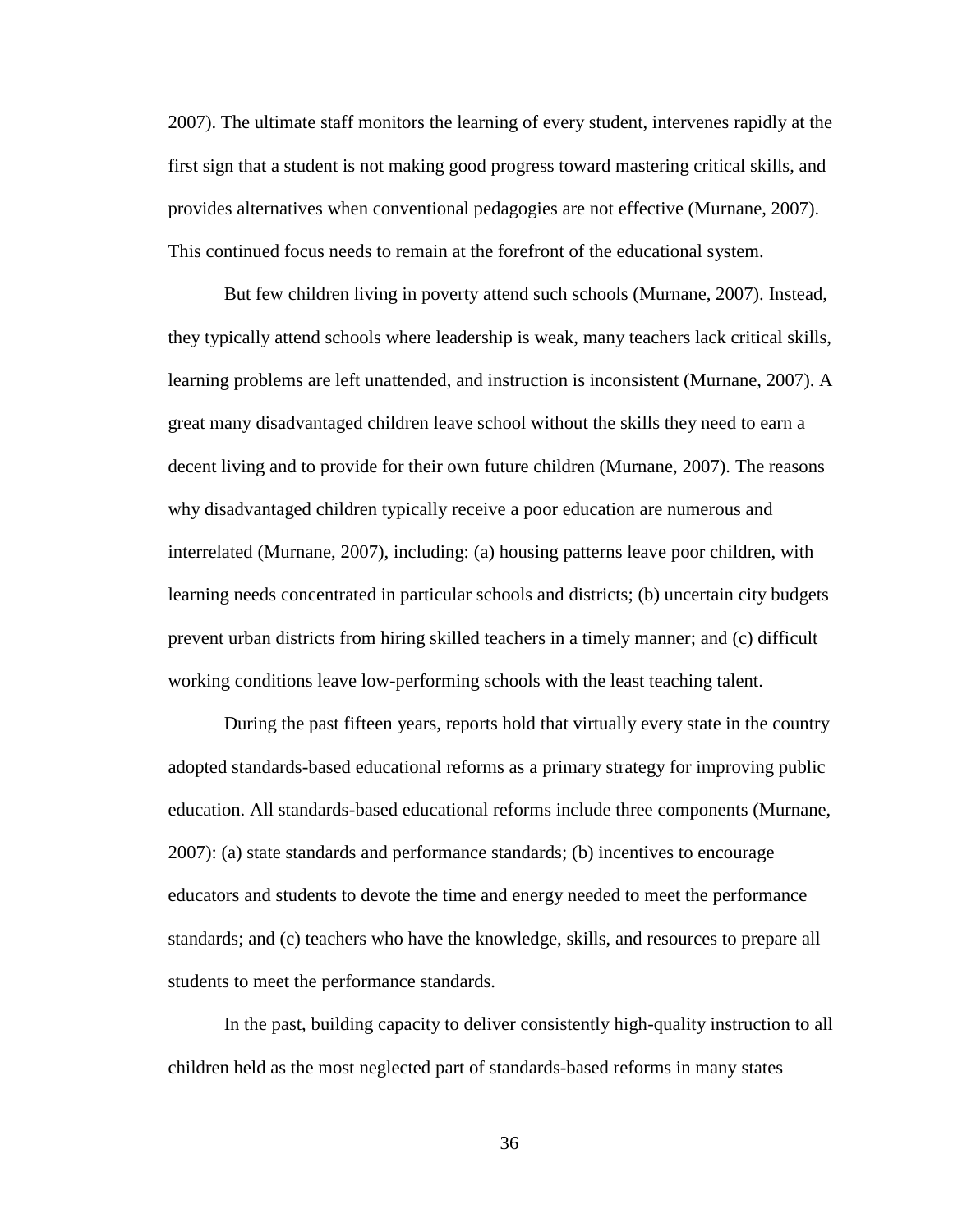(Murnane, 2007). By themselves, standards and incentives will not improve student performance (Murnane, 2007). Teachers must know how to achieve the mandated outcomes (Murnane, 2007). However, in most schools serving high concentrations of poor children, teachers lack the requisite skills and knowledge and rarely get opportunities to acquire them (Murnane, 2007). Building teaching capacity is thus as critical to improving student outcomes are appropriate standards and incentives (Murnane, 2007).

Bates (1987) spoke of Constructive Schooling in which the constructive school provided a major contrast with the technical school. The child-centered pedagogy saw children, not as deficit systems, but as lively, dynamic individuals. Bates (1987) noted that it would seem that for school to have an educative purpose rather than a purely instrumental one, administration must inevitably negotiate educational ideals through the processes of cultural politics (Bates, 1987). The article noted that administrators must deal with cultural politics involving educational and social ideals as well as with pragmatic decisions about the formal organization of school practices (Bates, 1987). "The possibility that certain relationships might well be obscured or purposely misrepresented by the legitimating rhetoric of school managers who must deal with external cultures of the society" (Bates, 1987, p. 101). "We have seen that the cultural politics of the school are frequently complex and that the cultural baggage brought to the school by various groups may result in serious conflicts over both ideology and technology" (Bates, 1987, p. 109).

As stated by Bolman and Deal (2003), "No single strategy is likely to be effective by itself" (p. 159). Motivating employees through higher level needs results in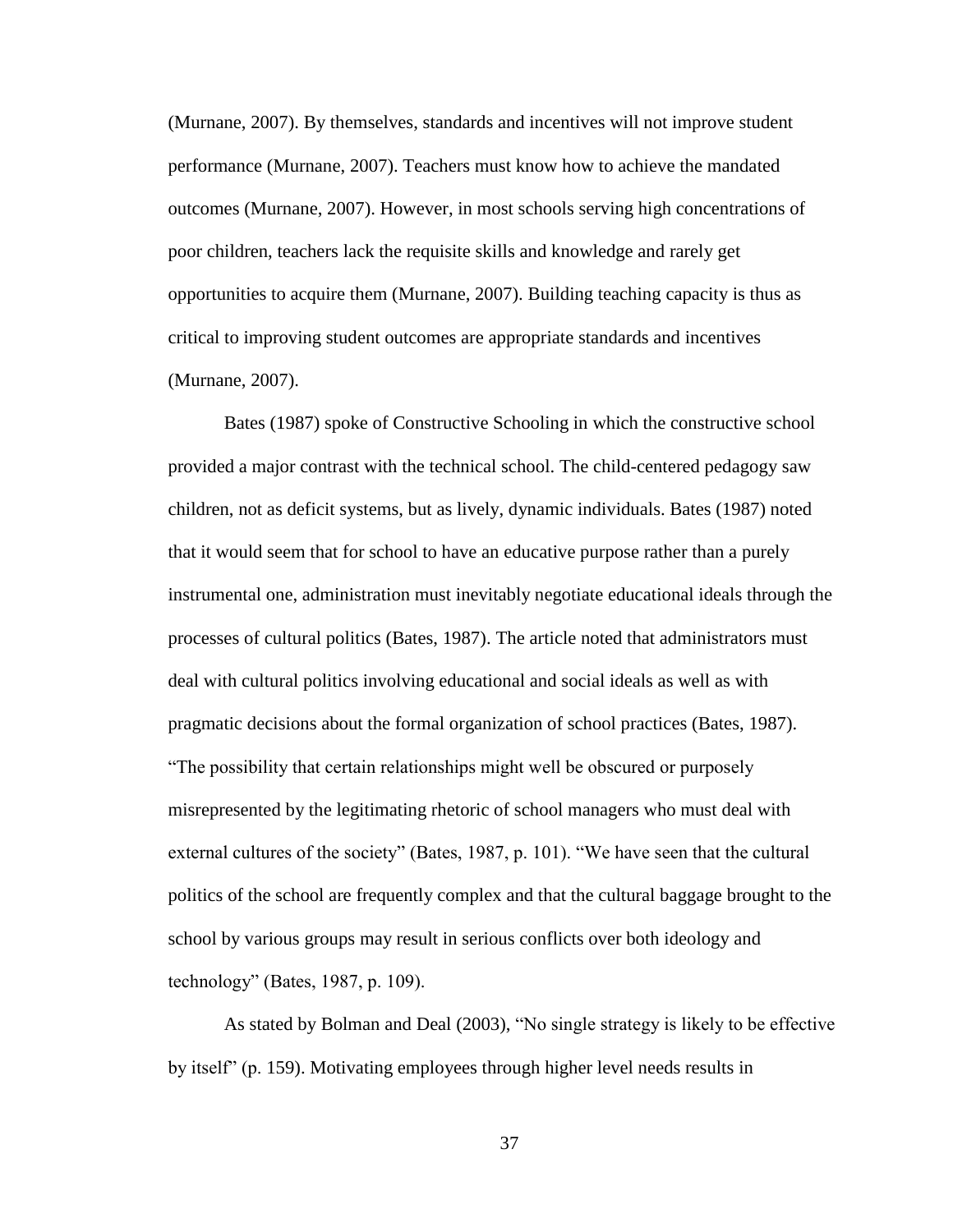organizations creating a win/win situation in which both the organization and the employee benefit (Bolman & Deal 2003). Morgan (2006) said, "Employees are people with complex needs that must be satisfied if they are to lead full and healthy lives and perform effectively in the workplace" (Morgan, 2006, p. 34). Bolman and Deal (2003) took Maslow"s ideas one step further by developing a theory which espoused leading an organization that allows employees to achieve their goals and ultimately encourages the goals of the organization to be attained (Bolman & Deal 2003).

Researchers learned rudimentary reading and mathematical skills at kindergarten entry predict later school achievement, a finding that supports an emphasis on building these skills in proposed preschool programs (Duncan et al., 2007). Instruction would be organized around a new national curriculum developed for the program from previous preschool reading, mathematics, and behavioral interventions proven to foster children"s academic and attention skills in developmentally appropriate ways (Duncan et al., 2007).

Good, solid teachers are in small supply (Charlton & Kritsonis, 2008). When a school district or a specific campus is fortunate enough to find them, solid teachers must be nurtured and treated as the primary expert resources within the organization (Charlton & Kritsonis, 2008). The process of choosing and retaining a competent faculty is difficult enough, but is even more so if the parties involved come into the new relationship hindered by the attitudes and perceptions of previous school experiences (Charlton  $\&$ Kritsonis, 2008). Teachers must be appraised and the dubious and alienating responsibility of appraising them goes to the school administrators (Charlton & Kritsonis, 2008). Documentation plays an essential part in the process and, whether it is used to help teachers grow professionally, or to substantiate an initiative toward non-renewal,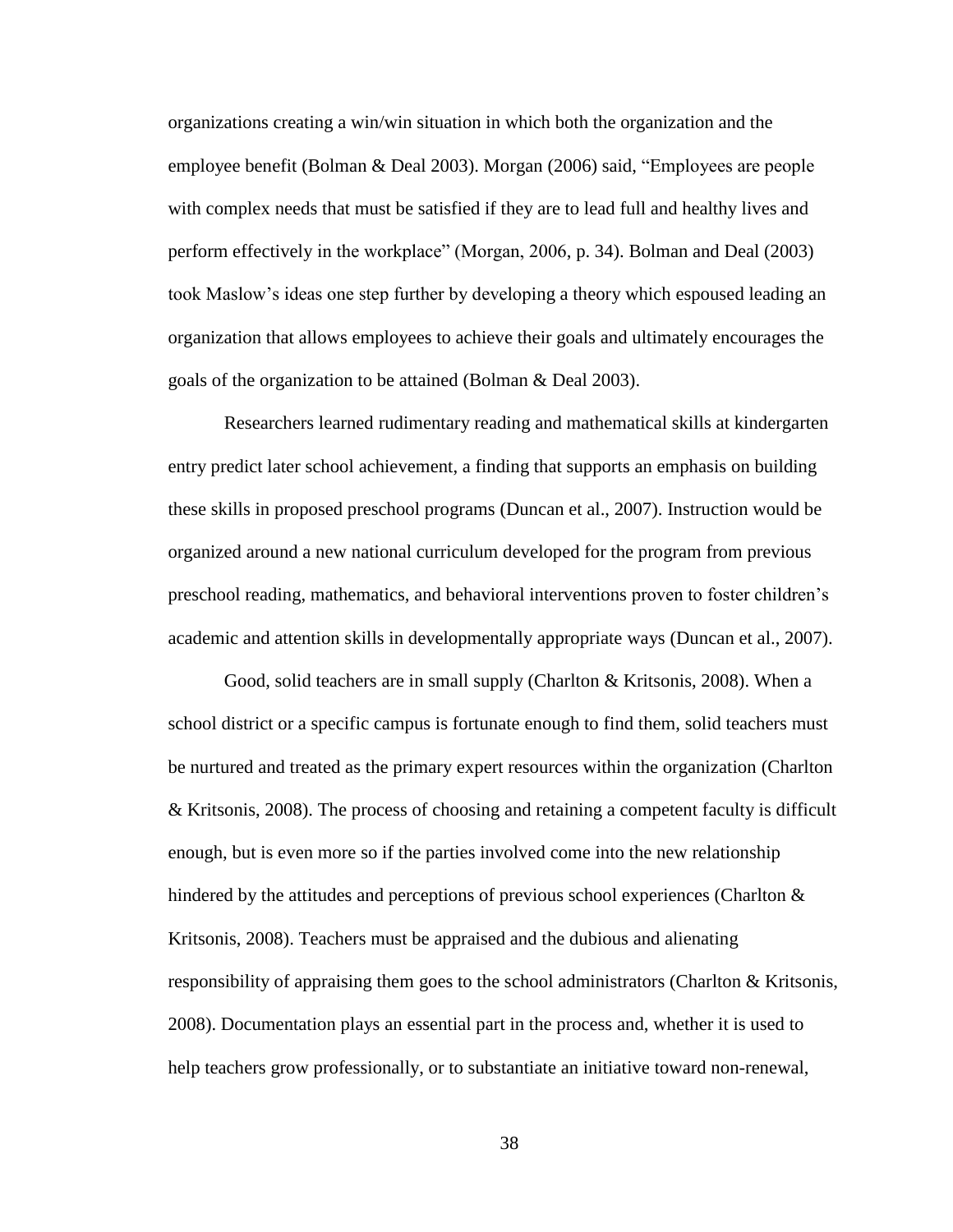this task is best accomplished when teachers and administrators share realistic assessments of strengths, weaknesses, and goals (Charlton & Kritsonis, 2008).

Creese et al. (2000) was critical of the importance of teacher collaboration and support. This can be accomplished in many different ways, both formally and informally, within the classroom and outside of it. A key aspect to this process happens when the teacher provides appropriate information to the team. Furthermore, Charlton and Kristonis (2008) found administrator and teacher communication with appropriate interventions in the classroom is imperative and needs to be documented to provide the students with the most effective interventions.

In addition, Charlton and Kristonis (2008) found it hard to find staff sensitive to the needs of all students and many times the success of the student inevitably linked to the success of teachers. Administrative support for the teachers provided teachers with the tools to be the most successful they can be within the classroom. This idea, also supported by Hardy (2008), can be accomplished when a student acted up in class and the TST team brainstorms ways to teach the student. Hardy (2008) emphasized the importance of collaboration among teachers, counselors, and other professionals.

Subsequently, Creese et al. (2000) stated the significance of sharing the expertise among colleagues and providing the opportunities to support students indirectly by building up the teachers. The benefit to this view is a positive atmosphere in the school and a learning environment which is conducive to the success of all students. Research driven instructional strategies develop this kind of true cultural change.

Schools have responded to the needs of children in poverty in various manners and much student learning has been discovered from the implementing of different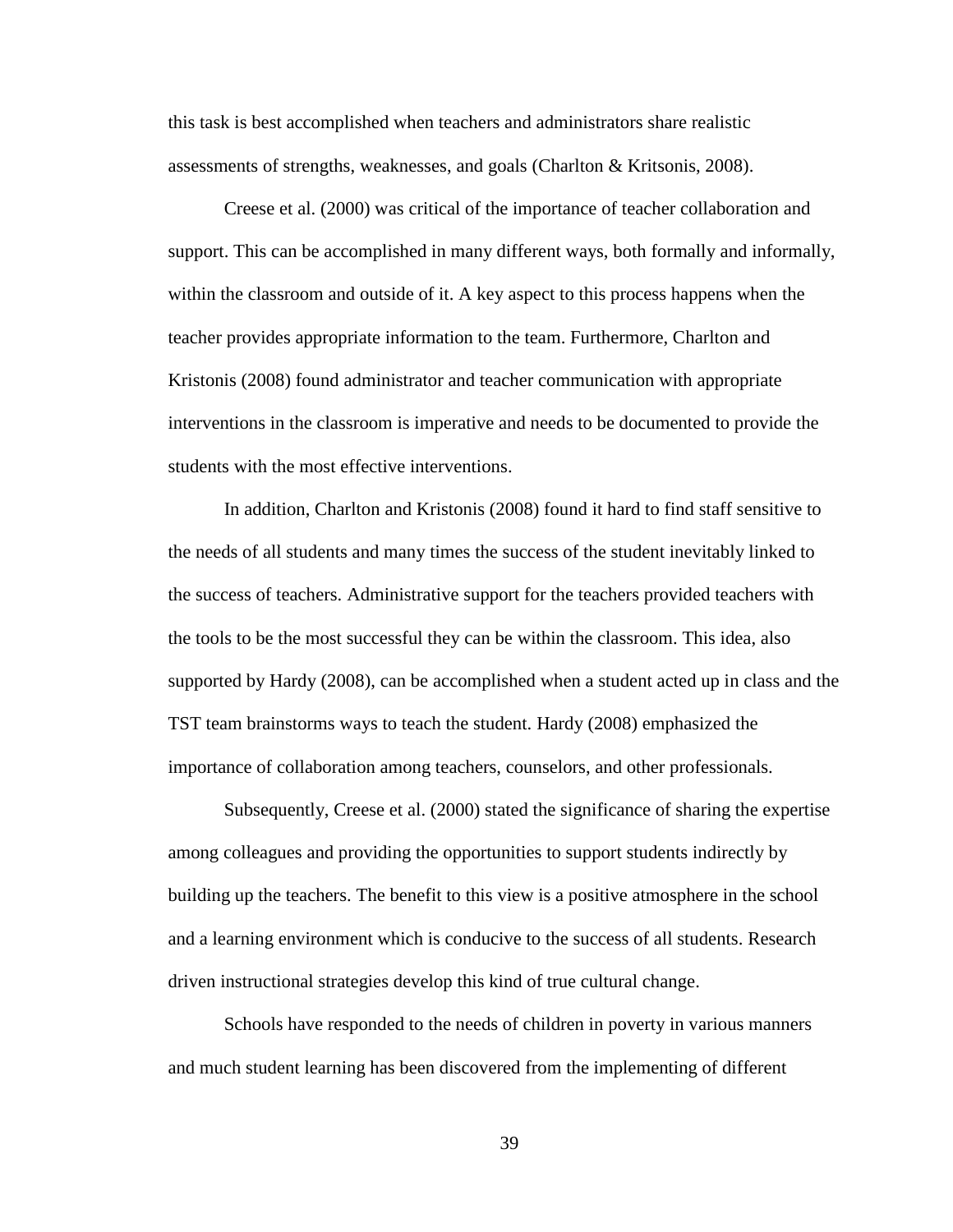strategies. The on-going focus on student achievement and professional expertise is apparent and initiatives in the past continue to lead to present accomplishments. These targeted responses not only met the educational needs of students, but accomplished the concept of recognizing the student as a whole.

### *Current Initiatives for Children in Poverty and Teacher Support Teams*

Current initiatives for children in poverty and the direction TSTs are headed are of high significance. These initiatives allow schools to implement research based programming for students without hesitation. In order for this programming to be successful, leadership is needed. The leadership is focused on guiding the process of providing strategies within the TST which are functional for the classroom teacher.

The distributed leadership and collaborative effort between peers is paramount in a this task. For example, when trying to develop a behavior management plan, it is vital to first identify the target behavior (Burley & Waller, 2005). Important assessment issues to consider when selecting the behavior to modify include (Burley & Waller, 2005): (a) what is the functional level of the child or what are they able to do? (b) does the behavior interfere with the goals for the child? (c) whose quality of life are you trying to change? and (d) are you going to be able to monitor the behavior to see if there is improvement?

Various behavior management plans can be attempted; however, the first step needs to be the determination of the function of the behavior (or to determine why the child is behaving the way that he is). Disruptive behavior could serve a variety of functions, including the acquisition of positive reinforcement, negative reinforcement, or stimulation/sensory regulation (Burley & Waller, 2005). In the case of children with ADHD, it is more likely that the behavior is being maintained by either positive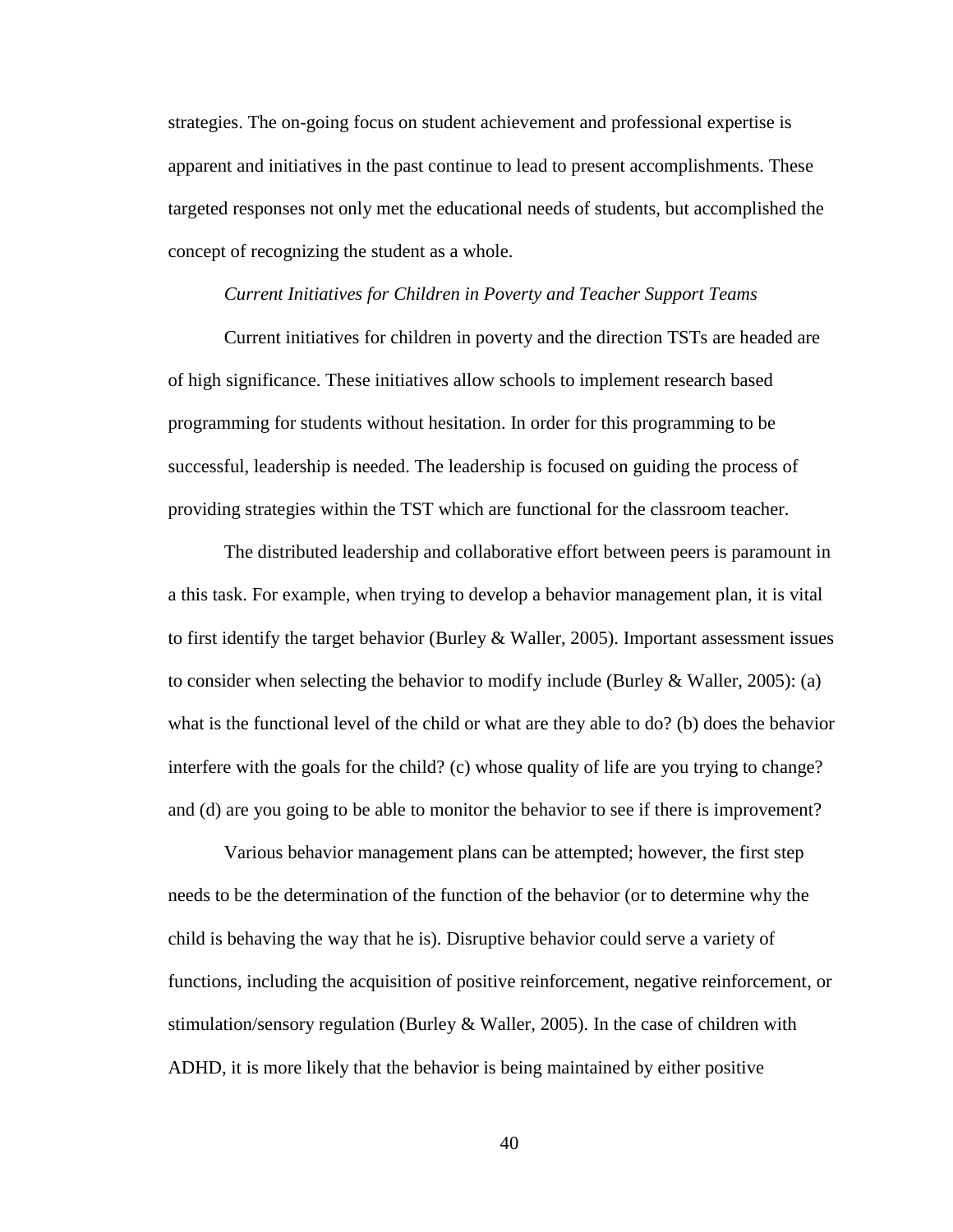reinforcement, which may include attention seeking from either peers or an adult/teacher or negative reinforcement, which may include the escape of an activity or task (Burley  $\&$ Waller, 2005). Different intervention plans need to be established for each child (Burley & Waller, 2005).

The need for interventions addressing the needs of all students is extremely vital. Hardy (2008) stated three-quarters of the children and youth who need mental health services in the United States do not receive them and the treatment many of these students do receive is not enough. As a result, Hardy (2008) discussed how schools need to take the next step and provide these students with interventions and supports.

Consequently, Hardy (2008) suggested it is not the job of the schools to assume the mental health care of students, but to provide flawless access to these services, which are best housed within schools and in partnership with community agencies. Hardy (2008) stated the National Center for Children in Poverty at Columbia University estimates that 21% of low-income children and adolescents ages 6 through 17 have mental health problems. Poor and minority children are also referred to special education in greater numbers.

Furthermore, Creese et al. (2000) found changes in schooling over the last decade have increased demands on school teachers. With this emphasis over the last decade has been a reduced capability to cope with pupils who are difficult-to-teach and challengingto-manage from within schools" own teaching resources. McMaster, Kung, Han, and Cao, (2008) established teachers should not automatically assume these students are unresponsive or that they cannot benefit from classroom-based instruction. However, Hardy (2008) brought forth among the more prevalent problems addressed by schools are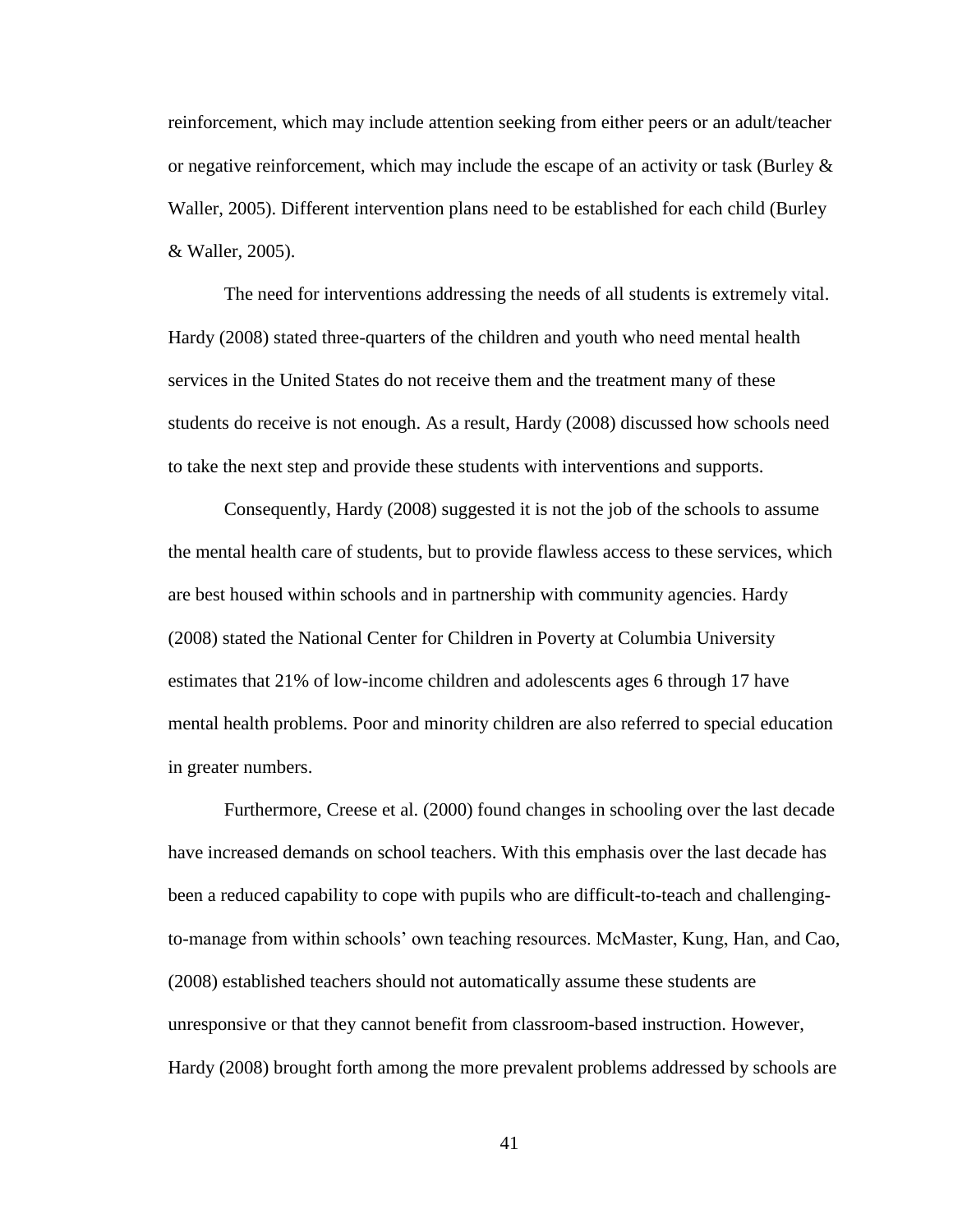adjustment issues, such as social, interpersonal, or family problems; anxiety, stress, or school phobia; depression–grief relations; and aggressive or disruptive behavior.

Additionally, Hardy (2008) encouraged the Teacher Support Team to be composed of the principal, teacher, a school counselor, an instructional coach, a mental health consultant, sometimes the student, and others to develop intervention strategies to address the academic and behavioral issues of students referred to the group. Creese et al. (2000) established Teacher Support Teams (TSTs) as a way of supporting individual teachers who request support over a teaching concern relating broadly to special educational needs. Support for learning can take a variety of forms. Help can be to individual children, to small groups or to the teachers themselves. In addition, Creese et al. (2000) stated a TST is an organized system of peer support that consists of a small group of teachers who take referrals from individual teachers on a voluntary basis. The referring teacher brings concerns about classes, groups or individuals in order to discuss and problem solve with their peers. Follow-up meetings are held as necessary. The process is as confidential as the requesting teacher wants it to be.

Additionally, the importance of programming that meets the needs of all students is fundamental, especially when considering the unequal distribution of high-quality teachers (Murnane & Steele, 2007). Poor children and children of color are disproportionately assigned to teachers with the least preparation and the weakest academic backgrounds (Murnane & Steele, 2007). Teacher turnover is high in schools that serve large shares of poor or nonwhite students because the work is difficult, and the teachers who undertake it are often the least equipped to succeed. Murnane and Steele (2007) pointed out that in response to these challenges, policymakers have proposed a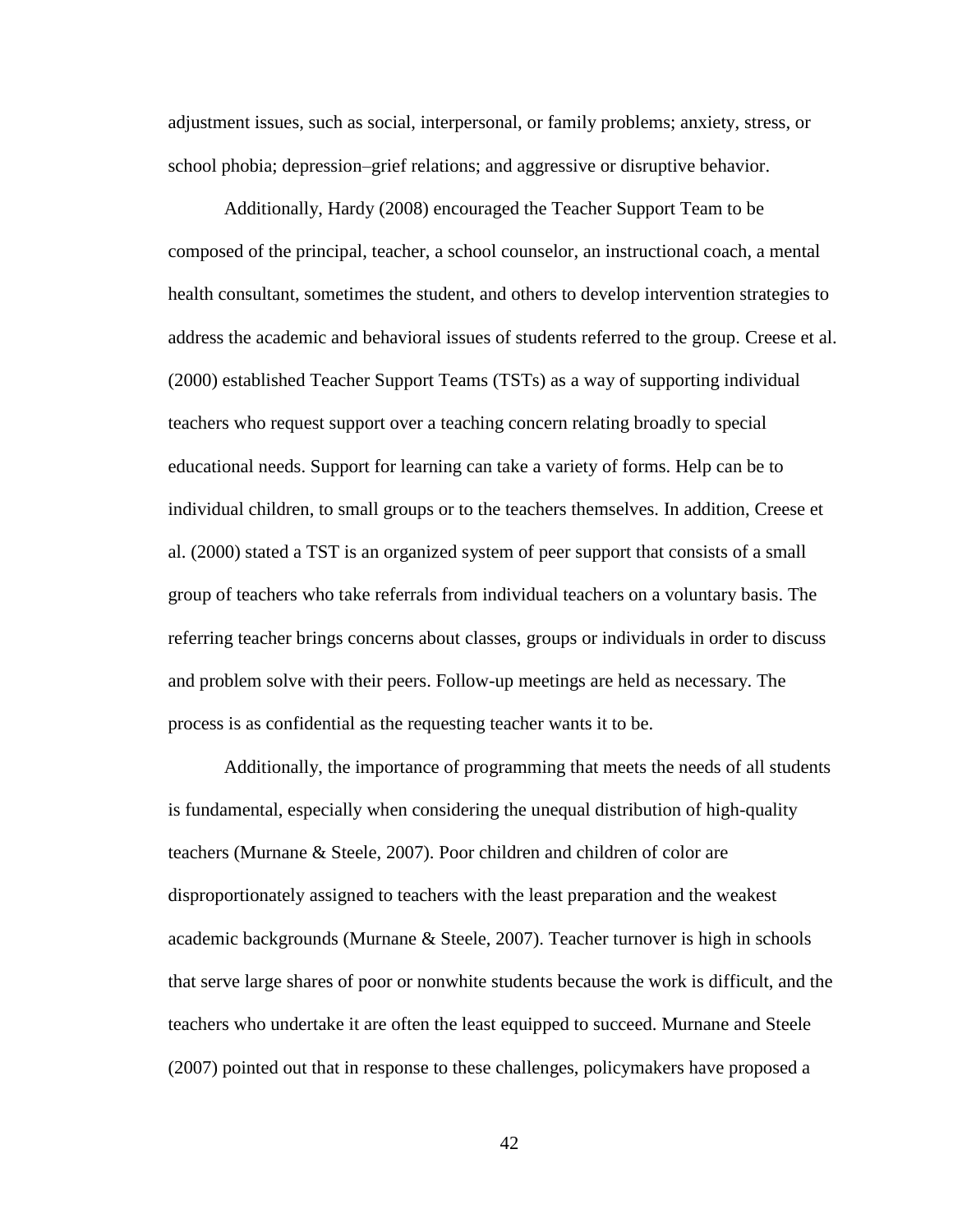variety of policy instruments to increase the supply of effective teachers and distribute those teachers more equitably across schools (Murnane & Steele, 2007). Such proposals include across-the-board pay increases, more flexible pay structures such as pay-forperformance, and reduced restrictions on who is allowed to teach (Murnane & Steele, 2007). Several of these proposals are already being implemented, but their effectiveness remains largely unknown. To measure how well these policies attract effective teachers to the profession and to the schools that need them most, rigorous evaluations are essential (Murnane & Steele, 2007).

The evidence is clear that urban school districts serving large concentrations of low income students have trouble attracting and retaining effective teachers (Murnane  $\&$ Steele, 2007). Some school districts have responded to this problem by offering higher salaries to teachers willing to work in hard-to-staff schools (Murnane & Steele, 2007). To date, researchers have only limited evidence on the size of compensating wage differentials that schools with poor working conditions would need to pay to attract a full faculty of effective teachers (Murnane & Steele, 2007). Old and dilapidated physical facilities can be part of the problem, but of greater importance may be the difficulty of serving large numbers of children with complex needs without adequate resources to do the job well. Offering compensating wage differentials makes sense, but only if accompanied by the resources needed to educate well the children in these schools (Murnane & Steele, 2007).

TST interventions are one of many initiatives to assist children in poverty. Recruiting and obtaining teachers who are dedicated to the students, as well as a focus on providing students with the best interventions possible is extremely imperative. The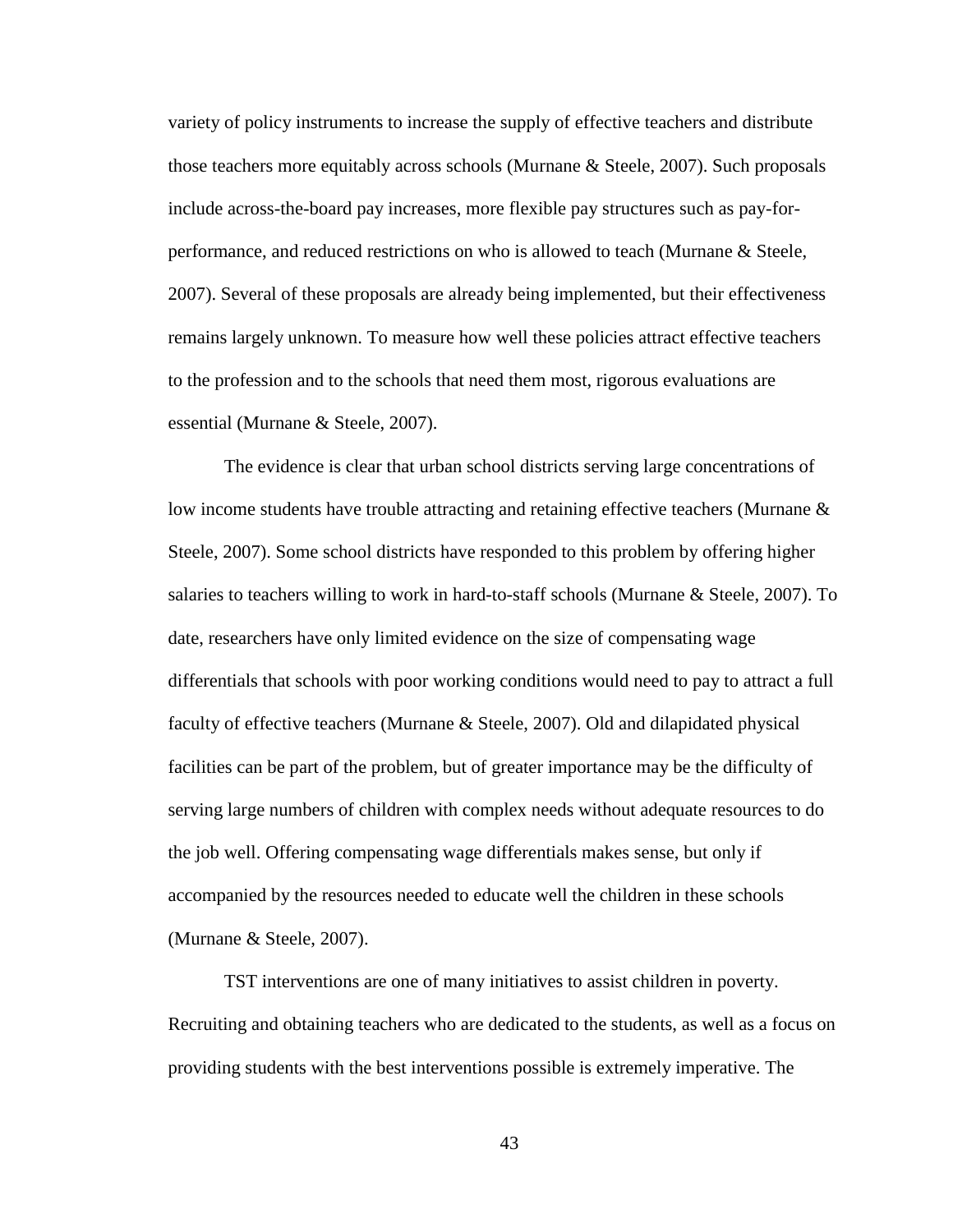challenges these schools face as well as the daily challenges these students are against, adds more urgency to the educational importance of these children. These initiatives can be accomplished through effective leadership to facilitate this process; if done properly, can lead to an organization where collaboration is a norm.

# *Collaboration*

Research indicates parental involvement positively impacts student achievement while favorably enhancing family relations within the school environment (Goldring & Sullivan, 1996). Chiefly investigated is the principal"s crucial role in creating and sustaining positive relations between schools, families, and community members (Goldring & Sullivan, 1996). Researchers have documented that the lack of parental participation is often caused by the unwillingness of the schools themselves to involve parents, especially ones from the working class (Goldring & Sullivan, 1996). Supported by strong modes of bureaucratic operation, these arrangements have alienated community members' trust and sense of belonging within the school culture. Recent research has stressed the principal's key role in developing enduring relationships between school, family, and community (Goldring & Sullivan, 1996).

Communication is a key for successful RTI and the TST process to happen (Hauerwas & Goessling, 2008). When many individuals are working with various students, it is imperative that interventions are clearly defined with models provided, assessment criteria well understood and written down where it can be useful, and charts and graphs are continually updated (Hauerwas & Goessling, 2008). Communication is the means that makes RTI operate effectively, and it must be done verbally, in writing, and through the use of graphics (Hauerwas & Goessling, 2008). Failure to communicate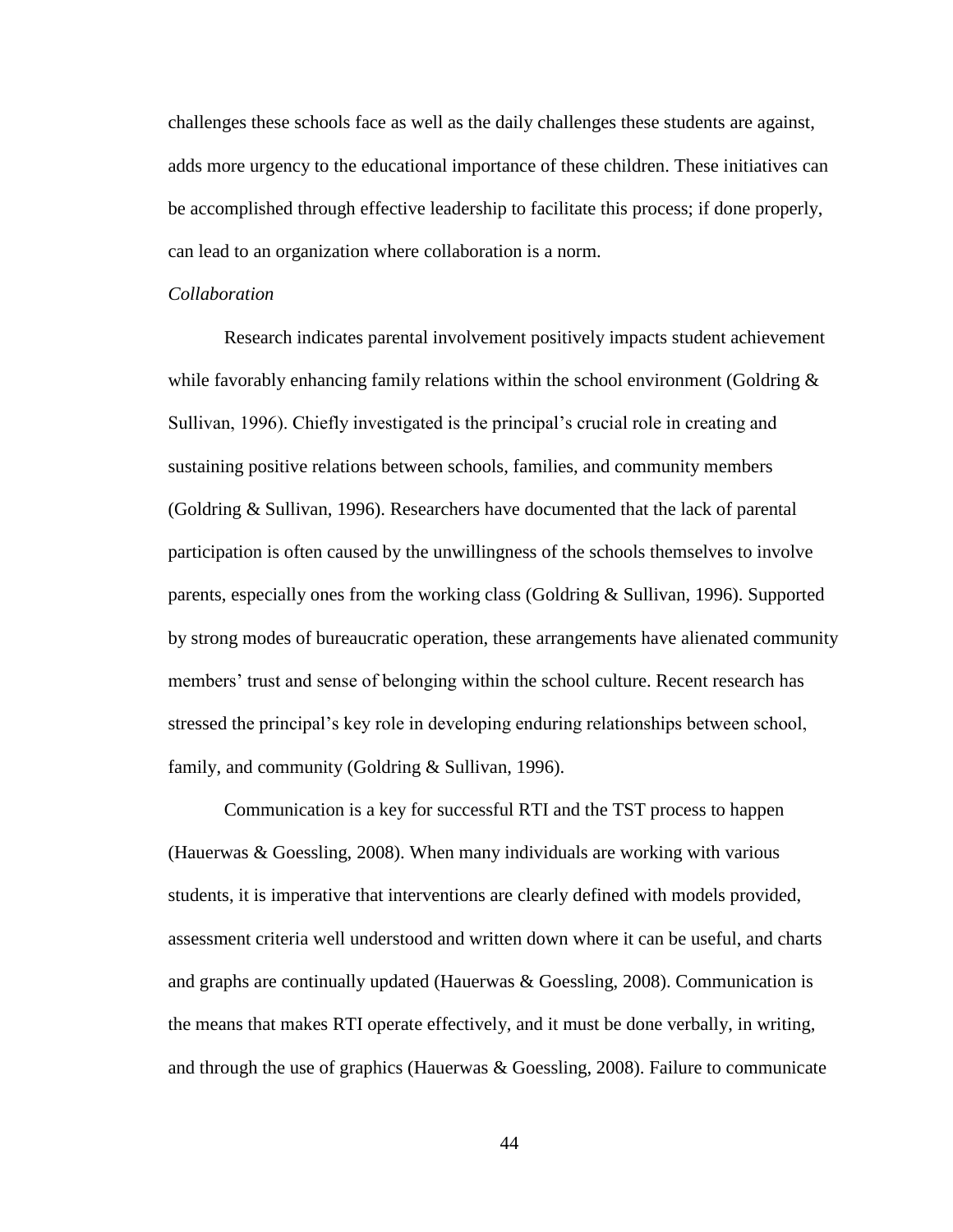among team members, including the teacher assistant, will deprive the student of the true power of an RTI approach, thus adversely impacting the TST (Hauerwas & Goessling, 2008).

Collaborative professional support for teachers is an under-researched area, and the research that exists reports positively on its benefits (Bedward & Daniels, 2005). Reported positive outcomes for teachers from involvement in peer support include the opportunity that it provides for them to become reflective practitioners and to further their professional development (Bedward & Daniels, 2005). Peer support for teachers, in the form of TSTs, provides the focus for one of the studies reported in the present article (Bedward & Daniels, 2005). A TST is an organized system of peer support, which consists of a small group of teachers who take referrals from individual teachers on a voluntary basis. The referring teacher reports concerns about classes, groups or individuals in order to discuss and problem solve with peers (Bedward  $\&$  Daniels, 2005).

TSTs are novel in that they are an example of a school-based development designed to provide collaboration while giving support and assistance to individual teachers (Bedward & Daniels, 2005). In this way, TSTs address a significant, but neglected, area of school development that has the potential to enhance the working conditions of teachers (Bedward & Daniels, 2005). TSTs involve a sharing of expertise between colleagues, rather than some teachers acting as experts to others (Bedward  $\&$ Daniels, 2005). TSTs also provide an opportunity to support students indirectly by supporting teachers (Bedward & Daniels, 2005).

The utilization of the TST and the collaborative approaches utilized within the TST leads to the belief that when parents and professionals sincerely respect one another,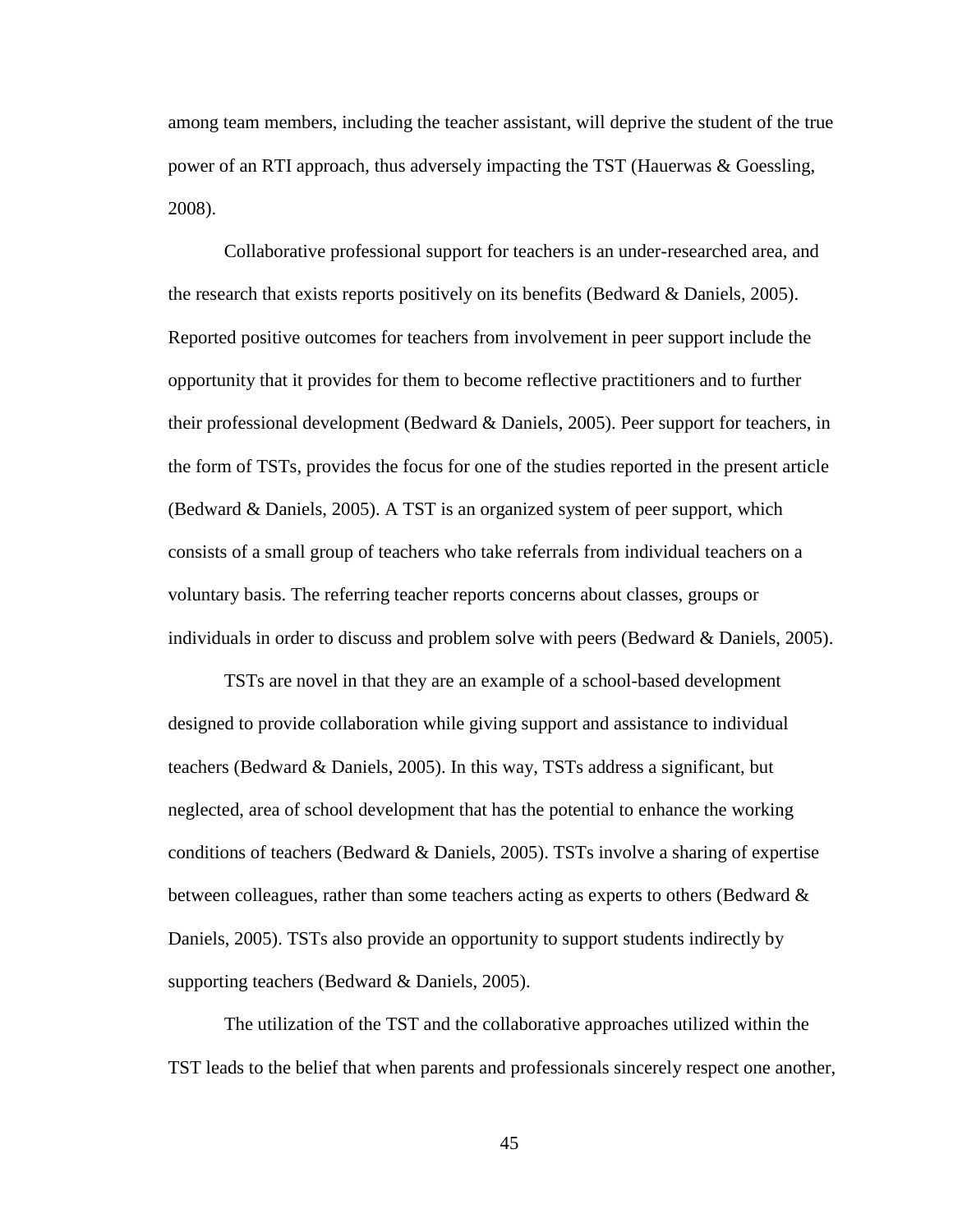they genuinely can gain an effective collaborative relationship (Sheehey & Sheehey, 2007). Problems arise if there is a lack of common ground. Parents and professionals may have difficulty establishing a level of collaboration that will benefit the child because they are coming from very different places (Sheehey & Sheehey, 2007). Professionals" thinking is grounded in theory acquired from years of personnel preparation and accumulated experiences (Sheehey  $\&$  Sheehey, 2007). The thinking of parents is grounded in personal experiences with their children and whatever information they have been able to glean from professionals, other parents, the internet, and the media (Sheehey & Sheehey, 2007).

# *The Importance of Leadership in the TST Initiative*

The importance of leadership in a school setting, in particular the TST is significant. Morgan and Kristonis (2008) discovered it is hard to find staff sensitive to the needs of all students and many times the success of the student in inevitably linked to the success of teachers (Morgan & Kristonis, 2008). Administrative support for the teachers is imperative as to provide teachers with the tools to be the most successful they can be (Morgan & Kristonis, 2008).

This leads to where Mintzberg (1979) explained "the professional bureaucracy" model as a common organizational structure found where work is standardized, yet complex (such as universities, hospitals, and school systems). The professional bureaucracy relies heavily on training to standardize skills (e.g., through professional associations) and coordinate organizational efforts (Mintzberg, 1979). A large operating core is the hallmark of the model, since a great amount of power rests with the professionals making up the core (e.g., professors, doctors, and teachers). Mintzberg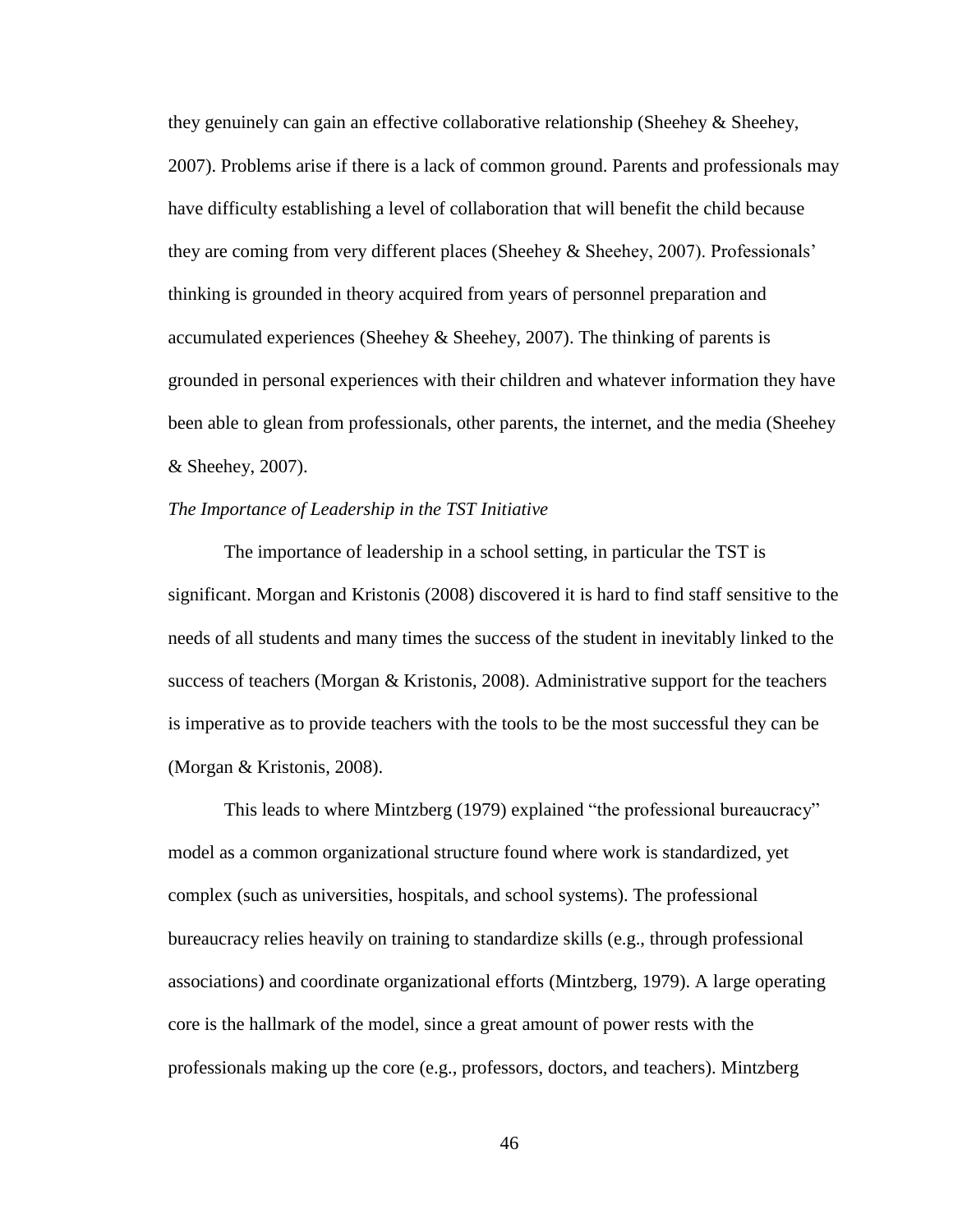(1979) defined the core"s function as a "pigeonholing process," whereby the professional offers skills and a standardized program based on a client"s diagnosed needs (p. 352).

The professional works with substantial autonomy based on the expertise and diagnosis capability they possess, resulting in a flat, decentralized organizational structure (Mintzberg, 1979). This autonomy is also reflected in the professional"s control of the administrative decisions impacting them. The professional bureaucracy needs an environment complex enough to demand unique skills, yet stable enough for those skills to be offered in a standardized manner (Mintzberg, 1979). This sense of autonomy and the coordination with expertise relies on the leadership within the TST and how to essentially get the best out of each individual.

However, problems with the professional bureaucracy include work coordination among the professionals and between support staff and professionals, incompetent professionals, lack of organizational affinity on the professional"s behalf, and the potentially slow pace of innovation due to limited professional collaboration or "convergent thinking" (unquestioningly placing unique problems into standardized solutions) (Mintzberg, 1979, p. 375). Without question, it is imperative to recognize the urgency to have effective leadership within the TST in order to be able to guide and direct exceptional professional towards one goal.

Collaboration among the educational setting and the parents, as well as between teachers leads to high levels of quality in the educational setting for all students. This concept of combining initiatives in the school setting, while not neglecting the communication aspect of learning will lead to being able to meet the needs of all children; in particular those in poverty. The leadership within the TST will lead to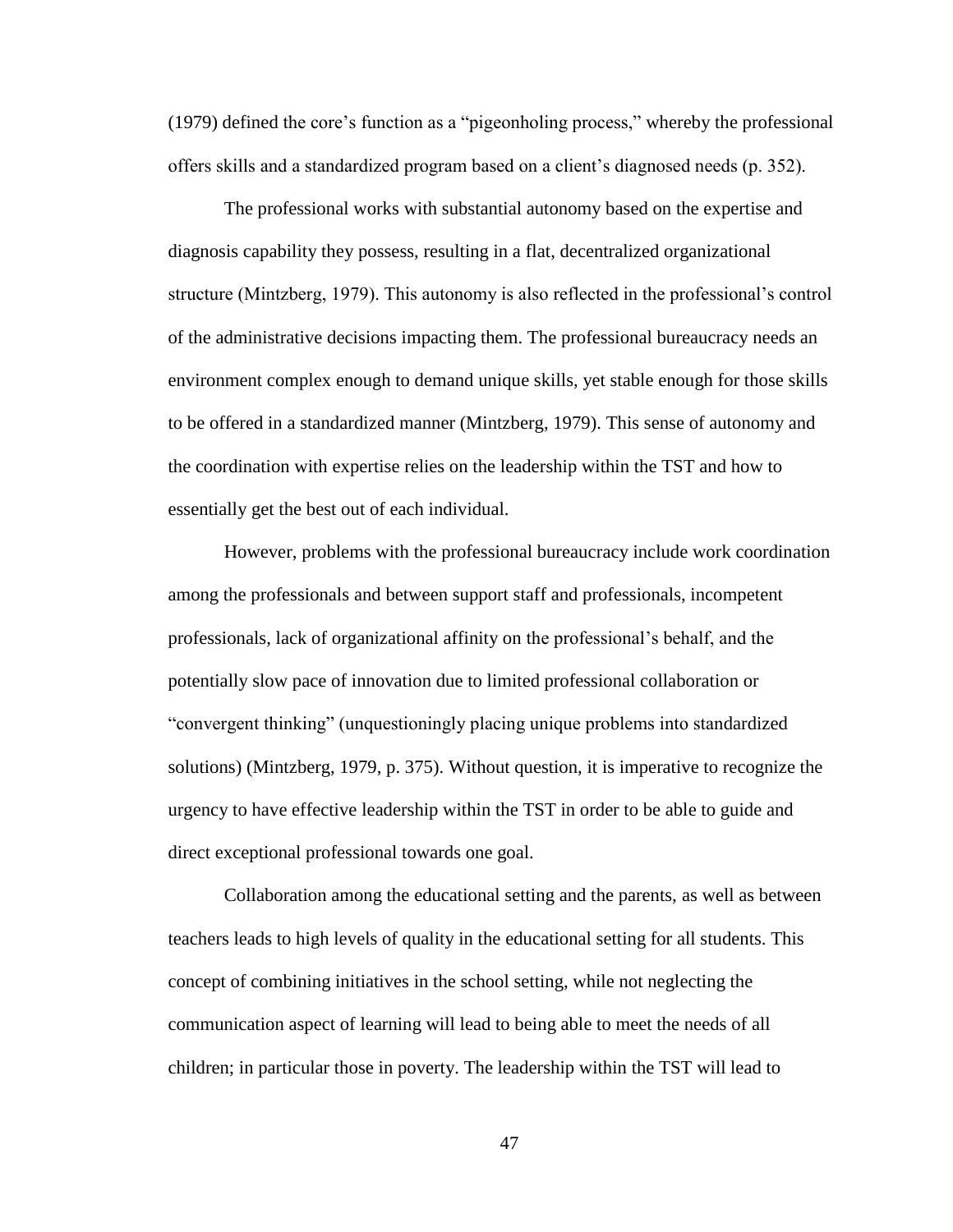autonomous behaviors focused on collaboration. The TST combines all these aspects and the based on research and strategies to be implemented in the classroom, a spirit of the importance of leadership in the TST can be revealed.

# *Summary*

When analyzing a program and its effectiveness, one must consider all the aspects going on in that program. In particular, when looking at the leadership within a program, the aspects of problem solving, identifying needs, and collaborating with peers and other individuals cannot be overlooked. It is, therefore, important to discuss participative leadership which involves attentiveness by a leader to persuade and facilitate participation by others in making key decisions (Yukl, 2006). Additionally, as noted in Leithwood and Duke (1999), participative leadership stresses the decision making process of the group. Thus, schools with functioning TSTs must not only have leaders with instructional expertise, but the ability to have those on the team participate and get the most out of them.

Having a TST functional for all students, in particular those in high needs of poverty can be difficult. The child centered focus of the team is imperative. The challenges lie in the impact poverty has on children. The impact on children in poverty is not only in their homes lives and environmental circumstances, but in the classroom. The general lack of school readiness, many times, is not where educators would like it. As the TST leader, it is their duty to provide the best leadership, focused on expert teacher participation to provide all students with the best educational experience they deserve.

The economic difficulties students of high poverty encounter coincide with the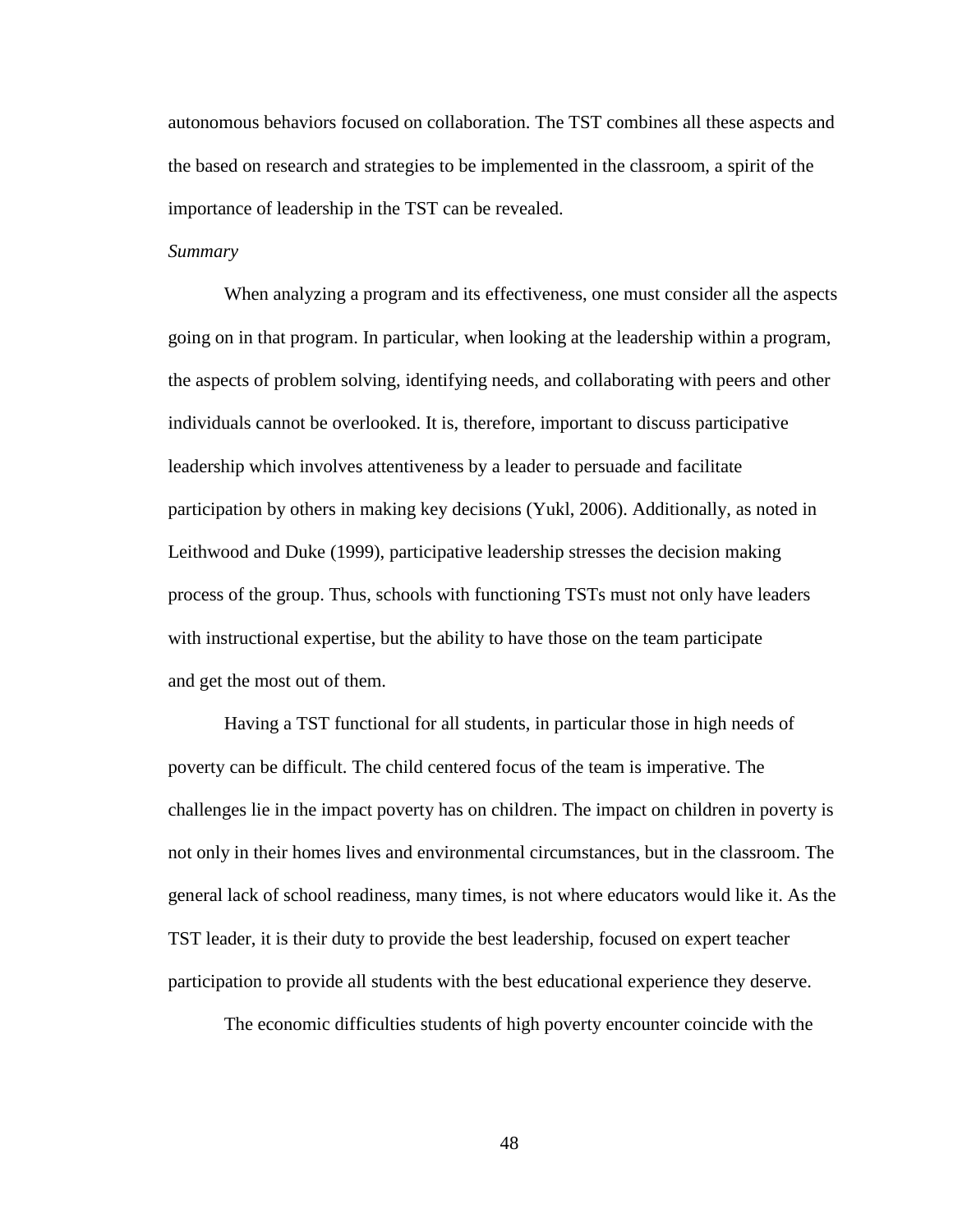educational system at times. Being able to respond not only educationally in the school building, but also recognizing and embracing culture within the system is essential. The No Child Left Behind Act of 2001 (Public Law 107-110) brought a renewed focus and accountability to all schools in the United States. This accountability is a wake-up call for educators to respond to the needs of all children. Schools need to continue to respond to the needs of children in poverty with research based methods. Much learning has been developed from the implementing of different strategies. The continued focus on student achievement and professional expertise is apparent. Initiatives in the past have lead to present accomplishments and the importance of a well defined TST is exceptionally vital. In order to be able to establish instructional strategies which are valuable to the teachers and effective for the students, takes coordination and leadership within the TST.

The effects of leadership in the TST are without comparison. There is a definite importance to having leadership which is focused, culturally sensitive, and addressed all the needs of students. This forward momentum of leadership and excellence in the school needs to always be recognized and it is significant to be able to look at how schools have responded to the past so children can best be educated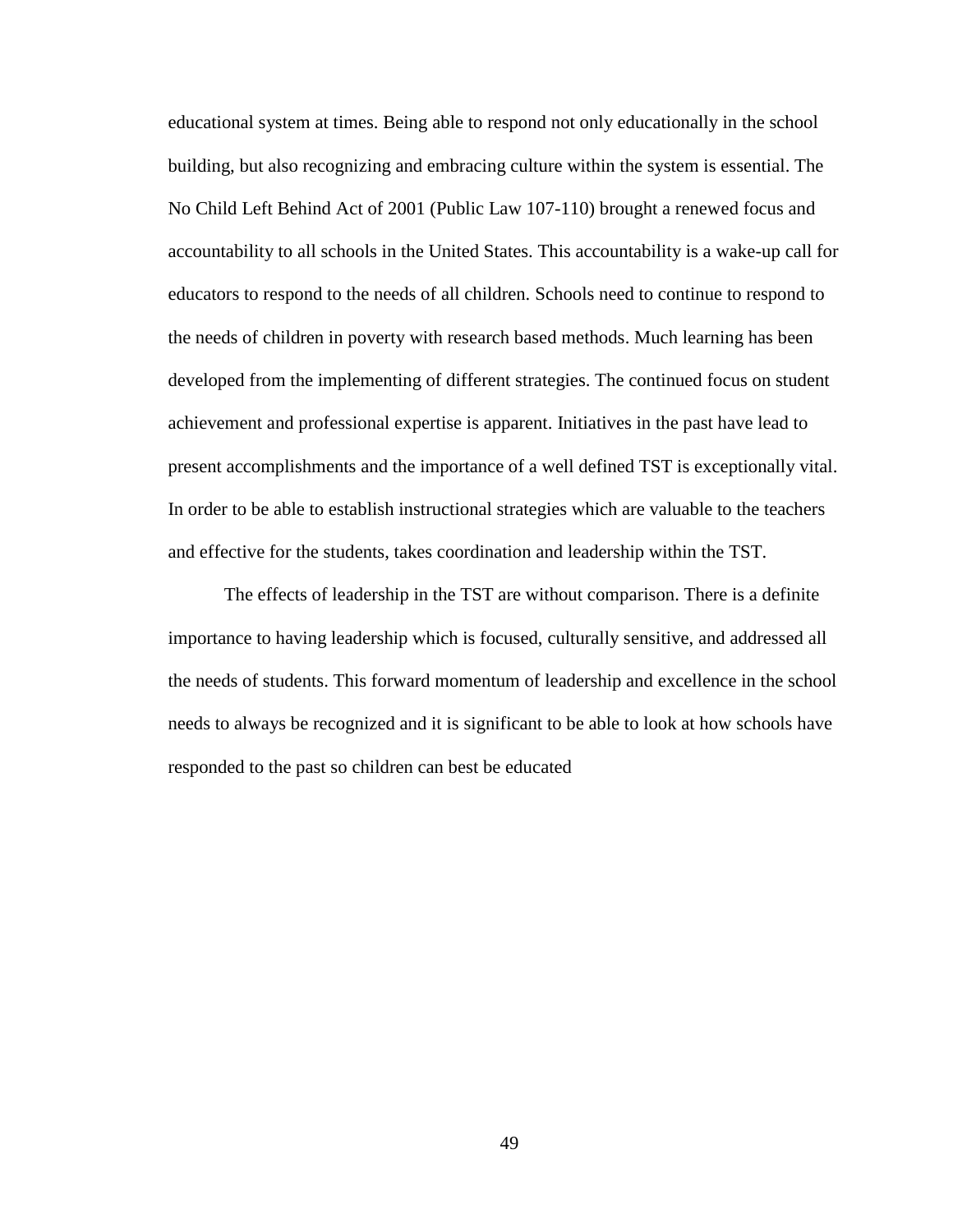# CHAPTER THREE

# RESEARCH DESIGN AND METHODOLOGY

Johnson and Smith (2008) reported that providing effective interventions can pose potential benefits, by responding to individual student"s needs as well as supporting each student"s progress in the general curriculum. When looking back at Special Education over the past 10 years, differences in the Sunnyside Public School District have been observed within elementary buildings and how they utilize appropriate interventions for struggling students. Consistency within the district appears to be missing, and this lack of consistency has been observed in a particular elementary school this past year.

Johnson and Smith (2008) determined one problem limiting the effective implementation of interventions is a lack of a school-wide process through which to do so. The result is a chaotic approach to intervention, with no coordination across classrooms and limited information on effectiveness. The overall purpose of this study is to explore participant views of overall effectiveness of leadership of the Teacher Support Team (TST) in high poverty elementary schools.

This chapter outlines how the study is designed and the techniques used to gather the data. It describes the process of both the questionnaire and the open-ended informal section. A mixed method of utilizing both qualitative and quantitative approaches was chosen as the most appropriate approach to collect the data. This chapter also describes the participants, the data collection methods used to answer the research questions, and outline the steps used to ensure the validity and credibility of the research instruments and results.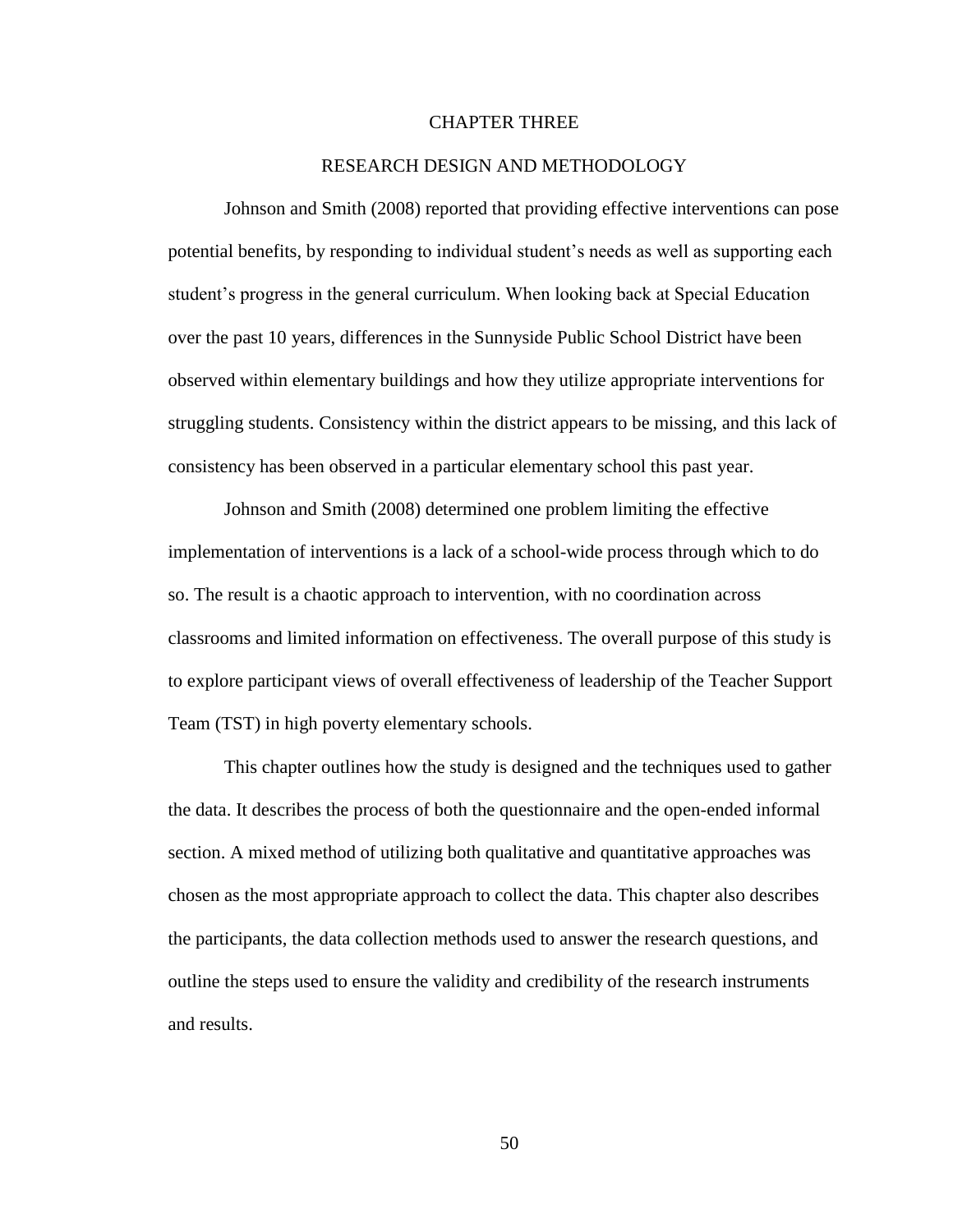#### *Research Questions*

Within the context of this study, the following research questions were addressed:

- 1. Do the teachers have confidence in the Teacher Support Team coordinator?
	- a. Do the teachers believe the leadership role of the TST coordinator has positive influence on the TST?
	- b. Does the stipend provided to the TST coordinators impact their performance?
- 2. Do the teachers have confidence in the Teacher Support Team?
	- a. Are teachers more likely to refer students to the TST based on the leadership of the TST coordinator?
	- b. Are the referrals from the TST to the Special Education Team appropriate to meet with the needs of the students?
- 3. In what manner does the leadership of the Teacher Support Team coordinator within the Teacher Support Teams impact the overall functioning of the Teacher Support Team in high poverty elementary schools?

# *Design for the Study*

The project began by contacting six high poverty elementary schools within the Sunnyside Public Schools and requesting their participation in the research project. The purpose of narrowing the research to schools that serve a high poverty population was to ensure similarities within the students and communities. This allowed the study to develop applicable assumptions to further research and student interventions. Initial contact was made to the building administrator, who then was requested to consult with the Teacher Support Team and the TST coordinator. Each team was made up of the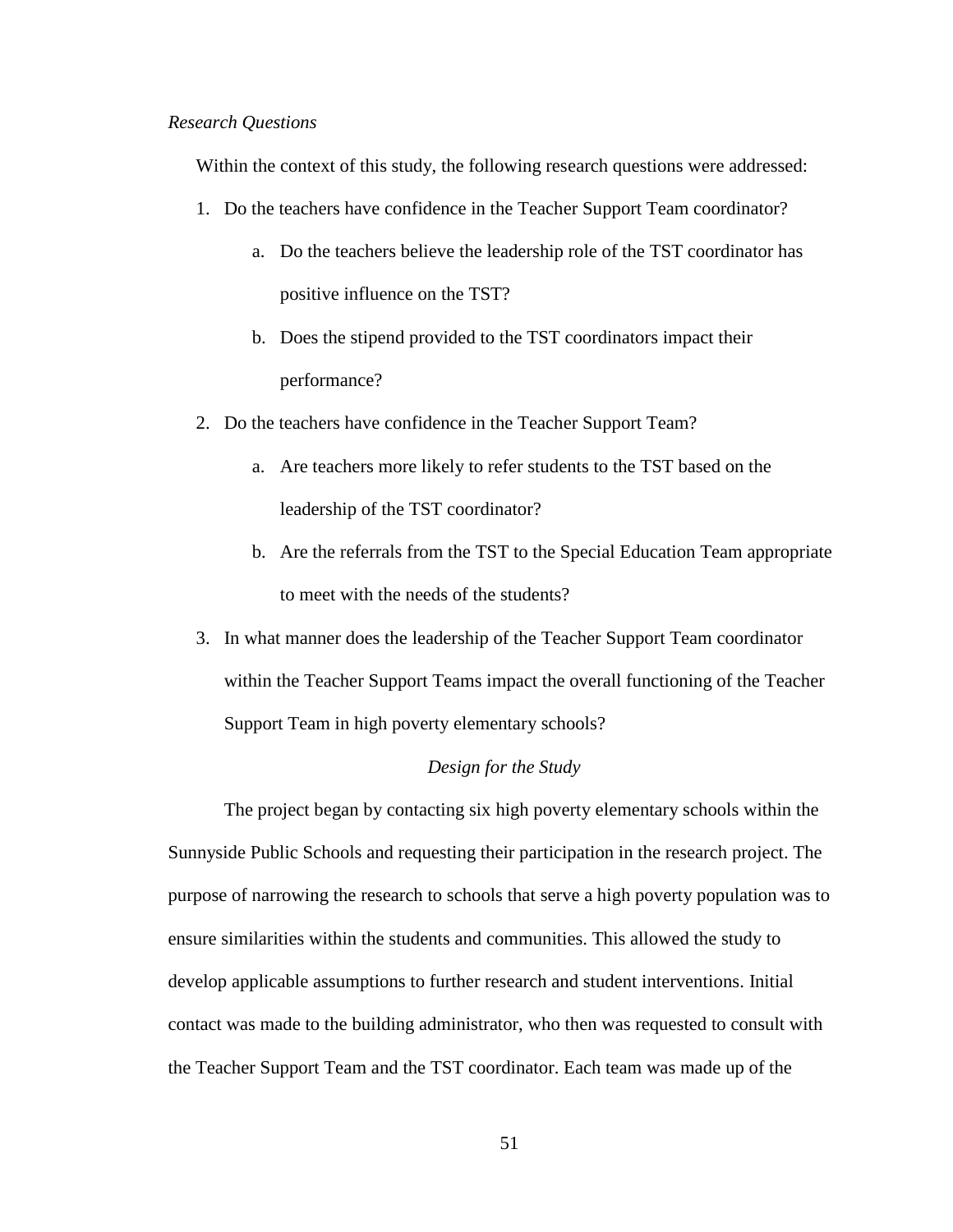building administrator, a TST coordinator, and other teachers as noted by the team. Due to building autonomy with organization of the TST, team make-up may be different in each building; however, generally the team will consist of approximately four to five members at each site. Each team will be provided an opportunity to participate in the research activity and it will be noted the data will be considered anonymous and will not be reflective of employment performance or used as an evaluative tool. Information may be shared to the Sunnyside Public Schools upon request.

The approach to the design is a mixed methods research study (Creswell, 2003**)**. Based on the data gathered via a survey, quantitative information was be gathered in order to address the research questions. In addition to the quantitative approach, a qualitative aspect was analyzed. This enabled the researcher to be able to provide data that can be transcribed and analyzed further to be able to address the specific research questions (Creswell, 2003).

The mixed methods approach was chosen due to the potential to discover true meaning to the research questions (Creswell, 2003**)**. Many theoretical methods were discussed and entertained; however, it was determined a mixed methods approach would allow the research questions to be answered in a complete manner. It was also anticipated the mixed methods approach would allow for further research designs to come to the forefront.

Furthermore, careful effort will be taken to provide the participants with the opportunity to have a voice. This will guide the research questions towards answers and understanding. The mixed methods approach will allow for the understanding to provide implications in the educational setting (Creswell, 2003**)**.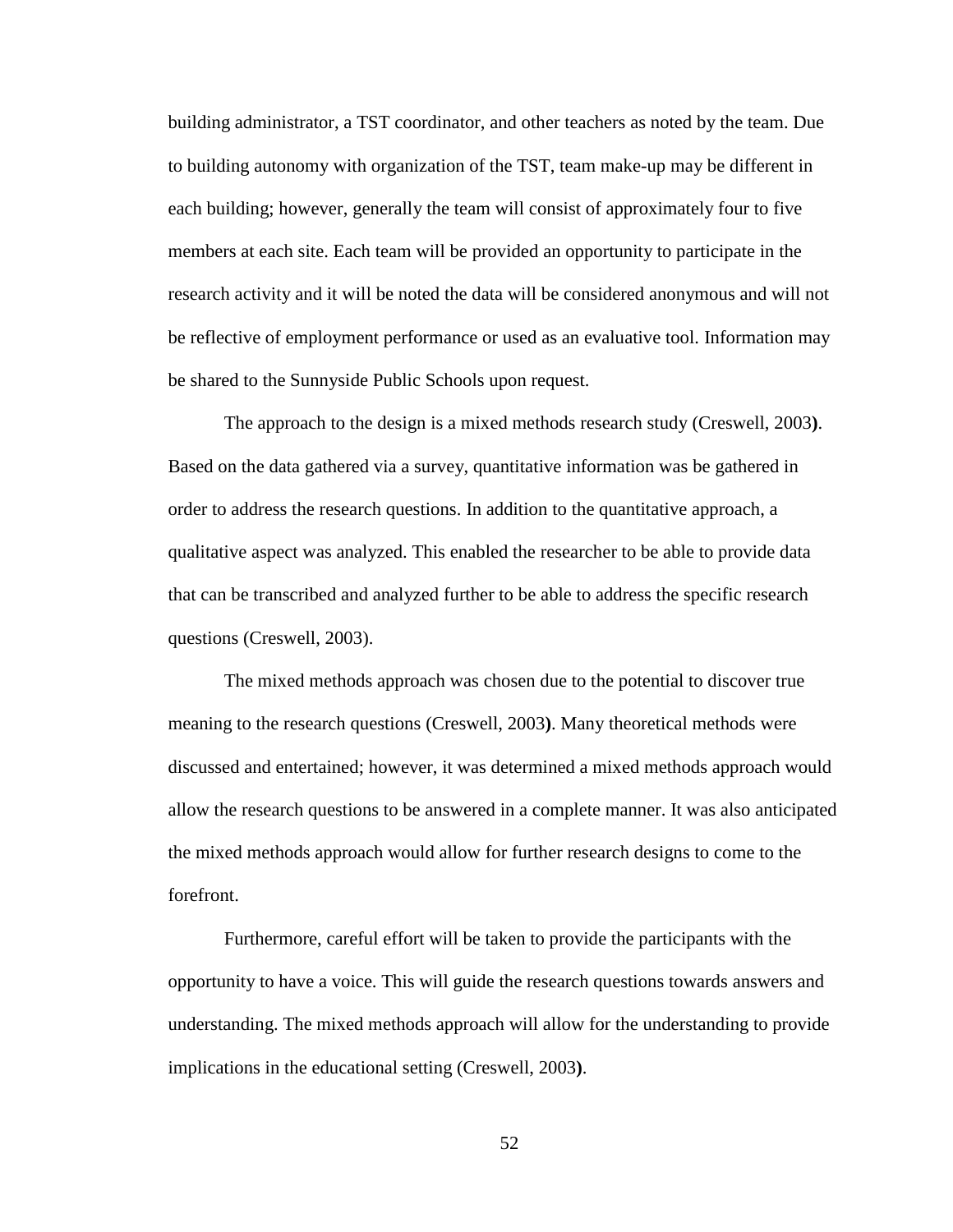In turn, the researcher is careful to not allow priorities with qualitative or quantitative methods to dominate the research (Creswell, 2003**)**. The researcher is cognizant of letting the research present itself and attempting to not guide the research in any one direction; thus turning the research design into another theoretical design and going away from the mixed methods approach.

Another concern is to be able to integrate the data collection, the data analysis, and the interpretation (Creswell, 2003). Being able to integrate the data and look for themes and ideas which are significant to the research questions may cause the content to become richer and more insightful. If concern is not taken to be able to integrate the qualitative and quantitative methods, data may become skewed and not represent the intended research questions.

Creswell (2003) mentioned the mixed methods approach will allow for both openand closed-ended questions with emerging and predetermined approaches; allowing for both quantitative and qualitative data and analysis. This may lend itself to a lack of collecting the participants" meanings in the research due to the lack of depth the questioning may entail. In addition, the profundity of the observation and measuring of the information numerically may be not as deep. However, using a mixed methods approach may lend itself to further research in which qualitative or quantitative data are the priority.

# *Population and Sample*

This study was conducted in at Sunnyside School District. The participants included administrators and certified teachers working in high poverty schools. Each of the six schools received Title I services and had a free and reduced lunch rate of 90% or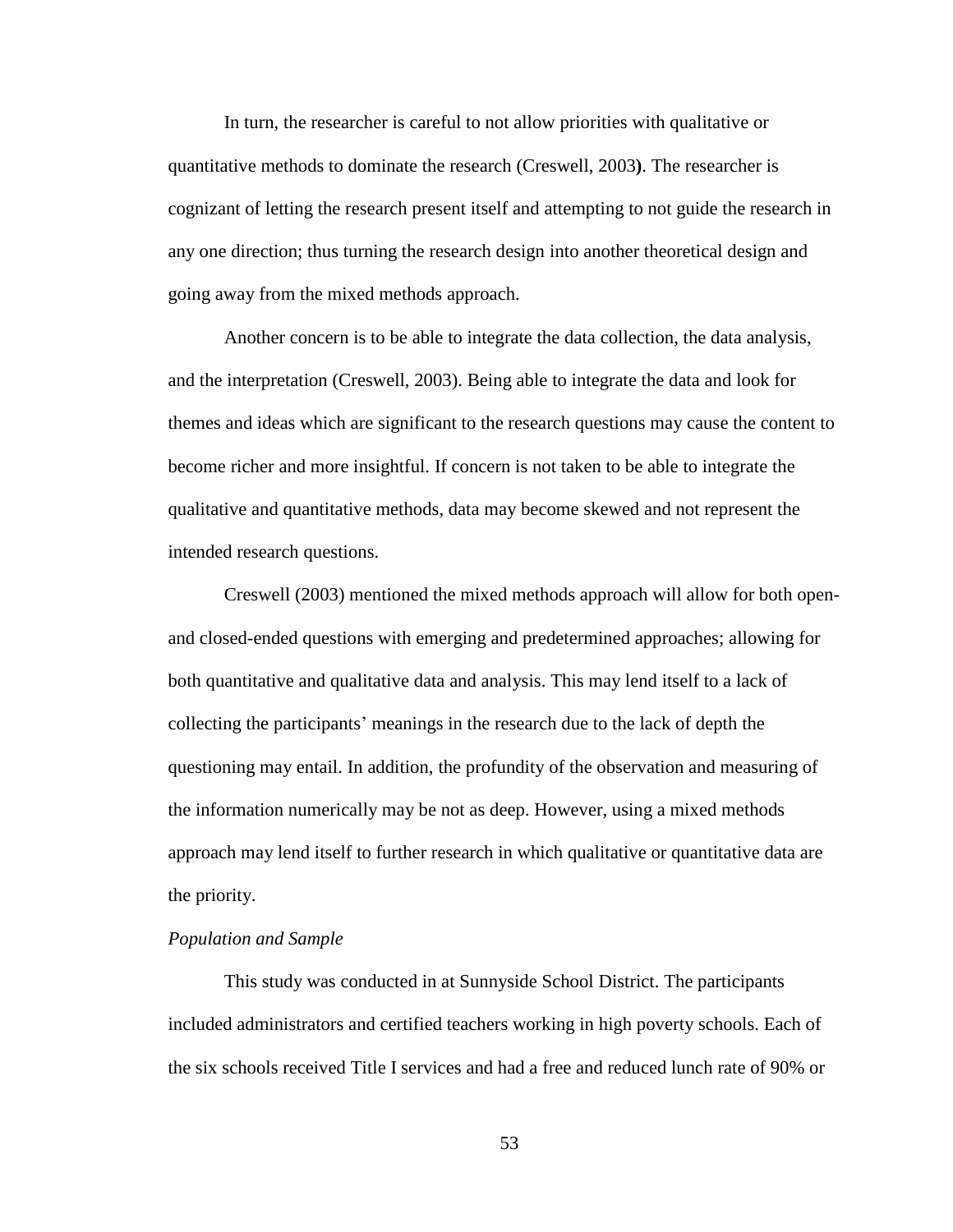higher. Each school consisted of twenty to thirty participants and all of these schools have similar demographics, including family income levels, race, and teacher years of experience. Each school receives Federal Title I funding for being considered Title I schools. One of the concerns each of these schools share is that the Missouri State Department of Education requires schools to show improvement each year in order to meet Adequate Yearly Progress for No Child Left Behind Act of 2001 (Public Law 107- 110). Despite the possibility of losing funds and having to reorganize schools and districts, the main intent of NCLB is to pressure districts fearful of losing legitimized status in the eyes of constituents when districts are labeled as failing (Fowler, 2009). If schools do not make Adequate Yearly Progress, government policies concerning the applied sanctions for and resources available to Title I and Non-Title I schools not making Adequate Yearly Progress (AYP) will be applied. Although this concern is a very minute portion of the legislation, it is, without doubt, a significant issue to administrators, educators, teachers, parents, and ultimately influences the lifelong learning of a child.

Each school utilizes a Teacher Support Team (TST) who plans and assists teachers with interventions to help struggling learners. The TSTs consisted of the building administrator, a TST coordinator, counselor, and various teachers as needed. The entire team has a make-up of approximately four to five members. Within the selected buildings, the percentage of students receiving free and reduced lunches fluctuates, however the amount of fluctuation varies slightly. This is true with the student populations of the buildings. Due to the schools being neighborhood schools, enrollment has remained relatively consistent.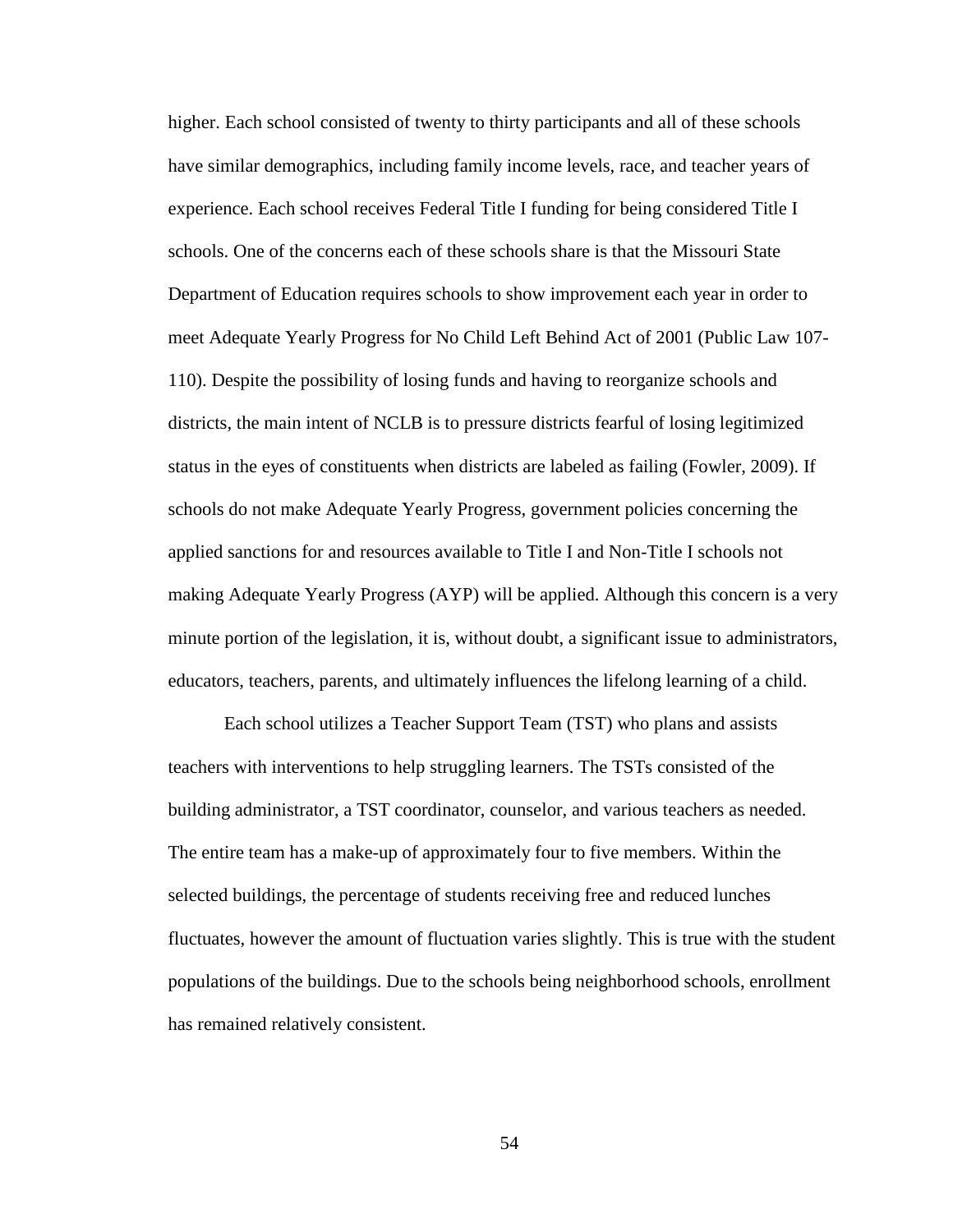All schools recognized were considered Title I schools based on the percentage of students who qualify for the free or reduced lunch program. The Teacher Support Team coordinator receives a stipend funded through the Sunnyside Public School Special Education Department. It is assumed in each school there is a differing level of leadership being represented within the teams. Administrative leadership as well as teacher leadership within the team is represented. In some buildings, the building principal takes a lead role in the TST and in other buildings the lead role is designated to a teacher leader or the TST coordinator. In schools with students who are higher risk, this is exceptionally vital. The levels of leadership may lead to teacher differentiating of instruction, thus providing appropriate interventions for all students.

### *Instruments and Data Collection*

This study was an evaluation of the leadership within teacher support teams (TST) within schools deemed as high poverty in a large urban school district in Missouri. The goal of the study was to determine the impact of TSTs on elementary students of high poverty. The study concentrated the concept of distributed leadership. Items from the Teacher Support Team Leadership Survey focused on the idea of distributed leadership and the results of these items were compared between schools of high poverty with functioning TSTs.

Data regarding the effectiveness of the leadership in the TST are to be collected utilizing a mixed methods approach. The quantitative method within the study will consist of the Teacher Support Team Leadership Survey presented to each team member and the Teacher Support Team Leadership Survey will be confidential. Data collected will be posted on a seven point Likert Scale – seven being high and one being low. The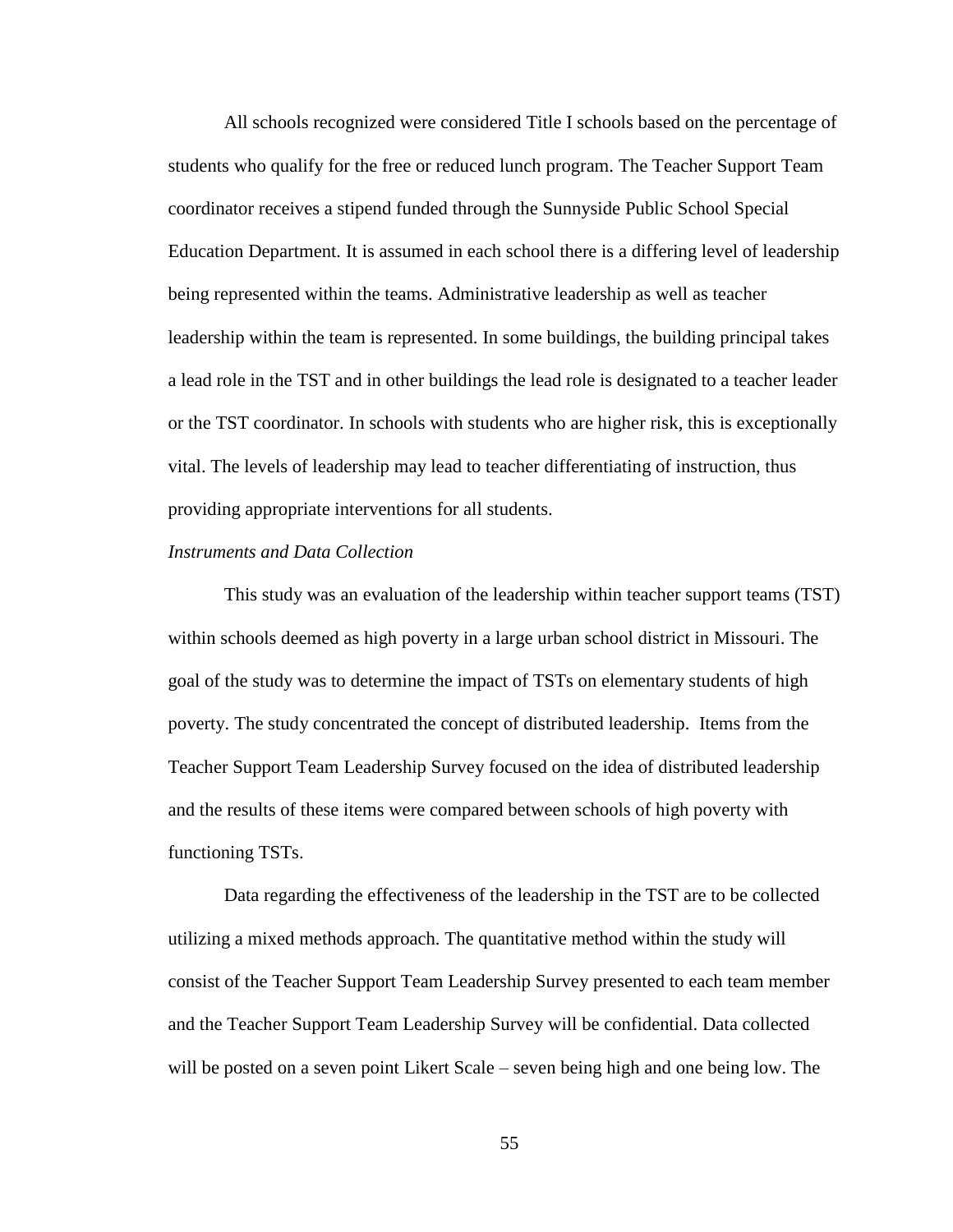instrument was constructed for this study and will measure participant impression of the effectiveness of the leadership of the TST within each building.

The researcher attended afterschool staff meetings in each building once permission from the building principal was granted, thus allowing the research to take place in the natural working environment (Creswell, 2003). An informed consent letter was distributed and signed by each participant prior to participation in the study. Once consent was obtained, each certified teacher and building administrator was presented with the Teacher Support Team Leadership Survey. The Teacher Support Team Leadership Survey was distributed to 150 to 180 participants arranged between six schools and once the participant completed the Teacher Support Team Leadership Survey, they put it in an envelope to guarantee anonymity.

Contained within the Teacher Support Team Leadership Survey questions will be open-ended fields for the participants to comment on their answers and provide qualitative data. Prompts will be provided in order to stimulate the thought process. This information will provide qualitative data to the research project. Teacher Support Team Leadership Surveys will be coded as to identify what particular schools responded. This coding will be kept confidential and data will be reported in only a general manner.

The Teacher Support Team Leadership Survey consists of fourteen quantitative items and provides the participant with three qualitative options. These items will be reviewed by the researcher and grouped to align with both primary research questions. Items one through seven correspond to research question number one and items eight through 14 correspond with the second research question. Each item on the questionnaire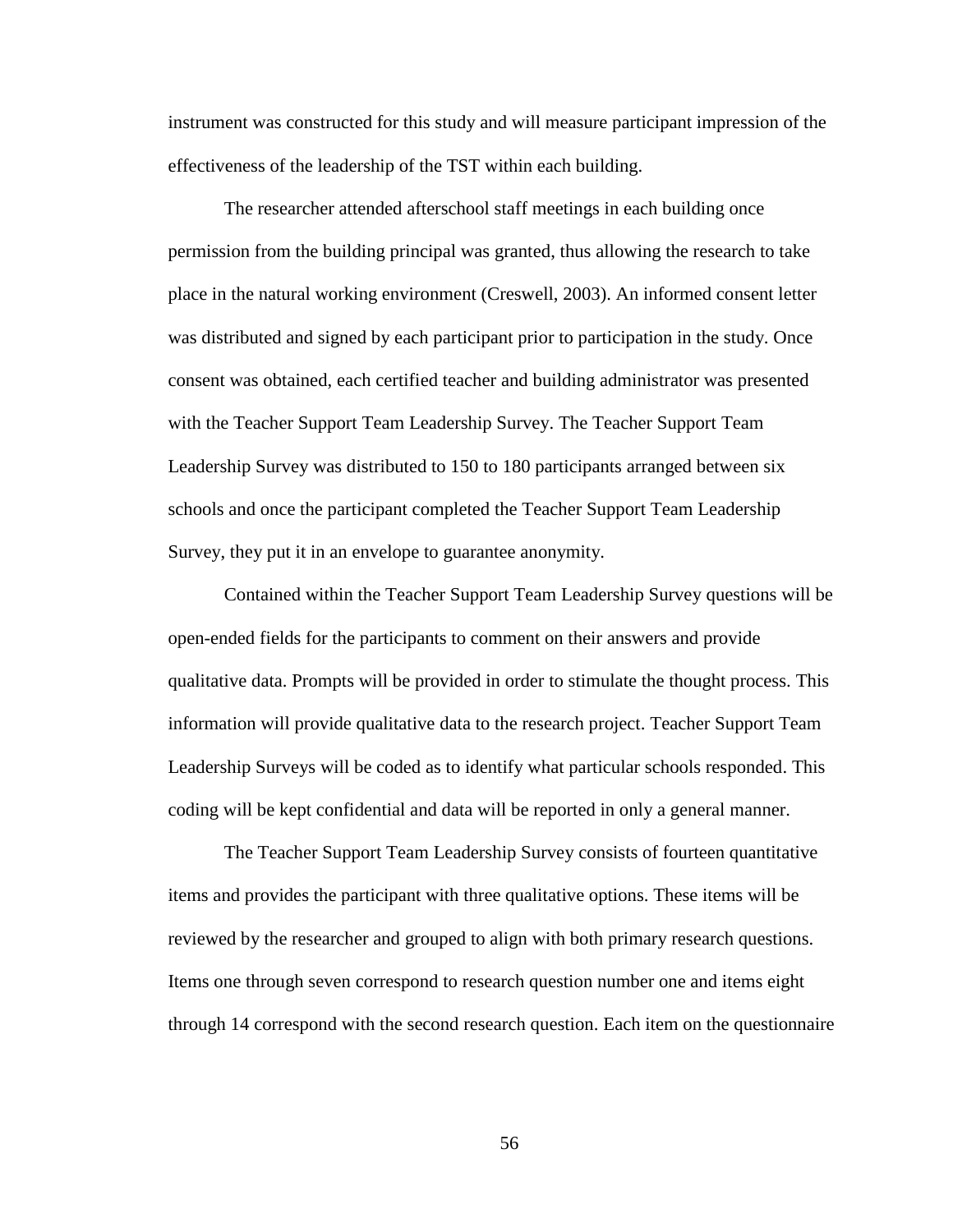will be directly linked to the research questions previously stated in this paper. The questionnaire will display a total of fourteen items.

### *Data Analysis*

The research questions focused on the role of distributed leadership and the impact of TSTs on elementary students of high poverty. A survey method was used and the quantitative and qualitative data was applied to this descriptive study. The reports were collected confidentially and the data yielded a range, mean, minimum, maximum, and standard deviation. The goal was to study the effectiveness of distributed leadership and the level of impact on the overall functioning of the Teacher Support Teams.

The Teacher Support Team Leadership Survey (Appendix A) consisted of 14 response items and three open-ended response items. The response categories were defined as strongly agree, agree, somewhat agree, neutral, somewhat disagree, disagree, and strongly disagree for questions numbered 1 through 14. Items one through seven addressed the research question studying the teacher confidence of the TST coordinator within the TST and the impact of the overall functioning of the TST in high poverty elementary schools. Items eight through fourteen of the Teacher Support Team Leadership Survey analyzed the level of confidence teachers have in the TST as a whole. The 14 response items were directly tied to the research questions.

The qualitative section of the Teacher Support Team Leadership Survey consisted of three open-ended questions, requiring participants to write their responses. Questions are designed to gain the views of participants on positive, negative, and concerning thoughts towards the distributed leadership within the TST. Each question provided the participant ample room to respond.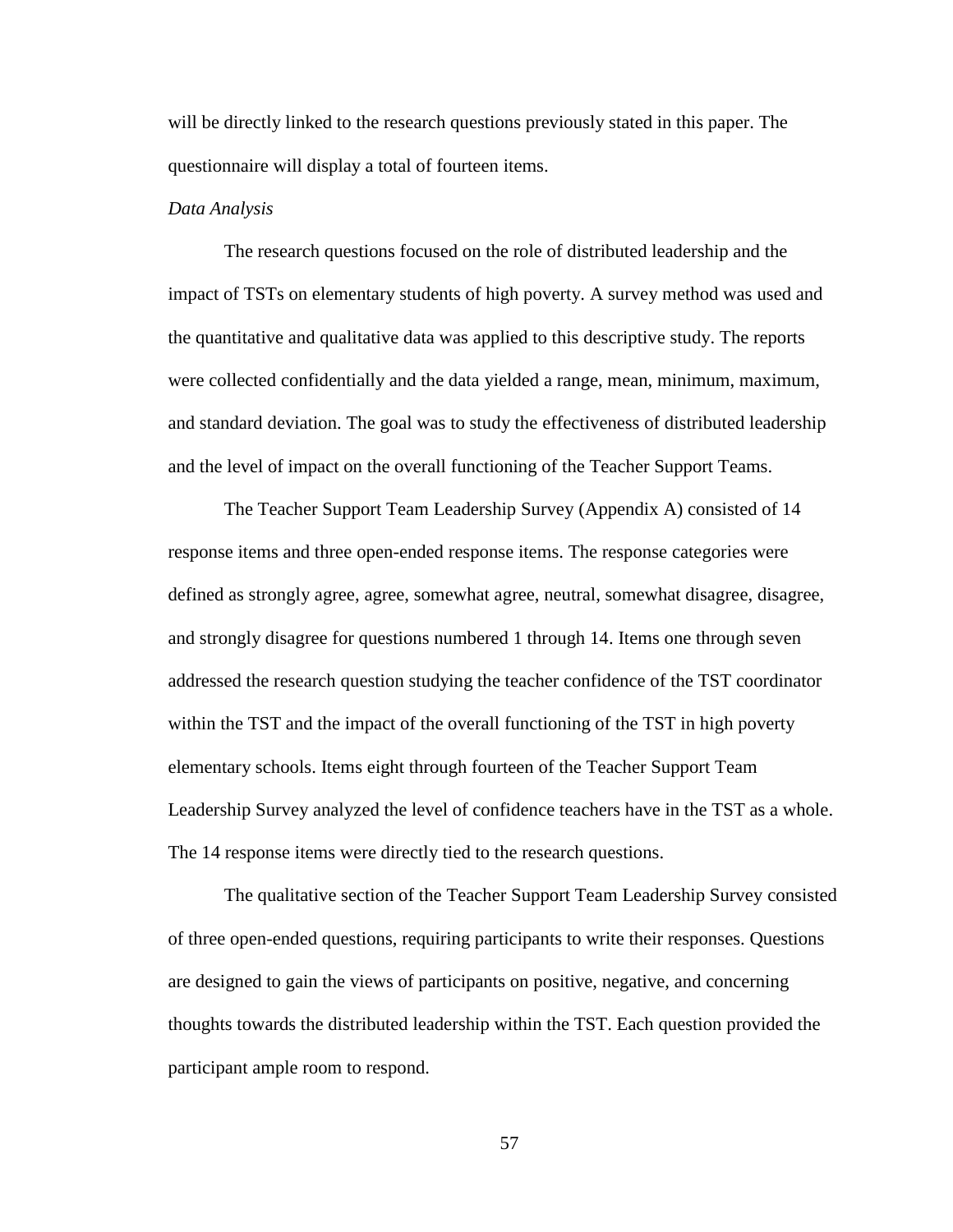The 14 item Likert scale was conducted from 7 to 1; where  $1 =$  no positive perceptions and  $7 =$  complete positive perceptions. Data will analyze the questionnaire responses with software SPSS to categorize the frequency of responses. Research questions require the use of descriptive statistics based on strength of responses. In addition, data collected from the qualitative data will be analyzed and gathered to look for themes corresponding to the quantitative data. This information will be used and reported in the results chapter.

# *Summary*

Chapter Three described the approach to the research design and methodology utilized for this study. A mixed methods design, utilizing quantitative and qualitative approaches was utilized. Qualitative and qualitative research questions were revealed and reasoning for utilizing a mixed methods study was explained. The study"s population and sampling techniques were explained, followed by data collection methods for analysis.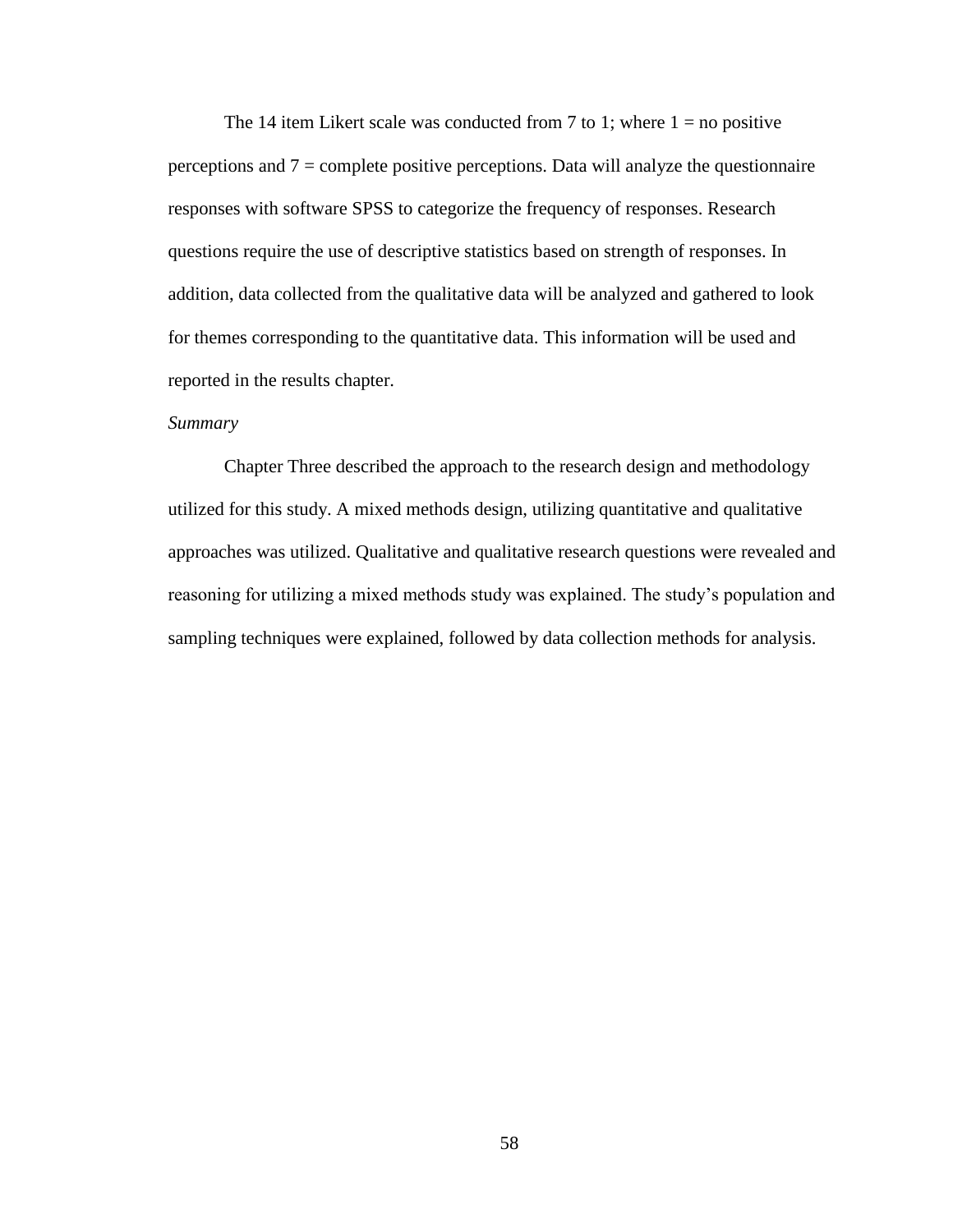### CHAPTER FOUR

### RESULTS

# *Introduction*

The purpose of this study was to establish a connection between the role of distributed leadership and the impact of Teacher Support Teams on elementary students of high poverty schools. To achieve this, information was gathered from high poverty elementary schools in the Sunnyside Public School District. The study also examined key respondents" perceptions on the leadership within the TST. A mixed method of gathering both qualitative and quantitative approaches was chosen as the most appropriate approach for data collection.

The population utilized in this study consisted of anonymous surveys of certified teachers and administrators working in high poverty elementary schools. Each of the six schools received Title I services and had a free and reduced lunch rate of 90% or higher. Each school had similar demographics, including family income levels, race, and teacher years of experience. Each school received Federal Title I funding for being considered Title I schools.

Every school selected utilized a Teacher Support Team (TST) who planned and assisted teachers with interventions to help struggling learners. The TSTs consisted of the building administrator, a TST coordinator, counselor, and various teachers as needed. The entire team had a make-up of approximately four to five members. Within the selected buildings, the percentage of students receiving free and reduced lunches fluctuated, however the amount of fluctuation varied only slightly. This was true, as well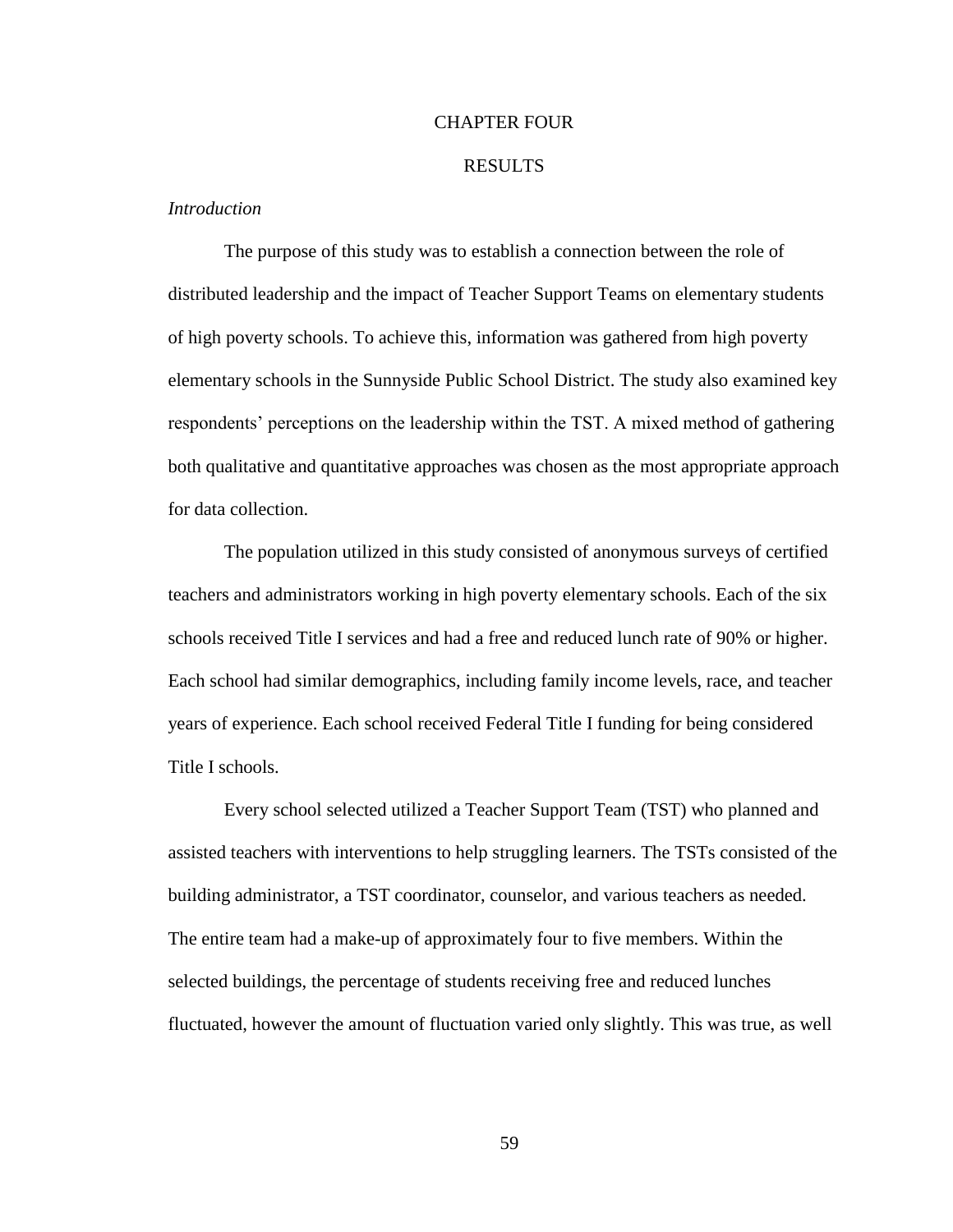with the student populations of the buildings. Due to the schools being neighborhood schools, enrollment of 200 – 250 students has remained relatively consistent. *Data Analysis*

The research questions focused on the role of distributed leadership and the impact of TSTs on elementary students of high poverty. A survey was used and the quantitative and qualitative data was applied to this descriptive study. The reports were collected confidentially and the data yielded a range, mean, minimum, maximum, and standard deviation for various aspects of TST leadership. The goal was to study the effectiveness of distributed leadership and the level of perceived impact on the overall functioning of the Teacher Support Teams.

The Teacher Support Team Leadership Survey (Appendix A) consisted of 14 Likert response items and 3 open-ended response items. The response categories were defined as strongly agree, agree, somewhat agree, neutral, somewhat disagree, disagree, and strongly disagree for questions numbered 1 through 14. Items one through seven addressed the research question studying the teacher confidence in the TST coordinator within the TST and the impact of the overall functioning of the TST in high poverty elementary schools. Items 8 through 14 of the Teacher Support Team Leadership Survey analyzed the level of confidence teachers have in the TST as a whole. The 14 response items were directly tied to the research questions.

The qualitative section of the Teacher Support Team Leadership Survey consisted of three open-ended questions, requiring participants to write their responses. Questions were designed to gain the views of participants on positive, negative, and concerning thoughts towards the distributed leadership within the TST.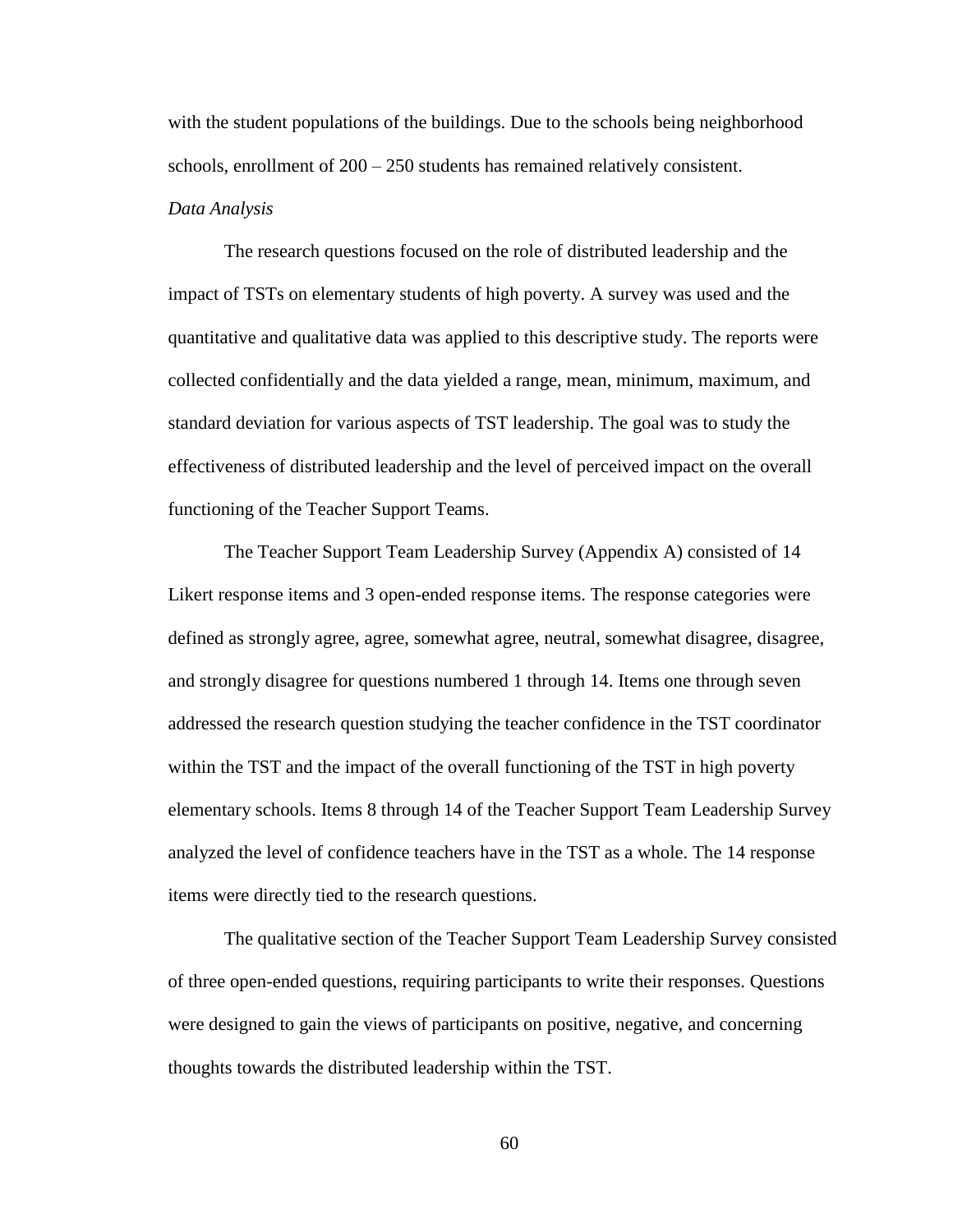The 14 item Likert scale was conducted from 7 to 1; where  $1 =$  strongly disagree and 7 = strongly agree. Data analyzed the questionnaire responses with software SPSS to categorize the frequency of responses. Research questions required the use of descriptive statistics based on strength of responses. In addition, data collected from the qualitative data was analyzed and gathered to look for themes corresponding to the quantitative data.

The remainder of this chapter is presented in five sub-sections based on each of the three research questions and the additional sub-questions. Items 1-7 on the Teacher Support Team Leadership Survey correspond with the first research question studying teacher confidence in the TST coordinator. Two sub-questions were analyzed to address this question; TST coordinator leadership and it positive influence and the impact of the paid stipend for each TST coordinator. Items 8-14 on the Teacher Support Team Leadership Survey correspond with the second research question studying the teacher"s confidence in the Teacher Support Team. Two sub-questions were analyzed as well to address this questions; likelihood of teacher referral to the TST based on leadership of TST coordinator and the appropriateness of the referral from the TST to the Special Education Team.

The surveys were distributed to six schools which each supported 20-30 certified teachers. Based on the numbers of surveys received back, there were two schools in which a higher number of surveys were returned. There was one school in particular which returned a very small number (Table 4).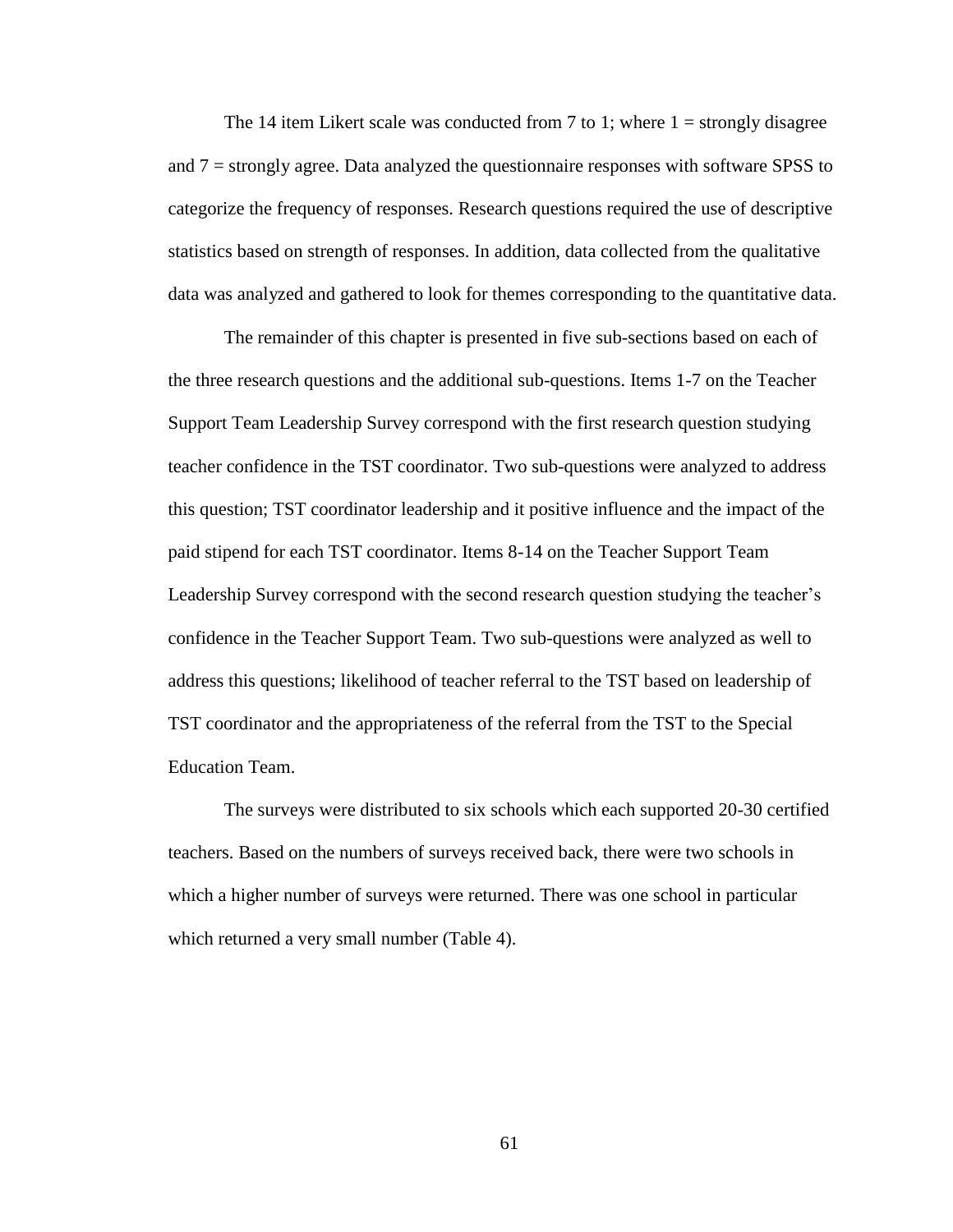## Table 4

|          |           |         |                      | Cumulative |
|----------|-----------|---------|----------------------|------------|
|          | Frequency | Percent | <b>Valid Percent</b> | Percent    |
| School A | 7         | 10.6    | 10.6                 | 10.6       |
| School B | 9         | 13.6    | 10.6                 | 24.2       |
| School C | $\tau$    | 10.6    | 10.6                 | 34.8       |
| School D | 20        | 30.3    | 30.3                 | 65.2       |
| School E | 20        | 30.3    | 30.3                 | 95.5       |
| School F | 3         | 4.5     | 4.5                  | 100.0      |
| Total    | 66        | 100.0   | 100.0                |            |

*Schools Responding to the Teacher Support Team Leadership Survey*

The first research question focused on teacher confidence levels for the TST coordinator and was presented in two different parts. Research question one examined the overall confidence teachers had for the TST coordinator. Within research question one were two subparts. These subparts examined if the leadership of the TST coordinator had positive influence on the TST and if the stipend provided to the TST coordinator impacted their performance.

## *Research Question One*

Do teachers have confidence in the Teacher Support Team coordinator? The descriptive statistics indicated considerable levels of confidence the teachers working in high poverty elementary schools have in their TST coordinator. Table 5 reflected all means were in the range between 6 and 7, in which 6 corresponded with "agree" and 7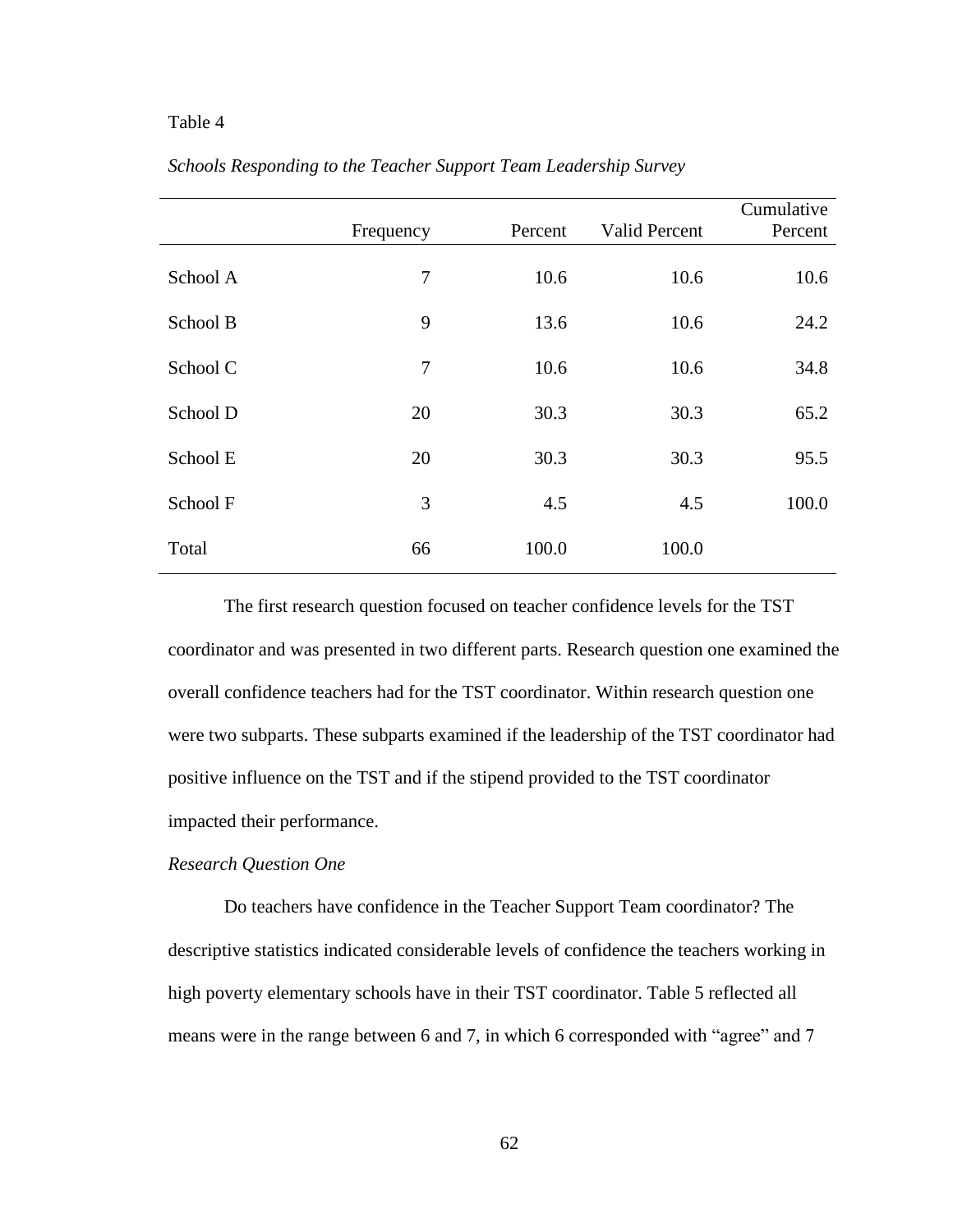corresponded with "strongly agree" regarding the teacher confidence in the TST coordinator in their buildings.

# Table 5

.

## *Teacher Confidence in Teacher Support Team Coordinator*

|                                    | $\overline{N}$ | Minimum        | Maximum        | Mean | <b>Standard</b><br>Deviation |
|------------------------------------|----------------|----------------|----------------|------|------------------------------|
| <b>TST Coordinator Leadership</b>  | 66             | $\overline{4}$ | 7              | 6.61 | .782                         |
| <b>Coordinator Positive Impact</b> | 66             | $\overline{4}$ | $\overline{7}$ | 6.61 | .820                         |
| Confidence in Leadership           | 66             | 2              | $\overline{7}$ | 6.59 | .960                         |
| Leadership has Positive Impact     | 66             | $\overline{4}$ | 7              | 6.61 | .820                         |
| Confidence in Coordinator          | 66             | 3              | 7              | 6.45 | 1.055                        |
| Coordinator note concerns          | 66             | 3              | $\overline{7}$ | 6.47 | .980                         |
| Valid $N$ (list wise)              | 66             |                |                |      |                              |

*Note.* Likert scale used:  $1 =$  strongly disagree,  $2 =$  disagree,  $3 =$  somewhat disagree,  $4 =$  neutral,  $5 =$ somewhat agree,  $6 =$ agree,  $7 =$ strongly agree

Within research question one, the question was asked; do teachers believe the role of the TST coordinator had positive influences on the TST? This sub-question examined the perceived influences the TST coordinator had on the TST. Teachers were surveyed and data analyzed to address this sub-question.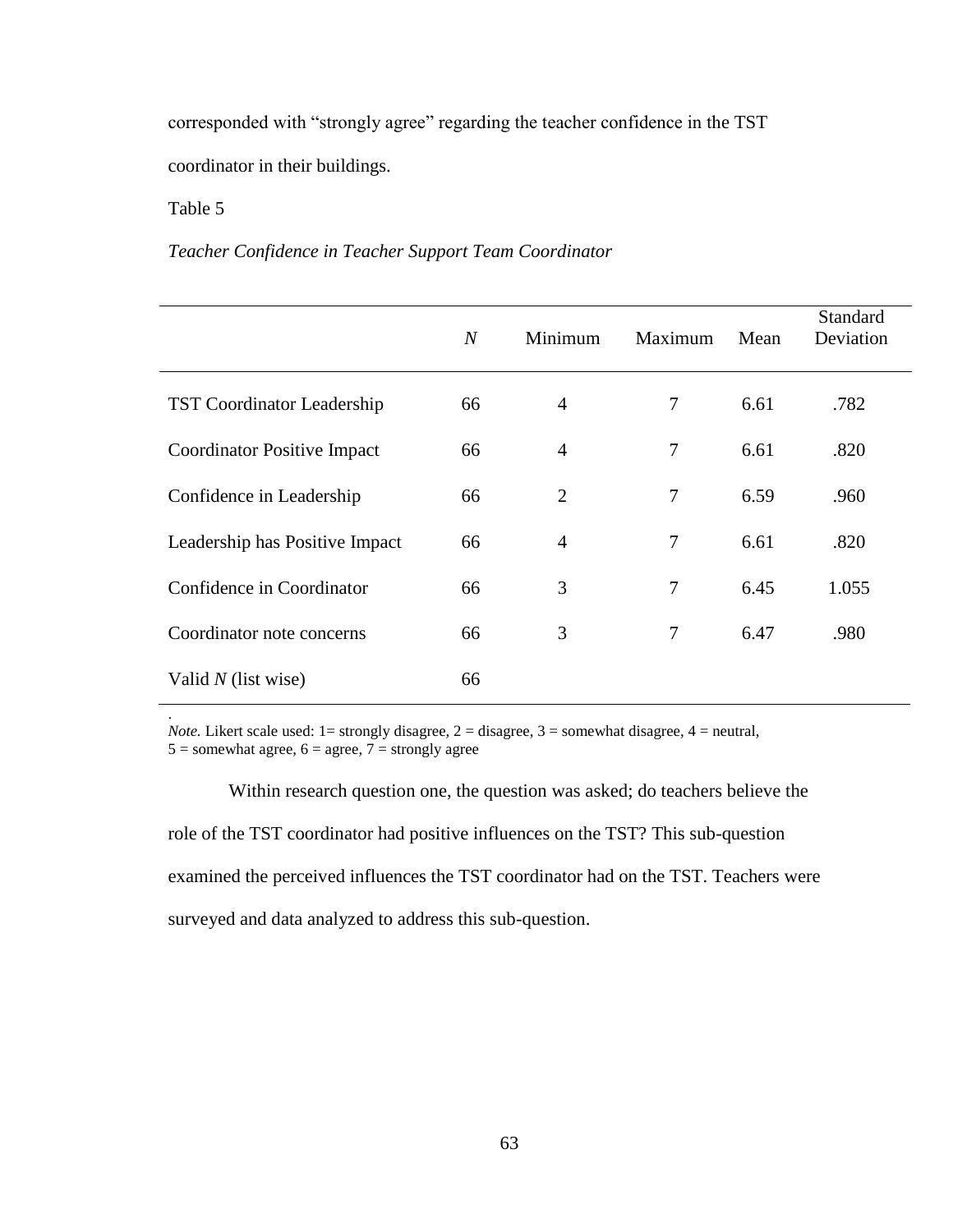Teachers who believed the TST coordinator provided leadership within the TST were considerably more than those who "somewhat agreed" or were "neutral" (Table 6). There were 94.0% of the teachers who believed the TST coordinator provided leadership in the TST.

# Table 6

|                       | Frequency      | Percent | <b>Valid Percent</b> | Cumulative<br>Percent |
|-----------------------|----------------|---------|----------------------|-----------------------|
| <b>Neutral</b>        | $\overline{4}$ | 6.1     | 6.1                  | 6.1                   |
| Somewhat Agree        | $\overline{2}$ | 3.0     | 3.0                  | 9.1                   |
| Agree                 | 10             | 15.2    | 24.2                 | 24.2                  |
| <b>Strongly Agree</b> | 50             | 75.8    | 75.8                 | 100.0                 |
| Total                 | 66             | 100.0   | 100.0                |                       |

*TST Coordinator Provides Leadership within the TST*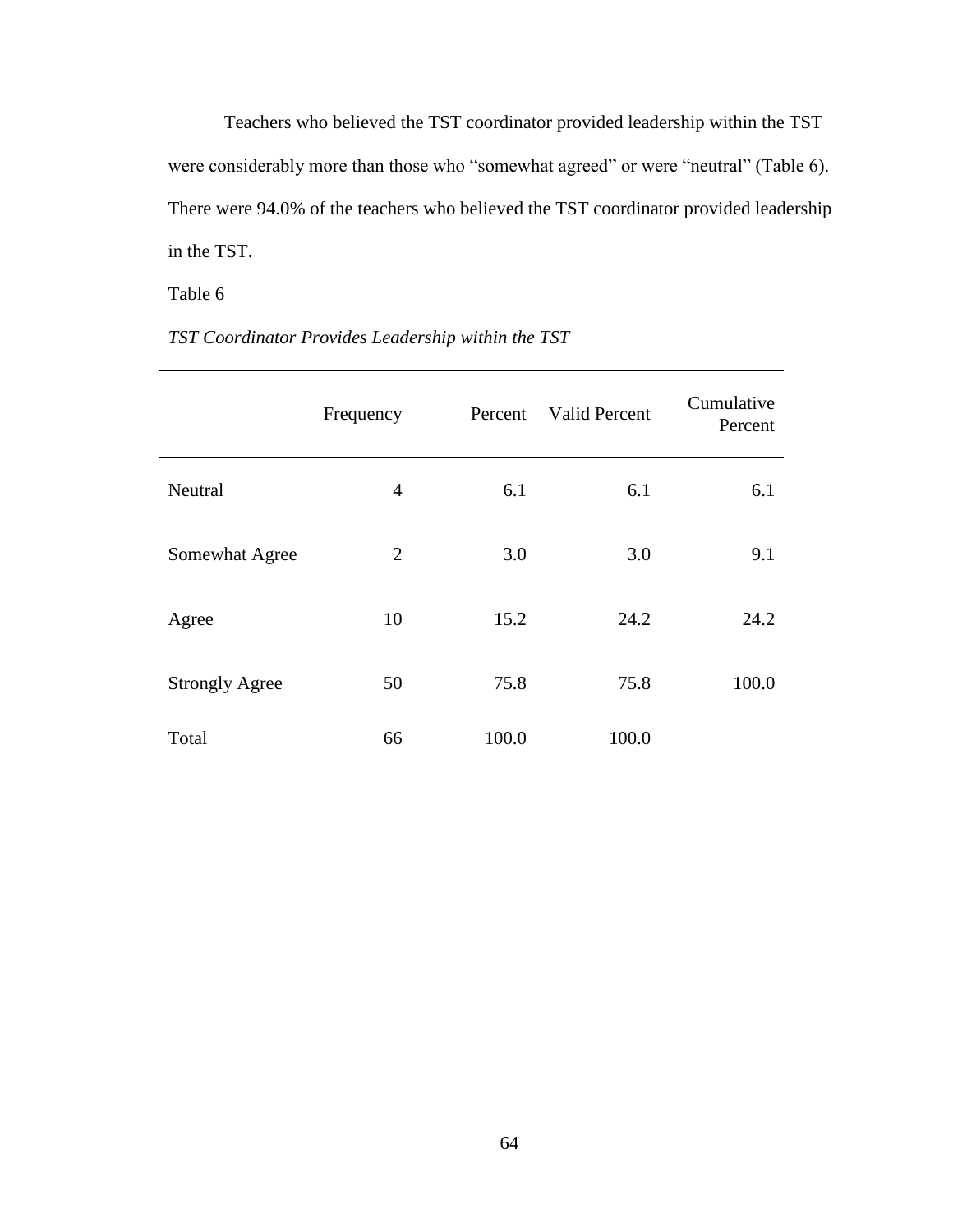The data revealed 95.4% of teachers believed the TST coordinator provided a positive impact on the TST (Table 7). There were no teachers who "disagreed" regarding the positive impact in the TST by the coordinator.

Table 7

*TST Coordinator Positive Impact on TST*

|                       | Frequency | Percent | <b>Valid Percent</b> | Cumulative<br>Percent |
|-----------------------|-----------|---------|----------------------|-----------------------|
| Neutral               | 3         | 4.5     | 4.5                  | 4.5                   |
| Somewhat Agree        | 3         | 4.5     | 4.5                  | 9.1                   |
| Agree                 | 11        | 16.7    | 16.7                 | 25.8                  |
| <b>Strongly Agree</b> | 49        | 74.2    | 74.2                 | 100.0                 |
| Total                 | 66        | 100.0   | 100.0                |                       |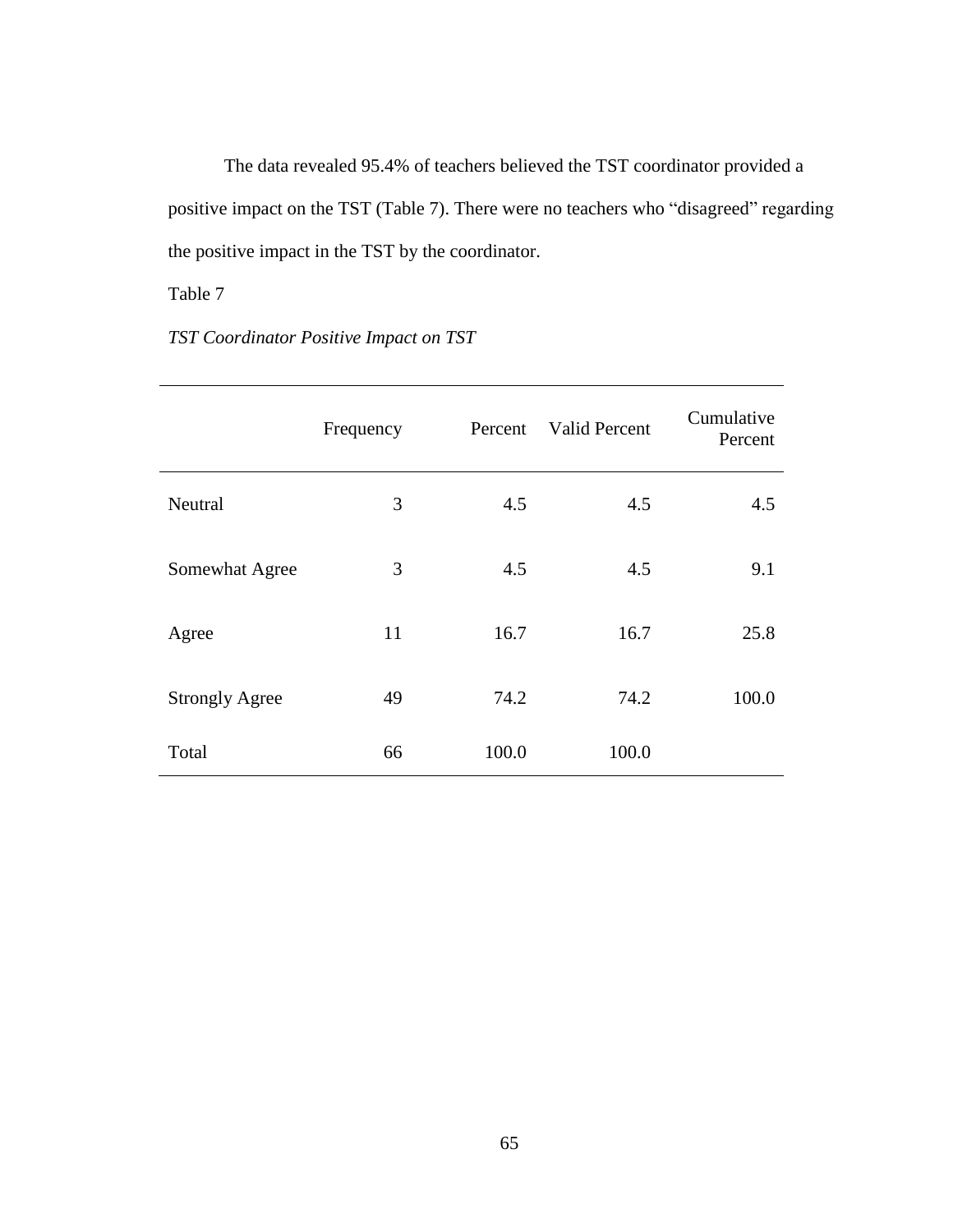Teachers who had confidence in the leadership of the TST coordinator were substantially more noticeable than those who "somewhat agreed" or were "neutral" at 94% (Table 8). However, it was realized that no participant "disagreed" that he/she has confidence in the TST leadership.

# Table 8

# *Confidence in Leadership of the TST coordinator*

|                       | Frequency      | Percent | <b>Valid Percent</b> | Cumulative<br>Percent |
|-----------------------|----------------|---------|----------------------|-----------------------|
| Neutral               | $\overline{4}$ | 6.1     | 6.1                  | 6.1                   |
| Somewhat Agree        | $\overline{2}$ | 3.0     | 3.0                  | 9.1                   |
| Agree                 | 10             | 15.2    | 15.2                 | 24.2                  |
| <b>Strongly Agree</b> | 50             | 75.8    | 75.8                 | 100.0                 |
| Total                 | 66             | 100.0   | 100.0                |                       |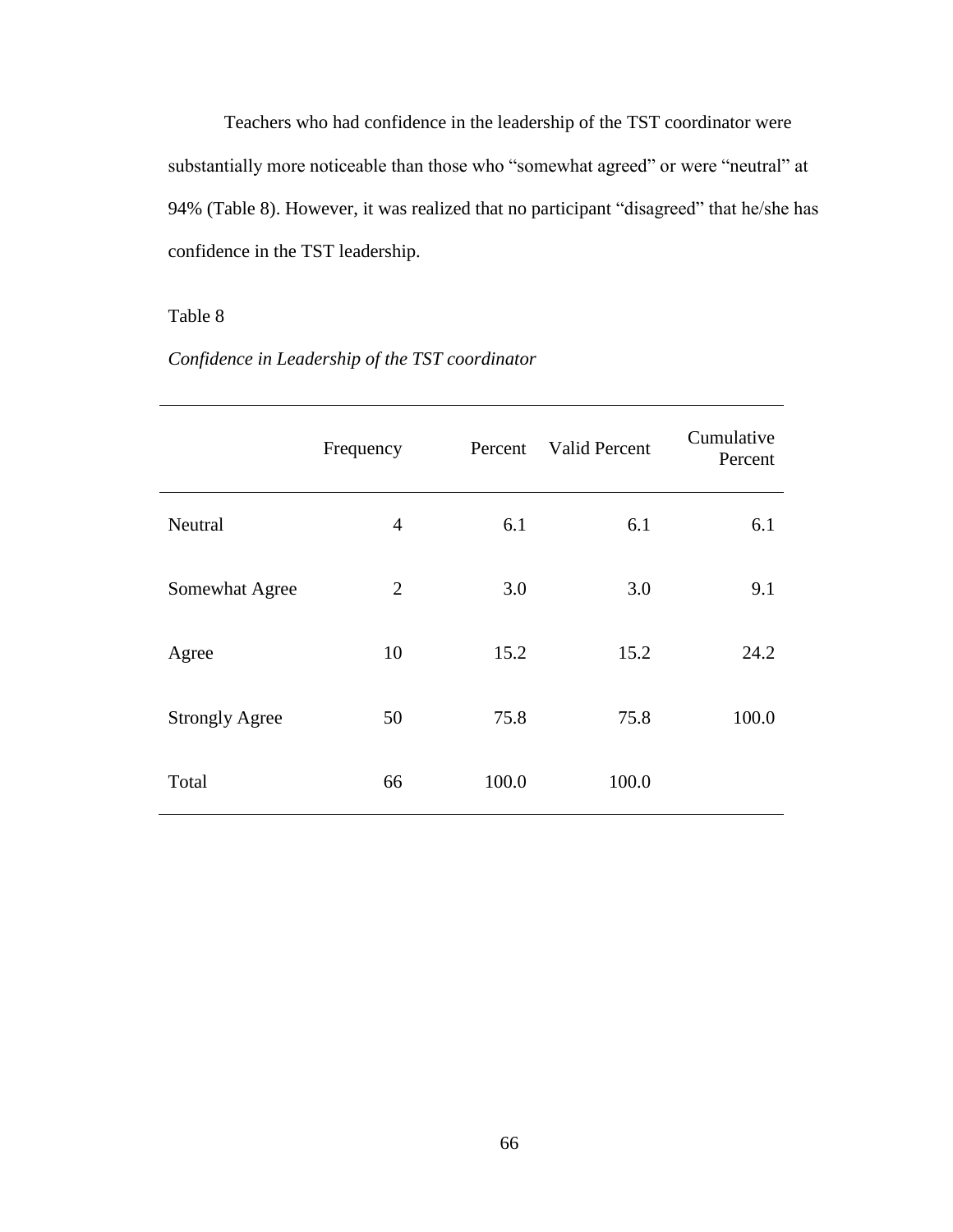Data revealed 93.9% of teachers believed the leadership role of the TST coordinator had a positive impact on the TST (Table 9). There was one teacher who "disagreed" with this statement of the leadership TST coordinator's positive impact. Table 9

|                       | Frequency    | Percent | Valid Percent | Cumulative<br>Percent |
|-----------------------|--------------|---------|---------------|-----------------------|
| Disagree              | $\mathbf{1}$ | 1.5     | 1.5           | 1.5                   |
| <b>Neutral</b>        | 3            | 4.5     | 4.5           | 6.1                   |
| Somewhat Agree        | 3            | 4.5     | 4.5           | 10.6                  |
| Agree                 | 7            | 10.6    | 10.6          | 21.2                  |
| <b>Strongly Agree</b> | 52           | 78.8    | 78.8          | 100.0                 |
| Total                 | 66           | 100.0   | 100.0         |                       |

# *TST Leadership has Positive Impact*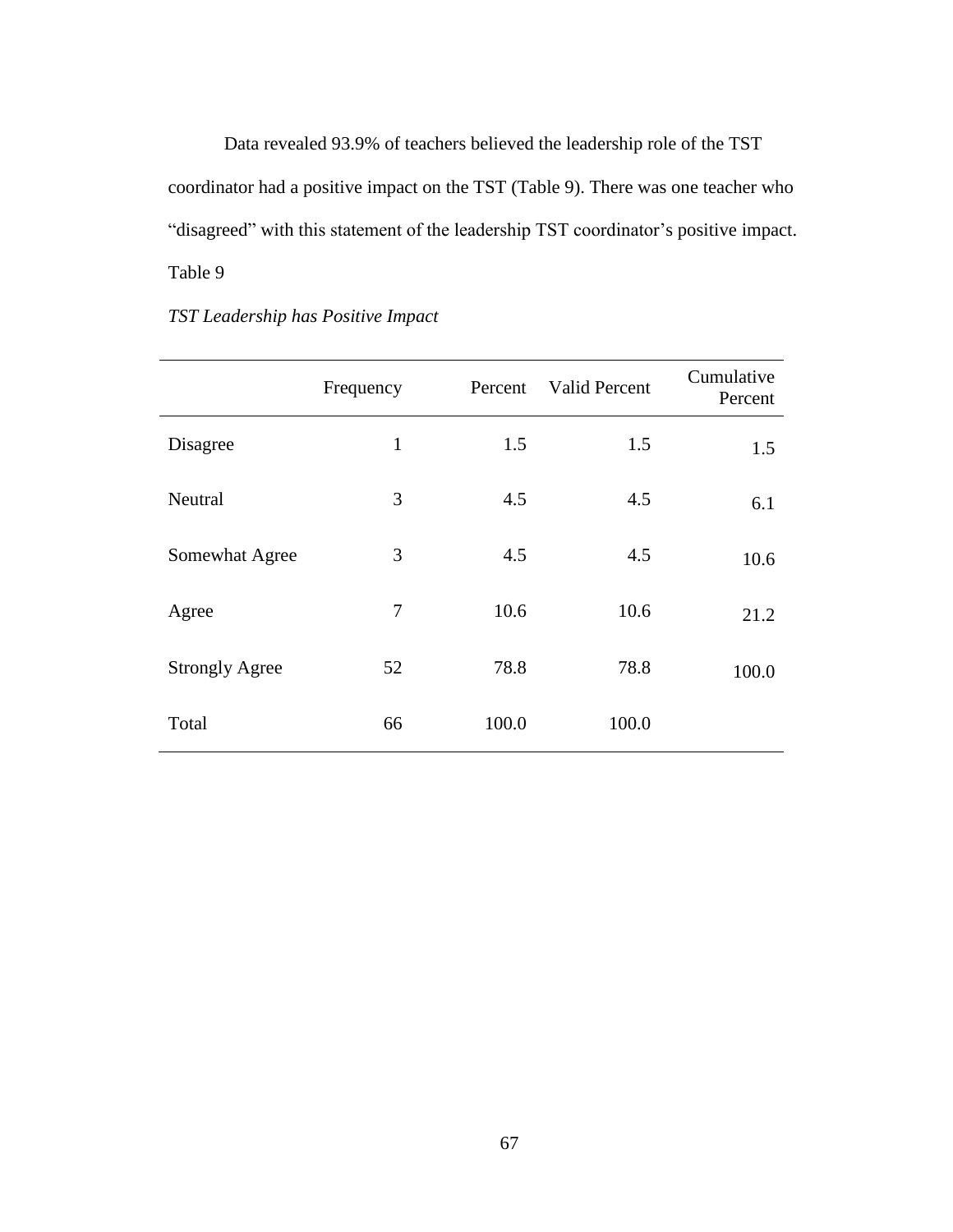Data revealed 90.9% of teachers believed their peers had confidence in the TST coordinator within the TST (Table 10). It was revealed there were more, compared with the other survey items, a higher frequency of those responding "neutral" or "disagree" to having confidence in the TST coordinator.

## Table 10

|                       | Frequency      | Percent | Valid Percent | Cumulative<br>Percent |
|-----------------------|----------------|---------|---------------|-----------------------|
| Somewhat Disagree     | 1              | 1.5     | 1.5           | 1.5                   |
| Neutral               | 5              | 7.6     | 7.6           | 9.1                   |
| Somewhat Agree        | $\overline{2}$ | 3.0     | 3.0           | 12.1                  |
| Agree                 | 12             | 18.2    | 18.2          | 30.3                  |
| <b>Strongly Agree</b> | 46             | 69.7    | 69.7          | 100.0                 |
| Total                 | 66             | 100.0   | 100.0         |                       |

# *Teacher Confidence in TST Coordinator*

Data revealed 90.9% of teachers believed the TST coordinator takes note of concerns on how the TST is managed (Table 11). It was revealed to have one participant "somewhat disagree" with the coordinator's ability to take note of concerns on how the TST is managed.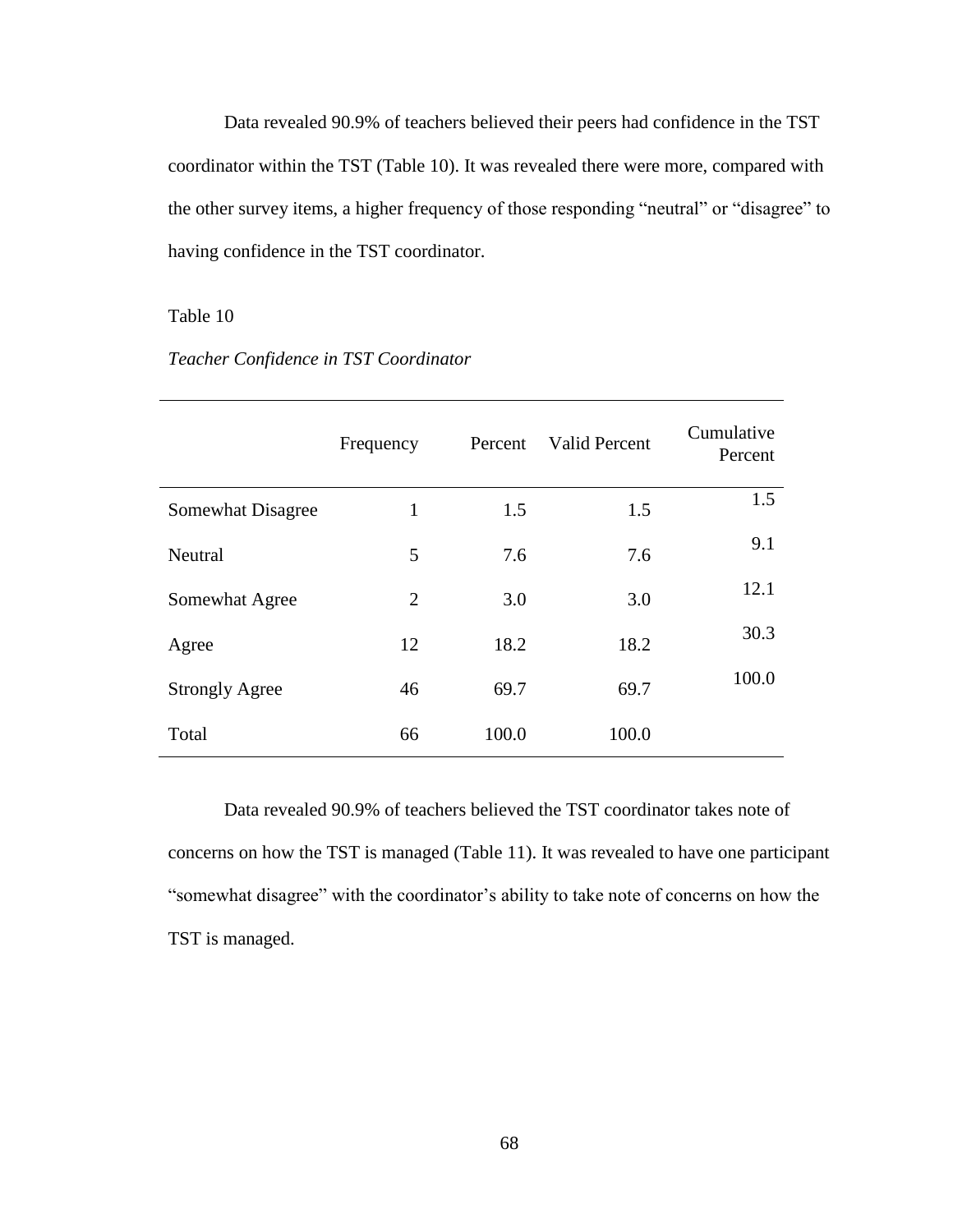# Table 11

|                       | Frequency | Percent | <b>Valid Percent</b> | Cumulative<br>Percent |
|-----------------------|-----------|---------|----------------------|-----------------------|
| Disagree              | 1         | 1.5     | 1.5                  | 1.5                   |
| Neutral               | 5         | 7.6     | 7.6                  | 9.1                   |
| Somewhat Agree        | 3         | 4.5     | 4.5                  | 13.6                  |
| Agree                 | 10        | 15.2    | 15.2                 | 28.8                  |
| <b>Strongly Agree</b> | 47        | 71.2    | 71.2                 | 100.0                 |
| Total                 | 66        | 100.0   | 100.0                |                       |

## *TST Coordinator notes Concerns in TST Management*

# *Stipend Impact*

The second sub-research question to support research question one was: Does the stipend provided to the TST coordinators impact their performance? The descriptive statistics indicated the teachers were between "somewhat agree" and "agree" regarding the stipend the TST coordinators received has a positive impact on their performance (Table 12).

Table 12

|  |  |  | TST Coordinator Stipend Provided Positive Impact on Performance |
|--|--|--|-----------------------------------------------------------------|
|  |  |  |                                                                 |

|                            | N  | Minimum | Maximum | Mean | <i>SD</i> |
|----------------------------|----|---------|---------|------|-----------|
| Stipend positive<br>impact | 66 |         |         | 5.74 | 1.532     |
| Valid $N$ (list wise)      | 66 |         |         |      |           |

*Note.* Likert scale used:  $1 =$  strongly disagree,  $2 =$  disagree,  $3 =$  somewhat disagree,  $4 =$  neutral,  $5 =$ somewhat agree,  $6 =$ agree,  $7 =$ strongly agree.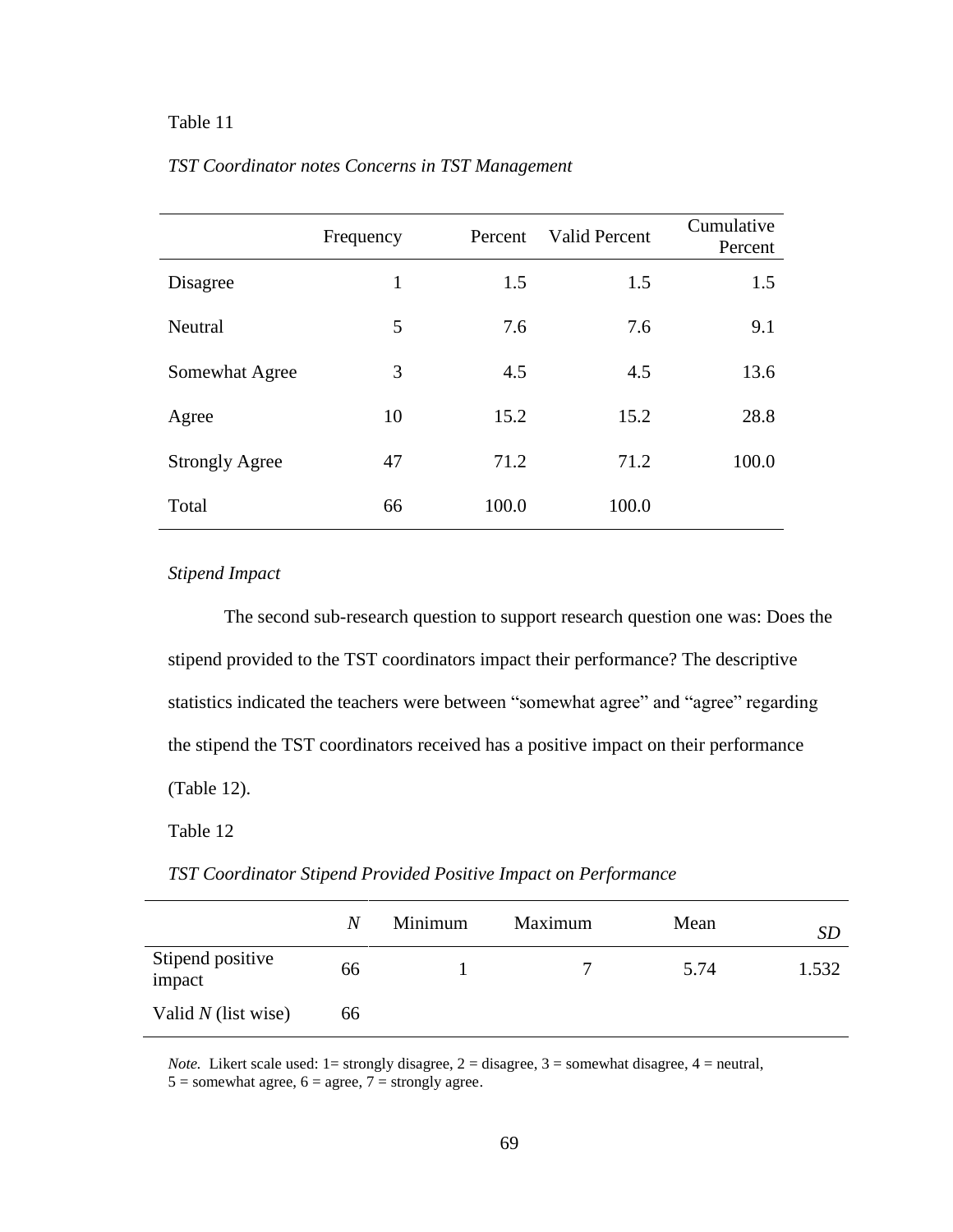Teachers who believed the stipend the TST coordinator receives positively impacts the coordinating of the TST revealed a much higher percentage of participants taking a "neutral" stance on the item and several more "disagreeing" compared with other items surveyed (Table 13). It remained approximately 68% of the respondents believed the stipend positively impacted the coordinating of the TST, 27.3% were "neutral," and 4.5% were within the "disagree" continuum.

Table 13

|                          | Frequency | Percen |
|--------------------------|-----------|--------|
| <b>Strongly Disagree</b> |           |        |

*Stipend Positive Impact*

|                          | Frequency      | Percent | Valid Percent | Cumulative<br>Percent |
|--------------------------|----------------|---------|---------------|-----------------------|
| <b>Strongly Disagree</b> | 1              | 1.5     | 1.5           | 1.5                   |
| Disagree                 | $\mathbf{1}$   | 1.5     | 1.5           | 3.0                   |
| Somewhat Disagree        | 1              | 1.5     | 1.5           | 4.5                   |
| Neutral                  | 8              | 27.3    | 27.3          | 31.8                  |
| Somewhat Agree           | $\overline{2}$ | 3.0     | 3.0           | 34.8                  |
| Agree                    | 10             | 15.2    | 15.2          | 50.0                  |
| <b>Strongly Agree</b>    | 33             | 50.0    | 50.0          | 100.0                 |
| Total                    | 66             | 100.0   | 100.0         |                       |

### *Research Question Two*

The second research question studied the confidence teachers had for the TST itself and to address this research question, it was divided into two different parts. Research question two examined the overall confidence teachers had for the TST. These subparts examined if the teachers were more likely to refer students to the TST based on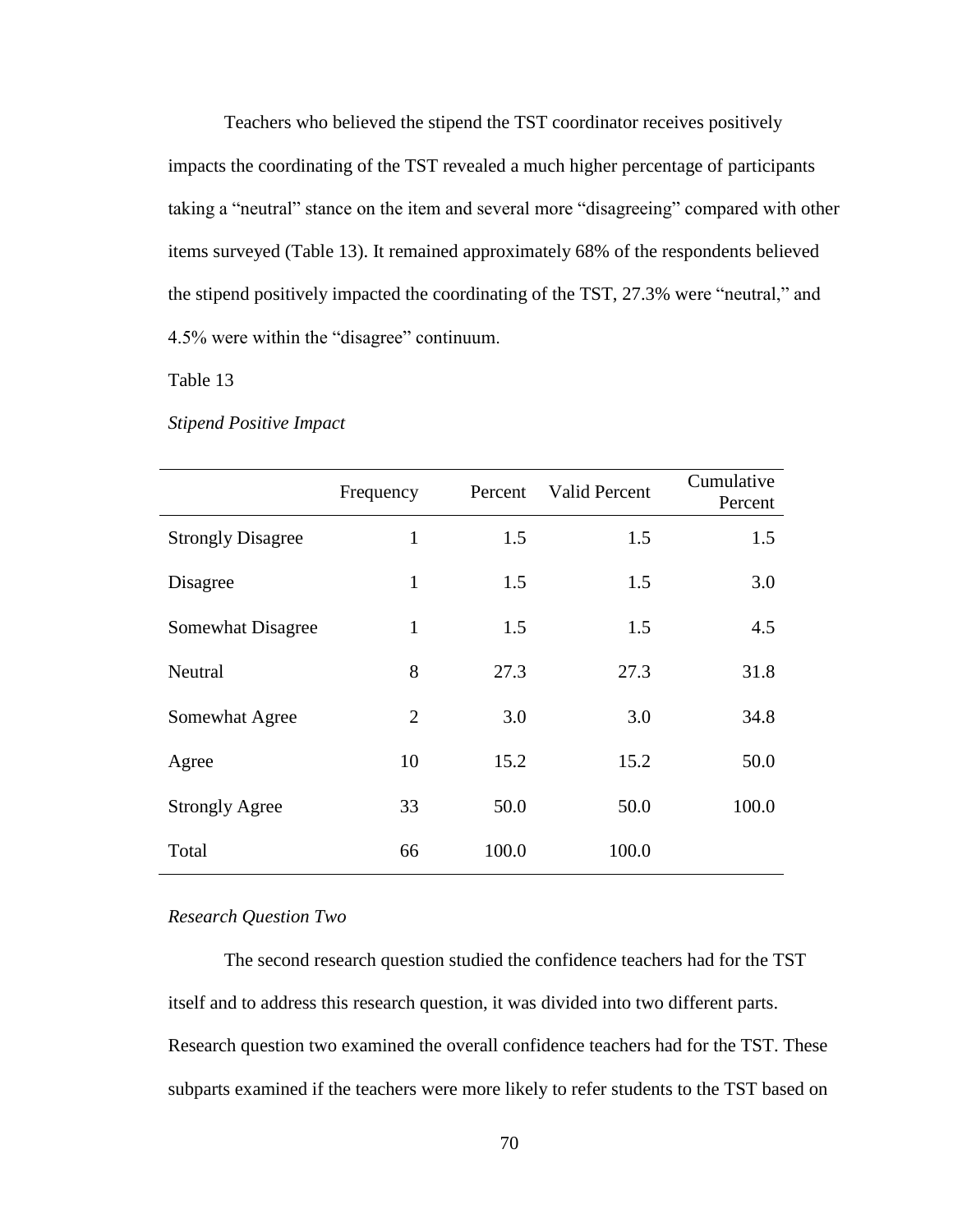the leadership of the TST coordinator. It was also examined if the referrals from the TST to the special education team were appropriate to meet the needs of the students.

Do teachers have confidence in the Teacher Support Team? It was observed and reported in Table 14 that teachers were confident with the coordinator's expertise and they truly believed the TST coordinator listened to the teachers during intervention discussions. It was also observed the teachers were not necessarily less likely to refer students to the TST based on the leadership of the TST coordinator.

### Table 14

|                                  | $\boldsymbol{N}$ | Minimum      | Maximum        | Mean | Standard<br>Deviation |
|----------------------------------|------------------|--------------|----------------|------|-----------------------|
| Guides intervention process      | 64               | 3            | 7              | 6.58 | .887                  |
| <b>Coordinator Listens</b>       | 65               | 3            | 7              | 6.57 | .901                  |
| Coordinator discusses process    | 65               | 3            | 7              | 6.51 | .904                  |
| Coordinator Expertise            | 66               | 3            | $\overline{7}$ | 6.50 | .916                  |
| Appropriate SPED Referrals       | 64               | $\mathbf{1}$ | 7              | 6.39 | 1.136                 |
| Refer to TST based on Leadership | 66               | 1            | 7              | 6.02 | 1.586                 |
| Leadership of TST/refer to TST   | 66               | $\mathbf{1}$ | 7              | 5.67 | 1.686                 |
| Valid $N$ (list wise)            | 62               |              |                |      |                       |

## *Teacher Confidence in the Teacher Support Team*

*Note.* Likert scale used:  $1 =$  strongly disagree,  $2 =$  disagree,  $3 =$  somewhat disagree,  $4 =$  neutral,  $5 =$ somewhat agree,  $6 =$ agree,  $7 =$ strongly agree.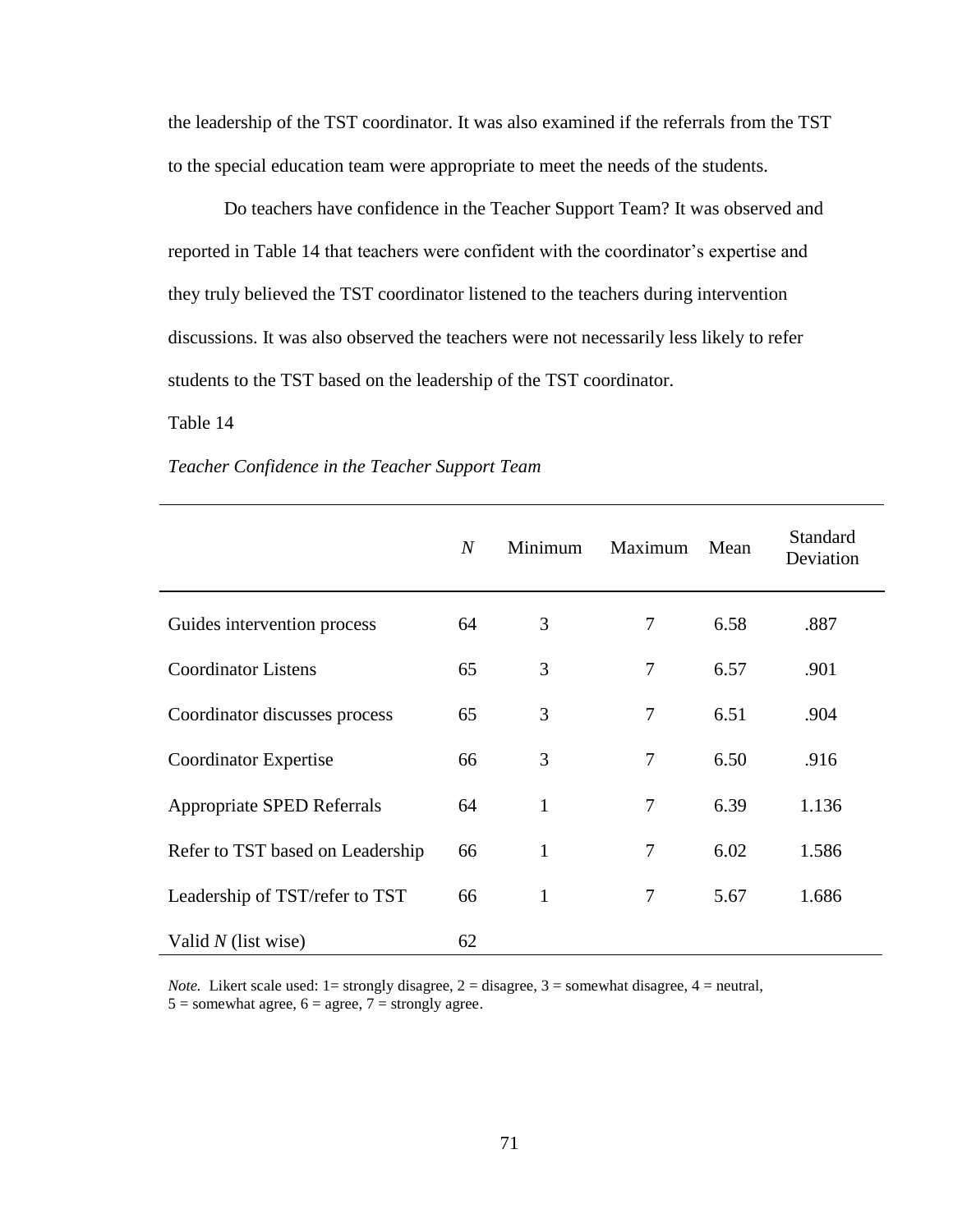Within research question two, the question was asked; are teachers more likely to refer students to the TST based on the leadership of the TST coordinator? This subquestion examined the perceived referral of students to the TST based on the TST coordinator leadership. Teachers were surveyed and data analyzed to address this subquestion.

Teachers who would refer their students to the TST based on the leadership of the TST coordinator were considerably more than those who would not (Table 15). Although it was observed 10.6% of the respondents either "somewhat disagreed," "disagreed," or "strongly disagreed."

## Table 15

## *Refer Students to TST based on Leadership*

|                          | Frequency      | Percent | Valid Percent | Cumulative<br>Percent |
|--------------------------|----------------|---------|---------------|-----------------------|
| <b>Strongly Disagree</b> | $\mathbf{1}$   | 1.5     | 1.5           | 1.5                   |
| Disagree                 | $\overline{4}$ | 6.1     | 6.2           | 7.7                   |
| Somewhat Disagree        | $\overline{2}$ | 3.0     | 3.1           | 10.8                  |
| Neutral                  | $\overline{2}$ | 3.0     | 3.1           | 13.8                  |
| Somewhat Agree           | 7              | 10.6    | 10.8          | 24.6                  |
| Agree                    | 10             | 15.2    | 15.4          | 40.0                  |
| <b>Strongly Agree</b>    | 39             | 59.1    | 60.0          | 100.0                 |
| Total                    | 65             | 98.5    | 100.0         |                       |
| <b>Missing System</b>    | $\mathbf{1}$   | 1.5     |               |                       |
| Total                    | 66             | 100.0   |               |                       |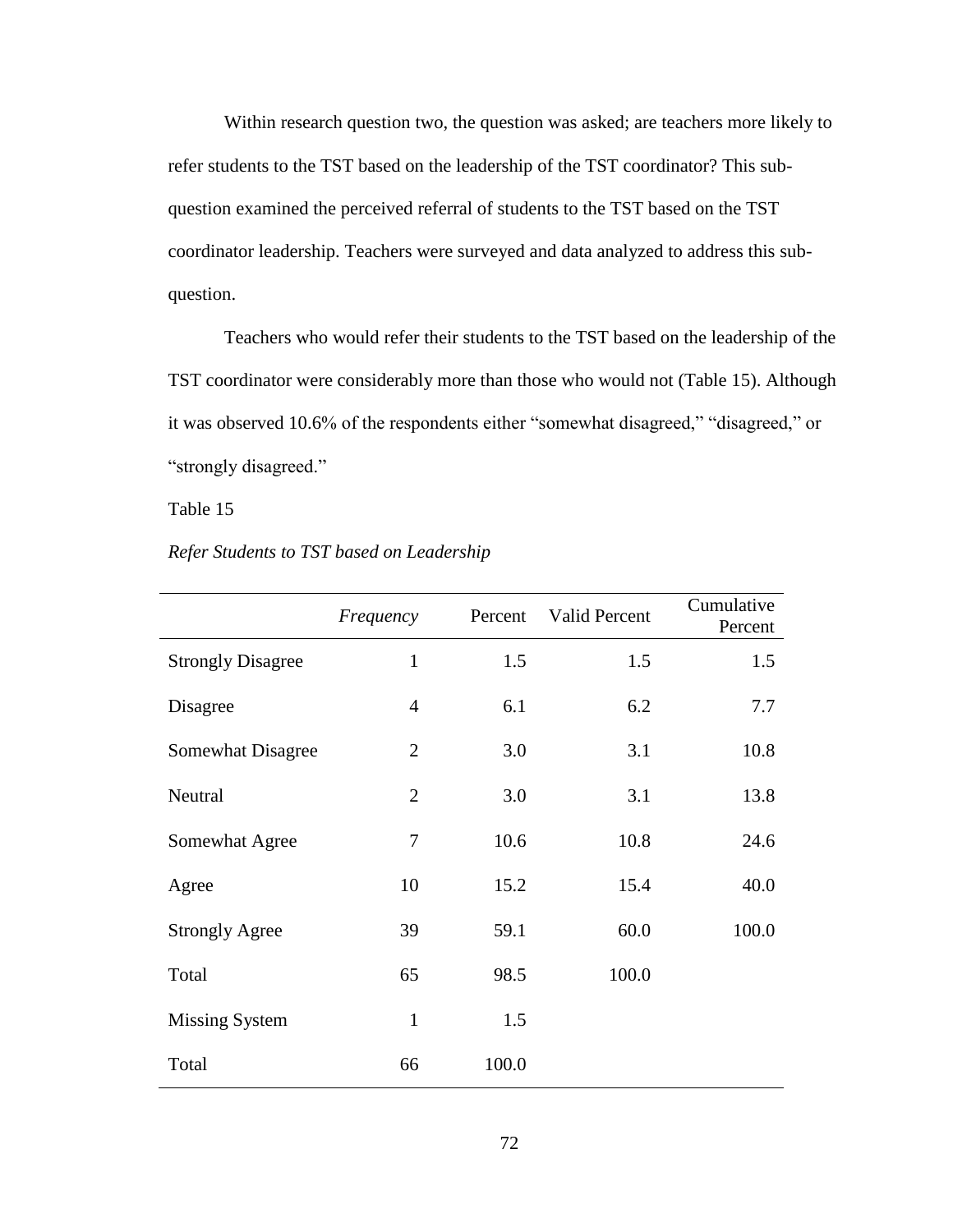Teachers who believed the leadership of the TST coordinator is essential in the decision to refer students to the TST were considerably more than those who would not (Table 16). Although it was observed 12.1% of the respondents "somewhat disagreed," "disagreed," or "strongly disagreed."

Table 16

|                          | Frequency      | Percent | <b>Valid Percent</b> | Cumulative<br>Percent |
|--------------------------|----------------|---------|----------------------|-----------------------|
| <b>Strongly Disagree</b> | $\mathbf{1}$   | 1.5     | 1.5                  | 1.5                   |
| Disagree                 | 5              | 7.6     | 7.6                  | 9.1                   |
| Somewhat Disagree        | $\overline{2}$ | 3.0     | 3.0                  | 12.1                  |
| Neutral                  | 8              | 12.1    | 12.1                 | 24.2                  |
| Somewhat Agree           | 6              | 9.1     | 9.1                  | 33.3                  |
| Agree                    | 13             | 19.7    | 19.7                 | 53.0                  |
| <b>Strongly Agree</b>    | 31             | 47.0    | 47.0                 | 100.0                 |
| Total                    | 66             | 100.0   | 100.0                |                       |

*Leadership of TST Essential in Decision to Refer Students to TST*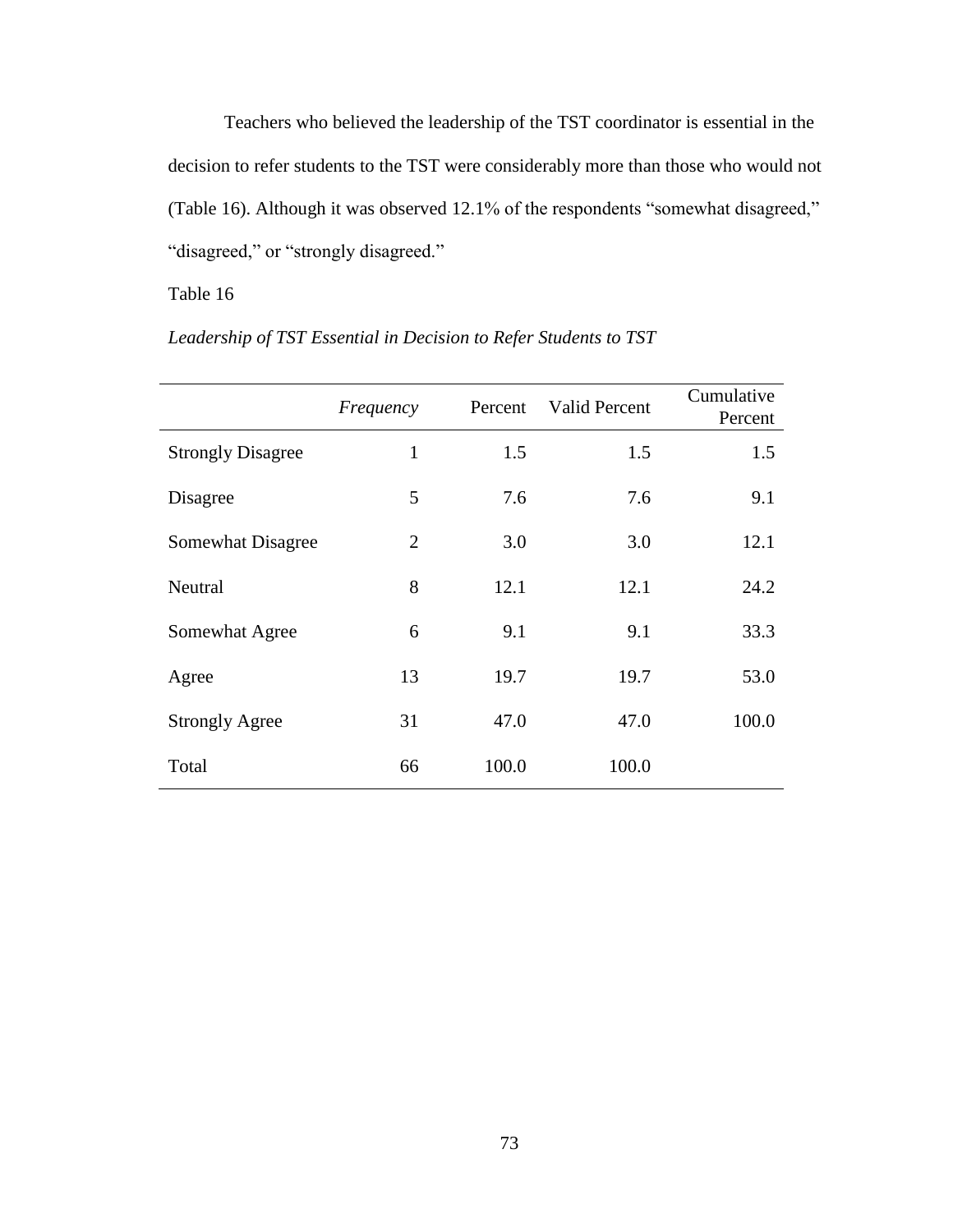Data revealed 92.4% of teachers believed the TST coordinator provided expertise to the TST process (Table 17). It was observed one respondent "somewhat disagreed" with TST providing expertise to the TST process.

# Table 17

# *TST Coordinator Provides Expertise to TST Process*

|                          | Frequency    | Percent | Valid Percent | Cumulative<br>Percent |
|--------------------------|--------------|---------|---------------|-----------------------|
| <b>Strongly Disagree</b> | $\mathbf{1}$ | 1.5     | 1.5           | 1.5                   |
| Neutral                  | 3            | 4.5     | 4.6           | 6.1                   |
| Somewhat Agree           | 3            | 4.5     | 4.6           | 10.8                  |
| Agree                    | 13           | 19.7    | 20.0          | 30.8                  |
| <b>Strongly Agree</b>    | 45           | 68.2    | 69.2          | 100.0                 |
| Total                    | 65           | 100.0   | 100.0         |                       |
| <b>Missing System</b>    | $\mathbf{1}$ | 1.5     |               |                       |
| Total                    | 66           | 100.0   |               |                       |

Teachers who believed the TST coordinator discussed as opposed to dictates the TST process were 94.0% (Table 18). It was observed one respondent "somewhat disagreed" with this description of the TST coordinator.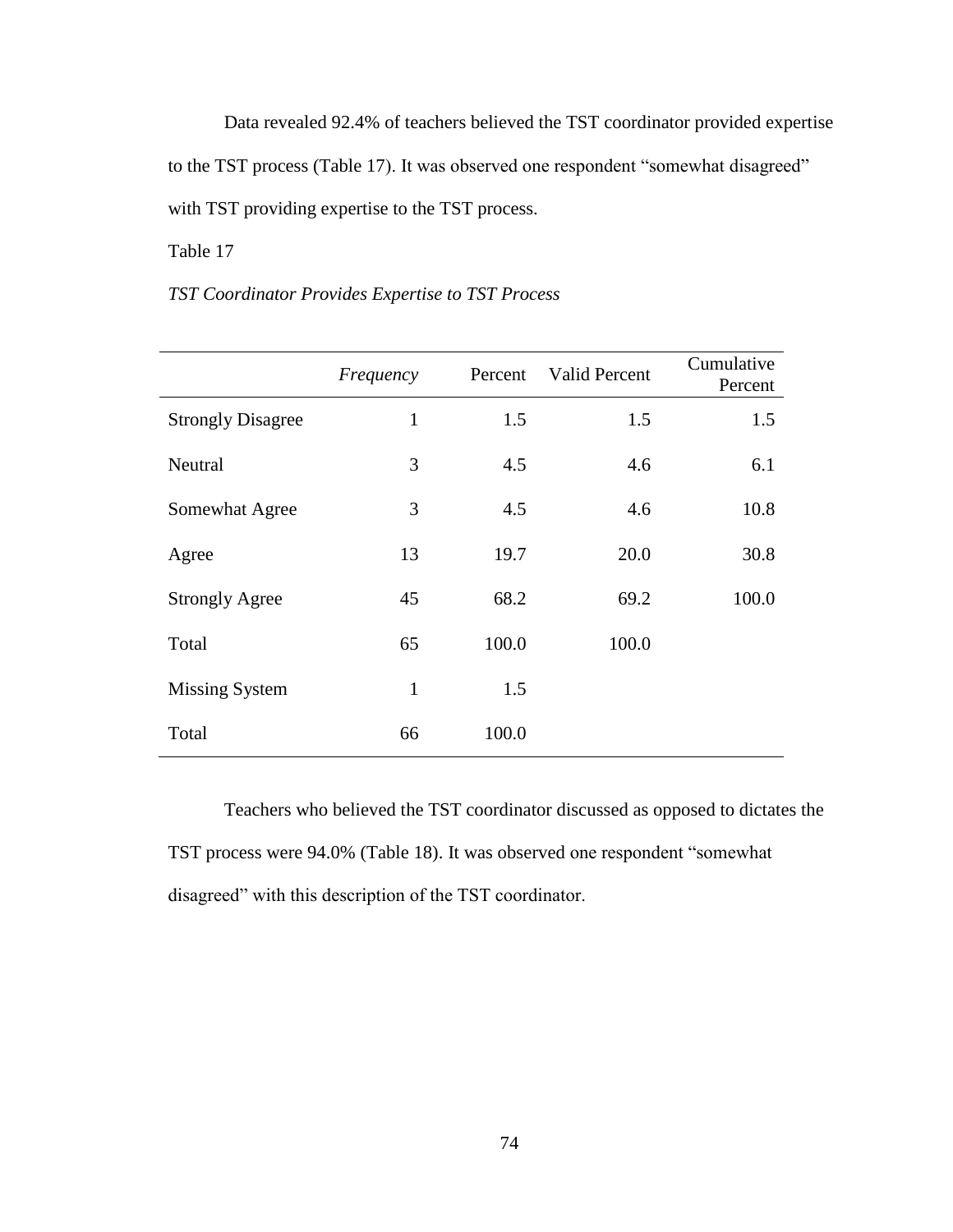# Table 18

|                          | Frequency      | Percent | Valid Percent | Cumulative<br>Percent |
|--------------------------|----------------|---------|---------------|-----------------------|
| <b>Strongly Disagree</b> |                | 1.5     | 1.5           | 1.5                   |
| Neutral                  | 3              | 4.5     | 4.5           | 6.1                   |
| Somewhat Agree           | $\overline{4}$ | 6.1     | 6.1           | 12.1                  |
| Agree                    | 12             | 18.2    | 18.2          | 30.3                  |
| <b>Strongly Agree</b>    | 46             | 69.7    | 69.7          | 100.0                 |
| Total                    | 66             | 100.0   | 100.0         |                       |

# *Coordinator Discussed Process with Teachers*

Data revealed 90.9% of teachers believed the TST coordinator listened to those "closest to the student" during the intervention discussions (Table 19). It was observed one respondent "somewhat disagreed" with this description of the TST coordinator. Table 19

*Coordinator Listens to Those "Closest to Student"*

|                          | Frequency    | Percent | <b>Valid Percent</b> | Cumulative |
|--------------------------|--------------|---------|----------------------|------------|
|                          |              |         |                      | Percent    |
| <b>Strongly Disagree</b> | $\mathbf{1}$ | 1.5     | 1.5                  | 1.5        |
| Neutral                  | 4            | 6.1     | 6.2                  | 7.7        |
| Agree                    | 12           | 18.2    | 18.5                 | 26.2       |
| <b>Strongly Agree</b>    | 48           | 72.7    | 73.8                 | 100.0      |
| Total                    | 65           | 98.5    | 100.0                |            |
| <b>Missing System</b>    | 1            | 1.5     |                      |            |
| Total                    | 66           | 100.0   |                      |            |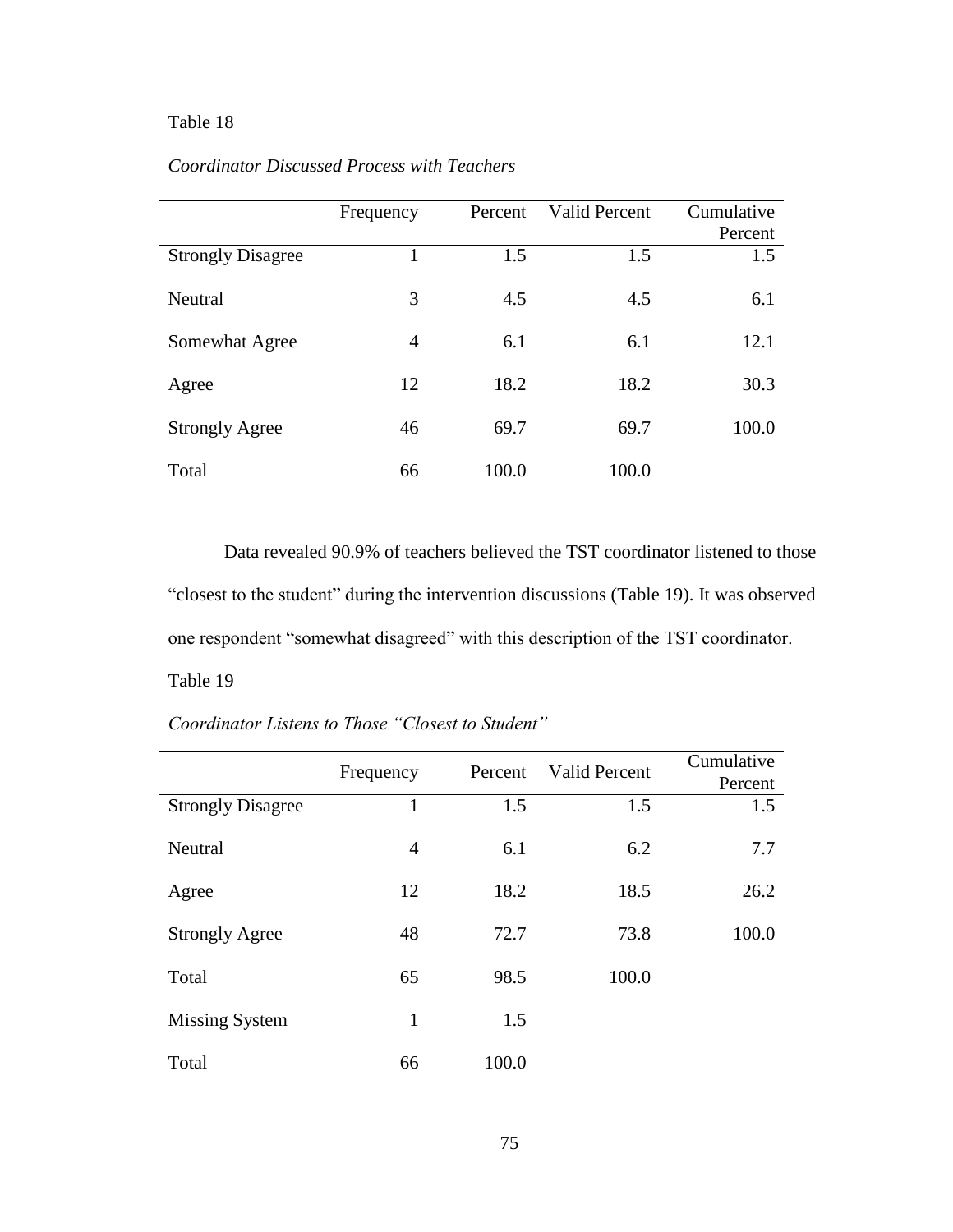Data revealed 90.9% of teachers believed the TST coordinator was instrumental in guiding the intervention process (Table 20). It was observed one respondent "somewhat disagreed" with this approach and two chose not to respond.

## Table 20

# *Guides Intervention Process*

|                          | Frequency      | Percent | <b>Valid Percent</b> | Cumulative<br>Percent |
|--------------------------|----------------|---------|----------------------|-----------------------|
| <b>Somewhat Disagree</b> | 1              | 1.5     | 1.6                  | 1.6                   |
| Neutral                  | 3              | 4.5     | 4.7                  | 6.3                   |
| Somewhat Agree           | 2              | 3.0     | 3.1                  | 9.4                   |
| Agree                    | 10             | 15.2    | 15.6                 | 25.0                  |
| <b>Strongly Agree</b>    | 48             | 72.7    | 75.0                 | 100.0                 |
| Total                    | 64             | 97.0    | 100.0                |                       |
| <b>Missing System</b>    | $\overline{2}$ | 3.0     |                      |                       |
| Total                    | 66             | 100.0   |                      |                       |

Within research question two, the question was asked; are referrals from the TST to the Special Education Team appropriate to meet the needs of the students? This subquestion examined the perceived referral of students to the TST based on the TST coordinator leadership. Teachers were surveyed and data analyzed to address this subquestion. It was reported on Table 21 teachers do believe the referral to special education from the TSTs are appropriate.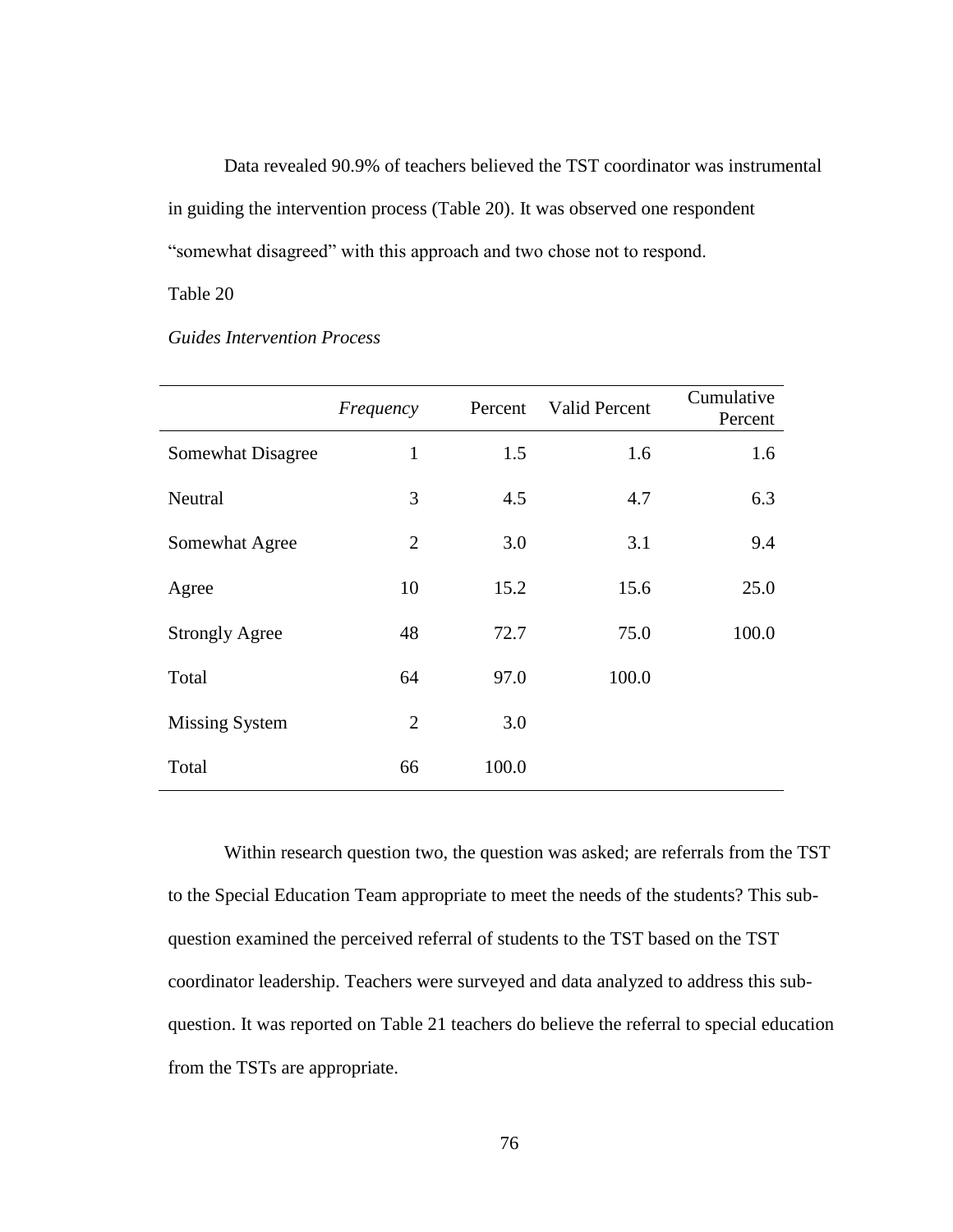## Table 21

# *Appropriate Referrals to Special Education*

|                            | N  | Minimum | Maximum Mean |      | Standard<br>Deviation |
|----------------------------|----|---------|--------------|------|-----------------------|
| Appropriate SPED Referrals | 64 | 1       | 7            | 6.39 | 1.136                 |
| Valid $N$ (list wise)      | 64 |         |              |      |                       |

*Note.* Likert scale used: 1= strongly disagree, 2 = disagree, 3 = somewhat disagree, 4 = neutral,  $5 =$  somewhat agree,  $6 =$  agree,  $7 =$  strongly agree.

Data revealed 77.3% of teachers believed the referrals from the TST to the special education team were appropriate and 13.6% believed they were "somewhat agreed" (Table 22). It was observed one respondent "somewhat disagreed" with this approach and two chose not to respond.

Table 22

*Appropriate SPED Referrals*

|                       | Frequency      | Percent | Valid Percent | Cumulative<br>Percent |
|-----------------------|----------------|---------|---------------|-----------------------|
| Somewhat Disagree     | 1              | 1.5     | 1.6           | 1.6                   |
| Neutral               | 3              | 4.5     | 4.7           | 6.3                   |
| Somewhat Agree        | 9              | 13.6    | 14.1          | 20.3                  |
| Agree                 | 6              | 9.1     | 9.4           | 29.7                  |
| <b>Strongly Agree</b> | 45             | 68.2    | 70.3          | 100.0                 |
| Total                 | 64             | 97.0    | 100.0         |                       |
| <b>Missing System</b> | $\overline{2}$ | 3.0     |               |                       |
| Total                 | 66             | 100.0   |               |                       |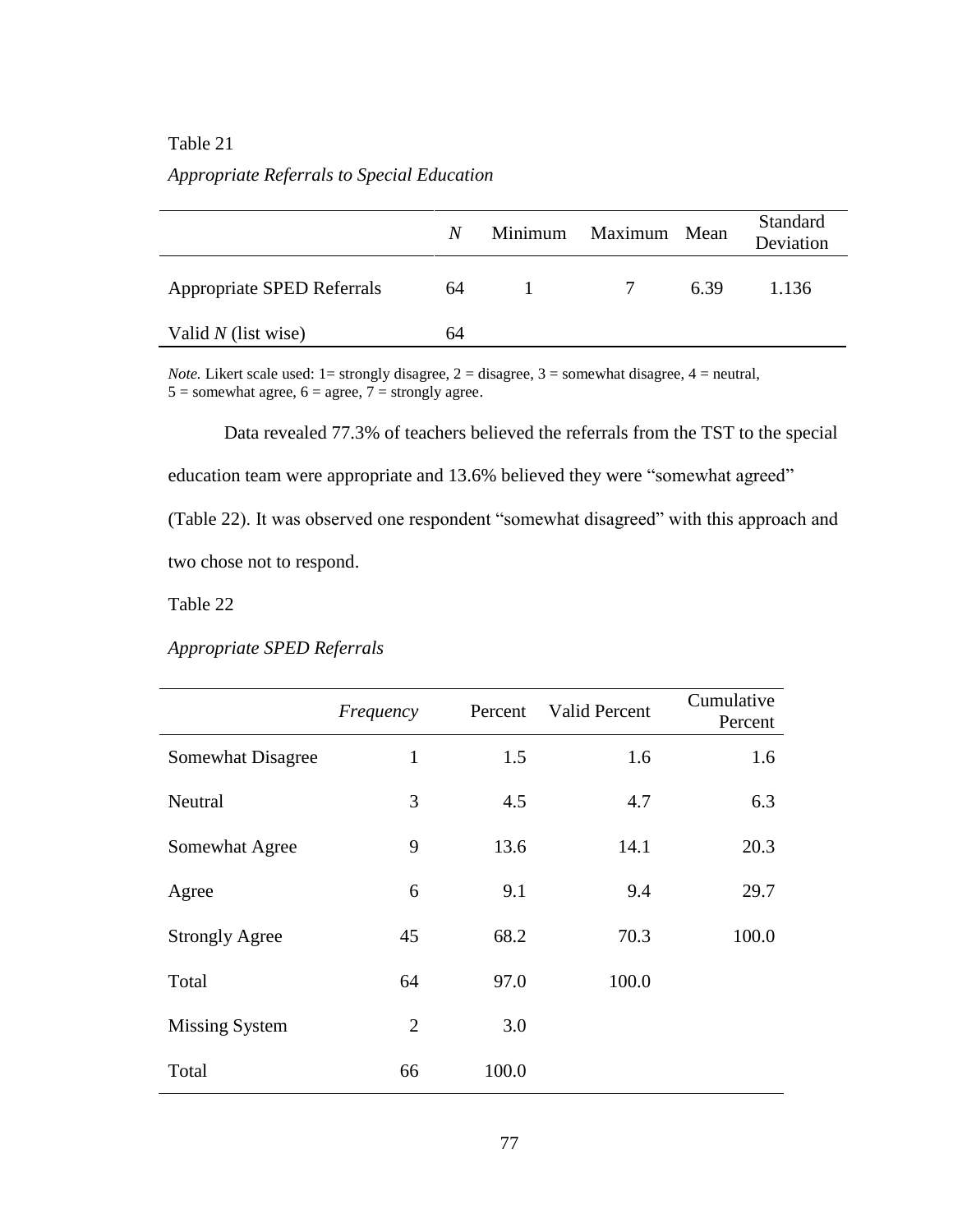### *Research Question Three*

In what manner does the leadership of the Teacher Support Team coordinator with the Teacher Support Team impact the overall functional of the Teacher Support Team in high poverty elementary schools*?*

Research question three of the Teacher Support Team Leadership Survey was answered using qualitative responses, requiring participants to write their responses. Questions were designed to gain the views of participants on positive, negative, and concerning thoughts towards the distributed leadership within the TST. Each question provided the participant ample room to respond. In addition, data collected from the qualitative data was analyzed and gathered and broken into themes corresponding to the quantitative data. Within research question three were three subparts. These subparts examined if the leadership of the TST coordinator had positive, negative, and concerning thoughts on the coordinator influence on the TST.

#### *Positive Aspects*

The first subpart to support this research question was for the participants to share some positive aspects of the leadership within the TST. Data gathered was broken into the following areas: support, expertise, and structure.

### *Support*

Participants consistently responded with the importance of the TST coordinator to be a good listener in which they were able to share concerns during the TST process. One participant specifically mentioned their TST coordinator is "always willing to listen to concerns and help teachers." Additionally, it was important for the TST coordinator to be caring for the students and have a positive attitude towards the students and peers. The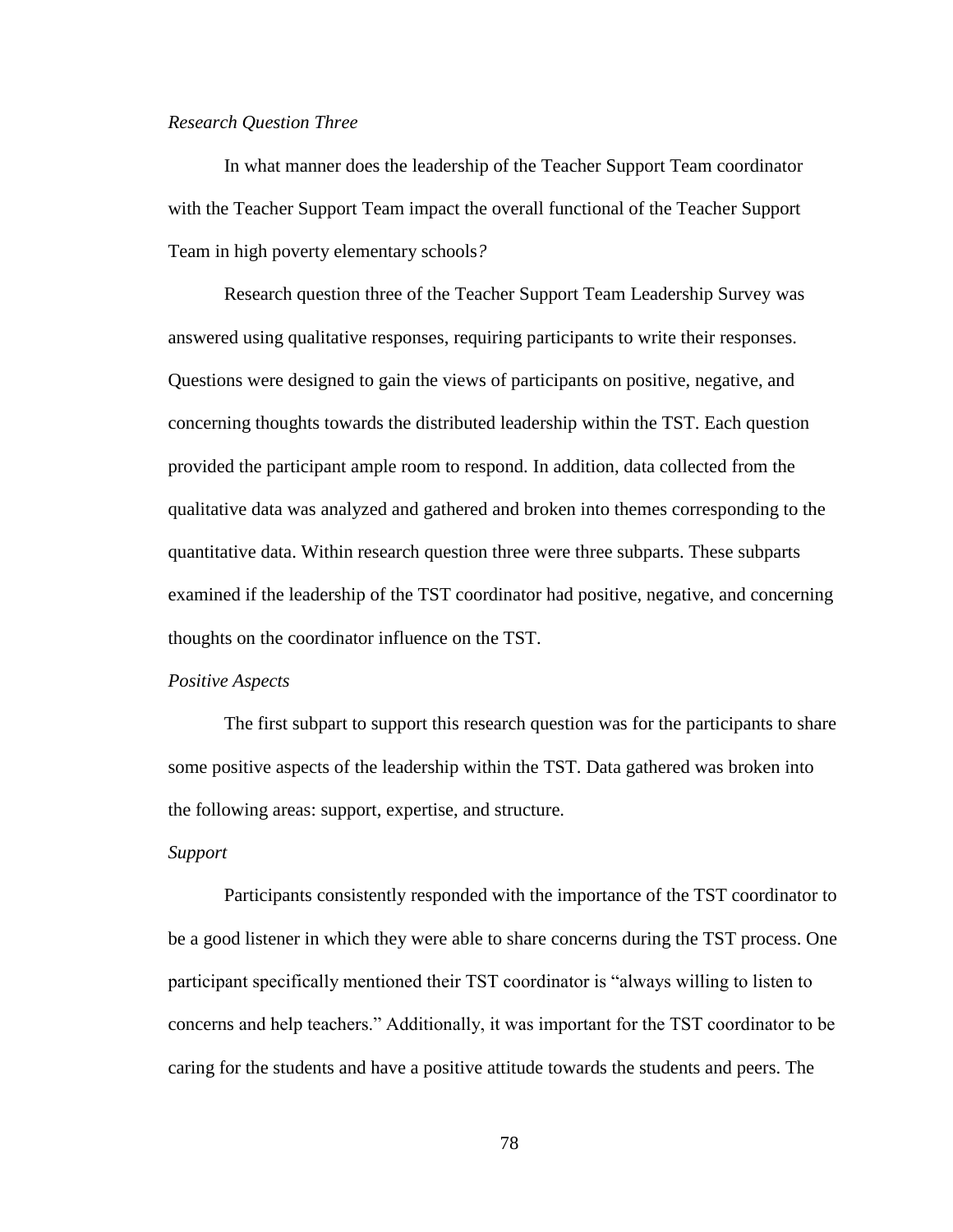participants stressed the importance for the TST coordinator to have the child"s best interest at heart.

### *Expertise*

The participants looked for guidance and respected the expert voice in the TST process. One participant noted their TST coordinator to be "very helpful in showing what steps to take next." The participants viewed this as being resourceful, with focused and appropriate intervention ideas. The participants viewed the TST coordinators as a mentor and someone they could trust. What they felt worked best was to have a coordinator who was data driven and confident in their abilities and the process.

## *Structure*

The structure and organization of the TST coordinator was a key for the participants. The participants expressed the need for prepared and proactive interventions meeting the needs of teachers and students. The respondents also expressed the importance of maintaining efficient time, so the TST coordinator needed to be able to keep the meetings on task, with established and focused norms.

### *Negative Aspects*

The second sub-part to support this research question was for the participants to share some negative aspects of the leadership within the TST. Data gathered was broken into the themes of wasted time, weak leadership, and frustrated with results. The most common answers provided for negative aspects included the need for effective time management and leadership which was disorganized.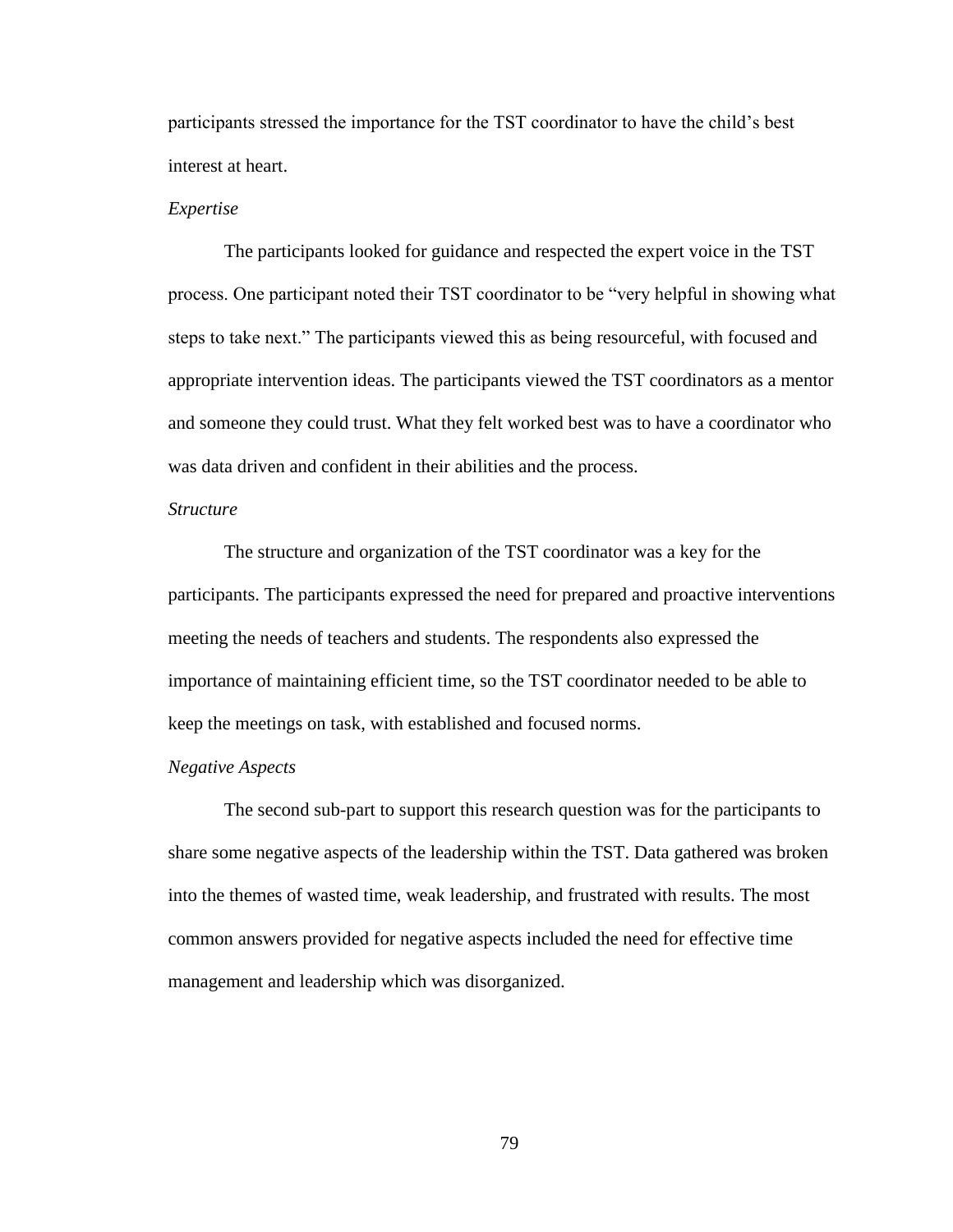## *Wasted Time*

Time was a consistent theme with the participants. A participant wrote their TST coordinator is "not always consistent with meeting times and continuity of follow-up," while another mentioned their TST coordinator "can be a time hog." Many stated the need for consistent time management. They mentioned they believed the meeting were too long or even would like more time to get deeper into the data. They truly did not want to waste time.

#### *Weak Leadership*

If there is poor leadership with the coordinator then there is evidence of poor satisfaction in the team. With the amount of paperwork available, there were concerns the leadership of the coordinator "pushed-off" concerns to the special education team and not addressing intervention strategies. There was also a concern with a general lack of being informed with intervention strategies.

## *Frustrated with Results*

Participants were concerned with too much work and not getting the results they wanted. A respondent reported "poor leadership results in staff frustration" as well as frustrations with the "lack of service to students and ineffective results." Generally, there were concerns with the interventions not being done appropriately, thus causing too many referrals to special education that were not warranted.

## *Other Concerns*

The third sub-part to support this research question was for the participants to share some additional aspects of the leadership within the TST. Many teachers reported it was important to have a stipend due to the extra responsibility of the TST coordinator.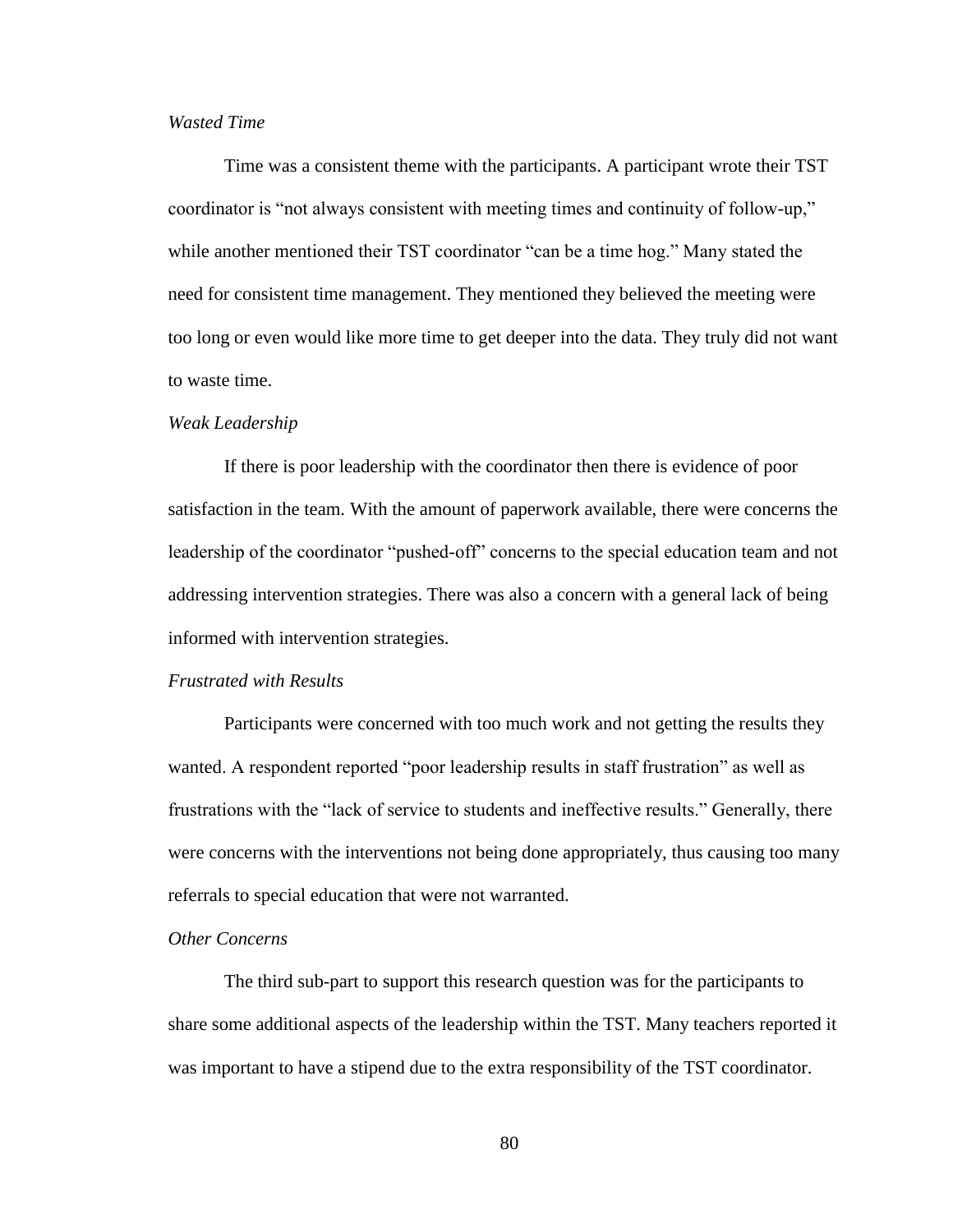Participants also added the strength of a knowledgeable TST coordinator and one that stays on top of the progress. It is very important to keep the teachers involved and their willingness to implement suggestions plays a big role.

## *Summary*

The purpose of this study was to establish a connection between the role of distributed leadership and the impact of TSTs on elementary students of high poverty. To achieve this, the researcher utilized a mixed methods approach and gathered information from six high poverty elementary schools in the Sunnyside Public School District. The study examined key respondents" perceptions on the leadership within the TST.

The population utilized in this study consisted of anonymous survey results of administrators and certified teachers working in high poverty schools. Each of the six schools received Title I services and had a free and reduced lunch rate of 90% or higher. Each school consisted of twenty to thirty participants and all of these schools have similar demographics, including family income levels, race, and teacher years of experience. Each school utilizes a Teacher Support Team (TST) who plans and assists teachers with interventions to help struggling learners. The TSTs consisted of the building administrator, a TST coordinator, counselor, and various teachers as needed.

Descriptive analyses were preformed and to support the research questions and sub-parts to the research questions. Findings of this study displayed both favorable and less favorable confidence in the leadership of the TST coordinator and the TST itself. TST coordinator confidence levels were greater than 90% while there were a small number of participants who responded negatively. While there continued to be positive perceptions of the TST as a whole, it was revealed in upwards of 12% of respondents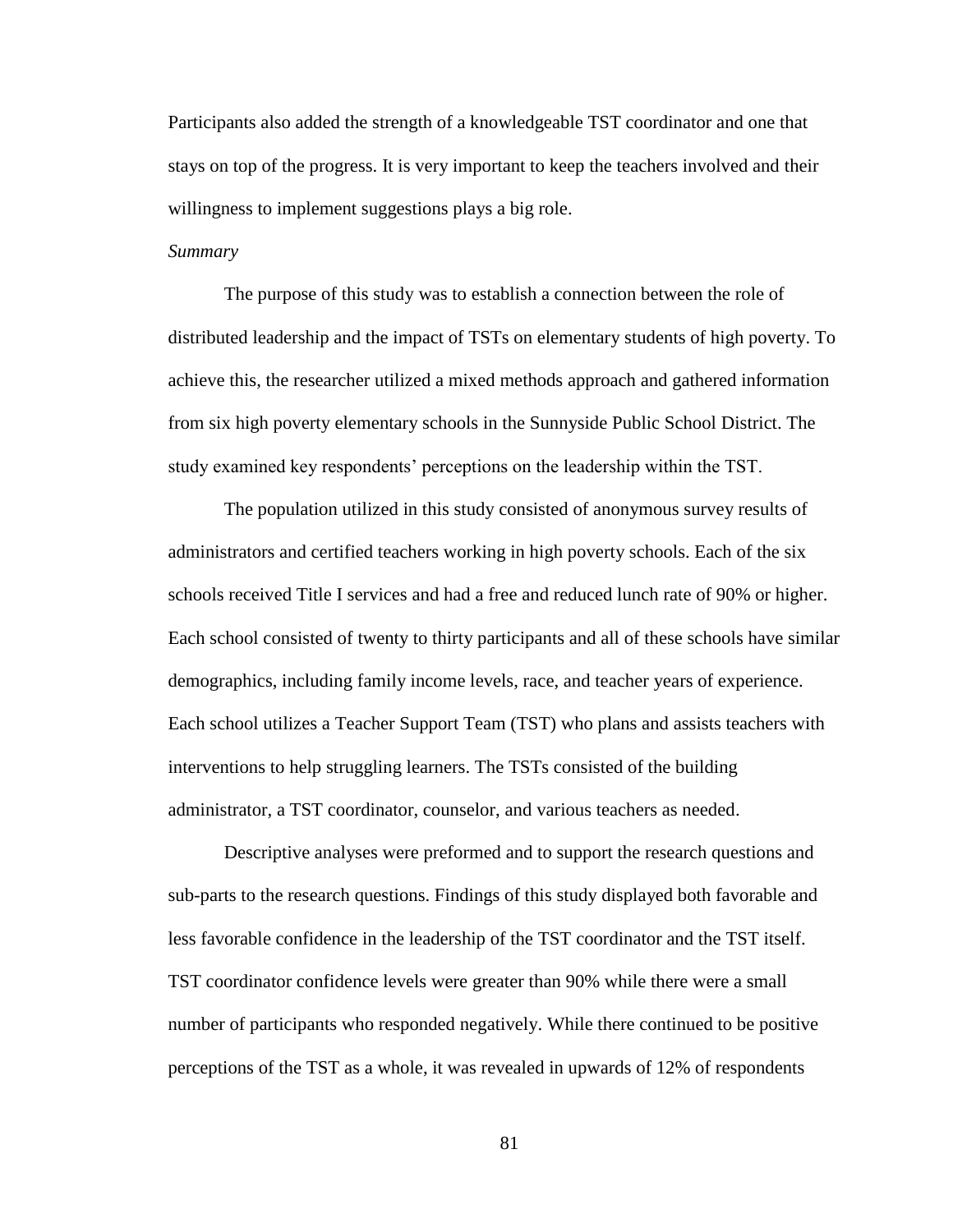reported negative perceptions of the TST concerning the referral process to the TST. Additionally, the concerns of the TST coordinator and the TST itself were focused on time being wasted, weak leadership, and teachers who were frustrated with the results of the TST process.

In Chapter Five, the assumptions first identified as the beginning of this study were reviewed, discussed, and determined to be validated or not. Chapter Five also included discussions and overall results of the research questions.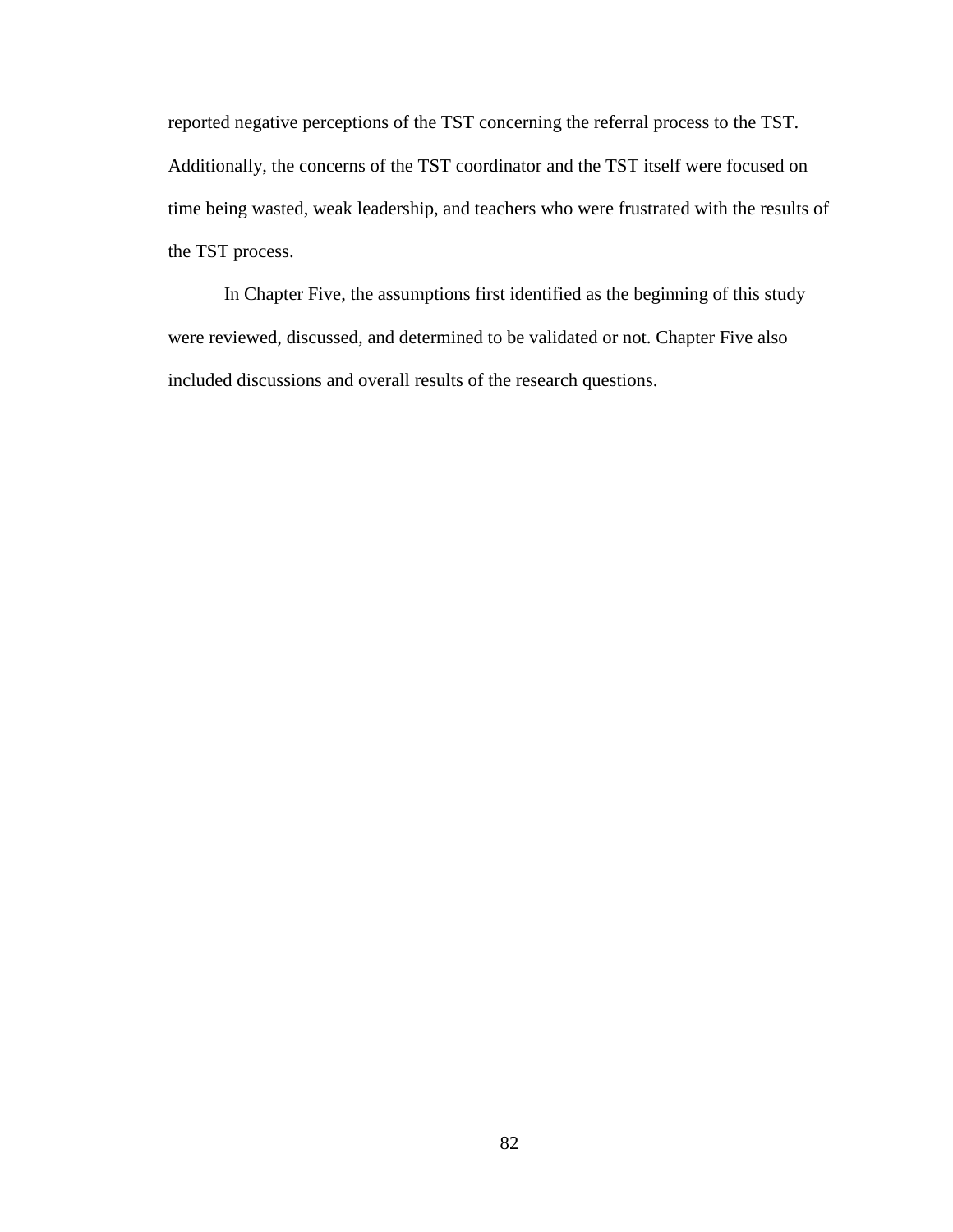### CHAPTER FIVE

### **DISCUSSION**

## *Introduction*

This study analyzed the effectiveness of distributive leadership within Teacher Support Teams (TST) in high poverty elementary schools. This was accomplished by studying the perceptions of teachers within six elementary school buildings serving students of high poverty that have functioning TSTs. These buildings were chosen based on their level of free and reduced lunch rates and were similar in demographics.

Chapter Five includes a review of the purpose of the study, assumptions of the study, and limitations of the study. Chapter Five contains the discussions of specific findings and their desirable implications toward Teacher Support Teams. Recommendations for further study and for improving a similar study were included along with a summary of the entire study.

### *Purpose of the Study*

The implementation of a highly effective TST with strong leadership has two major implications on a building. First, effective TSTs encourage the development of highly skilled teachers who are able to recognize the need for instruction that meets the needs of all students. Secondly, effective TSTs facilitate the excelling of each student in schools and provide these students with the opportunity to be their best. Evidence supporting the TST impact on student achievement is of the utmost importance.

The overall purpose of this study was to establish a connection between the role of distributed leadership and the impact of TSTs on elementary students of high poverty. To achieve this, information was gathered from high poverty elementary schools in the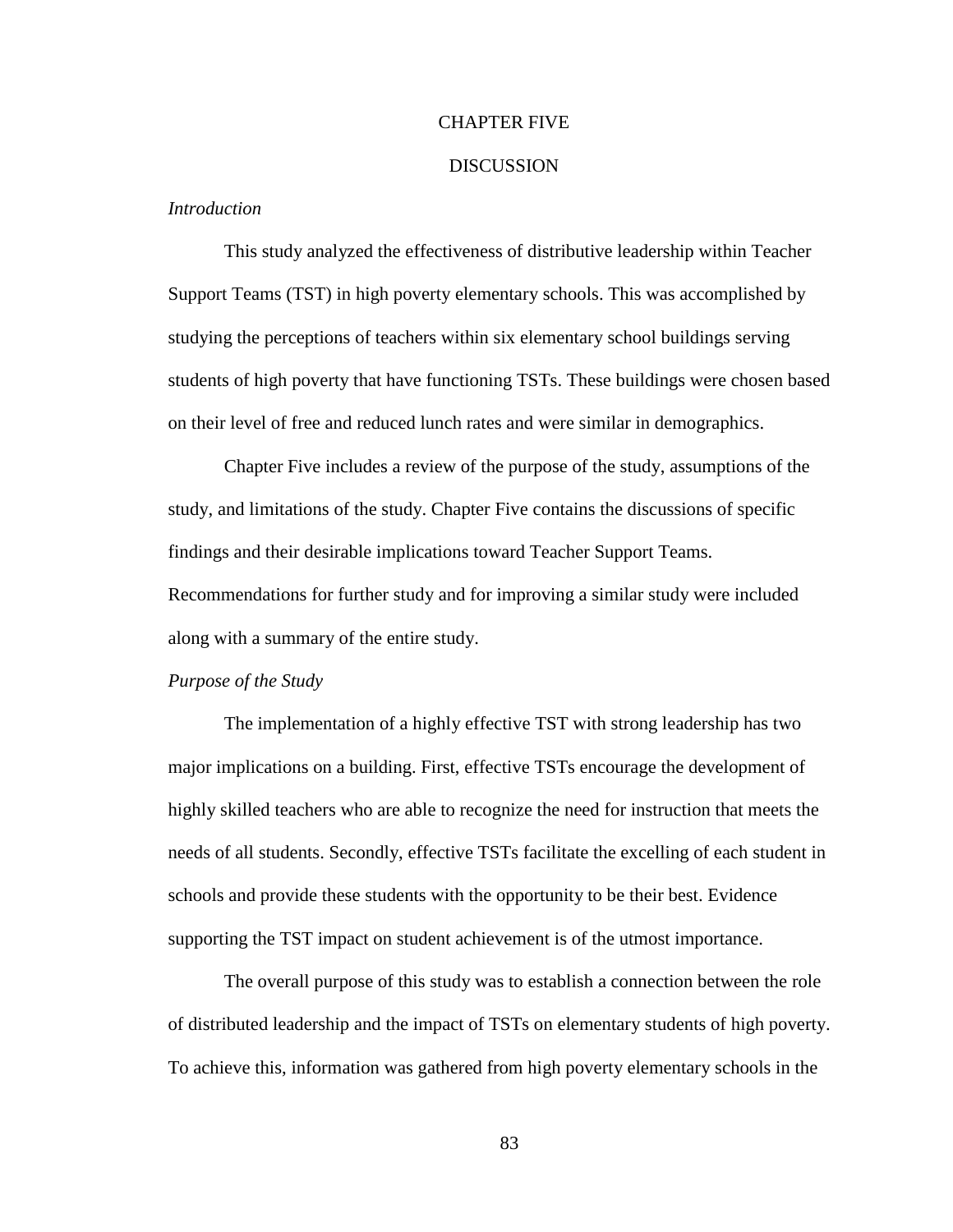Sunnyside Public School District. The study examined key respondents" perceptions on the leadership within the TST. A mixed method of gathering both qualitative and quantitative approaches was chosen as the most appropriate approach to collect the data. *Summary of Findings*

When analyzing the data from the Teacher Support Team Leadership Survey, the data indicated similar teacher perceptions among schools surveyed. All of the survey items rendered positive teacher perceptions for the TST coordinator and the overall functioning of the TST. For all quantitative research questions studied, the majority of answers indicated teachers agreed or strongly agreed with the targeted item. This may imply the coordinators in all buildings display leadership that is positive and effective for each building.

### *Expertise*

A comparison of the quantitative and qualitative data displayed common themes. Coordinator expertise was a targeted theme. It was an assumption that this study would provide insight into effective instructional practices for teachers. This assumption was upheld based on the data from the Teacher Support Team Leadership Surveys and the high level of expertise recognized by the participants. The overwhelming majority of teachers responded positively to the level of expertise of the coordinator, representing a high level of confidence. One of the specific strengths noted by the participants was the expert voice the TST coordinator provided.

Further data revealed the expertise recognized by the participants provided for appropriate and effective intervention ideas as well as confidence in the leadership of the TST coordinator. With this high level of confidence in the TST coordinator and TST as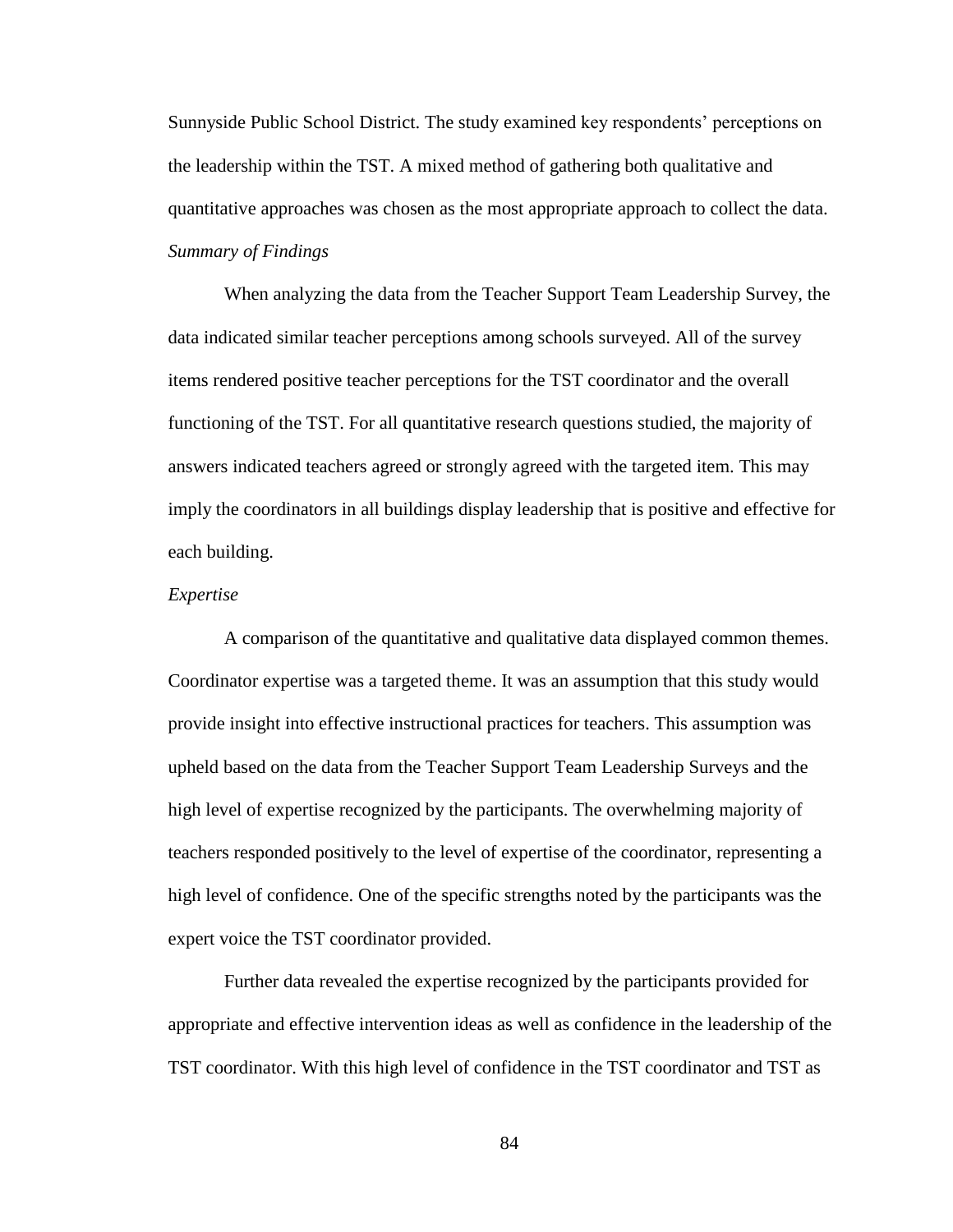whole, there was a concern that the stipend did not necessarily make a difference in the TST leadership. There was an assumption that the stipend the TST coordinator received for being the TST coordinator influenced the coordinator in any fashion. Some of the respondents believed the stipend positively impacted the coordinating of the TST; however a smaller minority of respondents were neutral on the topic. This lends to the assumption that the stipend generally does not make a difference.

## *Support*

Support was another prominent theme. Comparisons of the quantitative and qualitative data revealed that teachers found the TST coordinators cared for the students and listened to all concerns teachers had for their students. Respondents routinely mentioned the TST coordinator's ability to have the child's best interest and their ability to deal with all situations with a positive attitude.

Teachers consistently wanted more time carved-out for the TST process. They were extremely protective of their own time and the participants praised those who were cognizant of time management. Teachers desired more time to be able to delve deeper into the data.

### *Structure*

The structure and organization of the TST coordinator continued to be a prominent positive aspect for teachers. The participants expressed the need for prepared and proactive interventions meeting the needs of teachers and students. The respondents also expressed the importance of maintaining efficient time, so the TST coordinator needed to be able to keep the meetings on task, with established and focused norms.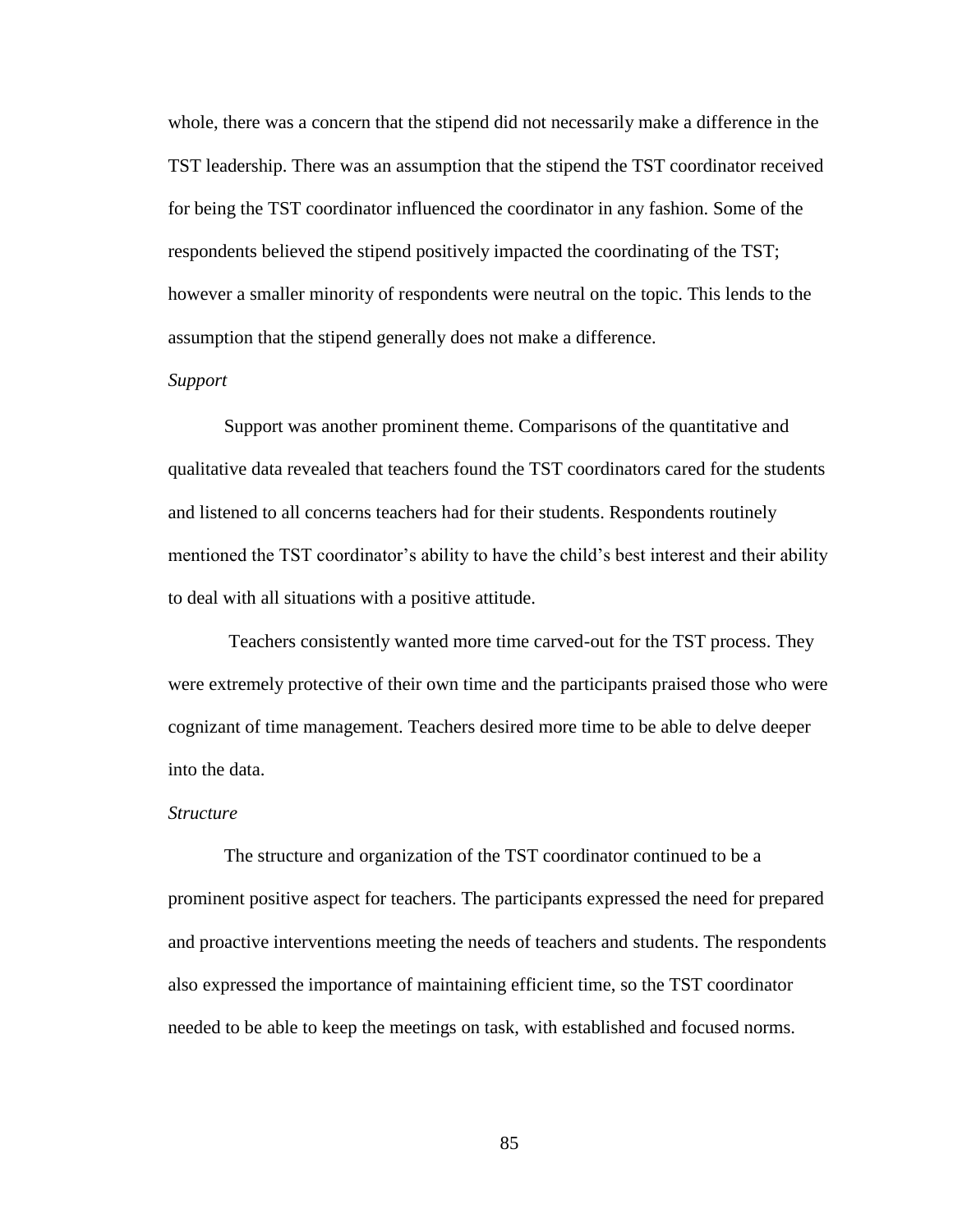Teachers stressed the need for a highly structured coordinator and one hat valued time and efficiency in the system.

### *Assumptions*

Creswell (2003) mentioned a mixed methods study can use qualitative and quantitative approaches. Creswell (2003) stressed the combination of the approaches will result in information that provides a deeper and richer understanding of the information. The results of the study were assumed to provide useful information to the Sunnyside Public Schools, especially to district leaders, building administrators, and teachers in which students of high poverty were being served. An underlying assumption of the study was the contribution to the understanding of strong leadership within the TST in elementary schools serving students in high poverty.

### *Study Limitations*

As mentioned previously, the study utilized a mixed methods approach, resulting in quantitative and qualitative data. Approximately 130 surveys were distributed, and 66 surveys were received. It appeared the appropriate number of surveys were received to support assumptions.

The study"s reliance on reported information provided no assurance the reporters were given adequate time and thought when completing the questionnaire and answering the interview questions. In order to compensate for this behavior, the researcher took precautions to develop the transitioning in the questioning. Fink (2006) reiterated this included to have the survey follow natural sequences as well as the questions needed to be easy-to-answer. The accuracy of the data depended on the quality of the information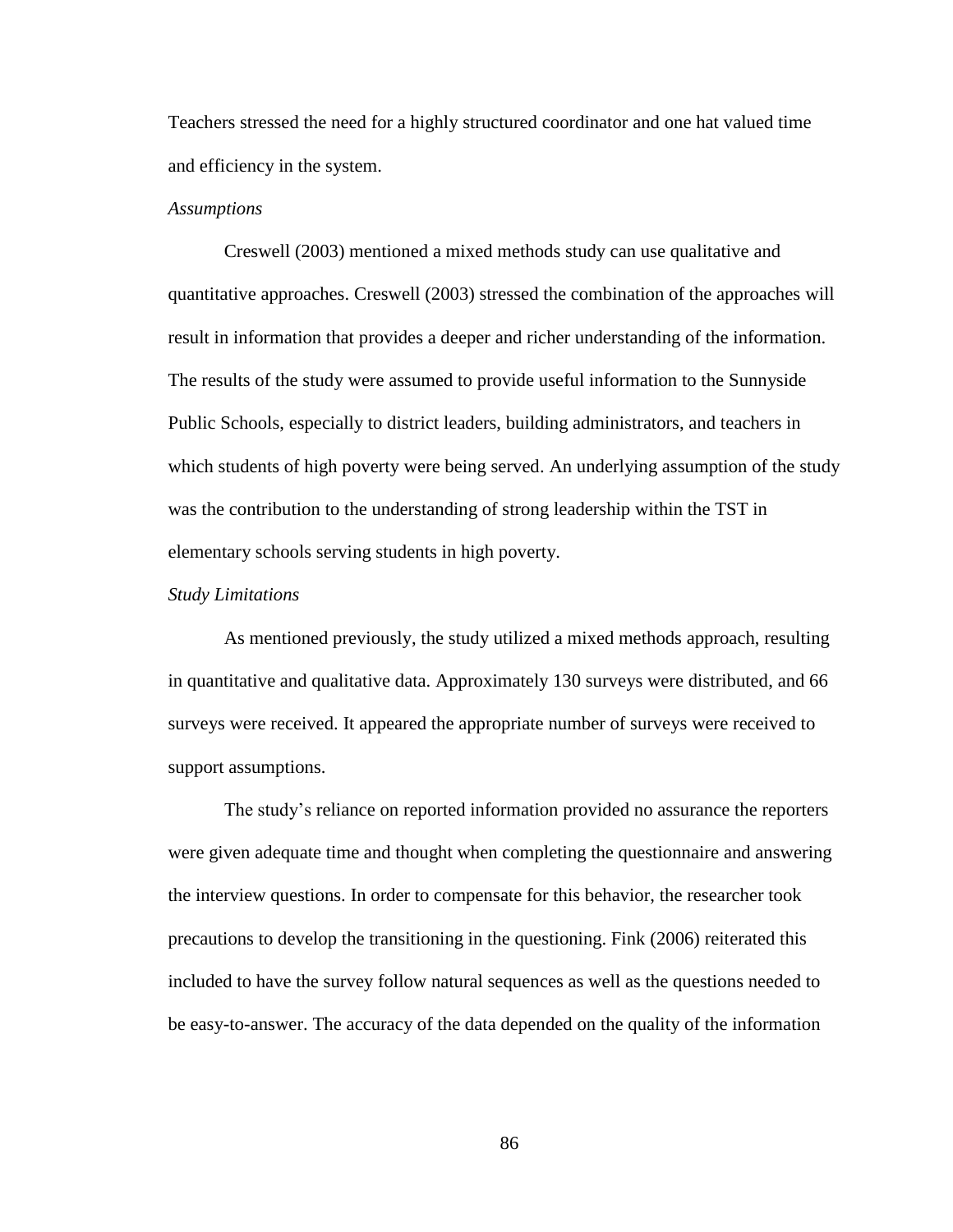provided by the participants responding to the data collection instruments and the quality of the research tool.

Another limitation related to the researcher's objectivity. The researcher attempted to avoid close relationships with the respondents which could have led them to overlook truths. There was energy taken so each participant would not accept every response without questioning their view of reality. This particular limitation could have been more of a concern based on the relationships developed in the working environments of a school district. However, for this research project to be useful, information needed to be looked at objectively and appropriately leaving out personal assumptions and intuitions.

Finally, information gathered by looking at these particular schools in a district in Missouri could not necessarily be generalized to all school districts. The six schools represented in this study all had free and reduced lunch rates above 90%. The findings in this study may not be reflective of other schools in the state of Missouri and it would be problematic to generalize the findings of this study wider. In addition, the surveyed sample was limited and it might be argued the sample was not representative of each school staff as a whole.

### *Discussion*

The philosophy of the TST emphasizes a sense of distributed leadership, provided by the building administrator. Based on this idea of distributed leadership, instructional leaders present significant roles in implementing effective teams. The leadership of the TSTs is at the forefront of providing effective instructional strategies to teachers to meet the needs of all students in the building (Creese et al., 2000). There is no argument the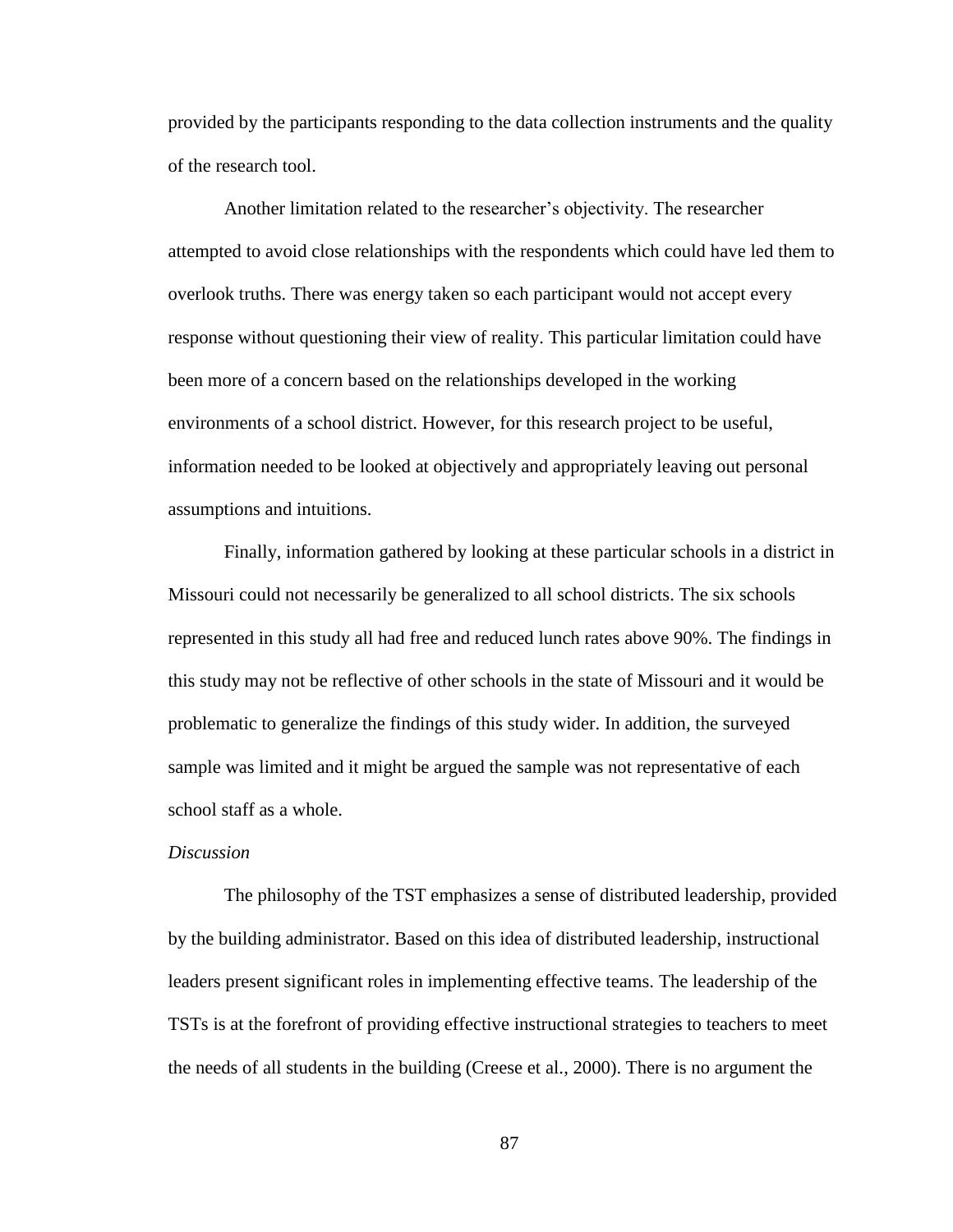leadership of the building administrator is a major factor in developing a successful TST, however the importance of the distributed leadership to the TST coordinator cannot be overlooked.

Previous research focused on the TST"s success linked to the building administrator"s leadership (Boyer, 2008). There was no research found recognizing the influence of this leadership distributed to one of the teacher"s peers. This study found the importance of the distributed leadership in the establishing and maintaining an effective TST.

Subsequently, the impact poverty has on children and the importance of the school"s need to respond is exceptionally important. Daily hardships decrease opportunities for children in poverty and harm readiness for starting school. Even if a school communicates their foundational shared values and beliefs, they often present the group in its ideal versus their actual form (Peterson & Spencer, 1990). This study attempted to recognize the TST in its actual form. The form remained true with TSTs which provided distributed leadership and TST coordinators who were structured, good listeners, and have high levels of expertise.

The goal of educators and leaders working with students of high poverty should emphasize growth in children"s skills rather than whether children meet specific test score targets (Murnane, 2007). The TSTs study have a focus on student achievement and stress the importance of teachers support with providing appropriate interventions in the classrooms. The expertise stressed by the participants in this study revealed the true desire to meet the needs of the students.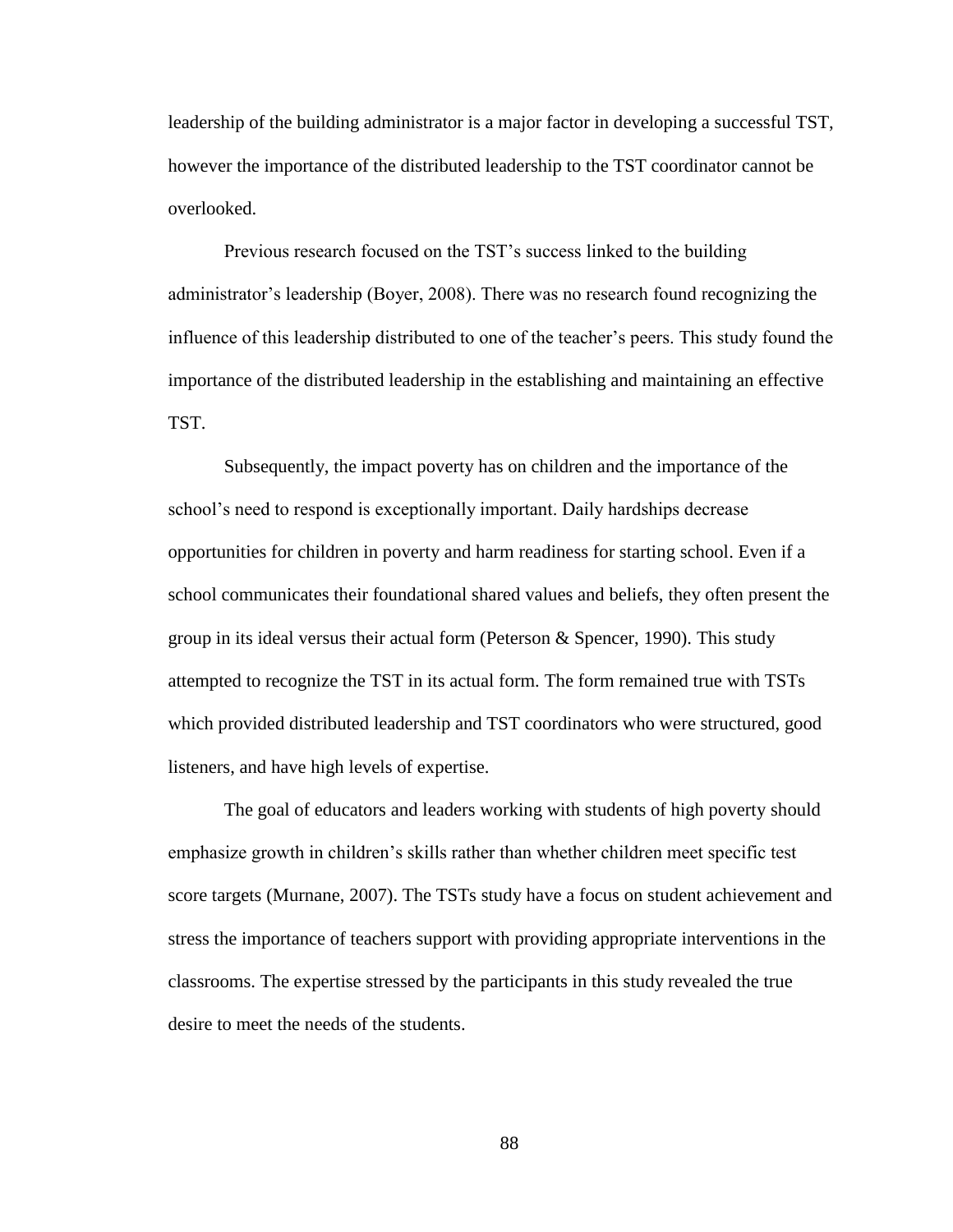The TSTs recognized in this study noted a desire to meet the needs of all students. As mentioned by Hardy (2008), schools need to take the next step and provide these students with interventions and supports. All schools in this study consistently noted how the TSTs in their buildings were meeting these challenges.

#### *Implications*

This study had both theoretical and practical significance. For teachers, it provided insight into the importance of effective instructional practices. This study provided teachers with the benefit of viewing this topic through the perspective of other teachers. This insight is invaluable due to the potential for common thinking and understanding from professionals. Additionally, the study assisted teachers in the understanding and importance of certain attributes within the TST which would make for a more effective team and being able to address the needs of students.

For building administrators, this study provided strategies for assisting the leaders in the TST and helps them recognize leadership growth in the TST. The data clearly revealed the importance of distributing the leadership in the TST to a peer is able to have a high level of expertise, be a supportive party, and one which is highly structured. This study may guide administrators away from distributing the leadership to those who have a tendency to waste time and display weak leadership, so frustrations are minimized. This study should also attempt to assist principals in selecting a TST representative who has these qualities needed to get the most out of teachers.

It is important for building administrators to continue to promote levels of professional development for their TST coordinators. The importance of a high level of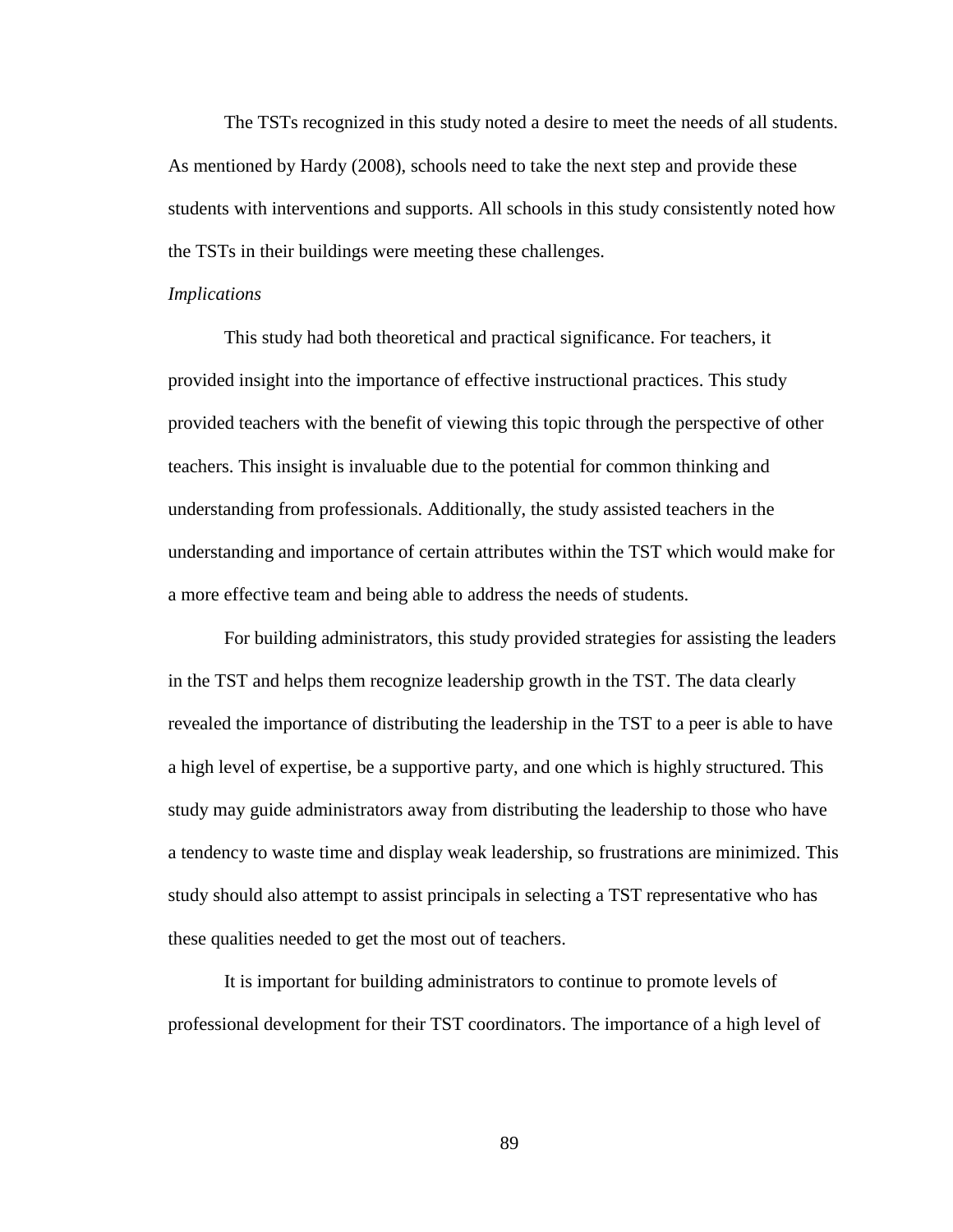expertise in the coordinator position has been revealed. Continued focus on the key processes and procedures of the TST are important.

Additionally, this study may help building administrators recognize the type of individual who may be appropriate to lead a TST. The characteristics that are important to the participants may lead to a successful TST. Being provided with these characteristics will aid the building administrator in the TST coordinator selection process.

#### *Recommendations for Further Study*

The foremost conclusion to this study was the six schools surveyed had positive confidence in the TST coordinators and TST as a whole. The leadership distributed in each building appeared to be appropriate and focused on staff and student needs. Questions were answered with this study, although many more were generated.

Further recommendations would be to study additional demographics within the Sunnyside Public School District. The research was conducted in a very small section of the Sunnyside Public School District. Further information may be needed in other schools with similar and differing demographics to make generalizations for all students. Looking at a multisite case study would add for additional data to be discovered. The assumptions in place can only be assumed for these six schools and further information would warrant data when viewing distributed leadership.

Additionally, this study may be replicated to a broader population outside the Sunnyside Public School System to receive regional or state data. This study was conducted in a specific region and in six elementary school building serving students in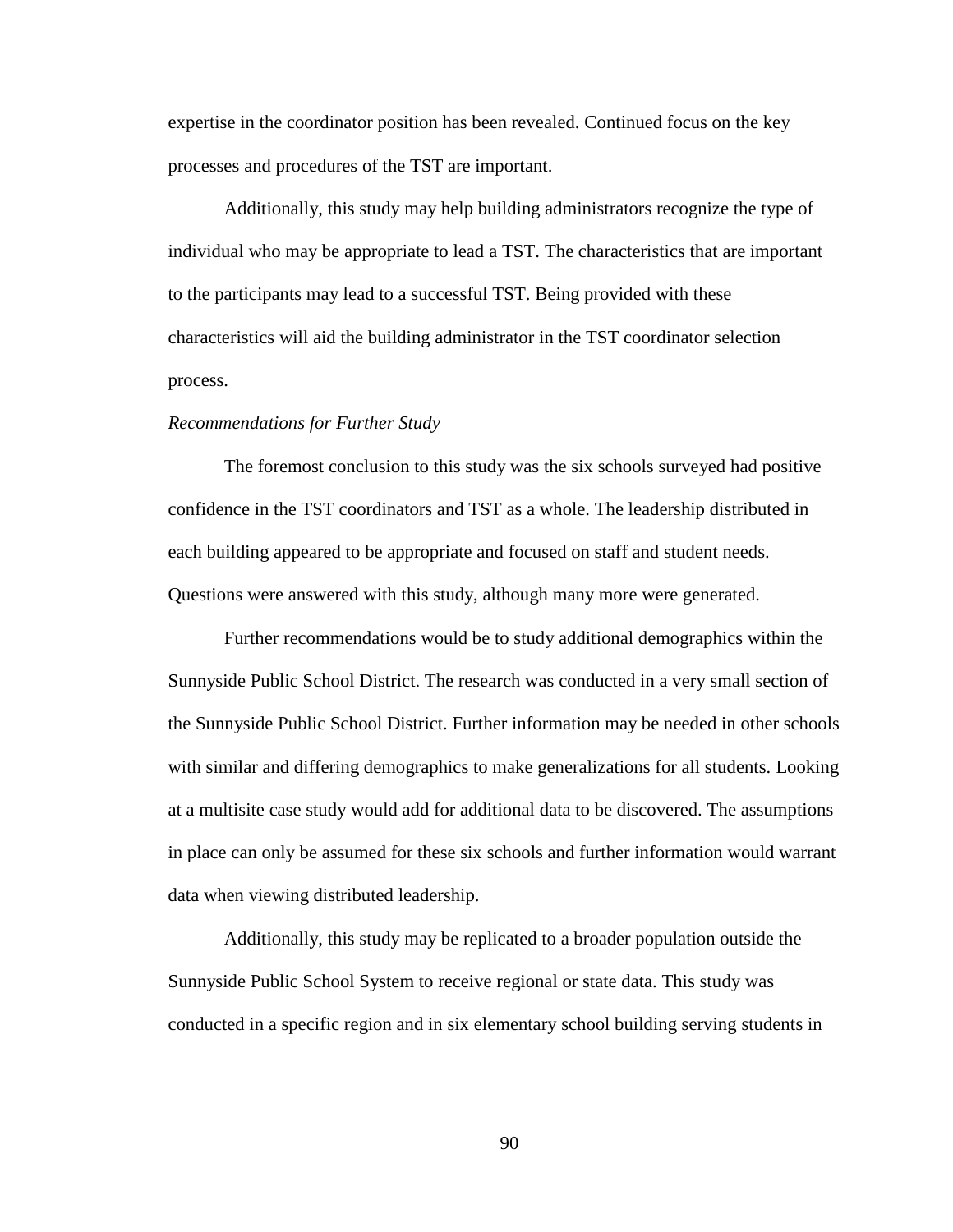high poverty. Replications of the study could be expanded to secondary schools and gain more information regarding the distributed leadership in TSTs.

Lastly, expansions of the qualitative research to examine perceptions students and parents have concerning the TST coordinator and the TST in general may be explored. Parents and students did not have a voice during this study; however, they are an imperative piece in the TST process. Additionally, further qualitative data focused on the principal"s perspective would allow for added significant data. Further qualitative data may reveal data relevant to the leadership in the TST.

An effective TST is one that is aligned to the needs of staff and students. Meeting the needs of all students is at the forefront of all educational systems. The need for further research focused on the distributed leadership within TSTs would not only provide additional insight to school districts and building administrators, but would also provide strategies and guidance into practices that would enhance the educational experience of students.

### *Summary*

The purpose of this study was to establish a connection between the role of distributed leadership and the impact of TSTs on elementary students of high poverty. To achieve this, the researcher utilized a mixed methods approach and gathered information from six high poverty elementary schools in the Sunnyside Public School District. The study examined key respondents" perceptions on the leadership within the TST.

This study had both theoretical and practical significance for teachers and administrators. Understanding these practical and theoretical implications for educators will not only benefit the TST, but will benefit the students who are receiving the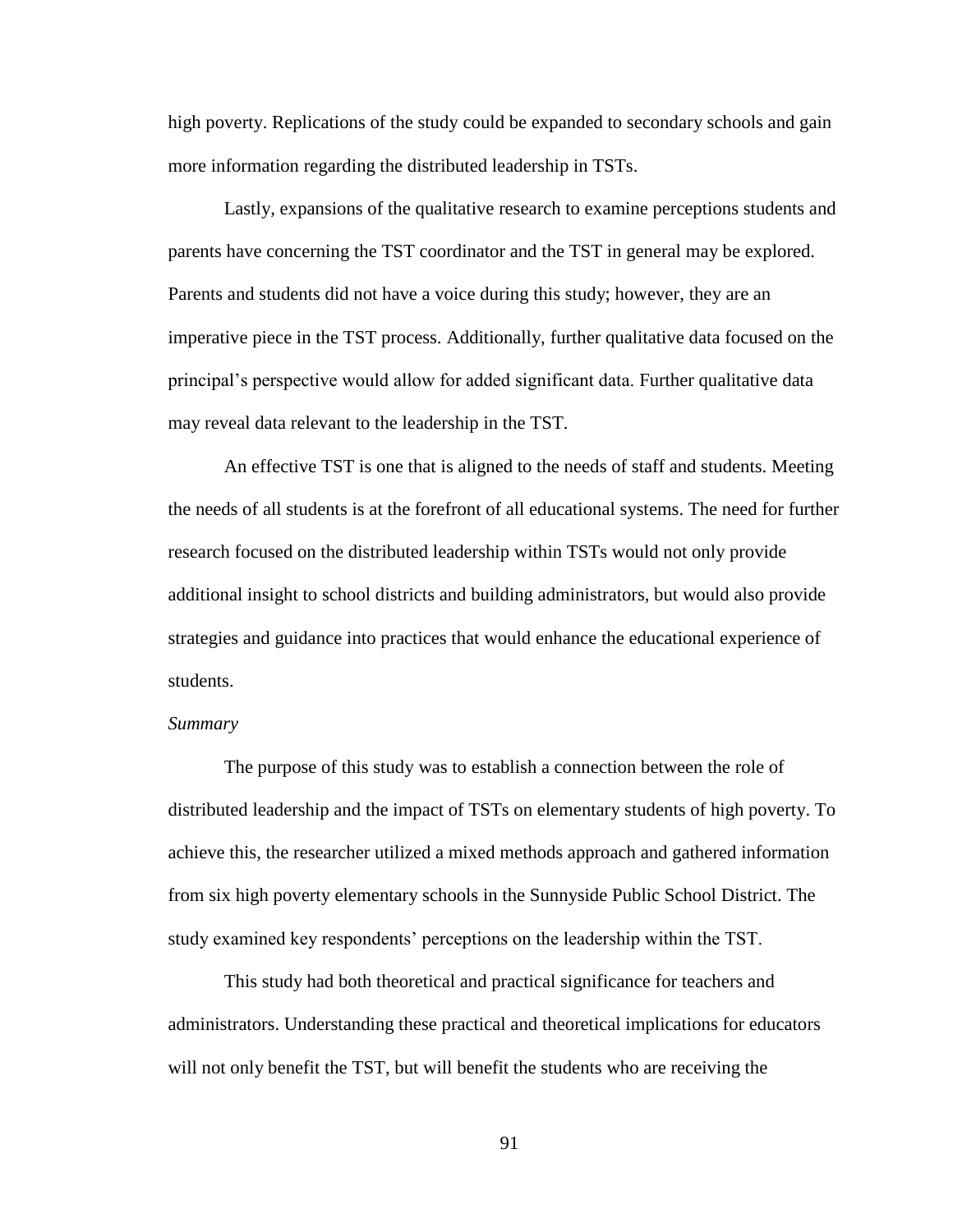interventions. In a time in which schools are being held more accountable than ever, it is important to make sure the proper interventions are being used. An effective Teacher Support Team which is guided by efficient leadership will meet the needs of struggling students.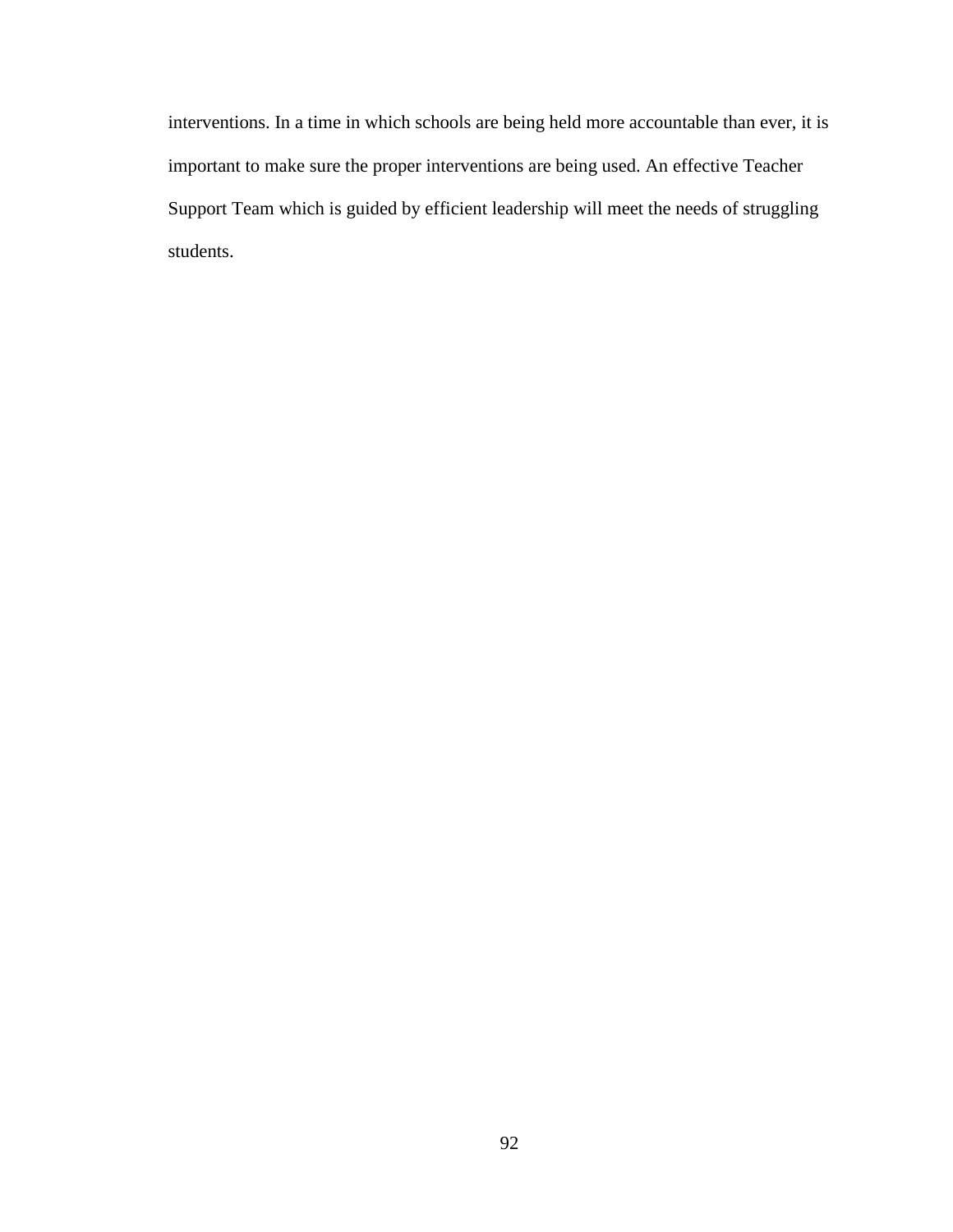#### References

- Anderson, G. L. (1996). The cultural politics of schools: Implications for leadership. In K. Leithwood, J. Chapman, D. Corson, P. Hallinger, & A. W. Hart (Eds.), *International handbook of educational leadership and administration* (Vol. 2, pp. 947-962). Dordrecht: Kluwer.
- Bacharach, S. B., & Mundell, B. L. (1993). Organizational politics in schools: Micro, macro, and logics of action. *Educational Administration Quarterly*, *29*(4), 423- 452.
- Bates, R. J. (1987). Corporate culture, schooling and educational administration. *Educational Administration Quarterly*, *23*(4), 79-115.
- Bedward, J., & Daniels, H. (2005). Collaborative solutions clinical supervision and teacher support teams: Reducing professional isolation through effective peer support. *Learning in Health and Social Care*, *4*(2), 53-66.
- Bensimon, E. M., Neumann, A., & Birnbaum, R. (1989). *Making sense of administrative leadership: The L' word in higher education*. Washington, DC: George Washington University.
- Betson, D., & Michael, R. (1997). Why so many children are poor. *The Future of Children*, *7*(2), 25-39.

Bolger, K., Patterson, C., Thompson, W., & Kupersmidt, J. (1995). Psychosocial adjustment among children experiencing persistent and intermittent family economic hardship. *Society for Research in Child Development*, *66*(4), 1107- 1129.

Bolman, L. G., & Deal, T. E. (2003). Ref*raming organizations*. San Francisco: Jossey-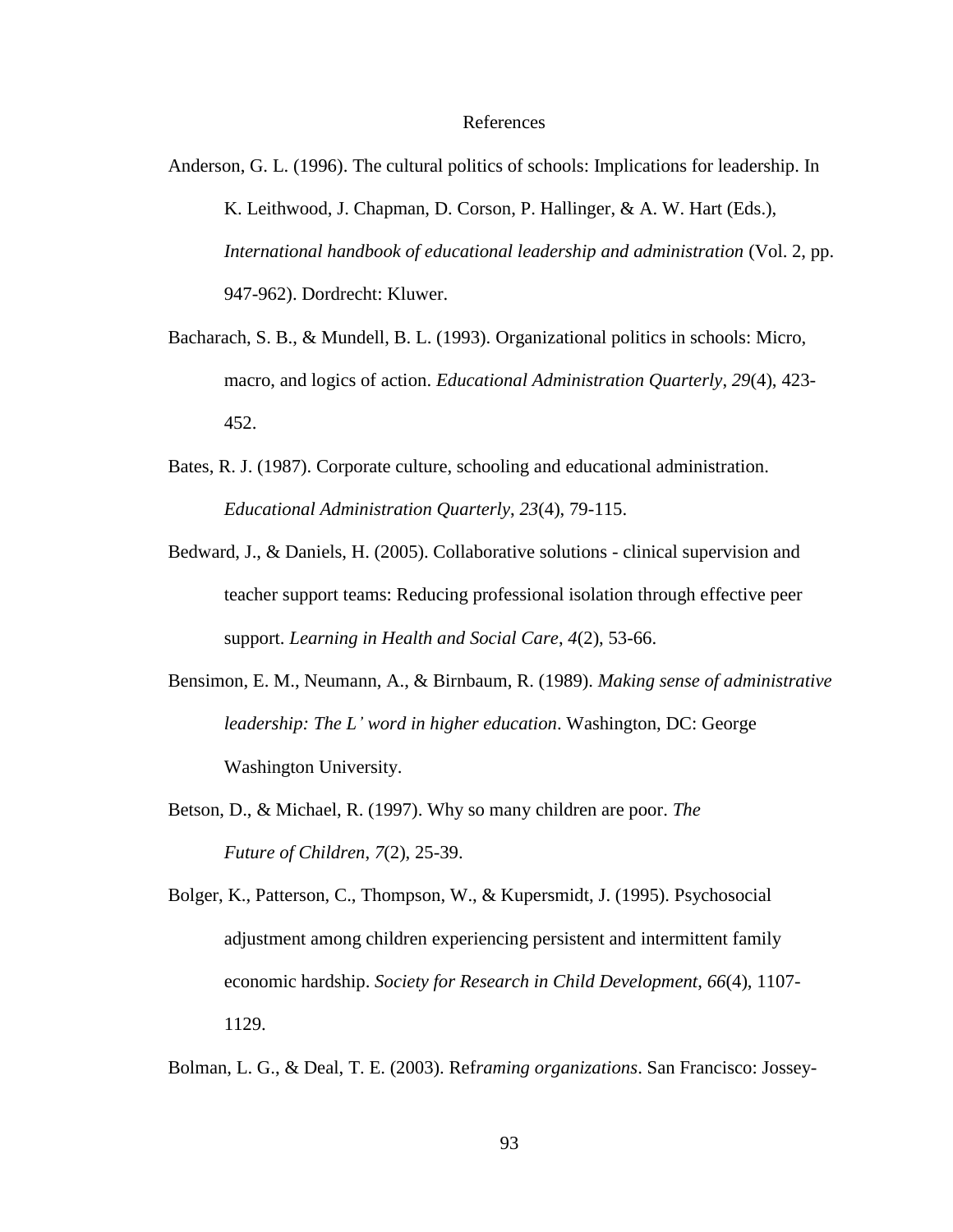Bass.

- Boyer, L. (2008). Response to intervention: Implementation of a statewide system. *Rural Special Education Quarterly*, *20,* 27-39.
- Brooks-Gunn, J., & Duncan, G. (1997). The effects of poverty on children. *The Future of Children*, *7*(2), 55-71.
- Burley, R., & Waller, R. J. (2005). Effects of a collaborative behavior management plan of reducing disruptive behaviors of a student with ADHD. *Teaching Exceptional Children Plus*, *1*(4), 1-13.
- Charlton, D., & Kritsonis, W. A. (2008). The documentation process: The administrator"s role and interplay of necessity, support and collaboration. *National Journal for Publishing Mentoring Doctoral Student Research*, *5*(1), 1-7.
- Coghlan, D., & Brannick, T. (2005). Preunderstanding, role duality and access. In D. Coglan & T. Brannick, (Eds.) *Doing action research in your own organization*  $(2^{nd}$  ed.). Thousand Oaks, CA: Sage.
- Cohen, M., March, J., & Olsen, J. (1972). A garbage can model of organizational choice. *Administrative Science Quarterly, 17*, 1-25.
- Creese, A., Norwich, B., & Daniels, H. (1998). The prevalence and usefulness of collaborative teacher groups for SEN: Results of a national survey. *Support for Learning, 13*(3), 256-292.
- Creese, A., Norwich, B., & Daniels, H. (2000). Evaluating teacher support teams in secondary school supporting teachers for SEN and other needs. *Research Papers in Education, 15*(3), 307-324.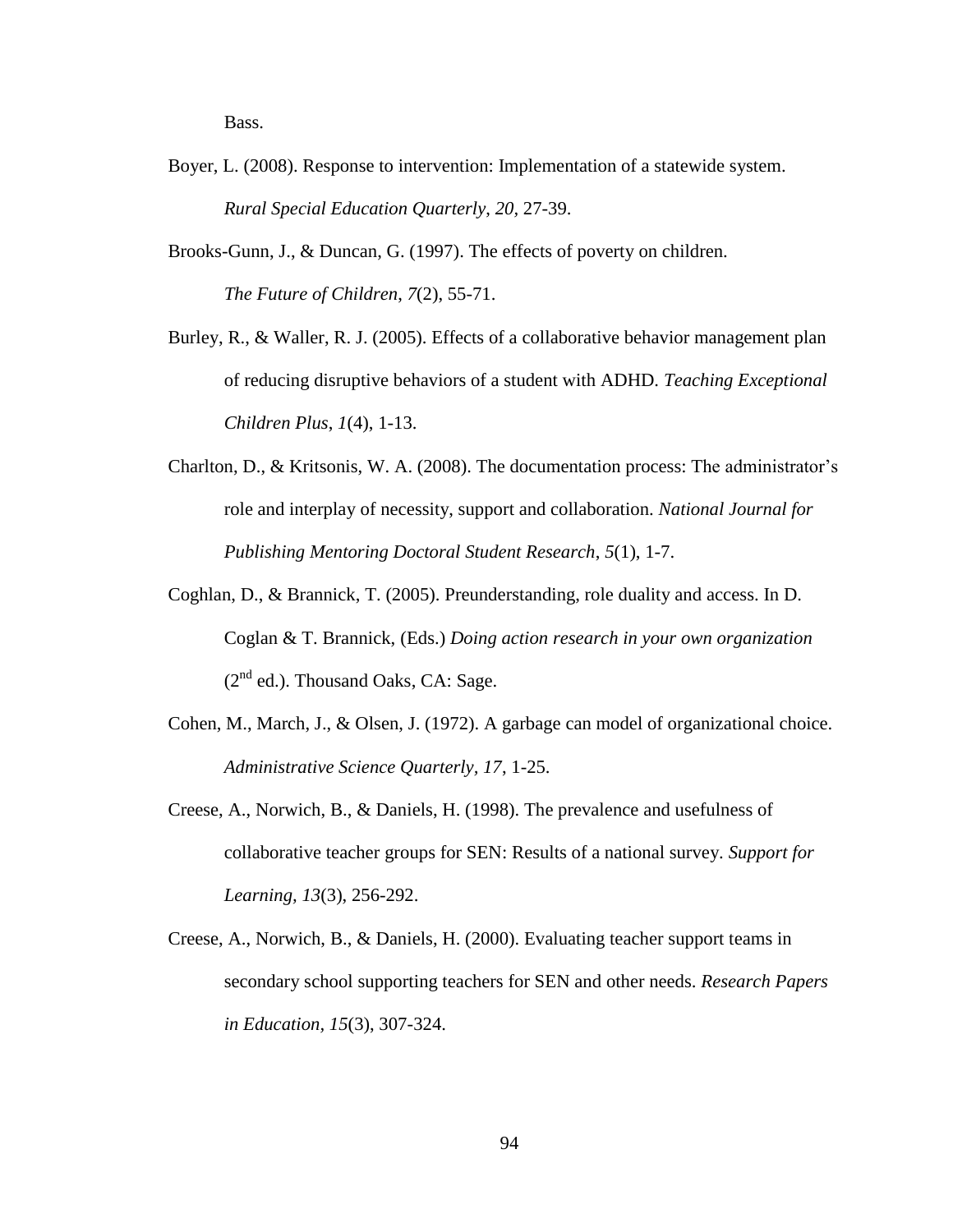- Creswell, J. W. (2003). *Research Design: qualitative, quantitative, and mixed methods approaches*. Thousand Oaks, CA: Sage.
- Corcoran, M., & Chaudry, A. (1997). The dynamics of childhood poverty. *The Future of Children*, *7*(2), 40-54.
- Devaney, B., Elwood, M., & Love, J. (1997). Programs that mitigate the effects of poverty on children. *The Future of Children*, *7*(2), 88-112.
- Duncan, G. J., Ludwig, J., & Magnuson, K. A. (2007). Reducing poverty through preschool interventions. *The Future of Children*, *17*(2), 143-160.
- Fink, A. (2006). *How to conduct surveys: A step-by step guide*. Thousand Oaks, CA: Sage.
- Fowler, F. C. (2009). *Policy studies for educational leaders* (3<sup>rd</sup> ed.). Upper Saddle River, NJ: Prentice Hall.
- Fung, A. (2004). *Empowered participation: Reinventing urban democracy*. Princeton: Princeton University Press.
- Goldring, E. B., & Sullivan, A. V. (1996). Beyond the boundaries: Principals, parents and communities shaping the school environment. In K. Leithwood, J. Chapman, D. Corson & P. Hallinger (Eds.), *International handbook of educational leadership and administration* (Vo. 2, pp. 195-222). Dordrecht: Kluwer.
- Hardy, L. (2008). Children at risk. *American School Board Journal, 195*(3)*,* 24-27.
- Hauerwas, L. B., & Goessling, D. P. (2008). Who are the Interventionists? Guidelines for paraeducators in rti. *Teaching Exceptional Children Plus*, *4*(3), 1-13.
- Hollenbeck, A. (2007). From idea to implementation: A discussion of foundational and future responsiveness-to-intervention research. *Learning Disabilities Research*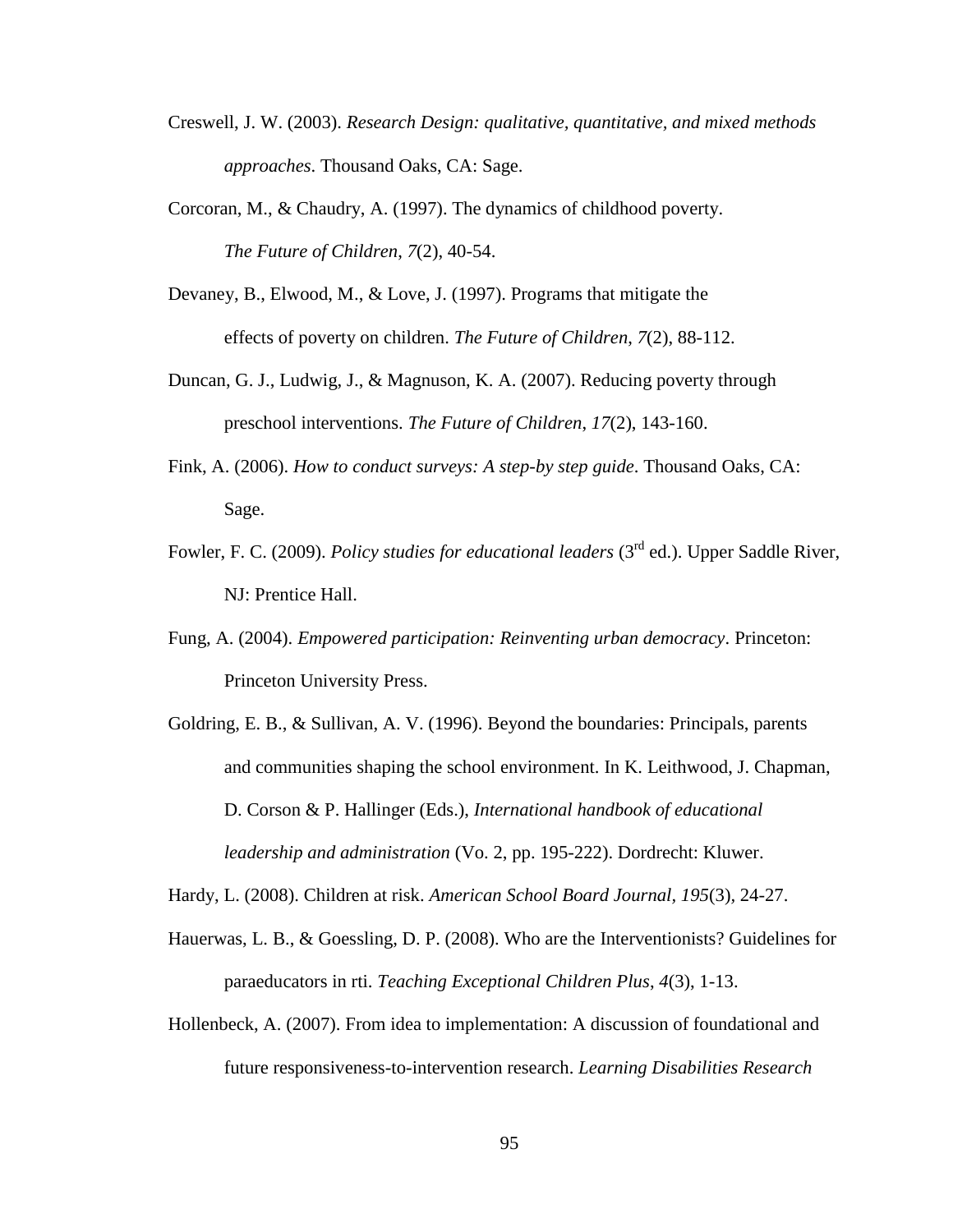*and Practice*, *22*(2), 137-146.

- Johnson, S.E., & Smith, L. (2008). Implementation of response to intervention at middle school. *Teaching Exceptional Children*, *40*(3), 46-52.
- Lashway, L. (2003). College of Education University of Oregon. *Clearinghouse on education policy and management.* Retrieved November 11, 2007, from [http://eric.uoregon.edu/publications/roundup/Summer\\_2003.html](http://eric.uoregon.edu/publications/roundup/Summer_2003.html)
- Leithwood K., & Duke, D. (1999). A century's quest to understand school leadership. In J. Murphy & K. Seashore-Louis (Eds.), *Handbook of research on educational administration* (pp. 45-72). San Francisco: Jossey Bass.
- Leithwood, K., Jantzi, D., & Steinbach, R. (2000). Transformational leadership as a place to begin. In K. Leithwood, D. Jantzi, & R. Steinbach (Eds.), *Changing leadership for changing times* (pp. 21-39). Philadelphia, PA: Open University Press.
- Lewit, E., Terman, D., & Behrman, R. (1997). Children and poverty: Analysis and recommendations. *The Future of Children*, *7*(2), 4-24.
- Malen, B., & Ogawa, R. T. (1988). Professional and patron influence on site-based governance: A confounding case study. *Educational Evaluation and Policy Analysis, 10*, 251-270.
- Martin, J. (2002). Pieces of the puzzle: What is culture? What is not culture. In *Organizational culture: Mapping the terrain* (pp. 55-92). Thousand Oaks, CA: Sage.
- Maxcy, B.D., & Nguyen, T.S.T. (2006). The politics of distributing leadership: Reconsidering leadership distribution in two Texas elementary schools. *Educational Policy, 20(1)*, 169-196.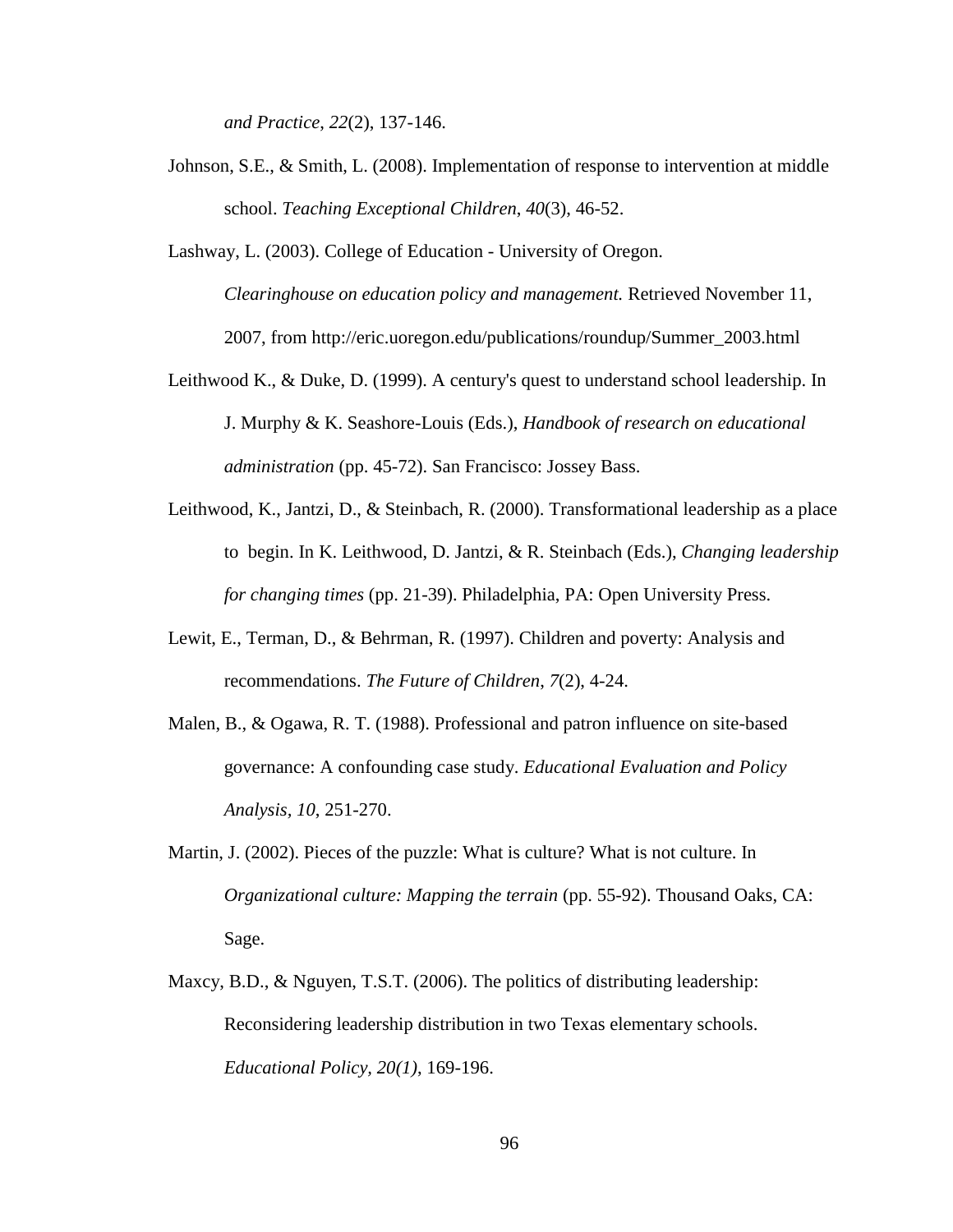- McMaster, K., Kung, S., Han, I., & Cao, M. (2008) Peer-assisted learning strategies: A "Tier 1" approach to promoting English learners' response to intervention. *Council for Exceptional Children, 74*(2), 194-214.
- Mintzberg, H. (1979). *The structuring of organizations*. Englewood Cliffs, NJ, Prentice-Hall.

Mississippi Department of Education. (2005). *Teacher support teams. Mississippi department of education*. Retrieved May 7, 2009, from [www.mde.k12.ms.us/IPS/rti/TSTrework6.doc](http://www.mde.k12.ms.us/IPS/rti/TSTrework6.doc)

Missouri Department of Elementary and Secondary Education. (2008). *Understanding your adequate yearly progress (AYP) report, 2007-2008*.

Morgan, G. (2006). *Images of organization* (2<sup>nd</sup> ed.). Thousand Oaks, CA: Sage.

- Morgan, M., & Kritsonis, W. A. (2008). A national focus: The recruitment, retention and development of quality teachers in hard-to-staff schools. *National Journal for Publishing and Mentoring Doctoral Student Research, 5*(1), 1-7.
- Murnane, R. (2007). Improving the education of children. *The Future of Children*, *17*(2), 161-182.
- Murnane, R., & Steele, J. (2007). What is the Problem? The challenges of providing effective teachers for all children. *The Future of Children*, *17*(1), 15-43.

Nunn, G.D., Jantz, P. B., & Butikofer, C. (2009, September 1). Concurrent validity between teacher efficacy and perceptions of response to intervention outcomes*. The Free Library*. Retrieved July 18, 2010, from <http://www.thefreelibrary.com/Concurrent> validity between teacher efficacy and perceptions of…-a0211235544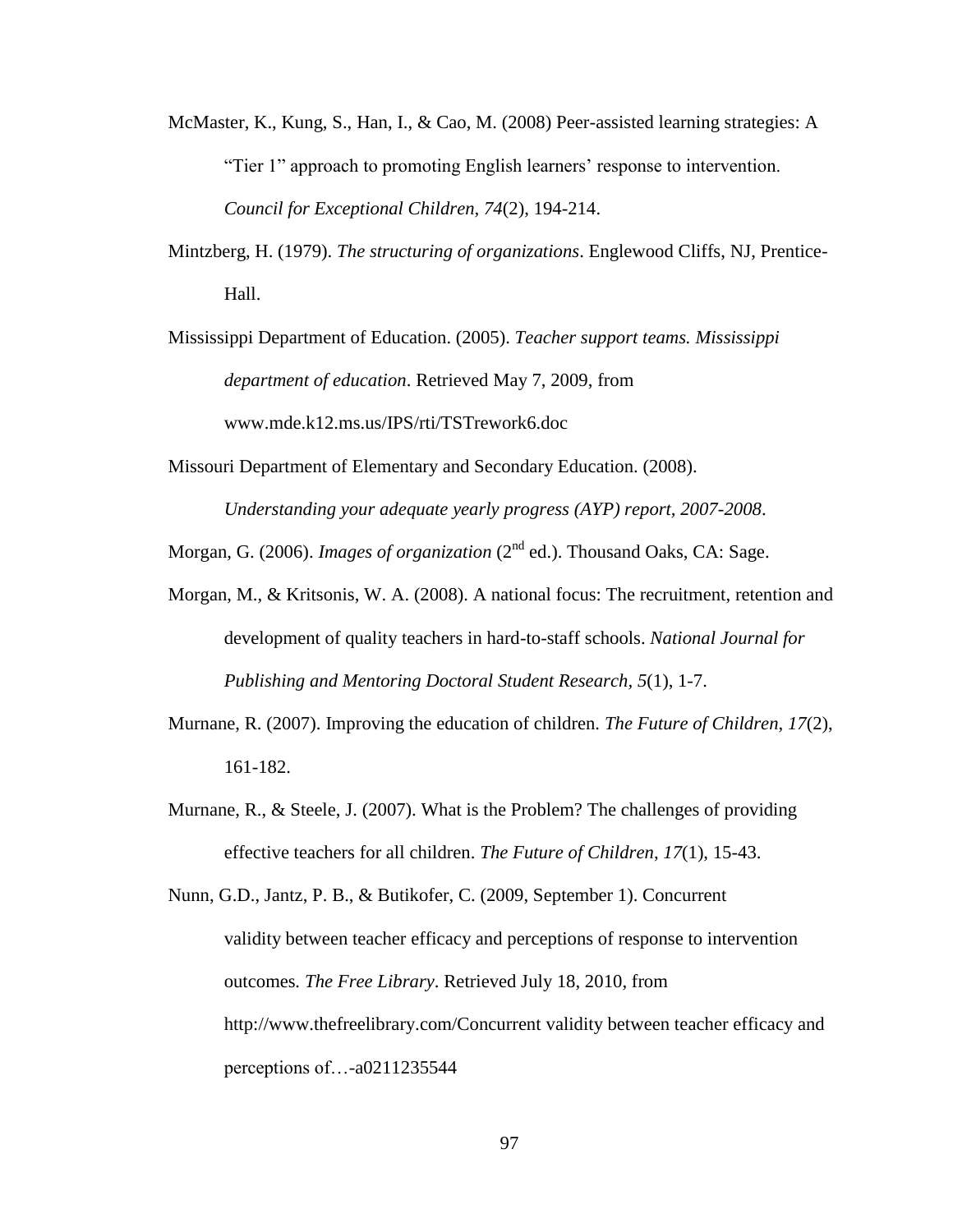- Ogawa, R. T., & Bossert, S. T. (1995). Leadership as an organizational quality. *Educational Administration Quarterly*, *31*(2), 224-243.
- Ouston, J. (1999). School effectiveness and school improvement: Critique of a movement. In Bush et al. (Eds.). *Educational management: Redefining theory, policy and practice* (pp. 166-177). London: Paul Chapman Publishing.
- Peterson, M., & Spencer, G. (1990). Understanding academic culture and climate. In W. G. Tierney (Ed.), *Assessing academic climates and cultures: New directions for institutional research,* No. 68 (pp. 3-18). San Francisco: Jossey-Bass.
- Pounder, D. G., Ogawa, R. T., & Adams, E. A. (1995). Leadership as an organizationwide phenomena: Its impact on school performance. *Educational Administration Quarterly, 31*(4), 564-588.
- Schein, E. (1992). *Organizational culture and leadership*. San Francisco: Jossey-Bass.
- Scribner, J. P., Cockrell, K. S., Cockrell, D. H., & Valentine, J. W. (1999). Creating professional communities in schools through organizational learning: An evaluation of a school improvement process. *Educational Administration Quarterly*, *35*(1), 130-157.
- Sebring, P.B., Hallman, S., & Smylie, M. (2003, April). *When distributed leadership is called back.* Paper presented at the Annual Meeting of the American Educational Research Association, Chicago.
- Sheehey, P. H., & Sheehey, P. E. (2007). Elements for successful parent-professional collaboration: The fundamental things apply as time goes by. *Teaching Exceptional Children Plus, 4*(2) Article 3. Retrieved February 13, 2009, from <http://escholarship.bc.edu/education/tecplus/vol4/iss2/art3>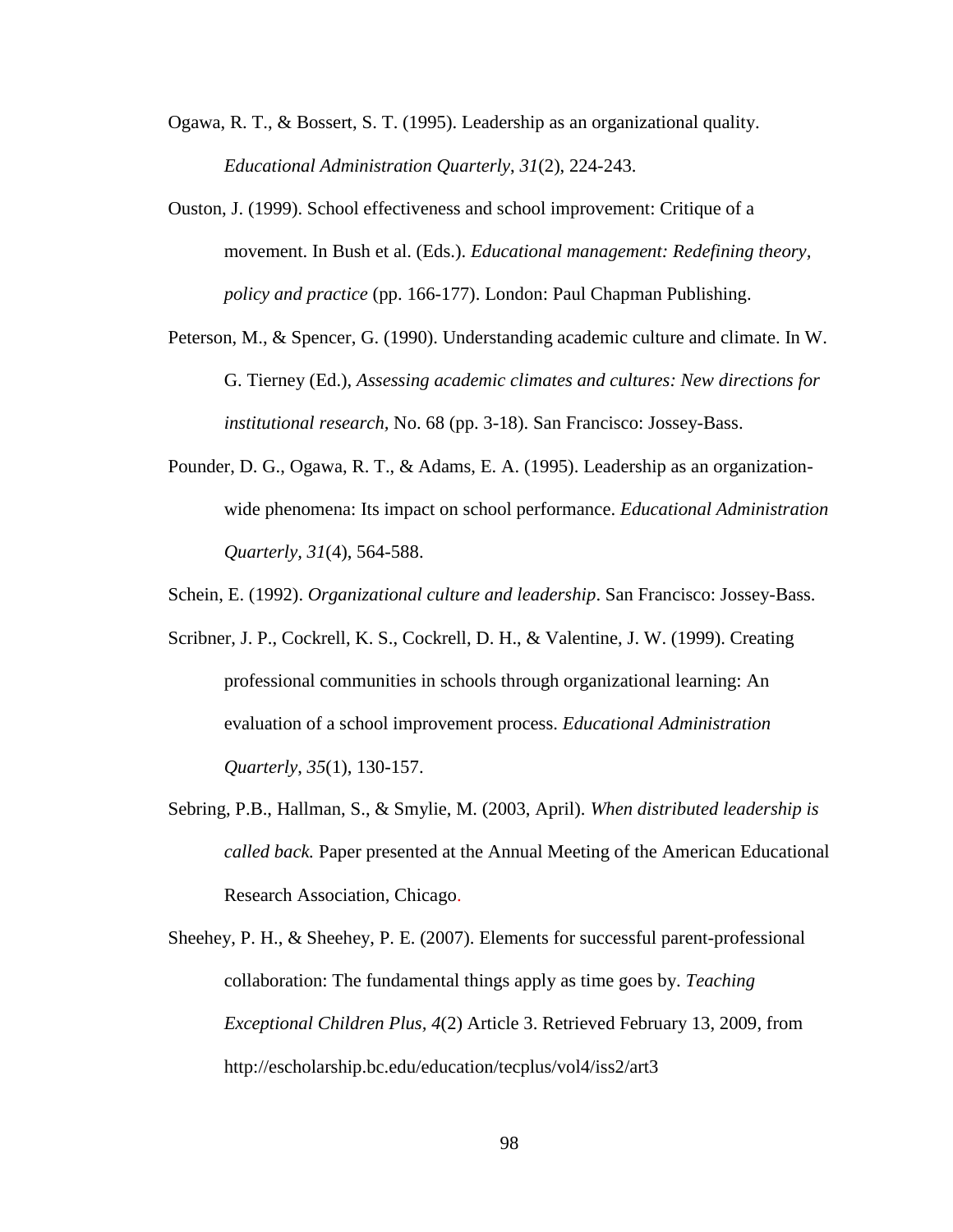- Spillane, J.P., Halverson, R., & Diamond, J.B. (2001). Investigating school leadership practice: A distributed perspective. *Educational Researcher*, *30*(3), 23-28.
- U. S. Department of Education. (2002). *Public law print of PL 107-110, The no child left behind act of 2001.* Retrieved July 21, 2008 from [http://www.ed.gov/policy/ELSEC/leg/esea02/index.html.](http://www.ed.gov/policy/ELSEC/leg/esea02/index.html)
- Weinfeld, R., Barnes-Robinson, L., Jeweler, S., & Shevitz, B.R. (2005). Enabling or empowering? Adaptations and accommodations for twice-exceptional children. *Teaching Exceptional Children Plus, 2*(1), 1-19.
- Witmire, K. A. (2008). Response to intervention: Hot, getting hotter. *Reading Today*, *25*(4), 12.
- Yukl, G. (2006). *Leadership in organizations* (6th ed.). Upper Saddle River, New Jersey: Prentice Hall.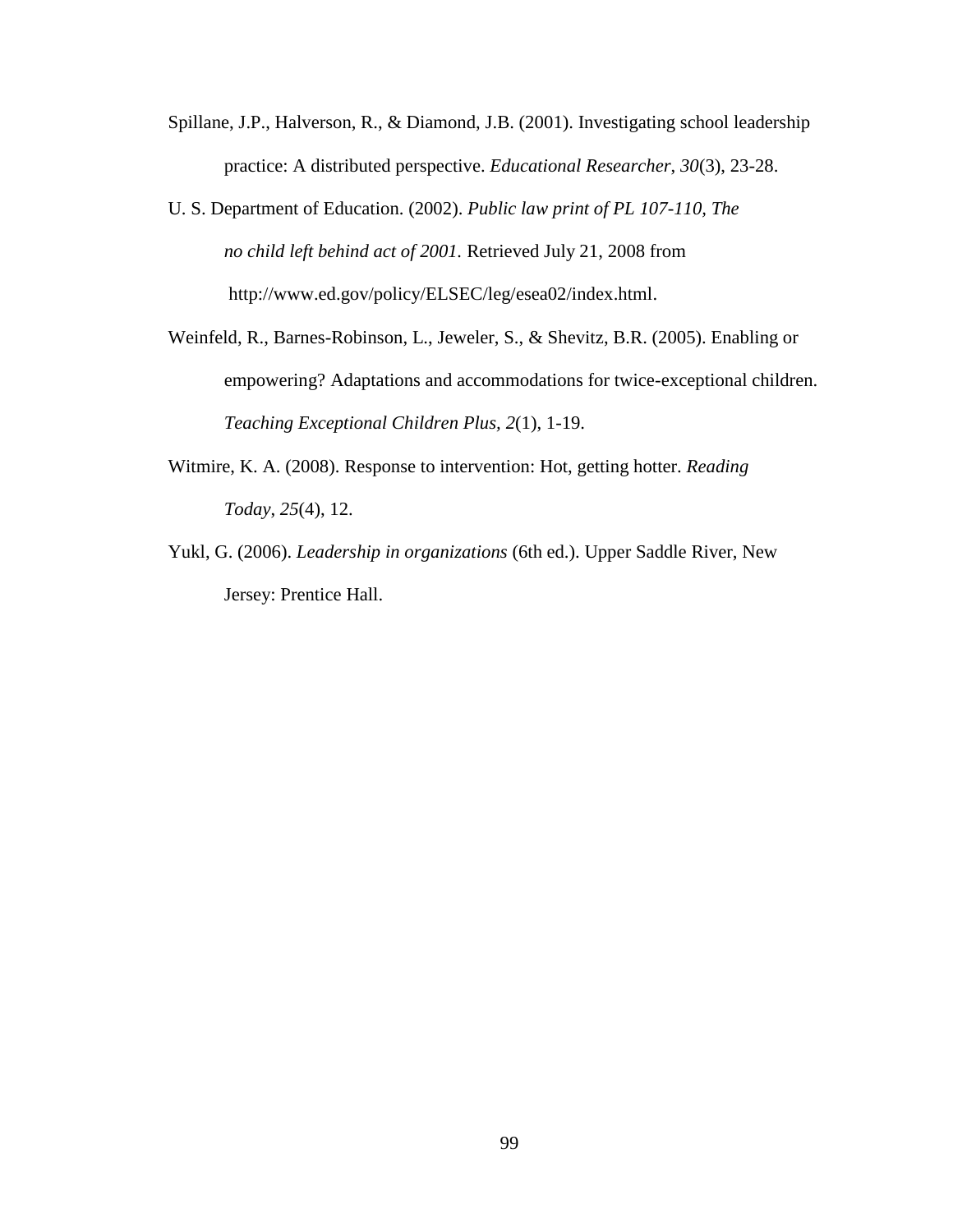# Appendix A

### **Teacher Support Team Leadership Survey**

*You have been selected to complete this survey because you are a certified teacher or administrator who participates in the TST in your building. This data is being collected for a research project in partial fulfillment of the requirement for a doctorate degree through University of Missouri, Columbia. This research project is focused on analyzing the leadership of the TST coordinator within your school. Your time and honesty on this survey will be very much appreciated.*

### **Please rate your level of agreement with the following statements by putting a checkmark in the most appropriate level of agreement:**

| <b>Statements</b>                                                                                        | <b>Strongly</b><br><b>Disagree</b> | <b>Disagree</b> | <b>Somewhat</b><br><b>Disagree</b> | <b>Neutral</b> | <b>Somewhat</b><br>Agree | Agree | <b>Strongly</b><br>Agree |
|----------------------------------------------------------------------------------------------------------|------------------------------------|-----------------|------------------------------------|----------------|--------------------------|-------|--------------------------|
| 1. The TST coordinator provides<br>leadership within the TST.                                            |                                    |                 |                                    |                |                          |       |                          |
| 2. I feel the TST coordinator has a positive<br>impact on the TST.                                       |                                    |                 |                                    |                |                          |       |                          |
| 3. I have confidence in the leadership of<br>my TST coordinator.                                         |                                    |                 |                                    |                |                          |       |                          |
| 4. The leadership role of the TST<br>coordinator has a positive impact on the<br>TST.                    |                                    |                 |                                    |                |                          |       |                          |
| 5. The teachers in my building have<br>confidence in the TST coordinator.                                |                                    |                 |                                    |                |                          |       |                          |
| 6. The TST coordinator takes note of<br>concerns on how the TST is managed.                              |                                    |                 |                                    |                |                          |       |                          |
| 7. The TST Coordinator stipend positively<br>impacts the coordinating of the TST.                        |                                    |                 |                                    |                |                          |       |                          |
| 8. I am more likely to refer students to the<br>TST based on the leadership of the TST<br>coordinator.   |                                    |                 |                                    |                |                          |       |                          |
| 9. The leadership of the TST coordinator is<br>essential in my decision to refer students to<br>the TST. |                                    |                 |                                    |                |                          |       |                          |
| 10. The TST coordinator provides<br>expertise to the TST process.                                        |                                    |                 |                                    |                |                          |       |                          |
| 11. The TST coordinator discusses as<br>opposed to dictating the TST process.                            |                                    |                 |                                    |                |                          |       |                          |
| 12. The TST coordinator listens to those<br>"closest to the student" during intervention<br>discussions. |                                    |                 |                                    |                |                          |       |                          |
| 13. The TST coordinator is instrumental in<br>guiding the intervention process.                          |                                    |                 |                                    |                |                          |       |                          |
| 14. The referrals from the TST to the<br>SPED team are appropriate.                                      |                                    |                 |                                    |                |                          |       |                          |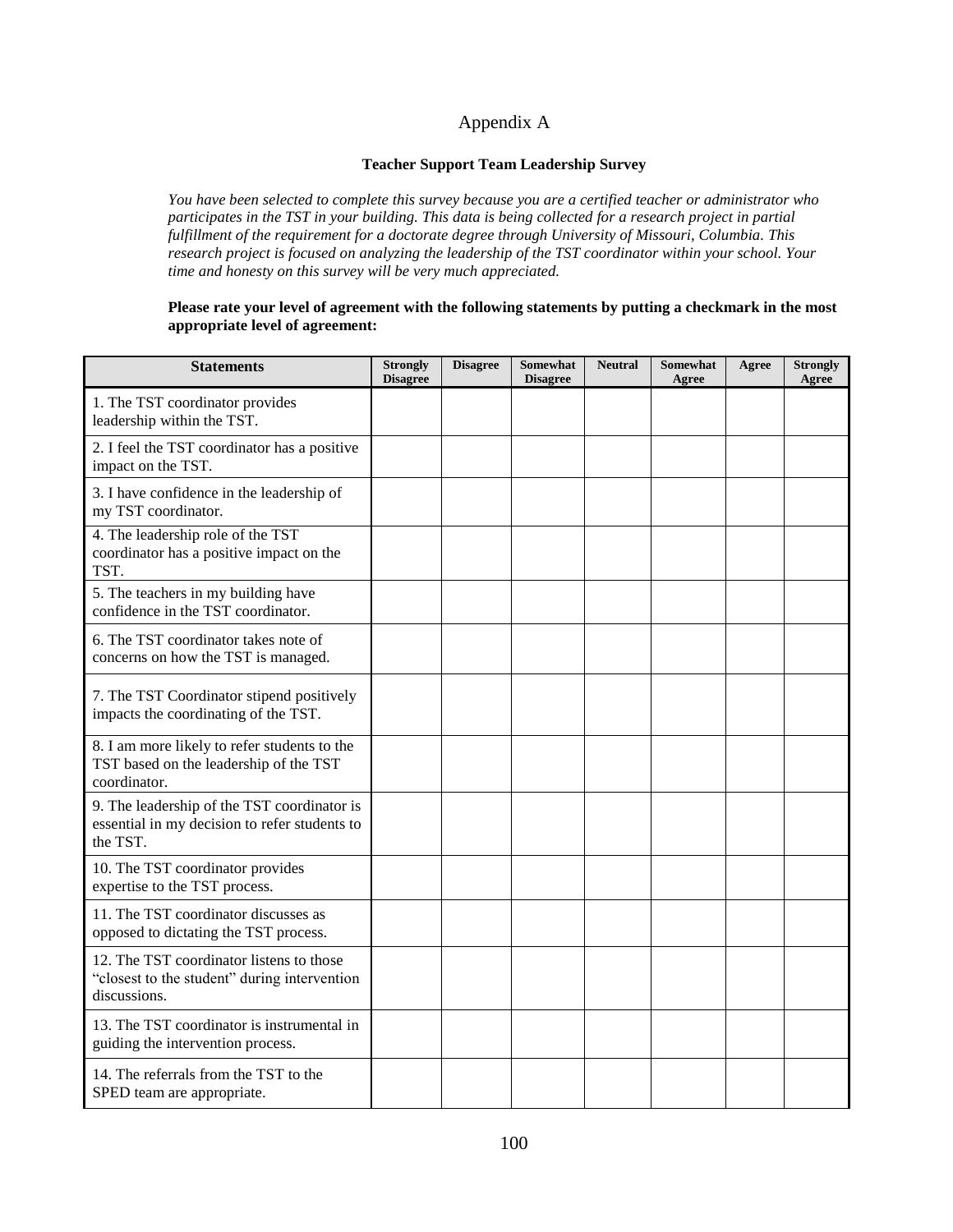Please share some positive aspects of the leadership within the TST:

Please share some negative aspects of the leadership within the TST:

Please add information concerning the leadership of the TST coordinator in your building:

When you have completed your survey, please put it in the envelope provided.

Thank you for participating in this survey.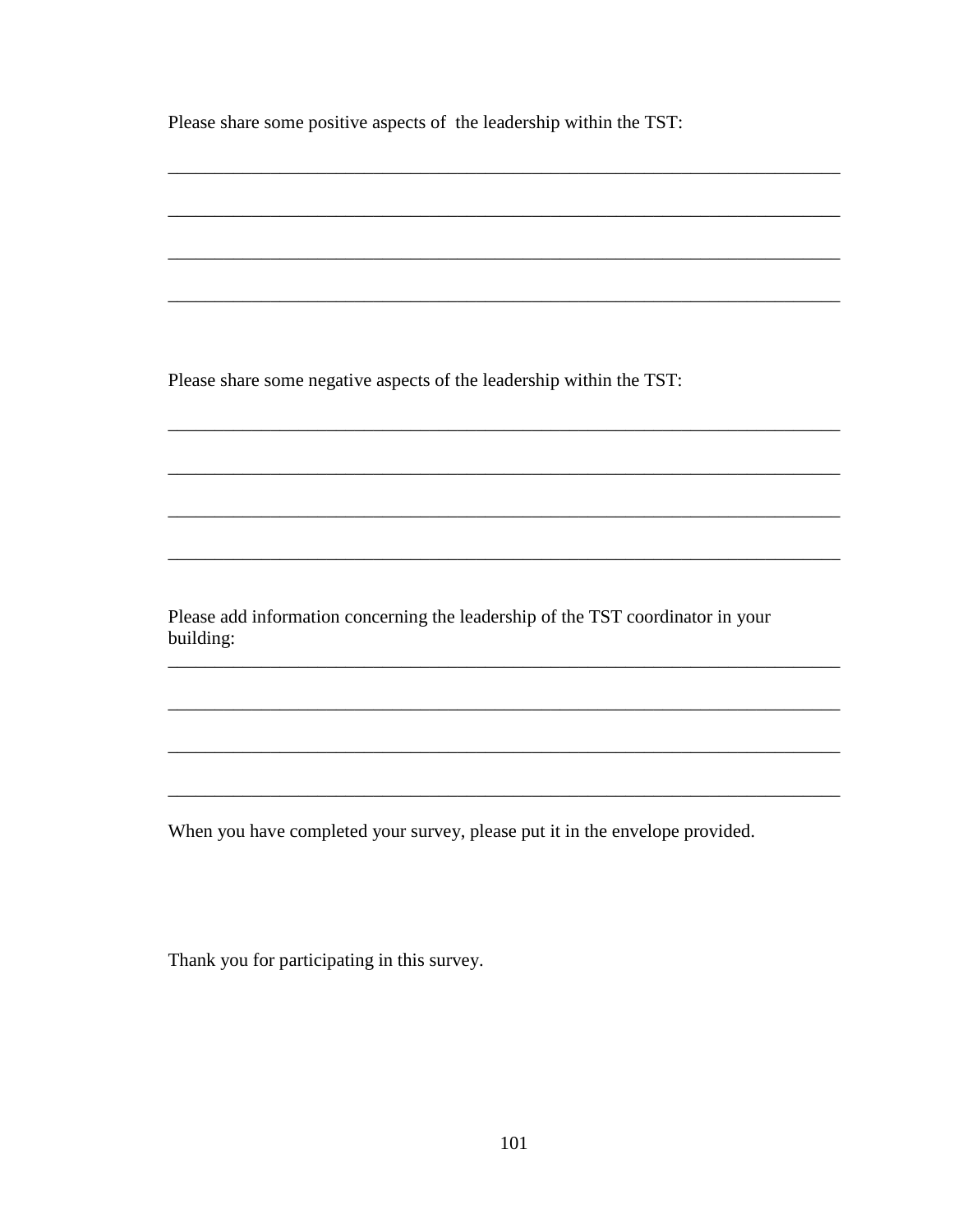## Appendix B

#### Informed Consent Form

Dear Research Participant:

Thank you for considering participation in the study "Leadership Influence on Teacher Support Teams in High Poverty Elementary Schools." This study is being conducted in partial fulfillment of the requirements for the Doctor of Education degree in Educational Leadership and Policy Analysis at the University of Missouri-Columbia.

The purpose of this study is to determine the effectiveness of distributed leadership within Teacher Support Teams in high poverty elementary schools. This information will be useful to understand how the leadership within TSTs functions and the benefits for students.

Please read the following about how your input will be used and how your rights as a participant will be protected:

- Participation in the study is completely voluntary. You may stop participating at any point without penalty.
- You need not answer all of the questions.
- Your answers will be kept confidential. Results will be presented to others in summary form only, without names or other identifying information.
- Your participation will take approximately 10 minutes. During this time you will complete the Teacher Support Team Leadership Survey.
- The data collected will be held in a locked file cabinet in the researcher's office and disposed of at the conclusion of the study.

This project has been reviewed and approved by the University of Missouri-Columbia Campus Institutional Review Board (IRB). The IRB believes that the research procedures adequately safeguard the subject's privacy, welfare, civil liberties, and rights, and may be contacted at 573.882.9585. The project is being supervised by Dr. Cynthia MacGregor, Professor, CLSE, Missouri State University (417.836.6046).

You can contact me at 417-861-9230 if you have questions or concerns about your participation. Thank you very much for your time and consideration.

Sincerely, Jason Steingraber University of Missouri-Columbia